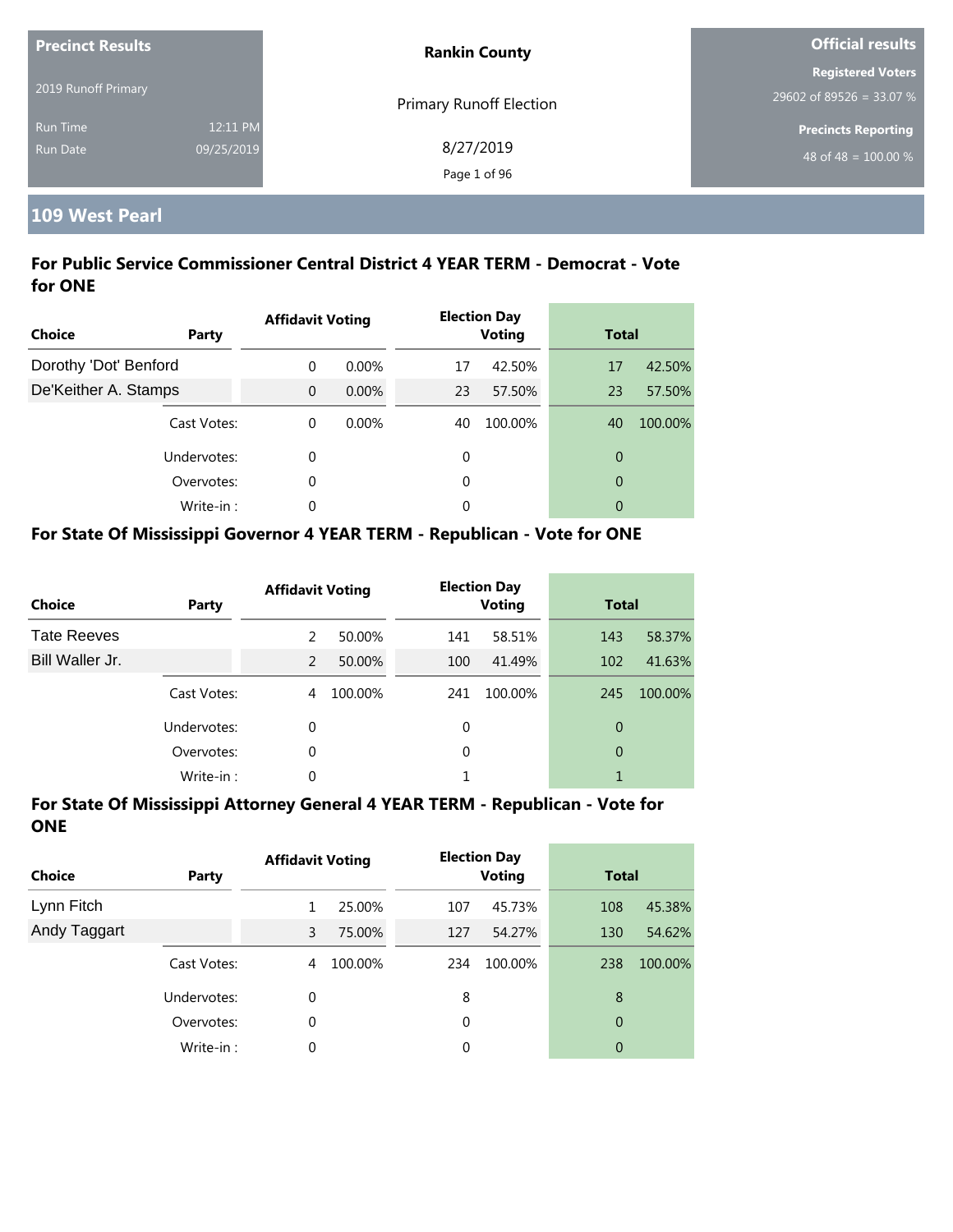| <b>Precinct Results</b> |            | <b>Rankin County</b>           | <b>Official results</b>    |  |
|-------------------------|------------|--------------------------------|----------------------------|--|
|                         |            |                                | <b>Registered Voters</b>   |  |
| 2019 Runoff Primary     |            | <b>Primary Runoff Election</b> | 29602 of 89526 = 33.07 %   |  |
| <b>Run Time</b>         | 12:11 PM   |                                | <b>Precincts Reporting</b> |  |
| <b>Run Date</b>         | 09/25/2019 | 8/27/2019                      | 48 of 48 = $100.00\%$      |  |
|                         |            | Page 2 of 96                   |                            |  |

**109 West Pearl**

# **For Rankin Tax Collector 4 YEAR TERM - Republican - Vote for ONE**

| <b>Choice</b>           | Party       | <b>Affidavit Voting</b> |         |     | <b>Election Day</b><br><b>Voting</b> | <b>Total</b> |         |
|-------------------------|-------------|-------------------------|---------|-----|--------------------------------------|--------------|---------|
| Michelle Denham         |             | 2                       | 50.00%  | 105 | 46.46%                               | 107          | 46.52%  |
| <b>Caroline Gilbert</b> |             | 2                       | 50.00%  | 121 | 53.54%                               | 123          | 53.48%  |
|                         | Cast Votes: | 4                       | 100.00% | 226 | 100.00%                              | 230          | 100.00% |
|                         | Undervotes: | $\Omega$                |         | 16  |                                      | 16           |         |
|                         | Overvotes:  | $\Omega$                |         | 0   |                                      | 0            |         |
|                         | Write-in:   | $\Omega$                |         | 0   |                                      | 0            |         |

| <b>Choice</b>  | Party       | <b>Affidavit Voting</b> |         |     | <b>Election Day</b><br><b>Voting</b> | <b>Total</b> |         |
|----------------|-------------|-------------------------|---------|-----|--------------------------------------|--------------|---------|
| Robert Hancock |             | 2                       | 50.00%  | 104 | 44.64%                               | 106          | 44.73%  |
| Chip Taylor    |             | 2                       | 50.00%  | 129 | 55.36%                               | 131          | 55.27%  |
|                | Cast Votes: | 4                       | 100.00% | 233 | 100.00%                              | 237          | 100.00% |
|                | Undervotes: | $\Omega$                |         | 9   |                                      | 9            |         |
|                | Overvotes:  | 0                       |         | 0   |                                      | 0            |         |
|                | Write-in:   | 0                       |         | 0   |                                      | 0            |         |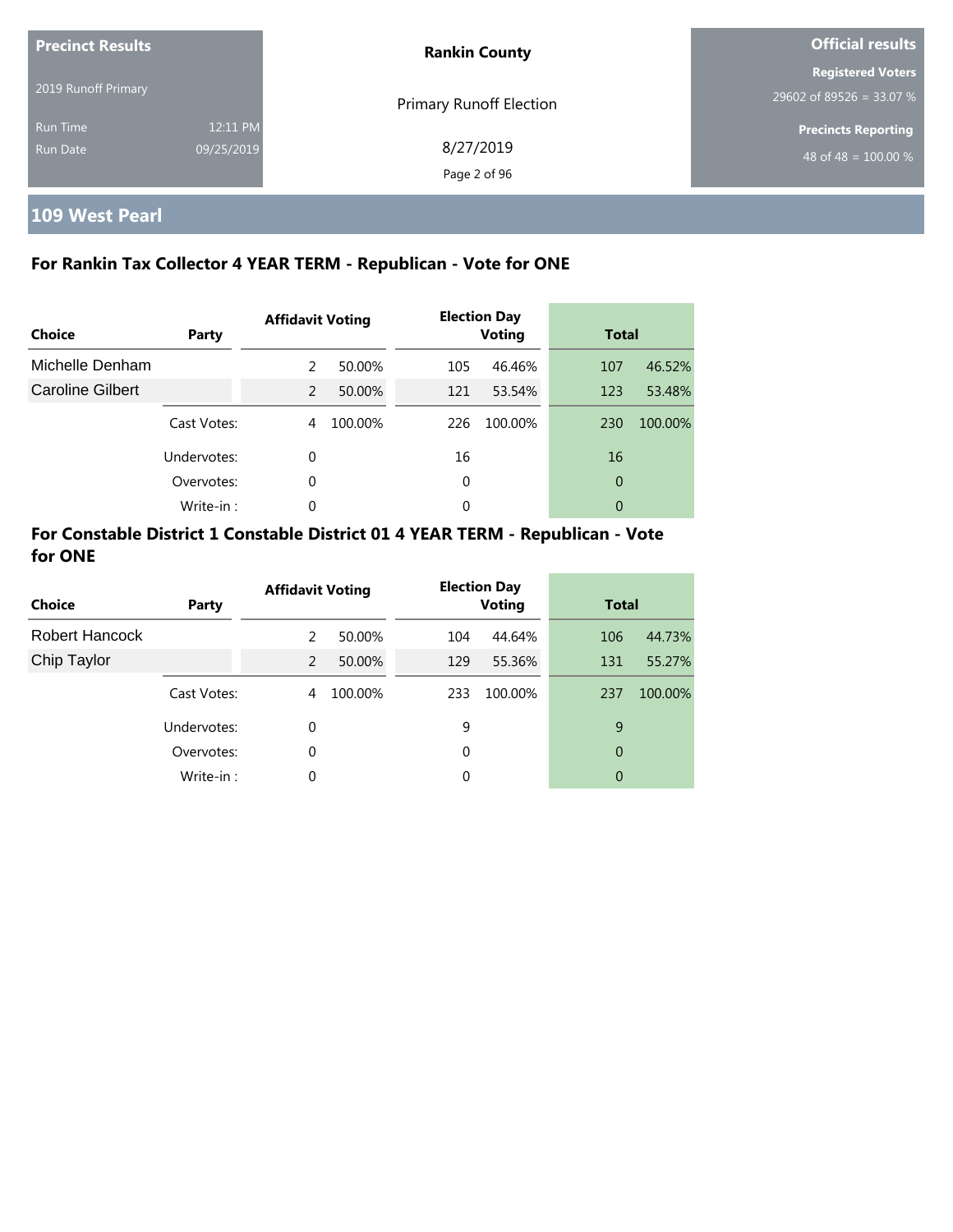| <b>Precinct Results</b><br>2019 Runoff Primary |                        | <b>Rankin County</b>           | <b>Official results</b>                                        |  |  |
|------------------------------------------------|------------------------|--------------------------------|----------------------------------------------------------------|--|--|
|                                                |                        | <b>Primary Runoff Election</b> | <b>Registered Voters</b><br>29602 of 89526 = 33.07 %           |  |  |
| <b>Run Time</b><br>Run Date                    | 12:11 PM<br>09/25/2019 | 8/27/2019<br>Page 3 of 96      | <b>Precincts Reporting</b><br>48 of 48 = $\overline{100.00\%}$ |  |  |

# **110 Clear Branch**

# **For Public Service Commissioner Central District 4 YEAR TERM - Democrat - Vote for ONE**

| <b>Choice</b><br><b>Party</b> | <b>Affidavit Voting</b> |          |    | <b>Election Day</b><br><b>Voting</b> | <b>Total</b>   |         |
|-------------------------------|-------------------------|----------|----|--------------------------------------|----------------|---------|
| Dorothy 'Dot' Benford         | $\Omega$                | $0.00\%$ | 8  | 34.78%                               | 8              | 34.78%  |
| De'Keither A. Stamps          | $\Omega$                | $0.00\%$ | 15 | 65.22%                               | 15             | 65.22%  |
| Cast Votes:                   | $\theta$                | $0.00\%$ | 23 | 100.00%                              | 23             | 100.00% |
| Undervotes:                   | 0                       |          | 0  |                                      | $\overline{0}$ |         |
| Overvotes:                    | 0                       |          | 0  |                                      | $\overline{0}$ |         |
| Write-in:                     | 0                       |          | 0  |                                      | 0              |         |

# **For State Of Mississippi Governor 4 YEAR TERM - Republican - Vote for ONE**

| <b>Choice</b>      | Party       | <b>Affidavit Voting</b> |          | <b>Election Day</b><br><b>Voting</b> |         | <b>Total</b> |         |
|--------------------|-------------|-------------------------|----------|--------------------------------------|---------|--------------|---------|
| <b>Tate Reeves</b> |             | 0                       | $0.00\%$ | 192                                  | 63.16%  | 192          | 62.95%  |
| Bill Waller Jr.    |             | 1                       | 100.00%  | 112                                  | 36.84%  | 113          | 37.05%  |
|                    | Cast Votes: | 1                       | 100.00%  | 304                                  | 100.00% | 305          | 100.00% |
|                    | Undervotes: | 0                       |          | 2                                    |         | 2            |         |
|                    | Overvotes:  | 0                       |          | 0                                    |         | 0            |         |
|                    | Write-in:   | 0                       |          | 0                                    |         | 0            |         |

| <b>Choice</b> | Party       | <b>Affidavit Voting</b> |          |     | <b>Election Day</b><br><b>Voting</b> |     | <b>Total</b> |  |
|---------------|-------------|-------------------------|----------|-----|--------------------------------------|-----|--------------|--|
| Lynn Fitch    |             | 1                       | 100.00%  | 134 | 44.22%                               | 135 | 44.41%       |  |
| Andy Taggart  |             | $\overline{0}$          | $0.00\%$ | 169 | 55.78%                               | 169 | 55.59%       |  |
|               | Cast Votes: | 1                       | 100.00%  | 303 | 100.00%                              | 304 | 100.00%      |  |
|               | Undervotes: | 0                       |          | 3   |                                      | 3   |              |  |
|               | Overvotes:  | 0                       |          | 0   |                                      | 0   |              |  |
|               | Write-in:   | 0                       |          | 0   |                                      | 0   |              |  |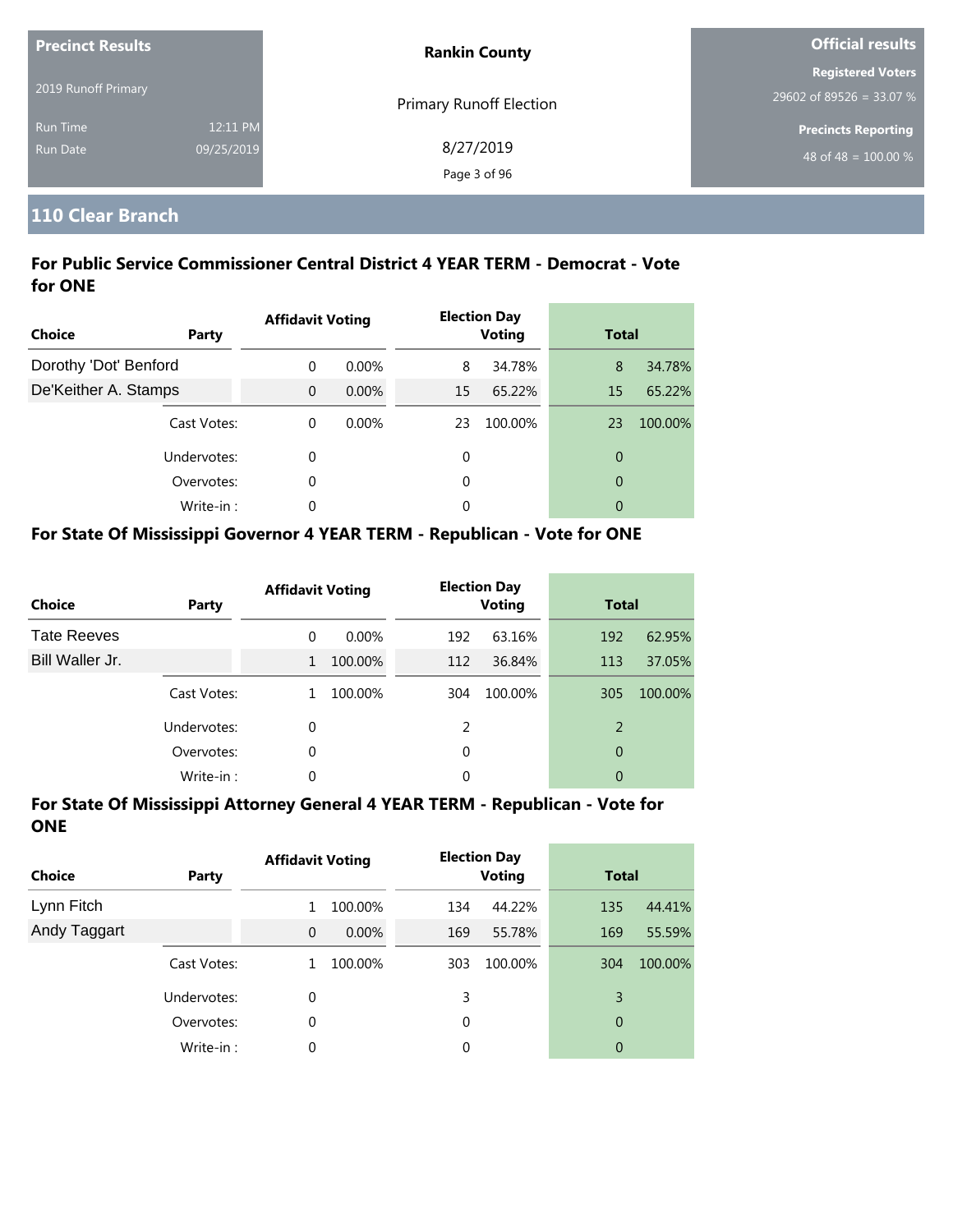| <b>Precinct Results</b> |            | <b>Rankin County</b>           | <b>Official results</b>    |  |  |
|-------------------------|------------|--------------------------------|----------------------------|--|--|
| 2019 Runoff Primary     |            |                                | <b>Registered Voters</b>   |  |  |
|                         |            | <b>Primary Runoff Election</b> | 29602 of 89526 = 33.07 %   |  |  |
| <b>Run Time</b>         | 12:11 PM   |                                | <b>Precincts Reporting</b> |  |  |
| Run Date                | 09/25/2019 | 8/27/2019                      | 48 of 48 = $100.00\%$      |  |  |
|                         |            | Page 4 of 96                   |                            |  |  |

# **110 Clear Branch**

# **For Rankin Tax Collector 4 YEAR TERM - Republican - Vote for ONE**

| Choice           | Party       | <b>Affidavit Voting</b> |         |     | <b>Election Day</b><br><b>Voting</b> |     | <b>Total</b> |  |
|------------------|-------------|-------------------------|---------|-----|--------------------------------------|-----|--------------|--|
| Michelle Denham  |             | $\Omega$                | 0.00%   | 169 | 56.52%                               | 169 | 56.33%       |  |
| Caroline Gilbert |             | $\mathbf{1}$            | 100.00% | 130 | 43.48%                               | 131 | 43.67%       |  |
|                  | Cast Votes: |                         | 100.00% | 299 | 100.00%                              | 300 | 100.00%      |  |
|                  | Undervotes: | 0                       |         | 6   |                                      | 6   |              |  |
|                  | Overvotes:  | 0                       |         | 0   |                                      | 0   |              |  |
|                  | Write-in:   | 0                       |         |     |                                      |     |              |  |

| <b>Choice</b>  | Party       | <b>Affidavit Voting</b> |          | <b>Election Day</b><br><b>Voting</b> |         | <b>Total</b> |         |
|----------------|-------------|-------------------------|----------|--------------------------------------|---------|--------------|---------|
| Robert Hancock |             | $\Omega$                | $0.00\%$ | 132                                  | 43.42%  | 132          | 43.28%  |
| Chip Taylor    |             | $\mathbf{1}$            | 100.00%  | 172                                  | 56.58%  | 173          | 56.72%  |
|                | Cast Votes: | 1                       | 100.00%  | 304                                  | 100.00% | 305          | 100.00% |
|                | Undervotes: | 0                       |          | 2                                    |         | 2            |         |
|                | Overvotes:  | $\Omega$                |          | 0                                    |         | 0            |         |
|                | Write-in:   | 0                       |          | 0                                    |         | 0            |         |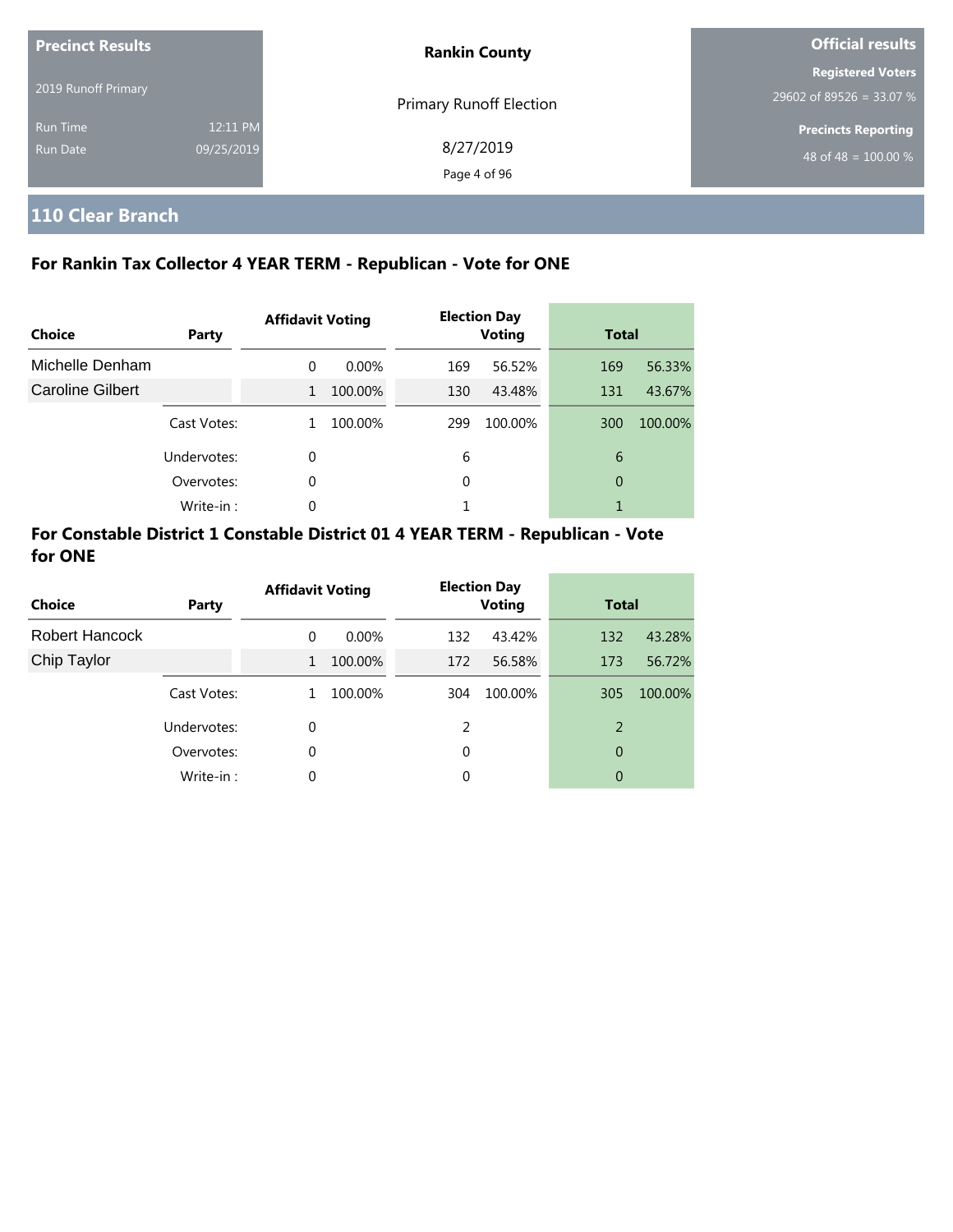| <b>Precinct Results</b> |            | <b>Rankin County</b>           | <b>Official results</b>                              |  |
|-------------------------|------------|--------------------------------|------------------------------------------------------|--|
| 2019 Runoff Primary     |            |                                | <b>Registered Voters</b><br>29602 of 89526 = 33.07 % |  |
| <b>Run Time</b>         | 12:11 PM   | <b>Primary Runoff Election</b> | <b>Precincts Reporting</b>                           |  |
| <b>Run Date</b>         | 09/25/2019 | 8/27/2019<br>Page 5 of 96      | 48 of 48 = $\overline{100.00\%}$                     |  |

# **111 Cleary**

## **For Public Service Commissioner Central District 4 YEAR TERM - Democrat - Vote for ONE**

| Choice                | Party       | <b>Affidavit Voting</b> |          |    | <b>Election Day</b><br><b>Voting</b> |                | <b>Total</b> |  |
|-----------------------|-------------|-------------------------|----------|----|--------------------------------------|----------------|--------------|--|
| Dorothy 'Dot' Benford |             | $\Omega$                | $0.00\%$ | 7  | 25.93%                               | 7              | 25.93%       |  |
| De'Keither A. Stamps  |             | $\Omega$                | $0.00\%$ | 20 | 74.07%                               | 20             | 74.07%       |  |
|                       | Cast Votes: | $\theta$                | $0.00\%$ | 27 | 100.00%                              | 27             | 100.00%      |  |
|                       | Undervotes: | 0                       |          | 0  |                                      | $\overline{0}$ |              |  |
|                       | Overvotes:  | 0                       |          | 0  |                                      | $\overline{0}$ |              |  |
|                       | Write-in:   | 0                       |          | 0  |                                      | 0              |              |  |

# **For State Of Mississippi Governor 4 YEAR TERM - Republican - Vote for ONE**

| <b>Choice</b>      | Party       | <b>Affidavit Voting</b> |         |          | <b>Election Day</b><br><b>Voting</b> |     | <b>Total</b> |  |
|--------------------|-------------|-------------------------|---------|----------|--------------------------------------|-----|--------------|--|
| <b>Tate Reeves</b> |             |                         | 33.33%  | 414      | 57.18%                               | 415 | 57.08%       |  |
| Bill Waller Jr.    |             | $\mathcal{P}$           | 66.67%  | 310      | 42.82%                               | 312 | 42.92%       |  |
|                    | Cast Votes: | 3                       | 100.00% | 724      | 100.00%                              | 727 | 100.00%      |  |
|                    | Undervotes: | $\Omega$                |         | 4        |                                      | 4   |              |  |
|                    | Overvotes:  | 0                       |         | $\Omega$ |                                      | 0   |              |  |
|                    | Write-in:   | 0                       |         | 0        |                                      | 0   |              |  |

| <b>Choice</b> | Party       | <b>Affidavit Voting</b> |          | <b>Election Day</b><br><b>Voting</b> |         | <b>Total</b>   |         |
|---------------|-------------|-------------------------|----------|--------------------------------------|---------|----------------|---------|
| Lynn Fitch    |             | 0                       | 0.00%    | 302                                  | 42.12%  | 302            | 42.12%  |
| Andy Taggart  |             | $\mathbf{0}$            | $0.00\%$ | 415                                  | 57.88%  | 415            | 57.88%  |
|               | Cast Votes: | 0                       | $0.00\%$ | 717                                  | 100.00% | 717            | 100.00% |
|               | Undervotes: | 3                       |          | 11                                   |         | 14             |         |
|               | Overvotes:  | 0                       |          | 0                                    |         | $\overline{0}$ |         |
|               | Write-in:   | 0                       |          | 0                                    |         | 0              |         |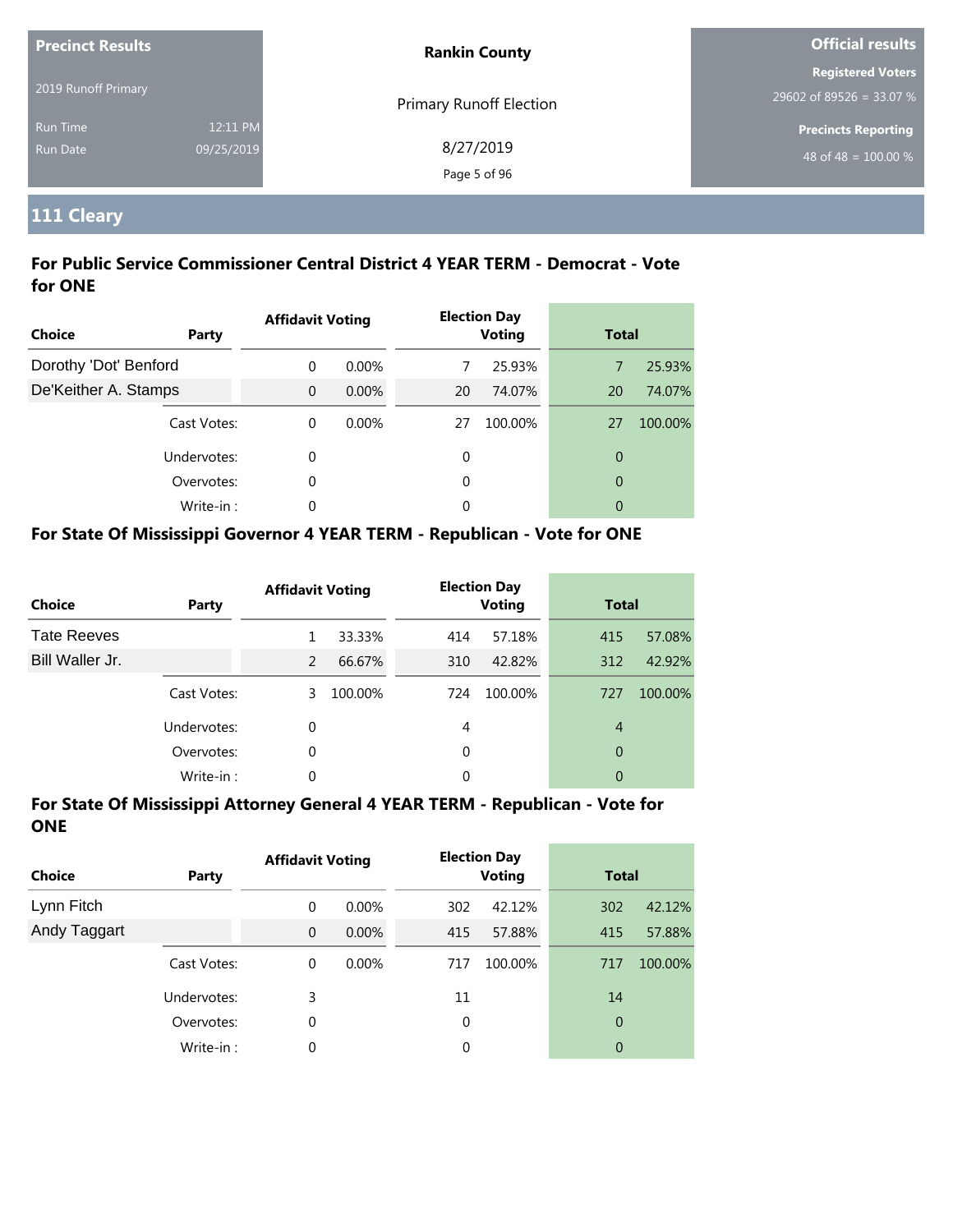| <b>Precinct Results</b> |            | <b>Rankin County</b>           | <b>Official results</b>    |  |
|-------------------------|------------|--------------------------------|----------------------------|--|
|                         |            |                                | <b>Registered Voters</b>   |  |
| 2019 Runoff Primary     |            | <b>Primary Runoff Election</b> | 29602 of 89526 = 33.07 %   |  |
| <b>Run Time</b>         | 12:11 PM   |                                | <b>Precincts Reporting</b> |  |
| Run Date                | 09/25/2019 | 8/27/2019                      | 48 of 48 = $100.00\%$      |  |
|                         |            | Page 6 of 96                   |                            |  |

# **111 Cleary**

# **For Rankin Tax Collector 4 YEAR TERM - Republican - Vote for ONE**

| Choice           | Party       | <b>Affidavit Voting</b> |          | <b>Election Day</b><br><b>Voting</b> |         | <b>Total</b>   |         |
|------------------|-------------|-------------------------|----------|--------------------------------------|---------|----------------|---------|
| Michelle Denham  |             | $\Omega$                | $0.00\%$ | 423                                  | 61.13%  | 423            | 61.04%  |
| Caroline Gilbert |             | $\mathbf{1}$            | 100.00%  | 269                                  | 38.87%  | 270            | 38.96%  |
|                  | Cast Votes: |                         | 100.00%  | 692                                  | 100.00% | 693            | 100.00% |
|                  | Undervotes: | $\mathcal{P}$           |          | 34                                   |         | 36             |         |
|                  | Overvotes:  | $\Omega$                |          | 0                                    |         | 0              |         |
|                  | Write-in:   | 0                       |          | 2                                    |         | $\overline{2}$ |         |

| <b>Choice</b>         | Party       | <b>Affidavit Voting</b> |          | <b>Election Day</b><br><b>Voting</b> |         | <b>Total</b> |         |
|-----------------------|-------------|-------------------------|----------|--------------------------------------|---------|--------------|---------|
| <b>Robert Hancock</b> |             | $\Omega$                | $0.00\%$ | 409                                  | 56.88%  | 409          | 56.81%  |
| Chip Taylor           |             | $\mathbf{1}$            | 100.00%  | 310                                  | 43.12%  | 311          | 43.19%  |
|                       | Cast Votes: | 1                       | 100.00%  | 719                                  | 100.00% | 720          | 100.00% |
|                       | Undervotes: | C.                      |          | 8                                    |         | 10           |         |
|                       | Overvotes:  | 0                       |          | 0                                    |         | 0            |         |
|                       | Write-in:   | 0                       |          |                                      |         | 1            |         |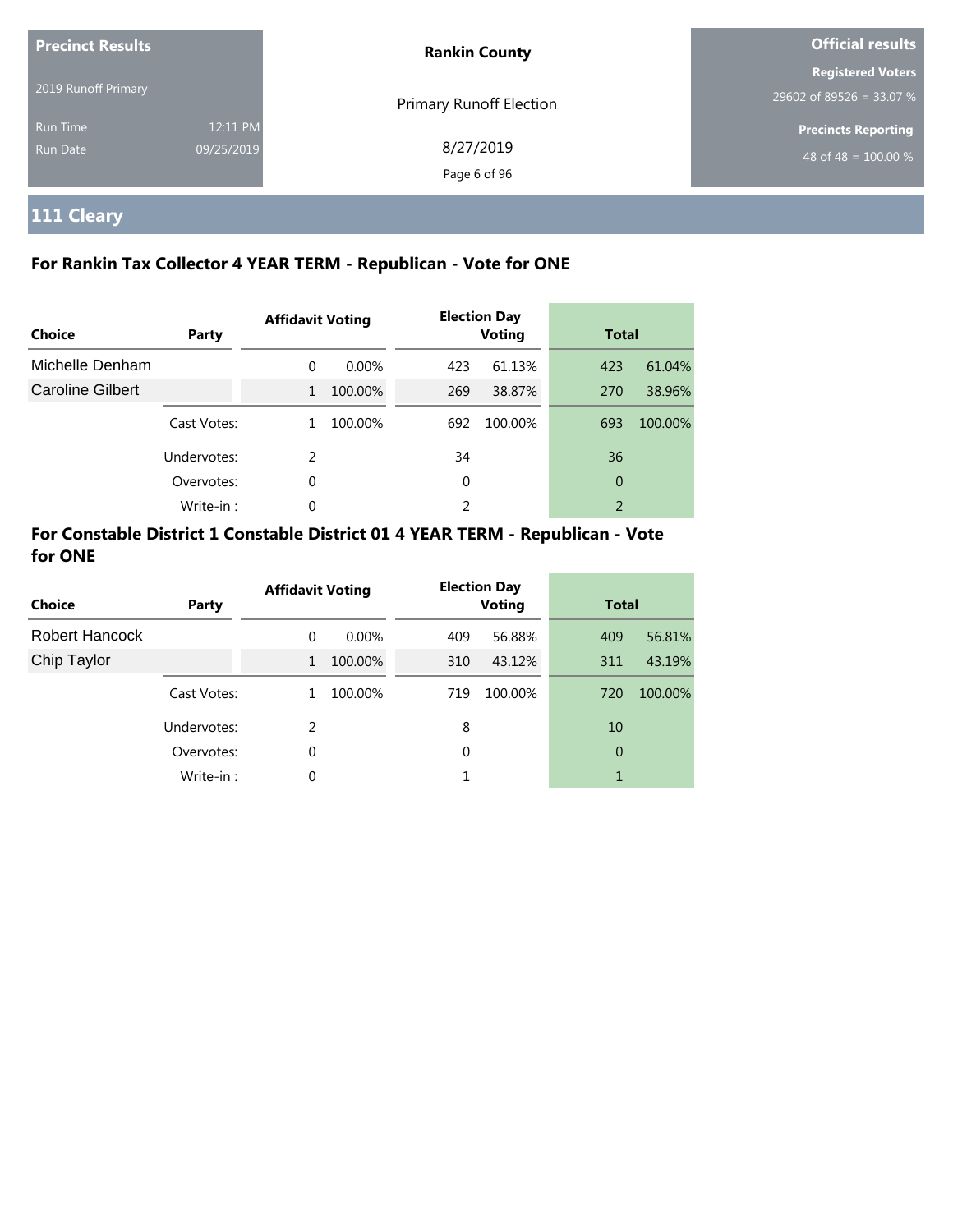| <b>Precinct Results</b> |            | <b>Rankin County</b>    | <b>Official results</b>          |  |
|-------------------------|------------|-------------------------|----------------------------------|--|
|                         |            |                         | <b>Registered Voters</b>         |  |
| 2019 Runoff Primary     |            | Primary Runoff Election | $29602$ of 89526 = 33.07 %       |  |
| <b>Run Time</b>         | 12:11 PM   |                         | <b>Precincts Reporting</b>       |  |
| <b>Run Date</b>         | 09/25/2019 | 8/27/2019               | 48 of 48 = $\overline{100.00\%}$ |  |
|                         |            | Page 7 of 96            |                                  |  |

# **112 East Steen Creek**

## **For Public Service Commissioner Central District 4 YEAR TERM - Democrat - Vote for ONE**

| <b>Choice</b>         | Party       | <b>Affidavit Voting</b> |          |    | <b>Election Day</b><br><b>Voting</b> |                | <b>Total</b> |  |
|-----------------------|-------------|-------------------------|----------|----|--------------------------------------|----------------|--------------|--|
| Dorothy 'Dot' Benford |             | $\Omega$                | $0.00\%$ | 8  | 20.51%                               | 8              | 20.51%       |  |
| De'Keither A. Stamps  |             | $\overline{0}$          | $0.00\%$ | 31 | 79.49%                               | 31             | 79.49%       |  |
|                       | Cast Votes: | $\Omega$                | $0.00\%$ | 39 | 100.00%                              | 39             | 100.00%      |  |
|                       | Undervotes: | 0                       |          | 0  |                                      | 0              |              |  |
|                       | Overvotes:  | 0                       |          | 0  |                                      | $\overline{0}$ |              |  |
|                       | Write-in:   | 0                       |          | 0  |                                      | 0              |              |  |

# **For State Of Mississippi Governor 4 YEAR TERM - Republican - Vote for ONE**

| <b>Choice</b>      | Party       | <b>Affidavit Voting</b> |          |          | <b>Election Day</b><br><b>Voting</b> | <b>Total</b> |         |
|--------------------|-------------|-------------------------|----------|----------|--------------------------------------|--------------|---------|
| <b>Tate Reeves</b> |             | $\Omega$                | $0.00\%$ | 459      | 52.34%                               | 459          | 52.34%  |
| Bill Waller Jr.    |             | $\Omega$                | $0.00\%$ | 418      | 47.66%                               | 418          | 47.66%  |
|                    | Cast Votes: | $\Omega$                | $0.00\%$ | 877      | 100.00%                              | 877          | 100.00% |
|                    | Undervotes: | 0                       |          |          |                                      | 1            |         |
|                    | Overvotes:  | 0                       |          | $\Omega$ |                                      | 0            |         |
|                    | Write-in:   | 0                       |          |          |                                      |              |         |

| <b>Choice</b> | <b>Party</b> | <b>Affidavit Voting</b> |          |     | <b>Election Day</b><br><b>Voting</b> | <b>Total</b>   |         |
|---------------|--------------|-------------------------|----------|-----|--------------------------------------|----------------|---------|
| Lynn Fitch    |              | 0                       | $0.00\%$ | 341 | 39.24%                               | 341            | 39.24%  |
| Andy Taggart  |              | $\mathbf{0}$            | $0.00\%$ | 528 | 60.76%                               | 528            | 60.76%  |
|               | Cast Votes:  | 0                       | $0.00\%$ | 869 | 100.00%                              | 869            | 100.00% |
|               | Undervotes:  | 0                       |          | 9   |                                      | 9              |         |
|               | Overvotes:   | 0                       |          | 0   |                                      | $\overline{0}$ |         |
|               | Write-in:    | 0                       |          |     |                                      | 1              |         |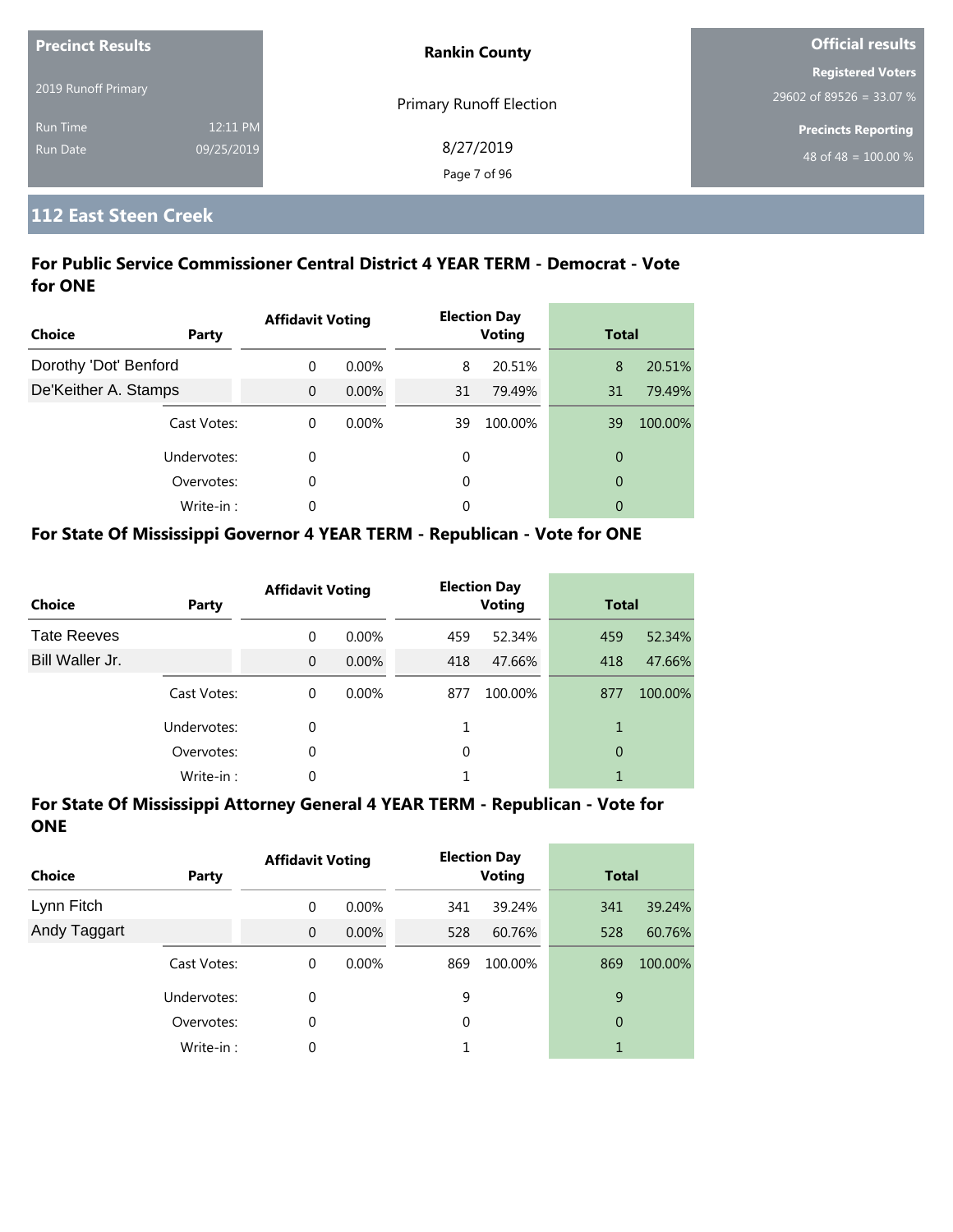| <b>Precinct Results</b>            |                        | <b>Rankin County</b>           | <b>Official results</b>                                        |  |
|------------------------------------|------------------------|--------------------------------|----------------------------------------------------------------|--|
| 2019 Runoff Primary                |                        | <b>Primary Runoff Election</b> | <b>Registered Voters</b><br>29602 of 89526 = 33.07 %           |  |
| <b>Run Time</b><br><b>Run Date</b> | 12:11 PM<br>09/25/2019 | 8/27/2019<br>Page 8 of 96      | <b>Precincts Reporting</b><br>48 of 48 = $\overline{100.00\%}$ |  |

# **112 East Steen Creek**

# **For Rankin Tax Collector 4 YEAR TERM - Republican - Vote for ONE**

| Choice                  | Party       | <b>Affidavit Voting</b> |          |     | <b>Election Day</b><br><b>Voting</b> | <b>Total</b> |         |
|-------------------------|-------------|-------------------------|----------|-----|--------------------------------------|--------------|---------|
| Michelle Denham         |             | $\Omega$                | $0.00\%$ | 485 | 57.33%                               | 485          | 57.33%  |
| <b>Caroline Gilbert</b> |             | $\Omega$                | $0.00\%$ | 361 | 42.67%                               | 361          | 42.67%  |
|                         | Cast Votes: | $\Omega$                | $0.00\%$ | 846 | 100.00%                              | 846          | 100.00% |
|                         | Undervotes: | $\Omega$                |          | 31  |                                      | 31           |         |
|                         | Overvotes:  | 0                       |          | 0   |                                      | 0            |         |
|                         | Write-in:   | $\Omega$                |          | 2   |                                      | 2            |         |

| <b>Choice</b>         | Party       | <b>Affidavit Voting</b> |          |     | <b>Election Day</b><br><b>Voting</b> | <b>Total</b> |         |
|-----------------------|-------------|-------------------------|----------|-----|--------------------------------------|--------------|---------|
| <b>Robert Hancock</b> |             | $\Omega$                | $0.00\%$ | 370 | 42.53%                               | 370          | 42.53%  |
| Chip Taylor           |             | $\Omega$                | $0.00\%$ | 500 | 57.47%                               | 500          | 57.47%  |
|                       | Cast Votes: | 0                       | $0.00\%$ | 870 | 100.00%                              | 870          | 100.00% |
|                       | Undervotes: | $\Omega$                |          | 8   |                                      | 8            |         |
|                       | Overvotes:  | $\Omega$                |          | 0   |                                      | 0            |         |
|                       | Write-in:   | 0                       |          |     |                                      | 1            |         |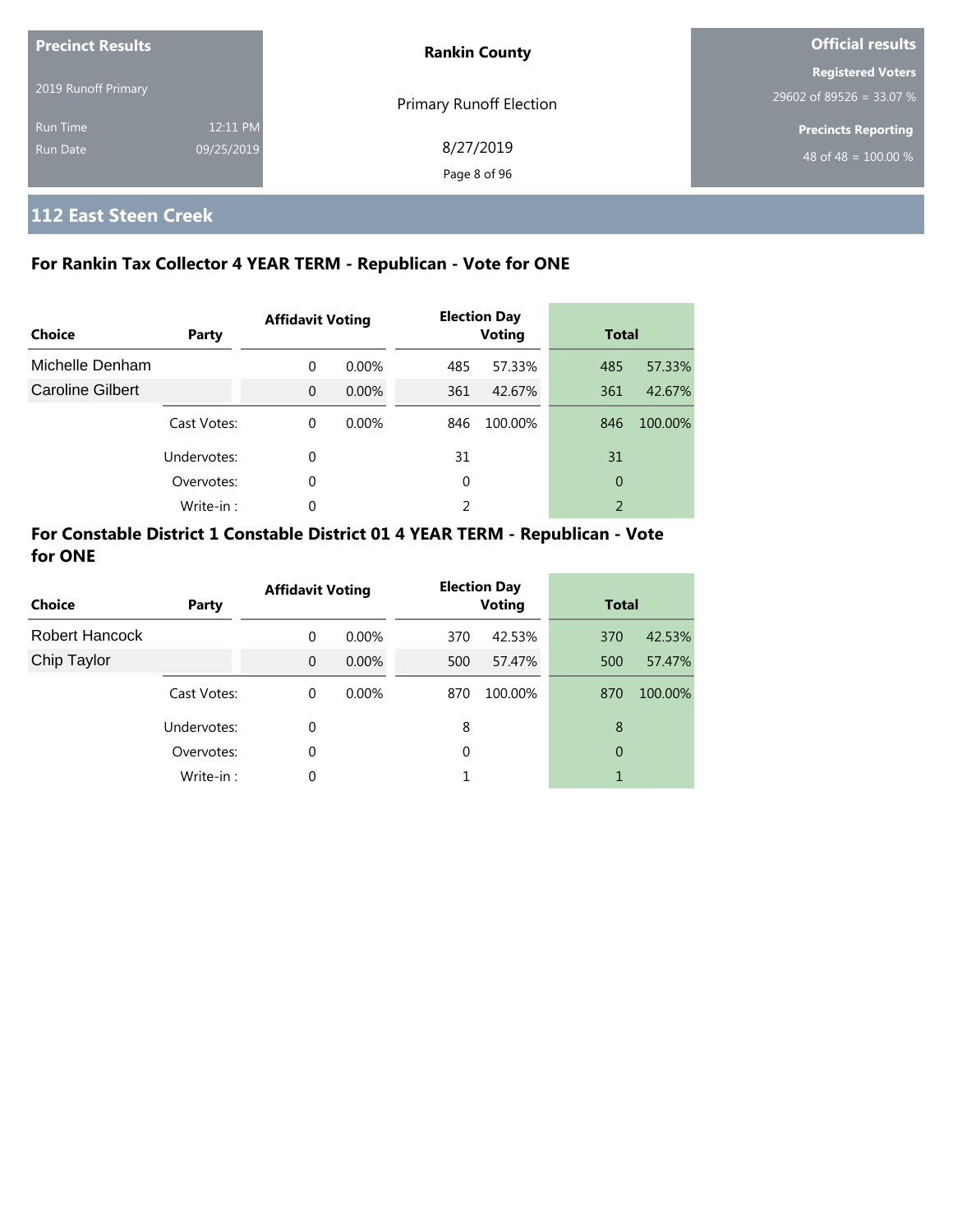| <b>Precinct Results</b> |            | <b>Rankin County</b>    | <b>Official results</b>    |  |
|-------------------------|------------|-------------------------|----------------------------|--|
|                         |            |                         | <b>Registered Voters</b>   |  |
| 2019 Runoff Primary     |            | Primary Runoff Election | 29602 of 89526 = 33.07 %   |  |
| <b>Run Time</b>         | 12:11 PM   |                         | <b>Precincts Reporting</b> |  |
| <b>Run Date</b>         | 09/25/2019 | 8/27/2019               | 48 of 48 = $100.00\%$      |  |
|                         |            | Page 9 of 96            |                            |  |

# **113 Mountain Creek**

# **For Public Service Commissioner Central District 4 YEAR TERM - Democrat - Vote for ONE**

| Choice                | Party       | <b>Affidavit Voting</b> |          |    | <b>Election Day</b><br><b>Voting</b> | <b>Total</b>   |         |
|-----------------------|-------------|-------------------------|----------|----|--------------------------------------|----------------|---------|
| Dorothy 'Dot' Benford |             | 0                       | $0.00\%$ | 2  | 15.38%                               | 2              | 15.38%  |
| De'Keither A. Stamps  |             | $\Omega$                | $0.00\%$ | 11 | 84.62%                               | 11             | 84.62%  |
|                       | Cast Votes: | $\Omega$                | $0.00\%$ | 13 | 100.00%                              | 13             | 100.00% |
|                       | Undervotes: | 0                       |          | 0  |                                      | 0              |         |
|                       | Overvotes:  | 0                       |          | 0  |                                      | $\overline{0}$ |         |
|                       | Write-in:   | 0                       |          | 0  |                                      | 0              |         |

# **For State Of Mississippi Governor 4 YEAR TERM - Republican - Vote for ONE**

| <b>Choice</b>      | Party       | <b>Affidavit Voting</b> |         |     | <b>Election Day</b><br><b>Voting</b> | <b>Total</b> |         |
|--------------------|-------------|-------------------------|---------|-----|--------------------------------------|--------------|---------|
| <b>Tate Reeves</b> |             | $\mathcal{P}$           | 66.67%  | 115 | 58.38%                               | 117          | 58.50%  |
| Bill Waller Jr.    |             | 1                       | 33.33%  | 82  | 41.62%                               | 83           | 41.50%  |
|                    | Cast Votes: | 3                       | 100.00% | 197 | 100.00%                              | 200          | 100.00% |
|                    | Undervotes: | 0                       |         | 0   |                                      | 0            |         |
|                    | Overvotes:  | 0                       |         | 0   |                                      | 0            |         |
|                    | Write-in:   | 0                       |         | 0   |                                      | 0            |         |

| <b>Choice</b> | Party       | <b>Affidavit Voting</b> |         |     | <b>Election Day</b><br><b>Voting</b> | <b>Total</b> |         |
|---------------|-------------|-------------------------|---------|-----|--------------------------------------|--------------|---------|
| Lynn Fitch    |             |                         | 33.33%  | 82  | 42.05%                               | 83           | 41.92%  |
| Andy Taggart  |             | 2                       | 66.67%  | 113 | 57.95%                               | 115          | 58.08%  |
|               | Cast Votes: | 3                       | 100.00% | 195 | 100.00%                              | 198          | 100.00% |
|               | Undervotes: | 0                       |         | 2   |                                      | 2            |         |
|               | Overvotes:  | 0                       |         | 0   |                                      | 0            |         |
|               | Write-in:   | 0                       |         | 0   |                                      | 0            |         |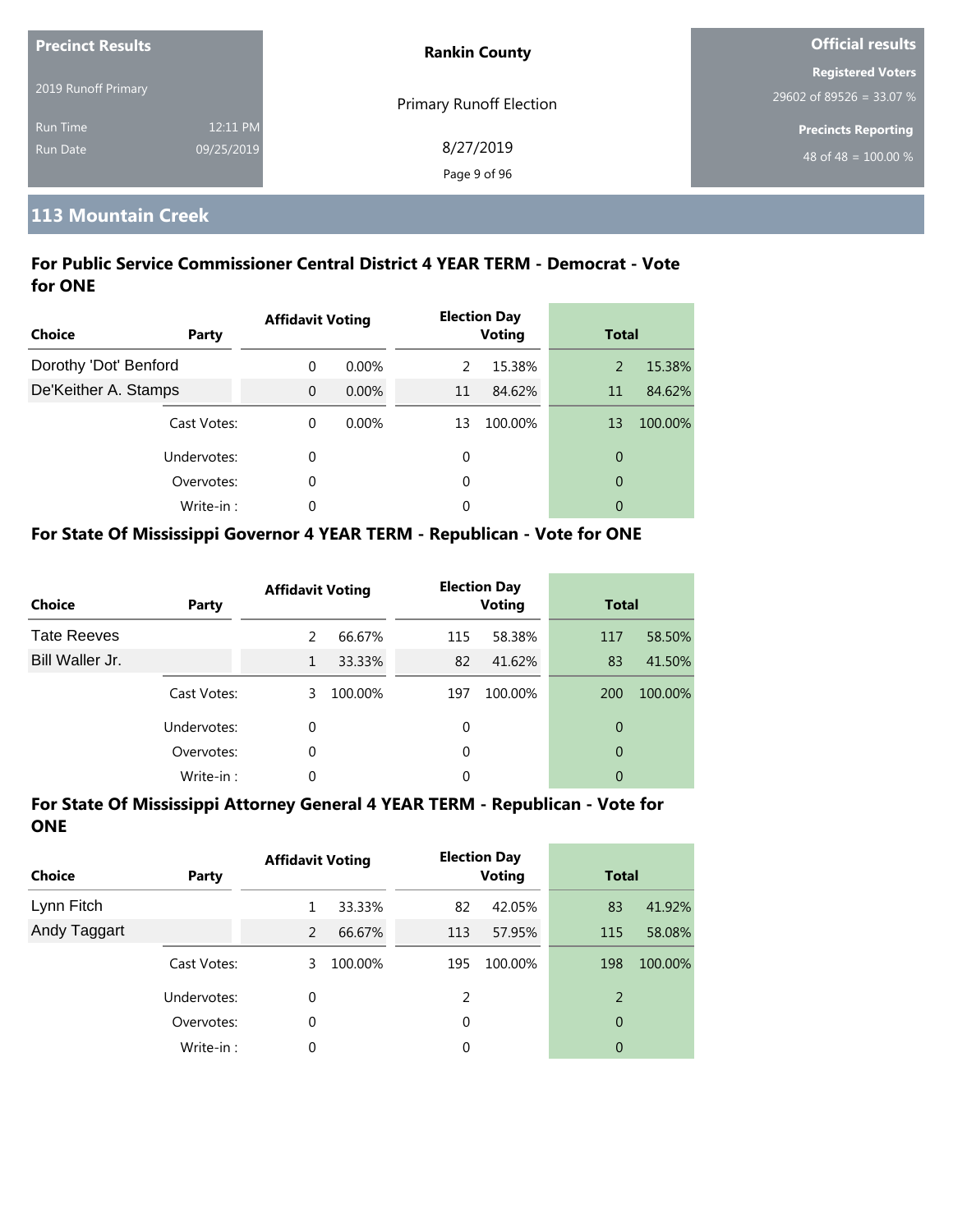| <b>Precinct Results</b> |            | <b>Rankin County</b>           | <b>Official results</b>          |  |
|-------------------------|------------|--------------------------------|----------------------------------|--|
| 2019 Runoff Primary     |            |                                | <b>Registered Voters</b>         |  |
|                         |            | <b>Primary Runoff Election</b> | 29602 of 89526 = 33.07 %         |  |
| <b>Run Time</b>         | 12:11 PM   |                                | <b>Precincts Reporting</b>       |  |
| <b>Run Date</b>         | 09/25/2019 | 8/27/2019                      | 48 of 48 = $\overline{100.00\%}$ |  |
|                         |            | Page 10 of 96                  |                                  |  |

# **113 Mountain Creek**

# **For Rankin Tax Collector 4 YEAR TERM - Republican - Vote for ONE**

| Choice           | Party       | <b>Affidavit Voting</b> |         |     | <b>Election Day</b><br><b>Voting</b> | <b>Total</b> |         |
|------------------|-------------|-------------------------|---------|-----|--------------------------------------|--------------|---------|
| Michelle Denham  |             | 1                       | 50.00%  | 133 | 71.51%                               | 134          | 71.28%  |
| Caroline Gilbert |             | 1                       | 50.00%  | 53  | 28.49%                               | 54           | 28.72%  |
|                  | Cast Votes: | 2                       | 100.00% | 186 | 100.00%                              | 188          | 100.00% |
|                  | Undervotes: |                         |         | 11  |                                      | 12           |         |
|                  | Overvotes:  | 0                       |         | 0   |                                      | 0            |         |
|                  | Write-in:   | 0                       |         | 0   |                                      | 0            |         |

| <b>Choice</b>  | <b>Party</b> | <b>Affidavit Voting</b> |         |     | <b>Election Day</b><br><b>Voting</b> | <b>Total</b> |         |
|----------------|--------------|-------------------------|---------|-----|--------------------------------------|--------------|---------|
| Robert Hancock |              | 2                       | 66.67%  | 67  | 34.54%                               | 69           | 35.03%  |
| Chip Taylor    |              | $\mathbf{1}$            | 33.33%  | 127 | 65.46%                               | 128          | 64.97%  |
|                | Cast Votes:  | 3                       | 100.00% | 194 | 100.00%                              | 197          | 100.00% |
|                | Undervotes:  | 0                       |         | 3   |                                      | 3            |         |
|                | Overvotes:   | $\Omega$                |         | 0   |                                      | 0            |         |
|                | Write-in:    | 0                       |         | 0   |                                      | 0            |         |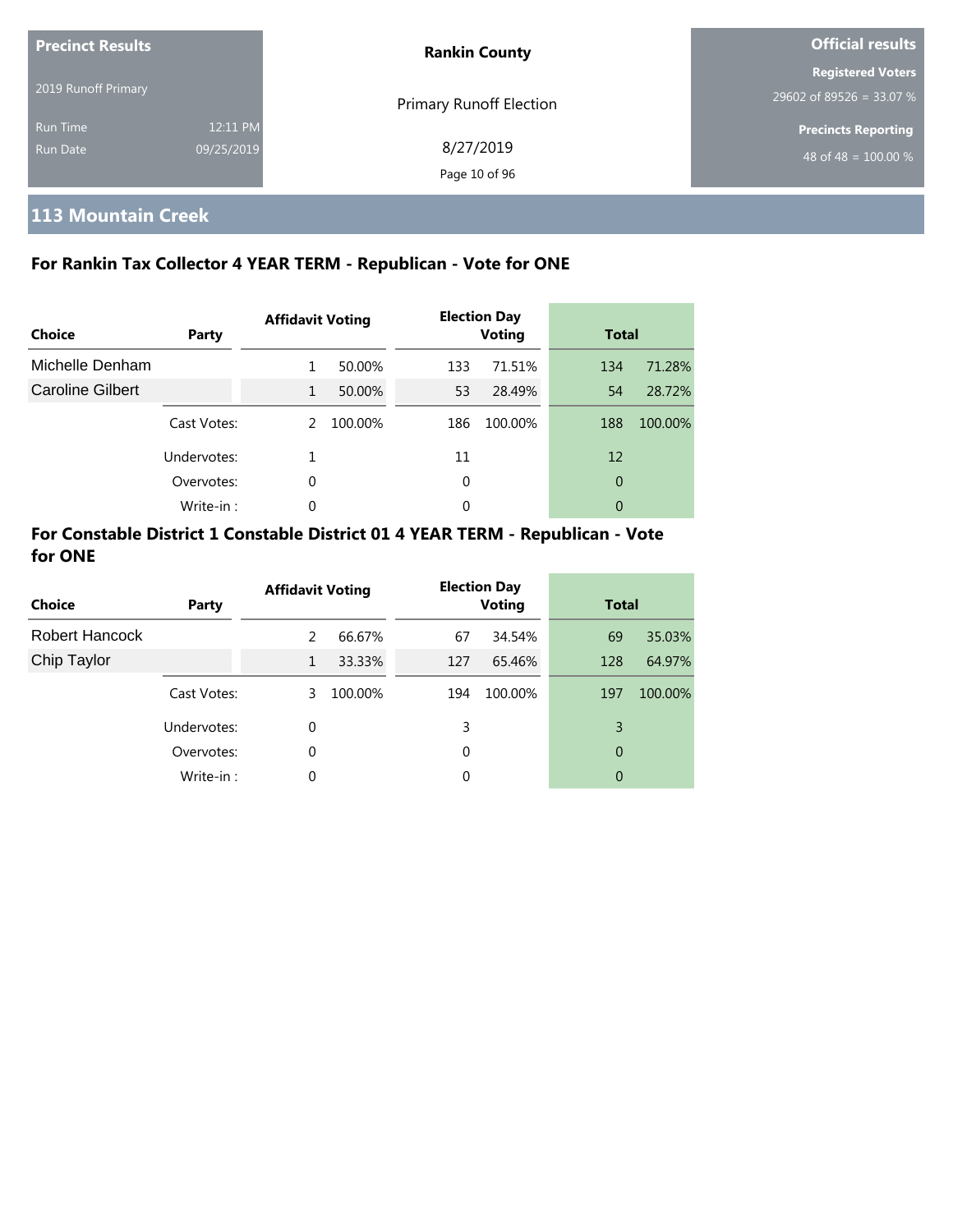| <b>Precinct Results</b> |            | <b>Rankin County</b>           | Official results                 |  |
|-------------------------|------------|--------------------------------|----------------------------------|--|
|                         |            |                                | <b>Registered Voters</b>         |  |
| 2019 Runoff Primary     |            | <b>Primary Runoff Election</b> | 29602 of 89526 = 33.07 %         |  |
| <b>Run Time</b>         | 12:11 PM   |                                | <b>Precincts Reporting</b>       |  |
| Run Date                | 09/25/2019 | 8/27/2019                      | 48 of 48 = $\overline{100.00\%}$ |  |
|                         |            | Page 11 of 96                  |                                  |  |

# **114 North Richland**

# **For Public Service Commissioner Central District 4 YEAR TERM - Democrat - Vote for ONE**

| Choice                | Party       | <b>Affidavit Voting</b> |       |    | <b>Election Day</b><br><b>Voting</b> | <b>Total</b>   |         |
|-----------------------|-------------|-------------------------|-------|----|--------------------------------------|----------------|---------|
| Dorothy 'Dot' Benford |             | $\Omega$                | 0.00% | 6  | 20.00%                               | 6              | 20.00%  |
| De'Keither A. Stamps  |             | $\Omega$                | 0.00% | 24 | 80.00%                               | 24             | 80.00%  |
|                       | Cast Votes: | $\theta$                | 0.00% | 30 | 100.00%                              | 30             | 100.00% |
|                       | Undervotes: | 0                       |       | 0  |                                      | $\overline{0}$ |         |
|                       | Overvotes:  | 0                       |       | 0  |                                      | $\overline{0}$ |         |
|                       | Write-in:   | 0                       |       | 0  |                                      | 0              |         |

### **For State Of Mississippi Governor 4 YEAR TERM - Republican - Vote for ONE**

| <b>Choice</b>      | Party       | <b>Affidavit Voting</b> |         |               | <b>Election Day</b><br><b>Voting</b> |     | <b>Total</b> |  |
|--------------------|-------------|-------------------------|---------|---------------|--------------------------------------|-----|--------------|--|
| <b>Tate Reeves</b> |             | 0                       | 0.00%   | 231           | 55.53%                               | 231 | 55.26%       |  |
| Bill Waller Jr.    |             | $\mathcal{P}$           | 100.00% | 185           | 44.47%                               | 187 | 44.74%       |  |
|                    | Cast Votes: | $\mathcal{P}$           | 100.00% | 416           | 100.00%                              | 418 | 100.00%      |  |
|                    | Undervotes: | 0                       |         | $\mathcal{P}$ |                                      | 2   |              |  |
|                    | Overvotes:  | 0                       |         | $\Omega$      |                                      | 0   |              |  |
|                    | Write-in:   | 0                       |         | 0             |                                      | 0   |              |  |

| <b>Choice</b> | Party       | <b>Affidavit Voting</b> |          |     | <b>Election Day</b><br><b>Voting</b> |     | <b>Total</b> |  |
|---------------|-------------|-------------------------|----------|-----|--------------------------------------|-----|--------------|--|
| Lynn Fitch    |             | 0                       | $0.00\%$ | 185 | 44.58%                               | 185 | 44.36%       |  |
| Andy Taggart  |             | 2                       | 100.00%  | 230 | 55.42%                               | 232 | 55.64%       |  |
|               | Cast Votes: | 2                       | 100.00%  | 415 | 100.00%                              | 417 | 100.00%      |  |
|               | Undervotes: | 0                       |          | 3   |                                      | 3   |              |  |
|               | Overvotes:  | 0                       |          | 0   |                                      | 0   |              |  |
|               | Write-in:   | 0                       |          | 0   |                                      | 0   |              |  |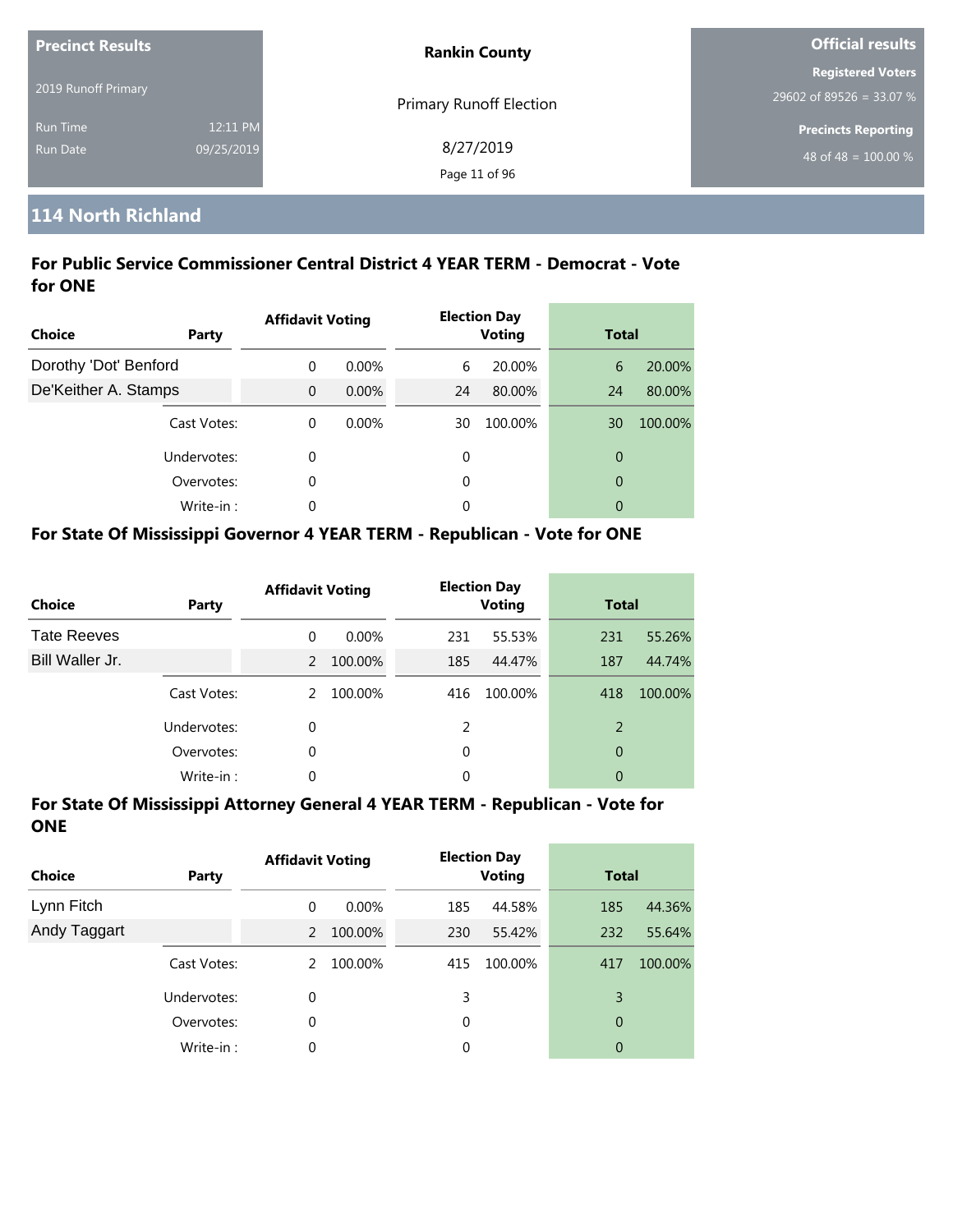| <b>Precinct Results</b> |            | <b>Rankin County</b>           | <b>Official results</b>    |  |
|-------------------------|------------|--------------------------------|----------------------------|--|
|                         |            |                                | <b>Registered Voters</b>   |  |
| 2019 Runoff Primary     |            | <b>Primary Runoff Election</b> | 29602 of 89526 = 33.07 %   |  |
| <b>Run Time</b>         | 12:11 PM   |                                | <b>Precincts Reporting</b> |  |
| <b>Run Date</b>         | 09/25/2019 | 8/27/2019                      | 48 of 48 = $100.00\%$      |  |
|                         |            | Page 12 of 96                  |                            |  |

# **114 North Richland**

# **For Rankin Tax Collector 4 YEAR TERM - Republican - Vote for ONE**

| Choice           | Party       | <b>Affidavit Voting</b> |         |     | <b>Election Day</b><br><b>Voting</b> |     | <b>Total</b> |  |
|------------------|-------------|-------------------------|---------|-----|--------------------------------------|-----|--------------|--|
| Michelle Denham  |             | $\Omega$                | 0.00%   | 311 | 76.23%                               | 311 | 75.85%       |  |
| Caroline Gilbert |             | 2                       | 100.00% | 97  | 23.77%                               | 99  | 24.15%       |  |
|                  | Cast Votes: | 2                       | 100.00% | 408 | 100.00%                              | 410 | 100.00%      |  |
|                  | Undervotes: | 0                       |         | 10  |                                      | 10  |              |  |
|                  | Overvotes:  | 0                       |         | 0   |                                      | 0   |              |  |
|                  | Write-in:   | 0                       |         | 0   |                                      | 0   |              |  |

| <b>Choice</b>  | <b>Party</b> | <b>Affidavit Voting</b> |         | <b>Election Day</b><br><b>Voting</b> |         | <b>Total</b> |         |
|----------------|--------------|-------------------------|---------|--------------------------------------|---------|--------------|---------|
| Robert Hancock |              | 2                       | 100.00% | 280                                  | 68.29%  | 282          | 68.45%  |
| Chip Taylor    |              | $\Omega$                | 0.00%   | 130                                  | 31.71%  | 130          | 31.55%  |
|                | Cast Votes:  | 2                       | 100.00% | 410                                  | 100.00% | 412          | 100.00% |
|                | Undervotes:  | $\Omega$                |         | 8                                    |         | 8            |         |
|                | Overvotes:   | $\Omega$                |         | 0                                    |         | 0            |         |
|                | Write-in:    | 0                       |         | 0                                    |         | 0            |         |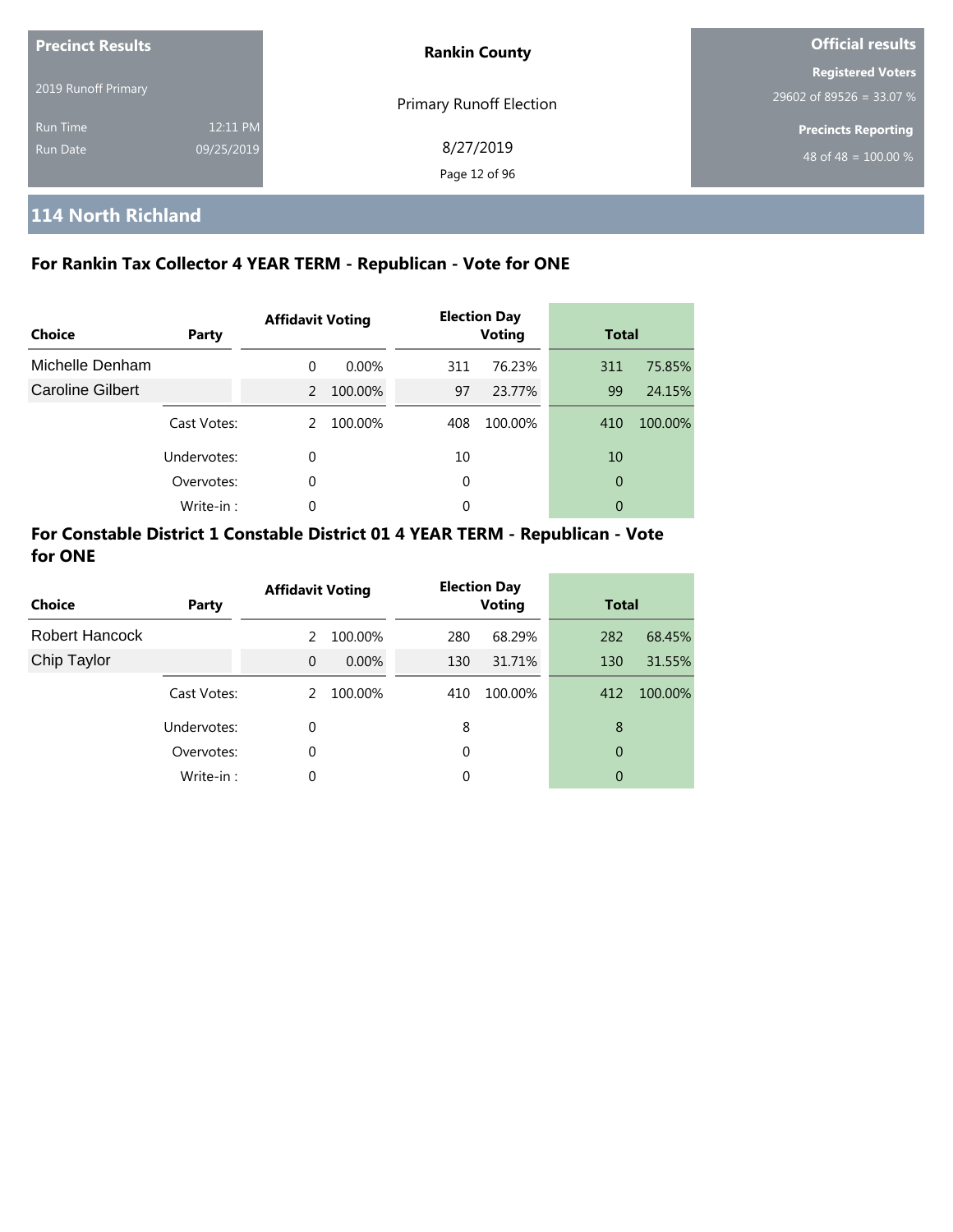| <b>Precinct Results</b> |            | <b>Rankin County</b>           | <b>Official results</b>          |  |
|-------------------------|------------|--------------------------------|----------------------------------|--|
|                         |            |                                | <b>Registered Voters</b>         |  |
| 2019 Runoff Primary     |            | <b>Primary Runoff Election</b> | 29602 of 89526 = 33.07 %         |  |
| <b>Run Time</b>         | 12:11 PM   |                                | <b>Precincts Reporting</b>       |  |
| Run Date                | 09/25/2019 | 8/27/2019                      | 48 of 48 = $\overline{100.00\%}$ |  |
|                         |            | Page 13 of 96                  |                                  |  |

# **115 South Richland**

# **For Public Service Commissioner Central District 4 YEAR TERM - Democrat - Vote for ONE**

| <b>Choice</b><br><b>Party</b> |           | <b>Affidavit Voting</b> |          |    | <b>Election Day</b><br><b>Voting</b> | <b>Total</b>   |         |
|-------------------------------|-----------|-------------------------|----------|----|--------------------------------------|----------------|---------|
| Dorothy 'Dot' Benford         |           | $\Omega$                | $0.00\%$ | 9  | 25.71%                               | 9              | 25.71%  |
| De'Keither A. Stamps          |           | $\Omega$                | $0.00\%$ | 26 | 74.29%                               | 26             | 74.29%  |
| Cast Votes:                   |           | $\theta$                | $0.00\%$ | 35 | 100.00%                              | 35             | 100.00% |
| Undervotes:                   |           | 0                       |          | 0  |                                      | $\overline{0}$ |         |
| Overvotes:                    |           | 0                       |          | 0  |                                      | $\overline{0}$ |         |
|                               | Write-in: | 0                       |          | 0  |                                      | 0              |         |

# **For State Of Mississippi Governor 4 YEAR TERM - Republican - Vote for ONE**

| <b>Choice</b>      | Party       | <b>Affidavit Voting</b> |         |          | <b>Election Day</b><br><b>Voting</b> | <b>Total</b> |         |
|--------------------|-------------|-------------------------|---------|----------|--------------------------------------|--------------|---------|
| <b>Tate Reeves</b> |             | $\mathcal{P}$           | 66.67%  | 404      | 56.03%                               | 406          | 56.08%  |
| Bill Waller Jr.    |             | 1                       | 33.33%  | 317      | 43.97%                               | 318          | 43.92%  |
|                    | Cast Votes: | 3                       | 100.00% | 721      | 100.00%                              | 724          | 100.00% |
|                    | Undervotes: | 0                       |         | 0        |                                      | 0            |         |
|                    | Overvotes:  | 0                       |         | $\Omega$ |                                      | 0            |         |
|                    | Write-in:   | 0                       |         | 0        |                                      | 0            |         |

| <b>Choice</b> | Party       | <b>Affidavit Voting</b> |         |     | <b>Election Day</b><br><b>Voting</b> |     | <b>Total</b> |  |
|---------------|-------------|-------------------------|---------|-----|--------------------------------------|-----|--------------|--|
| Lynn Fitch    |             | 2                       | 66.67%  | 354 | 49.30%                               | 356 | 49.38%       |  |
| Andy Taggart  |             | 1                       | 33.33%  | 364 | 50.70%                               | 365 | 50.62%       |  |
|               | Cast Votes: | 3                       | 100.00% | 718 | 100.00%                              | 721 | 100.00%      |  |
|               | Undervotes: | 0                       |         | 3   |                                      | 3   |              |  |
|               | Overvotes:  | 0                       |         | 0   |                                      | 0   |              |  |
|               | Write-in:   | 0                       |         | 0   |                                      | 0   |              |  |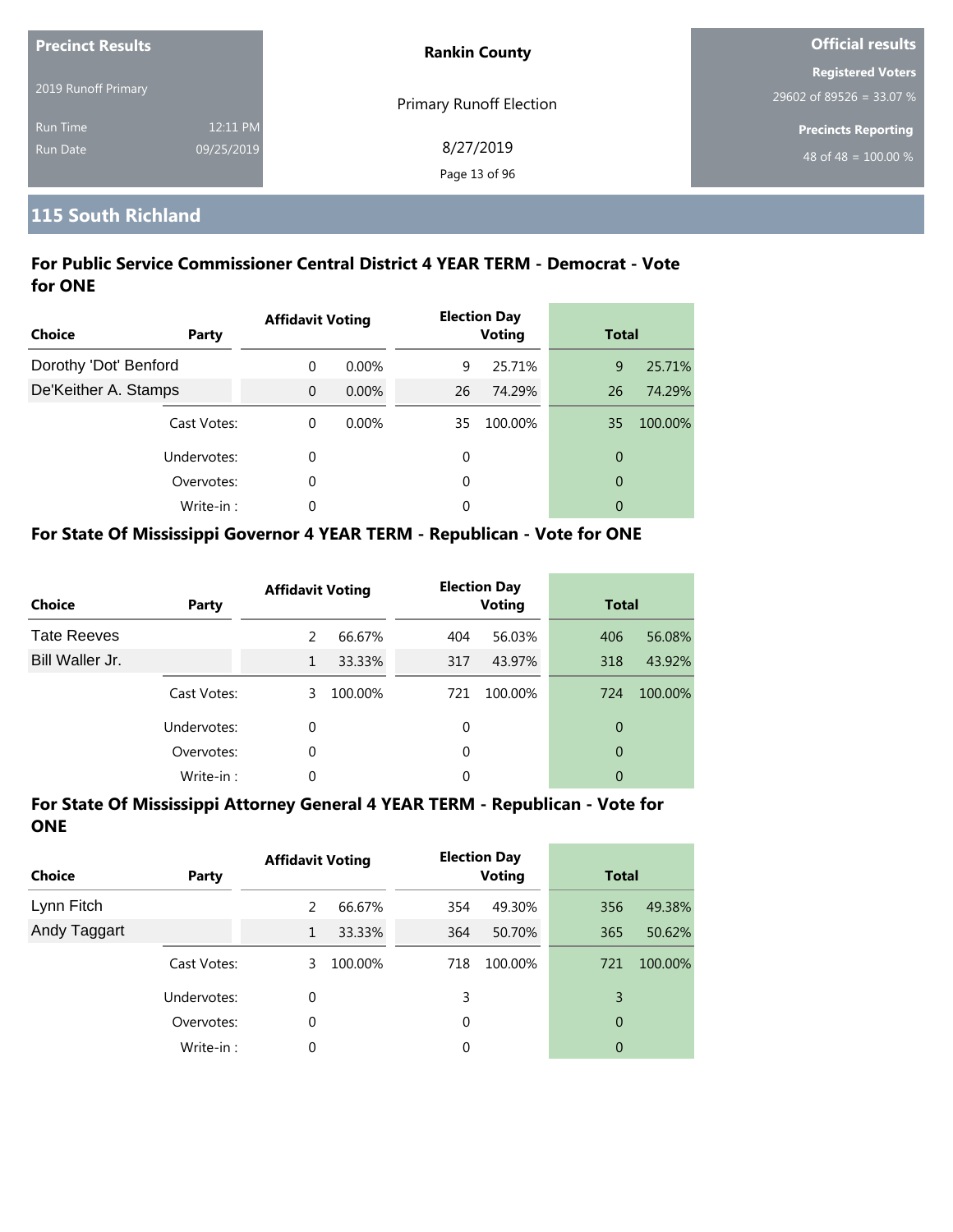| <b>Precinct Results</b> |            | <b>Rankin County</b>           | Official results                                     |  |
|-------------------------|------------|--------------------------------|------------------------------------------------------|--|
| 2019 Runoff Primary     |            |                                | <b>Registered Voters</b><br>29602 of 89526 = 33.07 % |  |
| <b>Run Time</b>         | 12:11 PM   | <b>Primary Runoff Election</b> | <b>Precincts Reporting</b>                           |  |
| Run Date                | 09/25/2019 | 8/27/2019<br>Page 14 of 96     | 48 of 48 = $\overline{100.00\%}$                     |  |

# **115 South Richland**

# **For Rankin Tax Collector 4 YEAR TERM - Republican - Vote for ONE**

| Choice                  | Party       | <b>Affidavit Voting</b> |         |     | <b>Election Day</b><br><b>Voting</b> |                | <b>Total</b> |  |
|-------------------------|-------------|-------------------------|---------|-----|--------------------------------------|----------------|--------------|--|
| Michelle Denham         |             | 1                       | 33.33%  | 565 | 79.69%                               | 566            | 79.49%       |  |
| <b>Caroline Gilbert</b> |             | 2                       | 66.67%  | 144 | 20.31%                               | 146            | 20.51%       |  |
|                         | Cast Votes: | 3                       | 100.00% | 709 | 100.00%                              | 712            | 100.00%      |  |
|                         | Undervotes: | $\Omega$                |         | 11  |                                      | 11             |              |  |
|                         | Overvotes:  | 0                       |         | 0   |                                      | $\overline{0}$ |              |  |
|                         | Write-in:   | 0                       |         |     |                                      |                |              |  |

| Choice         | Party       | <b>Affidavit Voting</b> |         | <b>Election Day</b><br><b>Voting</b> |         | <b>Total</b> |         |
|----------------|-------------|-------------------------|---------|--------------------------------------|---------|--------------|---------|
| Robert Hancock |             | 3                       | 100.00% | 507                                  | 70.81%  | 510          | 70.93%  |
| Chip Taylor    |             | $\Omega$                | 0.00%   | 209                                  | 29.19%  | 209          | 29.07%  |
|                | Cast Votes: | 3.                      | 100.00% | 716                                  | 100.00% | 719          | 100.00% |
|                | Undervotes: | $\Omega$                |         | 5                                    |         | 5            |         |
|                | Overvotes:  | $\Omega$                |         | 0                                    |         | 0            |         |
|                | Write-in:   | $\Omega$                |         | 0                                    |         | 0            |         |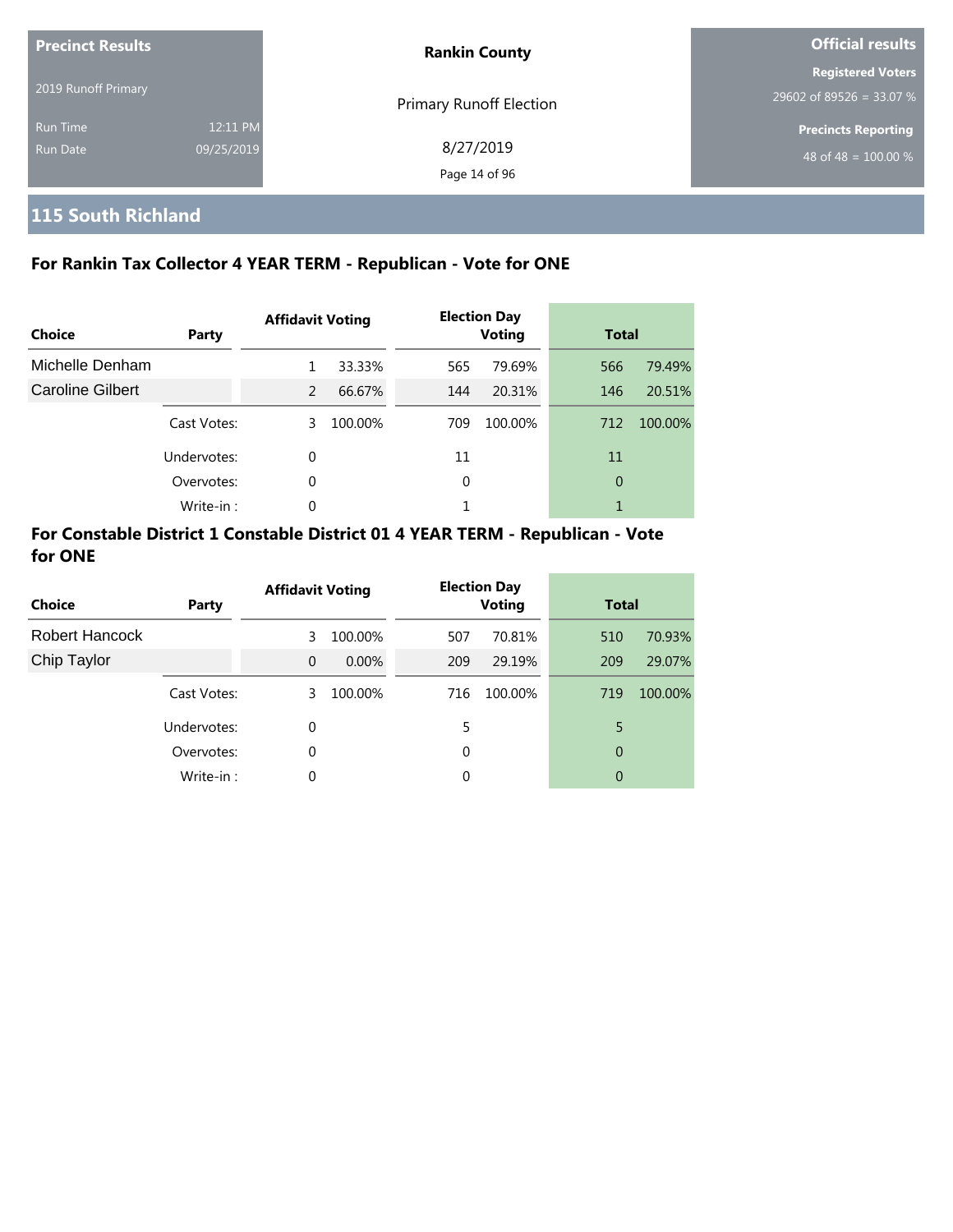| <b>Precinct Results</b>            |                        | <b>Rankin County</b>       | <b>Official results</b>                                |  |
|------------------------------------|------------------------|----------------------------|--------------------------------------------------------|--|
| 2019 Runoff Primary                |                        | Primary Runoff Election    | <b>Registered Voters</b><br>$29602$ of 89526 = 33.07 % |  |
| <b>Run Time</b><br><b>Run Date</b> | 12:11 PM<br>09/25/2019 | 8/27/2019<br>Page 15 of 96 | <b>Precincts Reporting</b><br>48 of 48 = $100.00\%$    |  |

# **116 Star**

#### **For Public Service Commissioner Central District 4 YEAR TERM - Democrat - Vote for ONE**

| <b>Choice</b>         | Party       | <b>Affidavit Voting</b> |          |    | <b>Election Day</b><br><b>Voting</b> |                | <b>Total</b> |  |
|-----------------------|-------------|-------------------------|----------|----|--------------------------------------|----------------|--------------|--|
| Dorothy 'Dot' Benford |             | 0                       | $0.00\%$ | 5  | 19.23%                               | 5              | 19.23%       |  |
| De'Keither A. Stamps  |             | $\Omega$                | $0.00\%$ | 21 | 80.77%                               | 21             | 80.77%       |  |
|                       | Cast Votes: | $\Omega$                | $0.00\%$ | 26 | 100.00%                              | 26             | 100.00%      |  |
|                       | Undervotes: | 0                       |          | 0  |                                      | 0              |              |  |
|                       | Overvotes:  | 0                       |          | 0  |                                      | $\overline{0}$ |              |  |
|                       | Write-in:   | 0                       |          | 0  |                                      | 0              |              |  |

# **For State Of Mississippi Governor 4 YEAR TERM - Republican - Vote for ONE**

| <b>Choice</b>      | Party       | <b>Affidavit Voting</b> |         |     | <b>Election Day</b><br><b>Voting</b> |     | <b>Total</b> |  |
|--------------------|-------------|-------------------------|---------|-----|--------------------------------------|-----|--------------|--|
| <b>Tate Reeves</b> |             | $\mathcal{P}$           | 100.00% | 195 | 59.45%                               | 197 | 59.70%       |  |
| Bill Waller Jr.    |             | $\Omega$                | 0.00%   | 133 | 40.55%                               | 133 | 40.30%       |  |
|                    | Cast Votes: | $\mathcal{P}$           | 100.00% | 328 | 100.00%                              | 330 | 100.00%      |  |
|                    | Undervotes: | 0                       |         | 0   |                                      | 0   |              |  |
|                    | Overvotes:  | 0                       |         | 0   |                                      | 0   |              |  |
|                    | Write-in:   | 0                       |         | 0   |                                      | 0   |              |  |

| <b>Choice</b> | Party       | <b>Affidavit Voting</b> |          |               | <b>Election Day</b><br><b>Voting</b> | <b>Total</b>   |         |
|---------------|-------------|-------------------------|----------|---------------|--------------------------------------|----------------|---------|
| Lynn Fitch    |             | 0                       | $0.00\%$ | 147           | 45.09%                               | 147            | 45.09%  |
| Andy Taggart  |             | $\mathbf{0}$            | $0.00\%$ | 179           | 54.91%                               | 179            | 54.91%  |
|               | Cast Votes: | 0                       | $0.00\%$ | 326           | 100.00%                              | 326            | 100.00% |
|               | Undervotes: | $\mathcal{P}$           |          | $\mathcal{P}$ |                                      | $\overline{4}$ |         |
|               | Overvotes:  | 0                       |          | 0             |                                      | 0              |         |
|               | Write-in:   | 0                       |          | 0             |                                      | 0              |         |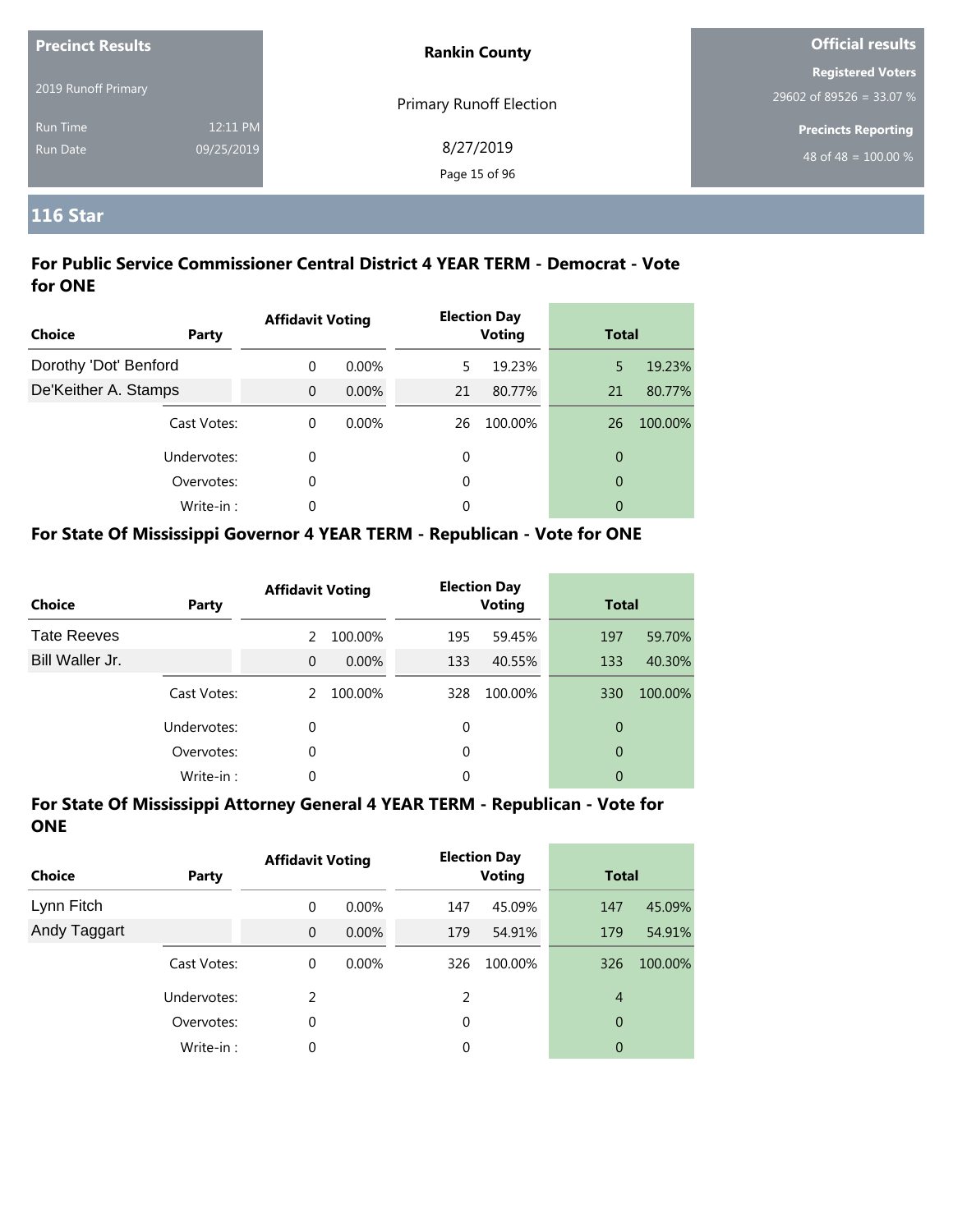| <b>Precinct Results</b> |            | <b>Rankin County</b>       | <b>Official results</b>                              |  |
|-------------------------|------------|----------------------------|------------------------------------------------------|--|
| 2019 Runoff Primary     |            |                            | <b>Registered Voters</b><br>29602 of 89526 = 33.07 % |  |
| <b>Run Time</b>         | 12:11 PM   | Primary Runoff Election    | <b>Precincts Reporting</b>                           |  |
| Run Date                | 09/25/2019 | 8/27/2019<br>Page 16 of 96 | 48 of 48 = $\overline{100.00\%}$                     |  |

# **116 Star**

# **For Rankin Tax Collector 4 YEAR TERM - Republican - Vote for ONE**

| Choice           | Party       | <b>Affidavit Voting</b> |          |     | <b>Election Day</b><br><b>Voting</b> |     | <b>Total</b> |
|------------------|-------------|-------------------------|----------|-----|--------------------------------------|-----|--------------|
| Michelle Denham  |             | $\Omega$                | $0.00\%$ | 163 | 51.10%                               | 163 | 51.10%       |
| Caroline Gilbert |             | $\Omega$                | $0.00\%$ | 156 | 48.90%                               | 156 | 48.90%       |
|                  | Cast Votes: | $\Omega$                | $0.00\%$ | 319 | 100.00%                              | 319 | 100.00%      |
|                  | Undervotes: | $\mathcal{P}$           |          | 8   |                                      | 10  |              |
|                  | Overvotes:  | $\Omega$                |          | 0   |                                      | 0   |              |
|                  | Write-in:   | 0                       |          |     |                                      |     |              |

| <b>Choice</b>  | Party       | <b>Affidavit Voting</b> |          |     | <b>Election Day</b><br><b>Voting</b> |     | <b>Total</b> |  |
|----------------|-------------|-------------------------|----------|-----|--------------------------------------|-----|--------------|--|
| Robert Hancock |             | 0                       | $0.00\%$ | 126 | 38.65%                               | 126 | 38.65%       |  |
| Chip Taylor    |             | $\mathbf 0$             | 0.00%    | 200 | 61.35%                               | 200 | 61.35%       |  |
|                | Cast Votes: | 0                       | $0.00\%$ | 326 | 100.00%                              | 326 | 100.00%      |  |
|                | Undervotes: | 2                       |          |     |                                      | 3   |              |  |
|                | Overvotes:  | 0                       |          | 0   |                                      | 0   |              |  |
|                | Write-in:   | 0                       |          |     |                                      | 1   |              |  |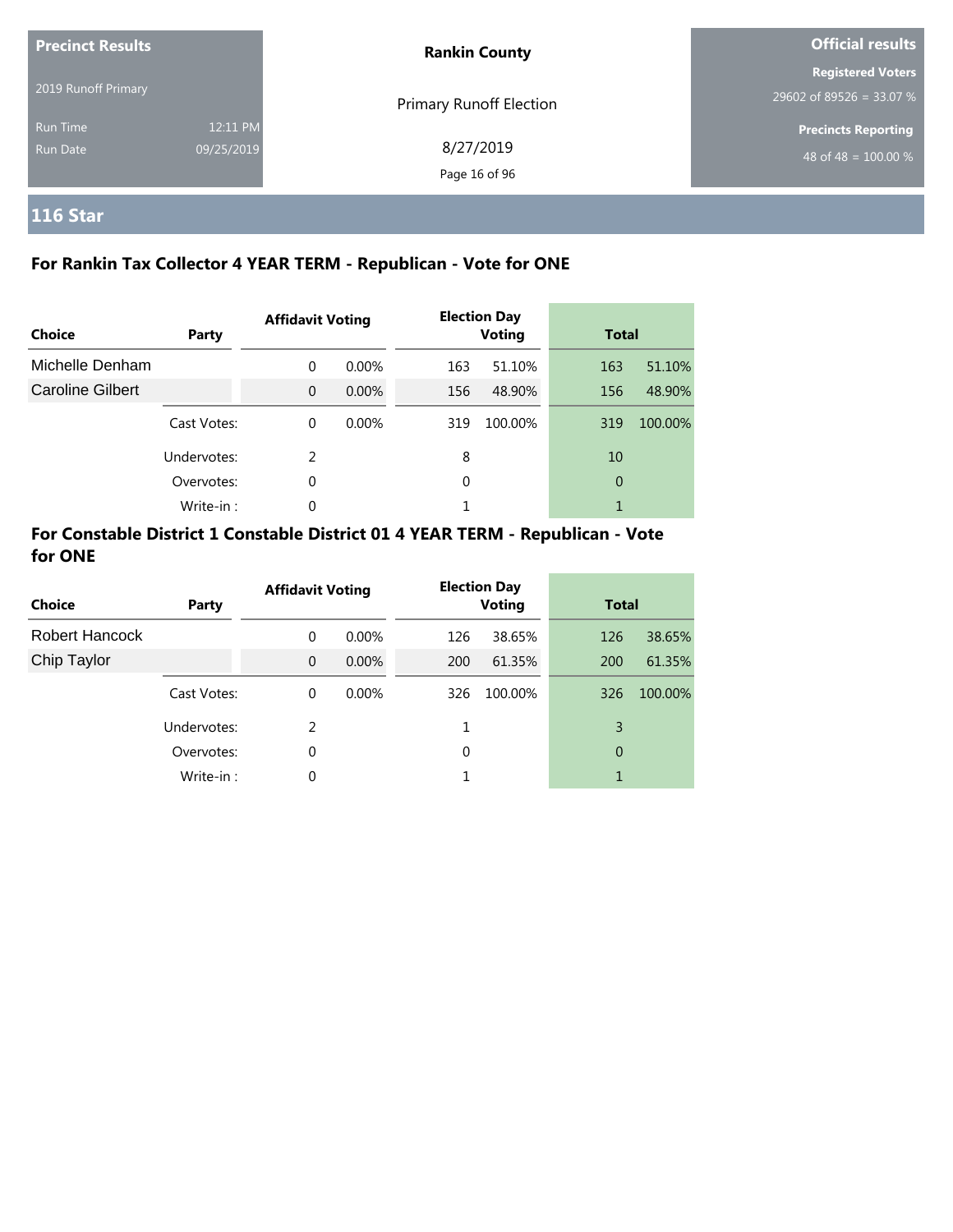| <b>Precinct Results</b> |            | <b>Rankin County</b>    | <b>Official results</b>    |  |
|-------------------------|------------|-------------------------|----------------------------|--|
|                         |            |                         | <b>Registered Voters</b>   |  |
| 2019 Runoff Primary     |            | Primary Runoff Election | $29602$ of 89526 = 33.07 % |  |
| <b>Run Time</b>         | 12:11 PM   |                         | <b>Precincts Reporting</b> |  |
| <b>Run Date</b>         | 09/25/2019 | 8/27/2019               | 48 of 48 = $100.00\%$      |  |
|                         |            | Page 17 of 96           |                            |  |

# **118 West Steen Creek**

## **For Public Service Commissioner Central District 4 YEAR TERM - Democrat - Vote for ONE**

| <b>Choice</b><br>Party | <b>Affidavit Voting</b> |          |    | <b>Election Day</b><br><b>Voting</b> |                | <b>Total</b> |  |
|------------------------|-------------------------|----------|----|--------------------------------------|----------------|--------------|--|
| Dorothy 'Dot' Benford  | $\Omega$                | $0.00\%$ | 15 | 34.09%                               | 15             | 34.09%       |  |
| De'Keither A. Stamps   | $\Omega$                | 0.00%    | 29 | 65.91%                               | 29             | 65.91%       |  |
| Cast Votes:            | $\Omega$                | $0.00\%$ | 44 | 100.00%                              | 44             | 100.00%      |  |
| Undervotes:            | $\Omega$                |          | 0  |                                      | $\overline{0}$ |              |  |
| Overvotes:             | $\Omega$                |          | 0  |                                      | $\overline{0}$ |              |  |
| Write-in:              | $\Omega$                |          | 0  |                                      | 0              |              |  |

## **For State Of Mississippi Governor 4 YEAR TERM - Republican - Vote for ONE**

| <b>Choice</b>      | Party       | <b>Affidavit Voting</b> |         |          | <b>Election Day</b><br><b>Voting</b> |                | <b>Total</b> |  |
|--------------------|-------------|-------------------------|---------|----------|--------------------------------------|----------------|--------------|--|
| <b>Tate Reeves</b> |             | $\mathcal{P}$           | 66.67%  | 427      | 53.64%                               | 429            | 53.69%       |  |
| Bill Waller Jr.    |             | 1                       | 33.33%  | 369      | 46.36%                               | 370            | 46.31%       |  |
|                    | Cast Votes: | 3                       | 100.00% | 796      | 100.00%                              | 799            | 100.00%      |  |
|                    | Undervotes: |                         |         | 0        |                                      | 1              |              |  |
|                    | Overvotes:  | 0                       |         | $\Omega$ |                                      | 0              |              |  |
|                    | Write-in:   | 0                       |         |          |                                      | $\mathfrak{D}$ |              |  |

| <b>Choice</b> | Party       | <b>Affidavit Voting</b> |          |     | <b>Election Day</b><br><b>Voting</b> | <b>Total</b> |         |
|---------------|-------------|-------------------------|----------|-----|--------------------------------------|--------------|---------|
| Lynn Fitch    |             | 3                       | 100.00%  | 371 | 46.73%                               | 374          | 46.93%  |
| Andy Taggart  |             | $\overline{0}$          | $0.00\%$ | 423 | 53.27%                               | 423          | 53.07%  |
|               | Cast Votes: | 3                       | 100.00%  | 794 | 100.00%                              | 797          | 100.00% |
|               | Undervotes: |                         |          | 4   |                                      | 5            |         |
|               | Overvotes:  | 0                       |          | 0   |                                      | 0            |         |
|               | Write-in:   | 0                       |          | 0   |                                      | 0            |         |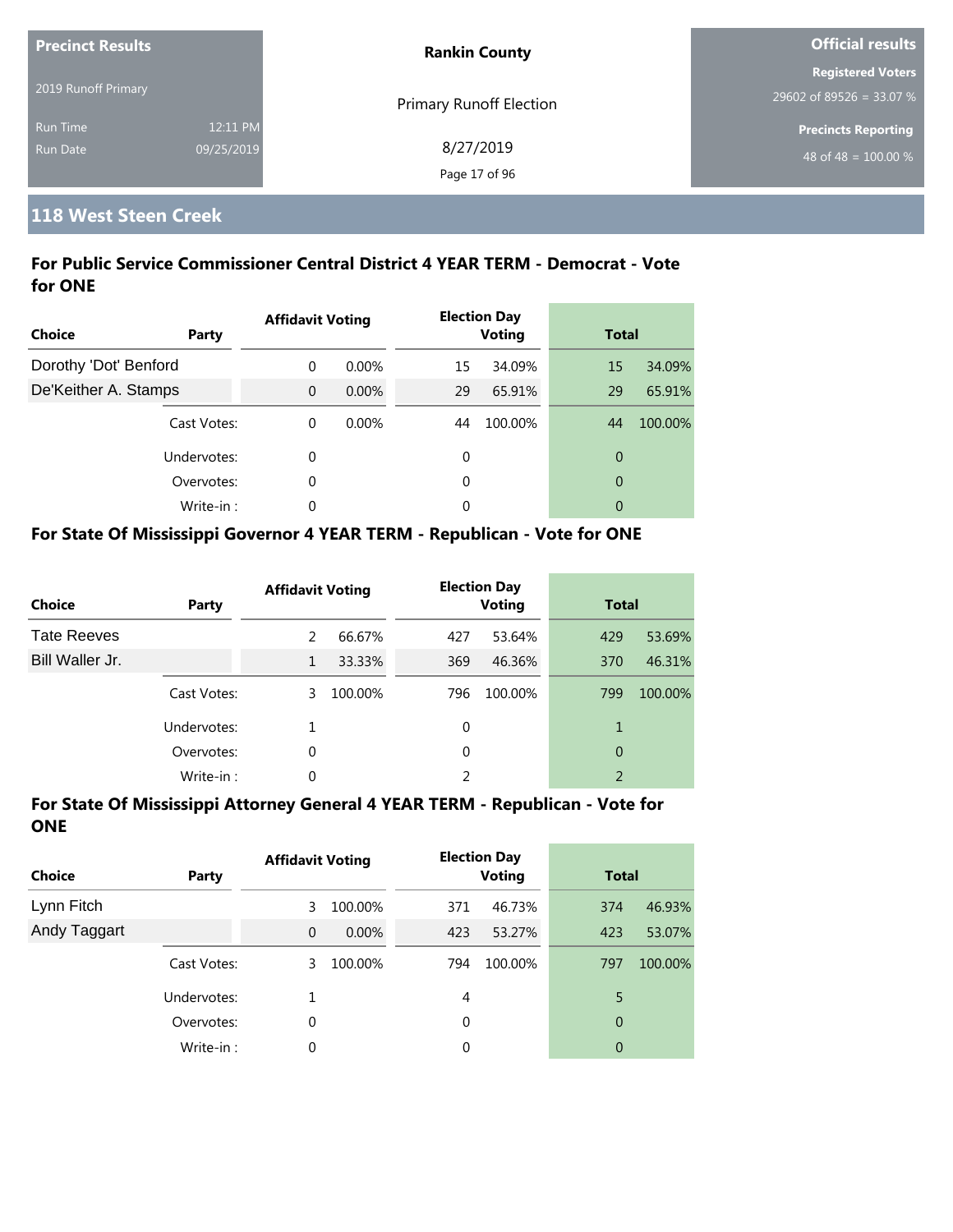| <b>Precinct Results</b>     |                        | <b>Rankin County</b>           | <b>Official results</b>                              |  |  |
|-----------------------------|------------------------|--------------------------------|------------------------------------------------------|--|--|
| 2019 Runoff Primary         |                        | <b>Primary Runoff Election</b> | <b>Registered Voters</b><br>29602 of 89526 = 33.07 % |  |  |
| <b>Run Time</b><br>Run Date | 12:11 PM<br>09/25/2019 | 8/27/2019<br>Page 18 of 96     | <b>Precincts Reporting</b><br>48 of 48 = $100.00\%$  |  |  |

# **118 West Steen Creek**

# **For Rankin Tax Collector 4 YEAR TERM - Republican - Vote for ONE**

| Choice                  | Party       | <b>Affidavit Voting</b> |         |     | <b>Election Day</b><br><b>Voting</b> |                | <b>Total</b> |  |
|-------------------------|-------------|-------------------------|---------|-----|--------------------------------------|----------------|--------------|--|
| Michelle Denham         |             | 4                       | 100.00% | 459 | 59.00%                               | 463            | 59.21%       |  |
| <b>Caroline Gilbert</b> |             | $\Omega$                | 0.00%   | 319 | 41.00%                               | 319            | 40.79%       |  |
|                         | Cast Votes: | 4                       | 100.00% | 778 | 100.00%                              | 782            | 100.00%      |  |
|                         | Undervotes: | $\Omega$                |         | 19  |                                      | 19             |              |  |
|                         | Overvotes:  | 0                       |         | 0   |                                      | $\overline{0}$ |              |  |
|                         | Write-in:   | 0                       |         |     |                                      |                |              |  |

| <b>Choice</b>         | Party       | <b>Affidavit Voting</b> |         |     | <b>Election Day</b><br><b>Voting</b> |     | <b>Total</b> |  |
|-----------------------|-------------|-------------------------|---------|-----|--------------------------------------|-----|--------------|--|
| <b>Robert Hancock</b> |             | 1                       | 25.00%  | 333 | 41.89%                               | 334 | 41.80%       |  |
| Chip Taylor           |             | 3                       | 75.00%  | 462 | 58.11%                               | 465 | 58.20%       |  |
|                       | Cast Votes: | 4                       | 100.00% | 795 | 100.00%                              | 799 | 100.00%      |  |
|                       | Undervotes: | $\Omega$                |         | 2   |                                      | 2   |              |  |
|                       | Overvotes:  | $\Omega$                |         | 0   |                                      | 0   |              |  |
|                       | Write-in:   | 0                       |         |     |                                      | 1   |              |  |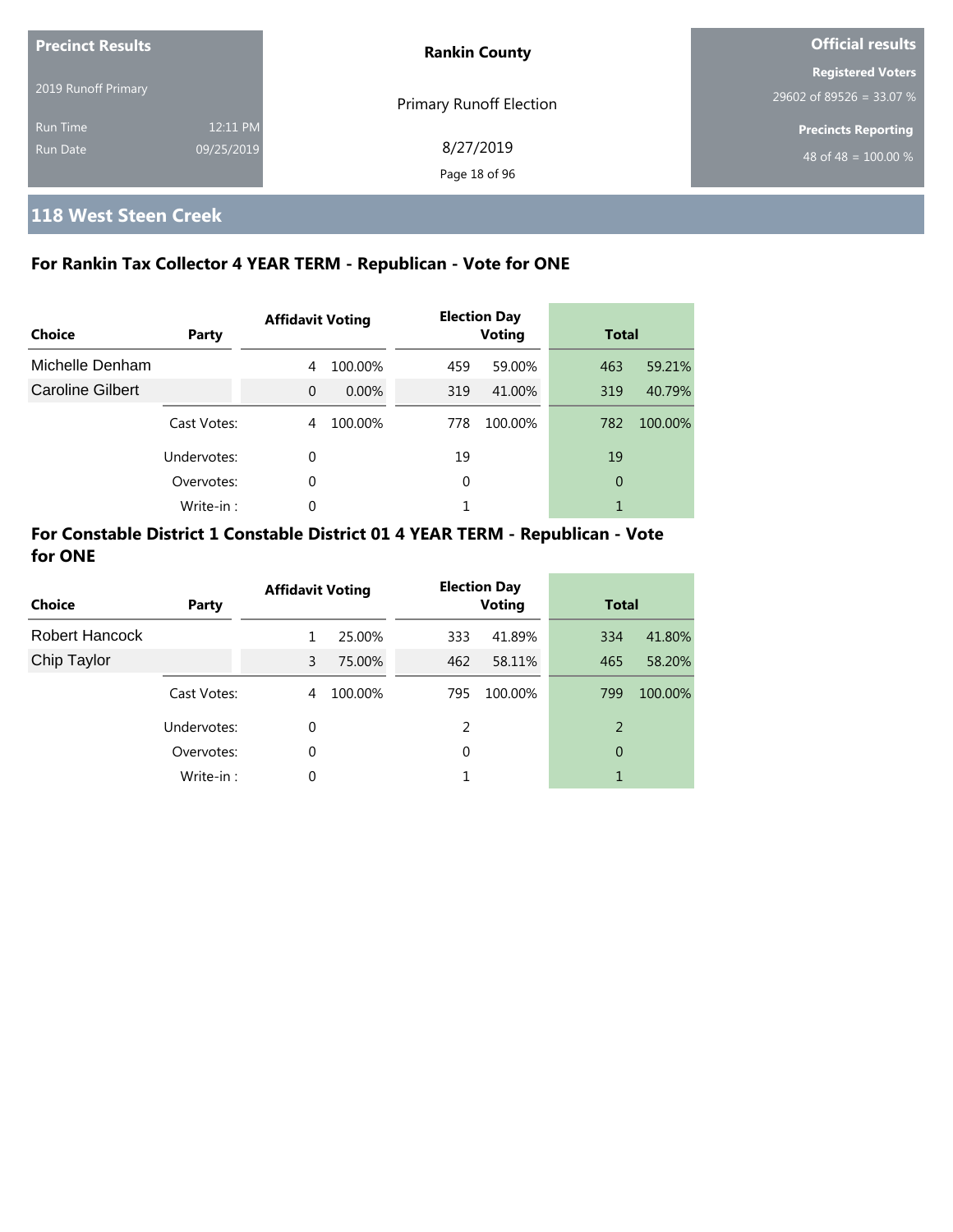| <b>Precinct Results</b>     |                        | <b>Rankin County</b>           | <b>Official results</b>                              |  |  |
|-----------------------------|------------------------|--------------------------------|------------------------------------------------------|--|--|
| 2019 Runoff Primary         |                        | <b>Primary Runoff Election</b> | <b>Registered Voters</b><br>29602 of 89526 = 33.07 % |  |  |
| <b>Run Time</b><br>Run Date | 12:11 PM<br>09/25/2019 | 8/27/2019<br>Page 19 of 96     | <b>Precincts Reporting</b><br>48 of 48 = $100.00\%$  |  |  |

# **119 Briar Hill**

## **For Public Service Commissioner Central District 4 YEAR TERM - Democrat - Vote for ONE**

| Choice                | Party       | <b>Affidavit Voting</b> |          |    | <b>Election Day</b><br><b>Voting</b> | <b>Total</b>   |         |
|-----------------------|-------------|-------------------------|----------|----|--------------------------------------|----------------|---------|
| Dorothy 'Dot' Benford |             | $\Omega$                | $0.00\%$ | 8  | 25.00%                               | 8              | 25.00%  |
| De'Keither A. Stamps  |             | $\Omega$                | 0.00%    | 24 | 75.00%                               | 24             | 75.00%  |
|                       | Cast Votes: | $\theta$                | 0.00%    | 32 | 100.00%                              | 32             | 100.00% |
|                       | Undervotes: | 0                       |          | 0  |                                      | $\overline{0}$ |         |
|                       | Overvotes:  | 0                       |          | 0  |                                      | $\overline{0}$ |         |
|                       | Write-in:   | 0                       |          | 0  |                                      | 0              |         |

## **For State Of Mississippi Governor 4 YEAR TERM - Republican - Vote for ONE**

| <b>Choice</b>      | Party       | <b>Affidavit Voting</b> |          |          | <b>Election Day</b><br><b>Voting</b> |     | <b>Total</b> |  |
|--------------------|-------------|-------------------------|----------|----------|--------------------------------------|-----|--------------|--|
| <b>Tate Reeves</b> |             | 1                       | 100.00%  | 135      | 56.02%                               | 136 | 56.20%       |  |
| Bill Waller Jr.    |             | $\Omega$                | $0.00\%$ | 106      | 43.98%                               | 106 | 43.80%       |  |
|                    | Cast Votes: |                         | 100.00%  | 241      | 100.00%                              | 242 | 100.00%      |  |
|                    | Undervotes: | 0                       |          | 0        |                                      | 0   |              |  |
|                    | Overvotes:  | 0                       |          | $\Omega$ |                                      | 0   |              |  |
|                    | Write-in:   | 0                       |          | 0        |                                      | 0   |              |  |

| <b>Choice</b> | Party       | <b>Affidavit Voting</b> |          | <b>Election Day</b><br><b>Voting</b> |         | <b>Total</b> |         |
|---------------|-------------|-------------------------|----------|--------------------------------------|---------|--------------|---------|
| Lynn Fitch    |             | 0                       | $0.00\%$ | 120                                  | 50.42%  | 120          | 50.21%  |
| Andy Taggart  |             | 1                       | 100.00%  | 118                                  | 49.58%  | 119          | 49.79%  |
|               | Cast Votes: | 1                       | 100.00%  | 238                                  | 100.00% | 239          | 100.00% |
|               | Undervotes: | 0                       |          | 2                                    |         | 2            |         |
|               | Overvotes:  | 0                       |          | 0                                    |         | 0            |         |
|               | Write-in:   | 0                       |          |                                      |         |              |         |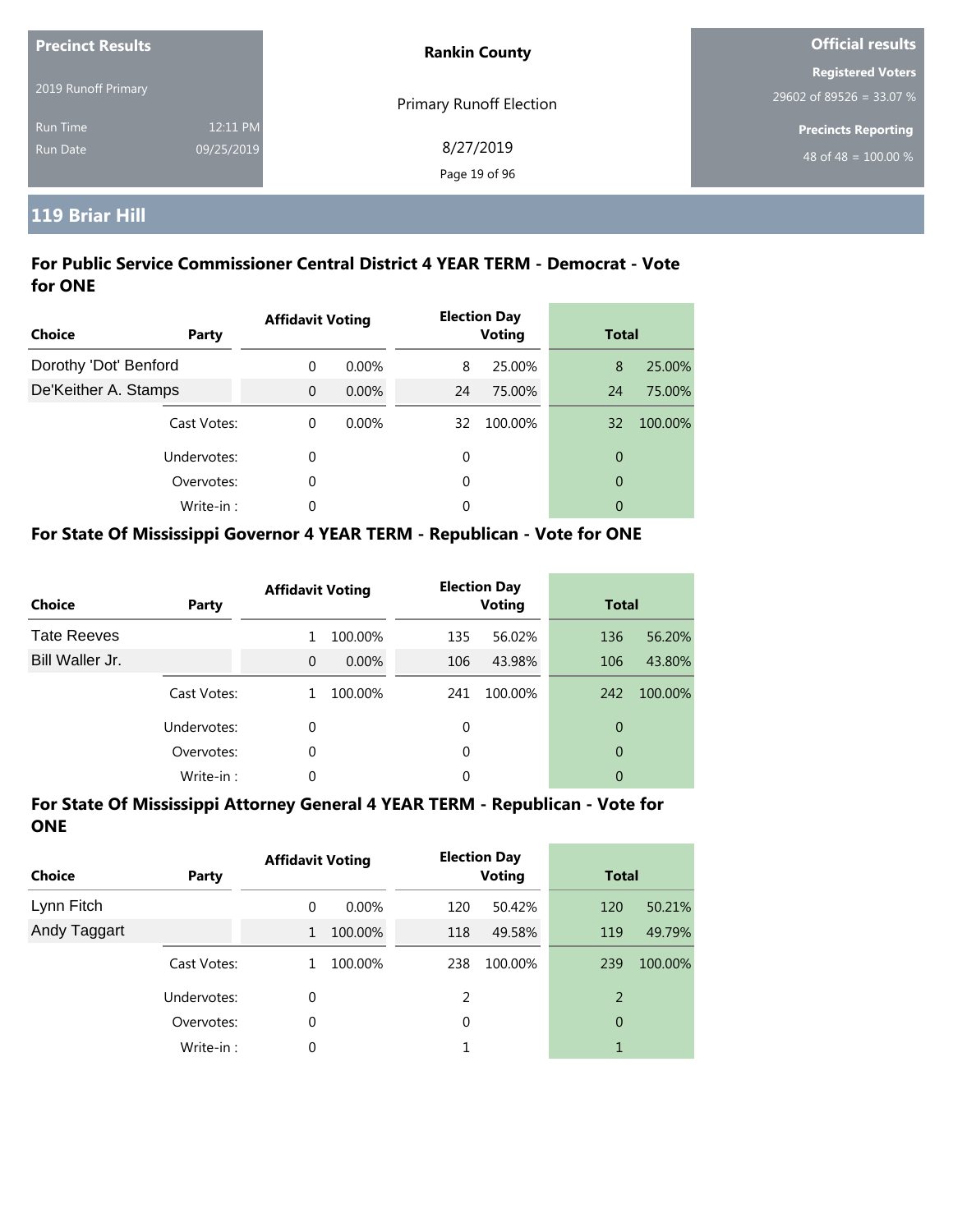| <b>Precinct Results</b> |                        | <b>Rankin County</b>       | <b>Official results</b>                              |  |
|-------------------------|------------------------|----------------------------|------------------------------------------------------|--|
| 2019 Runoff Primary     |                        | Primary Runoff Election    | <b>Registered Voters</b><br>29602 of 89526 = 33.07 % |  |
| Run Time<br>Run Date    | 12:11 PM<br>09/25/2019 | 8/27/2019<br>Page 20 of 96 | <b>Precincts Reporting</b><br>48 of 48 = $100.00\%$  |  |

# **119 Briar Hill**

# **For Rankin Tax Collector 4 YEAR TERM - Republican - Vote for ONE**

| Choice           | Party       | <b>Affidavit Voting</b> |         |     | <b>Election Day</b><br><b>Voting</b> |     | <b>Total</b> |  |
|------------------|-------------|-------------------------|---------|-----|--------------------------------------|-----|--------------|--|
| Michelle Denham  |             |                         | 100.00% | 152 | 63.87%                               | 153 | 64.02%       |  |
| Caroline Gilbert |             | $\Omega$                | 0.00%   | 86  | 36.13%                               | 86  | 35.98%       |  |
|                  | Cast Votes: | 1                       | 100.00% | 238 | 100.00%                              | 239 | 100.00%      |  |
|                  | Undervotes: | 0                       |         | 3   |                                      | 3   |              |  |
|                  | Overvotes:  | 0                       |         | 0   |                                      | 0   |              |  |
|                  | Write-in :  | 0                       |         | 0   |                                      | 0   |              |  |

| <b>Choice</b>         | Party       | <b>Affidavit Voting</b> |          |     | <b>Election Day</b><br><b>Voting</b> |     | <b>Total</b> |  |
|-----------------------|-------------|-------------------------|----------|-----|--------------------------------------|-----|--------------|--|
| <b>Robert Hancock</b> |             | $\Omega$                | $0.00\%$ | 128 | 53.78%                               | 128 | 53.56%       |  |
| Chip Taylor           |             | $\mathbf{1}$            | 100.00%  | 110 | 46.22%                               | 111 | 46.44%       |  |
|                       | Cast Votes: | 1                       | 100.00%  | 238 | 100.00%                              | 239 | 100.00%      |  |
|                       | Undervotes: | $\Omega$                |          | 3   |                                      | 3   |              |  |
|                       | Overvotes:  | $\Omega$                |          | 0   |                                      | 0   |              |  |
|                       | Write-in:   | 0                       |          | 0   |                                      | 0   |              |  |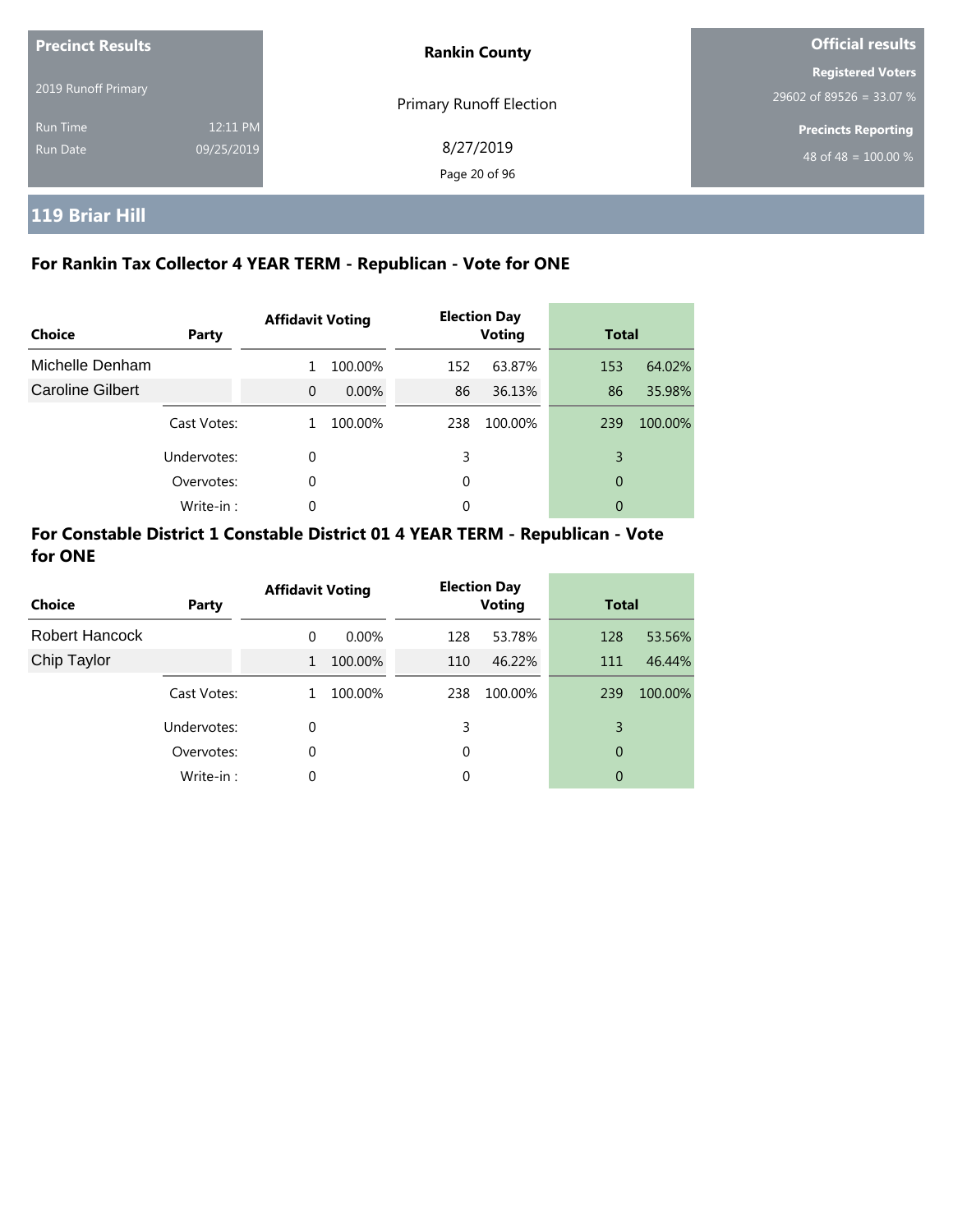| <b>Precinct Results</b> |            | <b>Rankin County</b>    | <b>Official results</b>    |  |  |
|-------------------------|------------|-------------------------|----------------------------|--|--|
|                         |            |                         | <b>Registered Voters</b>   |  |  |
| 2019 Runoff Primary     |            | Primary Runoff Election | 29602 of 89526 = 33.07 %   |  |  |
| <b>Run Time</b>         | 12:11 PM   |                         | <b>Precincts Reporting</b> |  |  |
| <b>Run Date</b>         | 09/25/2019 | 8/27/2019               | 48 of 48 = $100.00\%$      |  |  |
|                         |            | Page 21 of 96           |                            |  |  |

# **209 Grant's Ferry**

## **For Public Service Commissioner Central District 4 YEAR TERM - Democrat - Vote for ONE**

| Choice                | Party       | <b>Affidavit Voting</b> |          |    | <b>Election Day</b><br><b>Voting</b> | <b>Total</b>   |         |
|-----------------------|-------------|-------------------------|----------|----|--------------------------------------|----------------|---------|
| Dorothy 'Dot' Benford |             | 0                       | $0.00\%$ | 13 | 23.64%                               | 13             | 23.64%  |
| De'Keither A. Stamps  |             | $\Omega$                | 0.00%    | 42 | 76.36%                               | 42             | 76.36%  |
|                       | Cast Votes: | 0                       | $0.00\%$ | 55 | 100.00%                              | 55             | 100.00% |
|                       | Undervotes: | 0                       |          | 0  |                                      | $\overline{0}$ |         |
|                       | Overvotes:  | 0                       |          | 0  |                                      | $\overline{0}$ |         |
|                       | Write-in:   | 0                       |          | 0  |                                      | 0              |         |

## **For State Of Mississippi Governor 4 YEAR TERM - Republican - Vote for ONE**

| <b>Choice</b>      | Party       | <b>Affidavit Voting</b> |         |          | <b>Election Day</b><br><b>Voting</b> |      | <b>Total</b> |  |
|--------------------|-------------|-------------------------|---------|----------|--------------------------------------|------|--------------|--|
| <b>Tate Reeves</b> |             |                         | 16.67%  | 364      | 35.65%                               | 365  | 35.54%       |  |
| Bill Waller Jr.    |             | 5                       | 83.33%  | 657      | 64.35%                               | 662  | 64.46%       |  |
|                    | Cast Votes: | 6                       | 100.00% | 1021     | 100.00%                              | 1027 | 100.00%      |  |
|                    | Undervotes: | 0                       |         |          |                                      | 1    |              |  |
|                    | Overvotes:  | 0                       |         | $\Omega$ |                                      | 0    |              |  |
|                    | Write-in:   | 0                       |         | 0        |                                      | 0    |              |  |

| <b>Choice</b> | Party       | <b>Affidavit Voting</b> |         |          | <b>Election Day</b><br><b>Voting</b> | <b>Total</b>   |         |
|---------------|-------------|-------------------------|---------|----------|--------------------------------------|----------------|---------|
| Lynn Fitch    |             | 2                       | 33.33%  | 375      | 37.20%                               | 377            | 37.18%  |
| Andy Taggart  |             | $\overline{4}$          | 66.67%  | 633      | 62.80%                               | 637            | 62.82%  |
|               | Cast Votes: | 6                       | 100.00% | 1008     | 100.00%                              | 1014           | 100.00% |
|               | Undervotes: | 0                       |         | 14       |                                      | 14             |         |
|               | Overvotes:  | 0                       |         | $\Omega$ |                                      | $\overline{0}$ |         |
|               | Write-in:   | 0                       |         | 0        |                                      | 0              |         |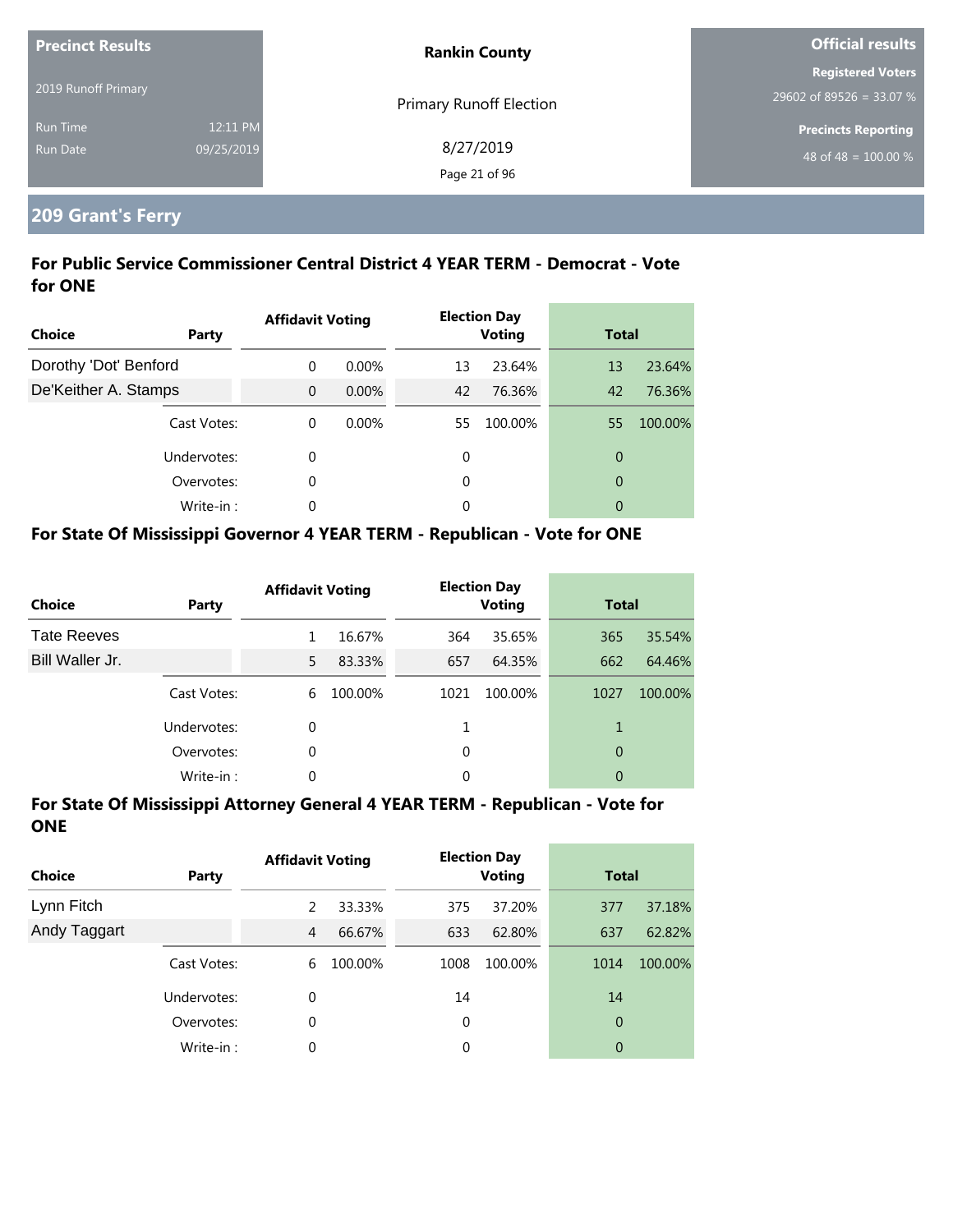| <b>Precinct Results</b>     |                        | <b>Rankin County</b>           | <b>Official results</b>                              |  |
|-----------------------------|------------------------|--------------------------------|------------------------------------------------------|--|
| 2019 Runoff Primary         |                        | <b>Primary Runoff Election</b> | <b>Registered Voters</b><br>29602 of 89526 = 33.07 % |  |
| <b>Run Time</b><br>Run Date | 12:11 PM<br>09/25/2019 | 8/27/2019<br>Page 22 of 96     | Precincts Reporting<br>48 of 48 = $100.00\%$         |  |

# **209 Grant's Ferry**

# **For Rankin Tax Collector 4 YEAR TERM - Republican - Vote for ONE**

| Choice           | Party       | <b>Affidavit Voting</b> |         | <b>Election Day</b><br><b>Voting</b> |         | <b>Total</b> |         |
|------------------|-------------|-------------------------|---------|--------------------------------------|---------|--------------|---------|
| Michelle Denham  |             | 4                       | 66.67%  | 388                                  | 40.37%  | 392          | 40.54%  |
| Caroline Gilbert |             | 2                       | 33.33%  | 573                                  | 59.63%  | 575          | 59.46%  |
|                  | Cast Votes: | 6                       | 100.00% | 961                                  | 100.00% | 967          | 100.00% |
|                  | Undervotes: | 0                       |         | 58                                   |         | 58           |         |
|                  | Overvotes:  | $\Omega$                |         | 0                                    |         | 0            |         |
|                  | Write-in:   | 0                       |         | 3                                    |         | 3            |         |

# **For Justice Court Judge District 2 Justice Court Judge District 2 4 YEAR TERM - Republican - Vote for ONE**

| <b>Choice</b>          | Party       | <b>Affidavit Voting</b> |         |     | <b>Election Day</b><br><b>Voting</b> |     | <b>Total</b> |  |
|------------------------|-------------|-------------------------|---------|-----|--------------------------------------|-----|--------------|--|
| Bo Agnew               |             | 2                       | 33.33%  | 549 | 56.31%                               | 551 | 56.17%       |  |
| <b>Tommy Whitfield</b> |             | $\overline{4}$          | 66.67%  | 426 | 43.69%                               | 430 | 43.83%       |  |
|                        | Cast Votes: | 6                       | 100.00% | 975 | 100.00%                              | 981 | 100.00%      |  |
|                        | Undervotes: | 0                       |         | 45  |                                      | 45  |              |  |
|                        | Overvotes:  | 0                       |         | 0   |                                      | 0   |              |  |
|                        | Write-in:   | 0                       |         | 2   |                                      | 2   |              |  |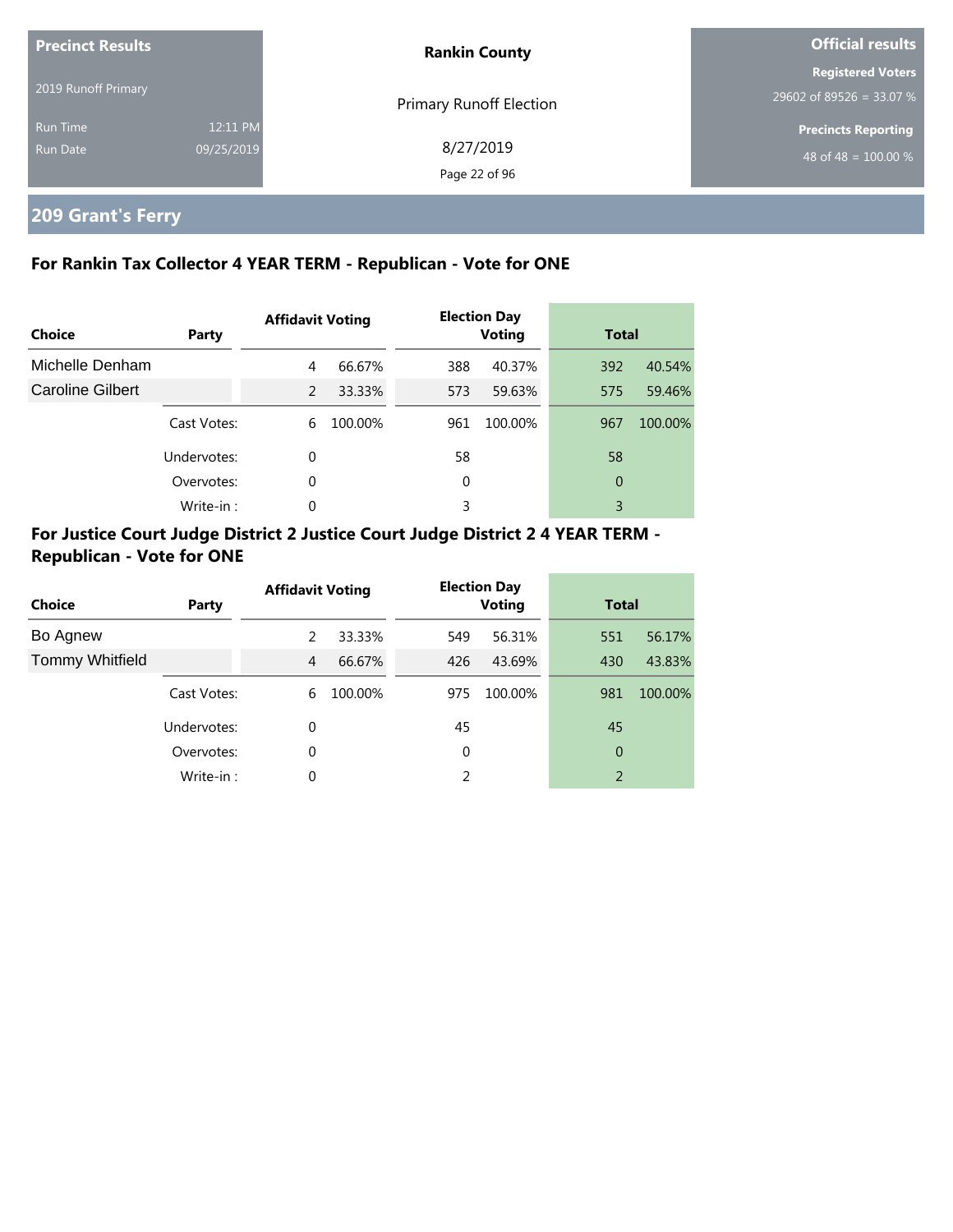| <b>Precinct Results</b> |            | <b>Rankin County</b>           | <b>Official results</b>    |  |
|-------------------------|------------|--------------------------------|----------------------------|--|
|                         |            |                                | <b>Registered Voters</b>   |  |
| 2019 Runoff Primary     |            | <b>Primary Runoff Election</b> | 29602 of 89526 = 33.07 %   |  |
| <b>Run Time</b>         | 12:11 PM   |                                | <b>Precincts Reporting</b> |  |
| <b>Run Date</b>         | 09/25/2019 | 8/27/2019                      | 48 of 48 = $100.00\%$      |  |
|                         |            | Page 23 of 96                  |                            |  |

# **212 Fannin**

### **For Public Service Commissioner Central District 4 YEAR TERM - Democrat - Vote for ONE**

| <b>Choice</b>         | Party       | <b>Affidavit Voting</b> |          |    | <b>Election Day</b><br><b>Voting</b> |                | <b>Total</b> |  |
|-----------------------|-------------|-------------------------|----------|----|--------------------------------------|----------------|--------------|--|
| Dorothy 'Dot' Benford |             | $\Omega$                | $0.00\%$ | 13 | 23.21%                               | 13             | 23.21%       |  |
| De'Keither A. Stamps  |             | $\Omega$                | $0.00\%$ | 43 | 76.79%                               | 43             | 76.79%       |  |
|                       | Cast Votes: | $\Omega$                | 0.00%    | 56 | 100.00%                              | 56             | 100.00%      |  |
|                       | Undervotes: | 0                       |          | 0  |                                      | $\overline{0}$ |              |  |
|                       | Overvotes:  | 0                       |          | 0  |                                      | $\overline{0}$ |              |  |
|                       | Write-in:   | $\Omega$                |          | 0  |                                      | 0              |              |  |

# **For State Of Mississippi Governor 4 YEAR TERM - Republican - Vote for ONE**

| <b>Choice</b>      | Party       | <b>Affidavit Voting</b> |         |          | <b>Election Day</b><br><b>Voting</b> |     | <b>Total</b> |  |
|--------------------|-------------|-------------------------|---------|----------|--------------------------------------|-----|--------------|--|
| <b>Tate Reeves</b> |             | $\mathcal{P}$           | 40.00%  | 292      | 42.32%                               | 294 | 42.30%       |  |
| Bill Waller Jr.    |             | 3                       | 60.00%  | 398      | 57.68%                               | 401 | 57.70%       |  |
|                    | Cast Votes: | 5.                      | 100.00% | 690      | 100.00%                              | 695 | 100.00%      |  |
|                    | Undervotes: | $\Omega$                |         | 2        |                                      | 2   |              |  |
|                    | Overvotes:  | 0                       |         | $\Omega$ |                                      | 0   |              |  |
|                    | Write-in:   | 0                       |         | 0        |                                      | 0   |              |  |

| <b>Choice</b> | Party       | <b>Affidavit Voting</b> |         | <b>Election Day</b><br><b>Voting</b> |         | <b>Total</b> |         |
|---------------|-------------|-------------------------|---------|--------------------------------------|---------|--------------|---------|
| Lynn Fitch    |             | 2                       | 40.00%  | 270                                  | 39.53%  | 272          | 39.53%  |
| Andy Taggart  |             | 3                       | 60.00%  | 413                                  | 60.47%  | 416          | 60.47%  |
|               | Cast Votes: | 5.                      | 100.00% | 683                                  | 100.00% | 688          | 100.00% |
|               | Undervotes: | 0                       |         | 8                                    |         | 8            |         |
|               | Overvotes:  | 0                       |         | 0                                    |         | 0            |         |
|               | Write-in:   | 0                       |         |                                      |         |              |         |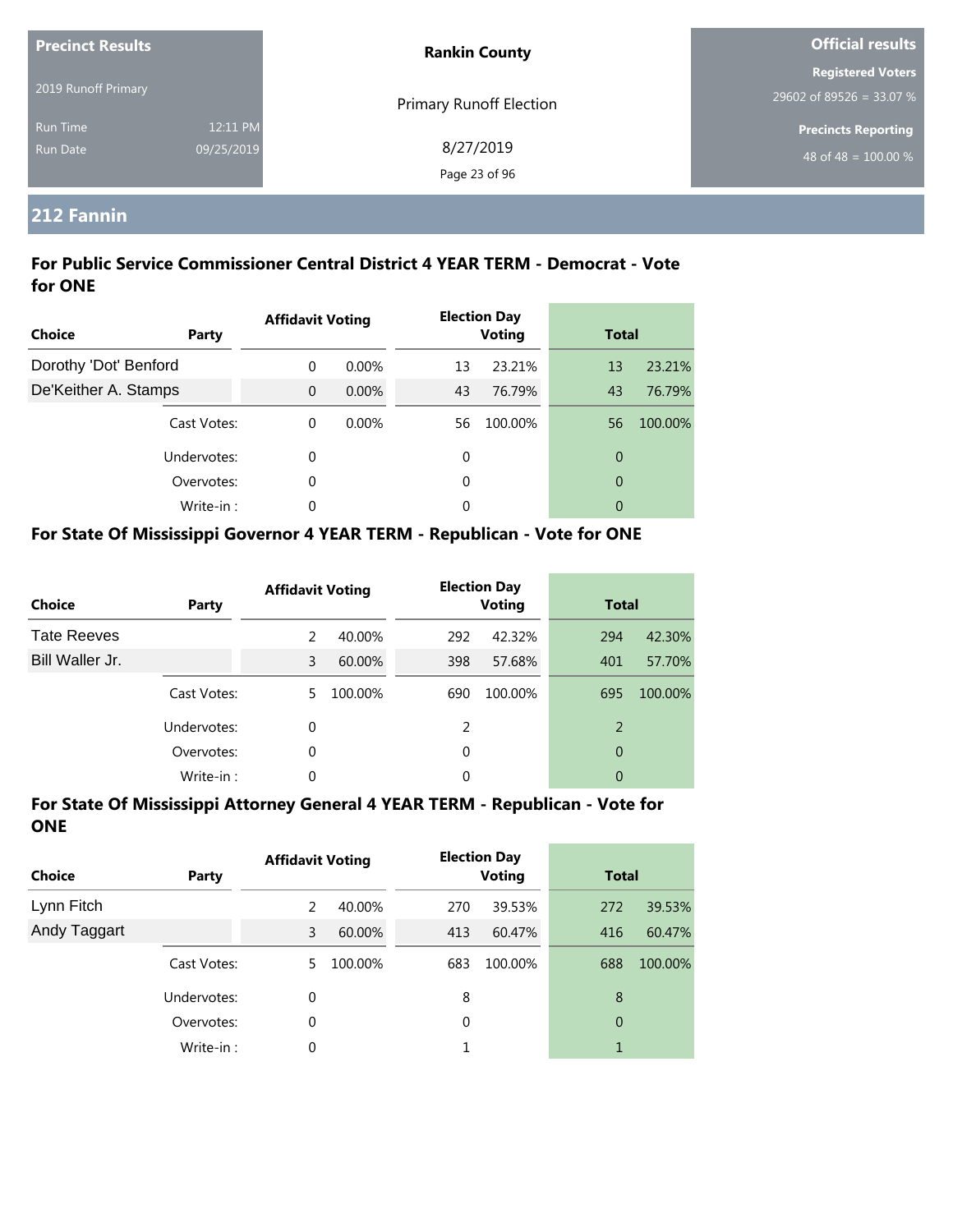| <b>Precinct Results</b> |            | <b>Rankin County</b>    | <b>Official results</b>    |  |
|-------------------------|------------|-------------------------|----------------------------|--|
|                         |            |                         | <b>Registered Voters</b>   |  |
| 2019 Runoff Primary     |            | Primary Runoff Election | 29602 of 89526 = 33.07 %   |  |
| <b>Run Time</b>         | 12:11 PM   |                         | <b>Precincts Reporting</b> |  |
| Run Date                | 09/25/2019 | 8/27/2019               | 48 of 48 = $100.00\%$      |  |
|                         |            | Page 24 of 96           |                            |  |

# **212 Fannin**

# **For Rankin Tax Collector 4 YEAR TERM - Republican - Vote for ONE**

| Choice           | Party       | <b>Affidavit Voting</b> |         | <b>Election Day</b><br><b>Voting</b> |         | <b>Total</b> |         |
|------------------|-------------|-------------------------|---------|--------------------------------------|---------|--------------|---------|
| Michelle Denham  |             | 1.                      | 20.00%  | 225                                  | 34.40%  | 226          | 34.29%  |
| Caroline Gilbert |             | 4                       | 80.00%  | 429                                  | 65.60%  | 433          | 65.71%  |
|                  | Cast Votes: | 5.                      | 100.00% | 654                                  | 100.00% | 659          | 100.00% |
|                  | Undervotes: | 0                       |         | 35                                   |         | 35           |         |
|                  | Overvotes:  | 0                       |         | 0                                    |         | 0            |         |
|                  | Write-in:   | $\Omega$                |         | 3                                    |         | 3            |         |

# **For Justice Court Judge District 4 Justice Court Judge District 04 4 YEAR TERM - Republican - Vote for ONE**

| Choice                        | Party       | <b>Affidavit Voting</b> |         |     | <b>Election Day</b><br><b>Voting</b> |     | <b>Total</b> |  |
|-------------------------------|-------------|-------------------------|---------|-----|--------------------------------------|-----|--------------|--|
| <b>Whitney McKay</b><br>Adams |             | 2                       | 40.00%  | 257 | 38.13%                               | 259 | 38.14%       |  |
| Jeffrey K. McDaniel           |             | 3                       | 60.00%  | 417 | 61.87%                               | 420 | 61.86%       |  |
|                               | Cast Votes: | 5.                      | 100.00% | 674 | 100.00%                              | 679 | 100.00%      |  |
|                               | Undervotes: | $\Omega$                |         | 16  |                                      | 16  |              |  |
|                               | Overvotes:  | 0                       |         | 1   |                                      | 1   |              |  |
|                               | Write-in:   | $\Omega$                |         | 1   |                                      | 1   |              |  |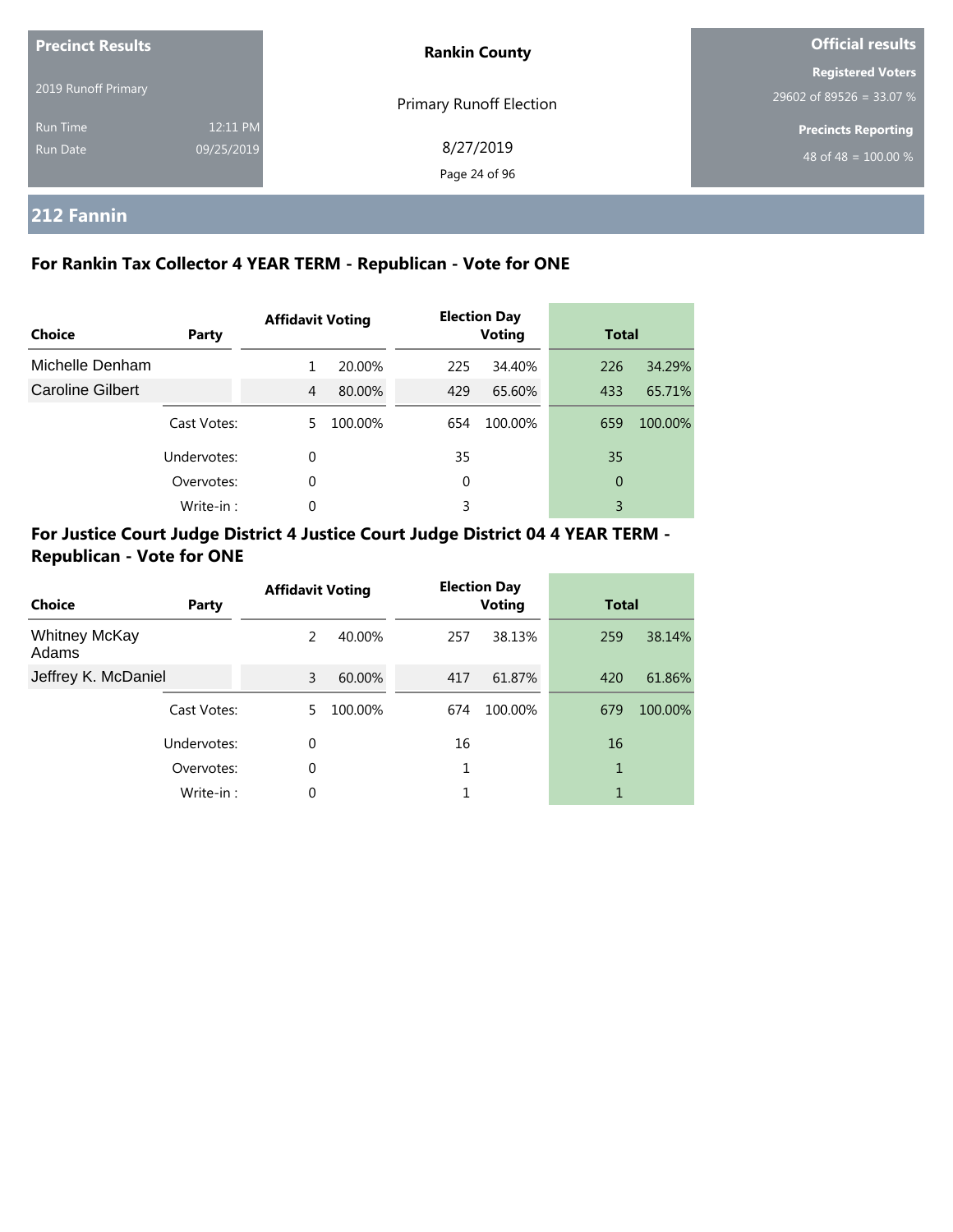| <b>Precinct Results</b> |            | <b>Rankin County</b>    | <b>Official results</b>          |  |
|-------------------------|------------|-------------------------|----------------------------------|--|
|                         |            |                         | <b>Registered Voters</b>         |  |
| 2019 Runoff Primary     |            | Primary Runoff Election | 29602 of 89526 = 33.07 %         |  |
| <b>Run Time</b>         | 12:11 PM   |                         | <b>Precincts Reporting</b>       |  |
| <b>Run Date</b>         | 09/25/2019 | 8/27/2019               | 48 of 48 = $\overline{100.00\%}$ |  |
|                         |            | Page 25 of 96           |                                  |  |

# **215 Castlewoods East**

## **For Public Service Commissioner Central District 4 YEAR TERM - Democrat - Vote for ONE**

| <b>Choice</b>         | <b>Party</b> | <b>Affidavit Voting</b> |          |    | <b>Election Day</b><br><b>Voting</b> | <b>Total</b>   |         |
|-----------------------|--------------|-------------------------|----------|----|--------------------------------------|----------------|---------|
| Dorothy 'Dot' Benford |              | $\Omega$                | $0.00\%$ | 13 | 28.26%                               | 13             | 28.26%  |
| De'Keither A. Stamps  |              | $\Omega$                | $0.00\%$ | 33 | 71.74%                               | 33             | 71.74%  |
|                       | Cast Votes:  | $\theta$                | $0.00\%$ | 46 | 100.00%                              | 46             | 100.00% |
|                       | Undervotes:  | 0                       |          | 0  |                                      | $\overline{0}$ |         |
|                       | Overvotes:   | 0                       |          | 0  |                                      | $\overline{0}$ |         |
|                       | Write-in:    | 0                       |          |    |                                      |                |         |

# **For State Of Mississippi Governor 4 YEAR TERM - Republican - Vote for ONE**

| <b>Choice</b>      | Party       | <b>Affidavit Voting</b> |         |          | <b>Election Day</b><br><b>Voting</b> | <b>Total</b> |         |
|--------------------|-------------|-------------------------|---------|----------|--------------------------------------|--------------|---------|
| <b>Tate Reeves</b> |             |                         | 16.67%  | 333      | 34.65%                               | 334          | 34.54%  |
| Bill Waller Jr.    |             | 5                       | 83.33%  | 628      | 65.35%                               | 633          | 65.46%  |
|                    | Cast Votes: | 6                       | 100.00% | 961      | 100.00%                              | 967          | 100.00% |
|                    | Undervotes: | $\Omega$                |         | 2        |                                      | 2            |         |
|                    | Overvotes:  | 0                       |         | $\Omega$ |                                      | 0            |         |
|                    | Write-in:   | 0                       |         |          |                                      |              |         |

| <b>Choice</b> | Party       | <b>Affidavit Voting</b> |         |     | <b>Election Day</b><br><b>Voting</b> | <b>Total</b> |         |
|---------------|-------------|-------------------------|---------|-----|--------------------------------------|--------------|---------|
| Lynn Fitch    |             | 3                       | 50.00%  | 375 | 39.23%                               | 378          | 39.29%  |
| Andy Taggart  |             | 3                       | 50.00%  | 581 | 60.77%                               | 584          | 60.71%  |
|               | Cast Votes: | 6                       | 100.00% | 956 | 100.00%                              | 962          | 100.00% |
|               | Undervotes: | 0                       |         | 6   |                                      | 6            |         |
|               | Overvotes:  | 0                       |         |     |                                      | 1            |         |
|               | Write-in:   | 0                       |         |     |                                      | 1            |         |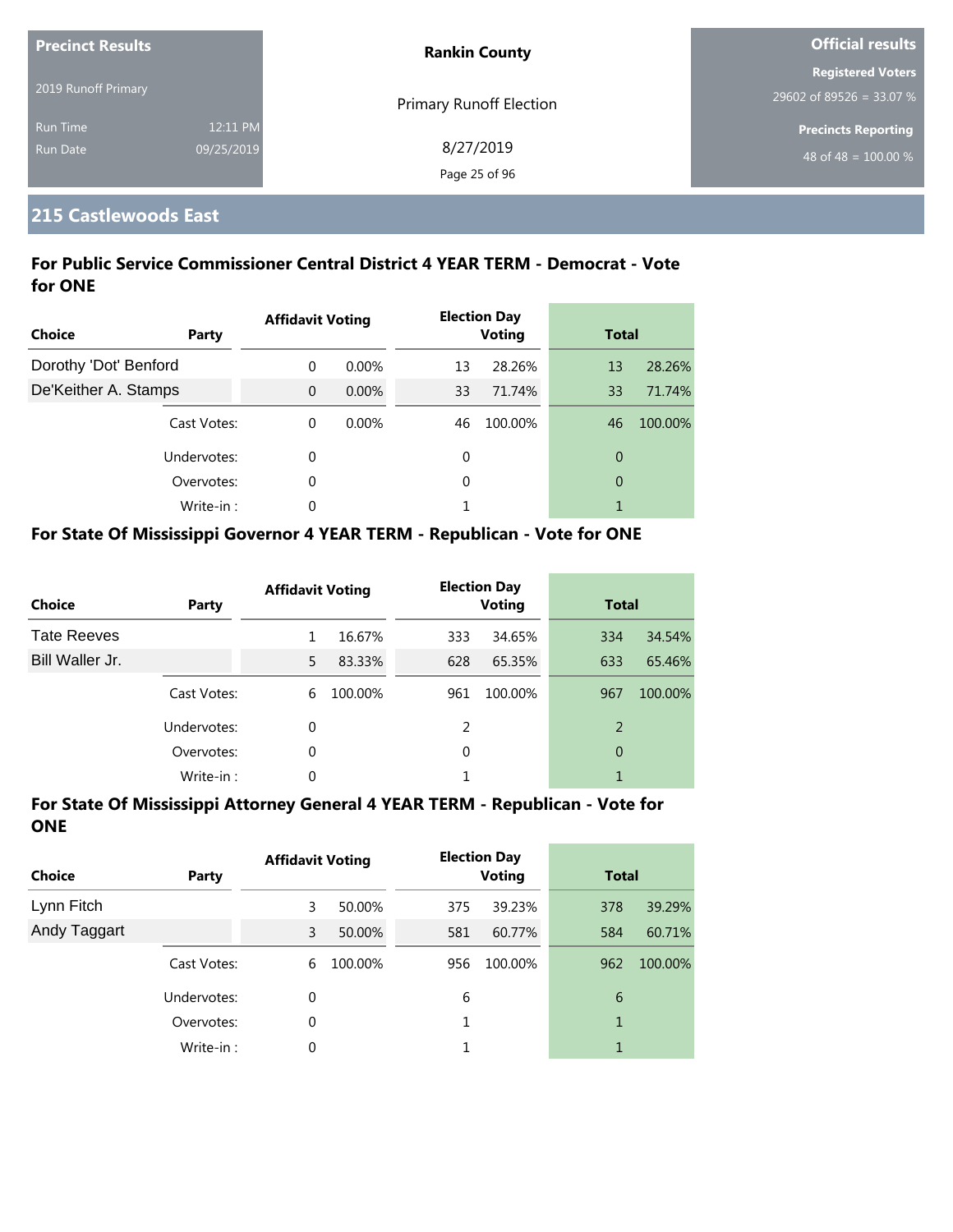| <b>Precinct Results</b><br>2019 Runoff Primary |                        | <b>Rankin County</b>           | <b>Official results</b>                                        |  |
|------------------------------------------------|------------------------|--------------------------------|----------------------------------------------------------------|--|
|                                                |                        | <b>Primary Runoff Election</b> | <b>Registered Voters</b><br>29602 of 89526 = 33.07 %           |  |
| <b>Run Time</b><br>Run Date                    | 12:11 PM<br>09/25/2019 | 8/27/2019<br>Page 26 of 96     | <b>Precincts Reporting</b><br>48 of 48 = $\overline{100.00\%}$ |  |

# **215 Castlewoods East**

# **For Rankin Tax Collector 4 YEAR TERM - Republican - Vote for ONE**

| Choice           | Party       | <b>Affidavit Voting</b> |         |     | <b>Election Day</b><br><b>Voting</b> | <b>Total</b> |         |
|------------------|-------------|-------------------------|---------|-----|--------------------------------------|--------------|---------|
| Michelle Denham  |             | 1                       | 20.00%  | 307 | 33.70%                               | 308          | 33.62%  |
| Caroline Gilbert |             | 4                       | 80.00%  | 604 | 66.30%                               | 608          | 66.38%  |
|                  | Cast Votes: | 5.                      | 100.00% | 911 | 100.00%                              | 916          | 100.00% |
|                  | Undervotes: |                         |         | 52  |                                      | 53           |         |
|                  | Overvotes:  | $\Omega$                |         | 0   |                                      | 0            |         |
|                  | Write-in:   | 0                       |         |     |                                      |              |         |

# **For Justice Court Judge District 2 Justice Court Judge District 2 4 YEAR TERM - Republican - Vote for ONE**

| <b>Choice</b>          | Party       | <b>Affidavit Voting</b> |         |     | <b>Election Day</b><br><b>Voting</b> | <b>Total</b> |         |
|------------------------|-------------|-------------------------|---------|-----|--------------------------------------|--------------|---------|
| Bo Agnew               |             | 3                       | 50.00%  | 434 | 46.62%                               | 437          | 46.64%  |
| <b>Tommy Whitfield</b> |             | 3                       | 50.00%  | 497 | 53.38%                               | 500          | 53.36%  |
|                        | Cast Votes: | 6                       | 100.00% | 931 | 100.00%                              | 937          | 100.00% |
|                        | Undervotes: | 0                       |         | 32  |                                      | 32           |         |
|                        | Overvotes:  | 0                       |         | 0   |                                      | 0            |         |
|                        | Write-in:   | 0                       |         |     |                                      |              |         |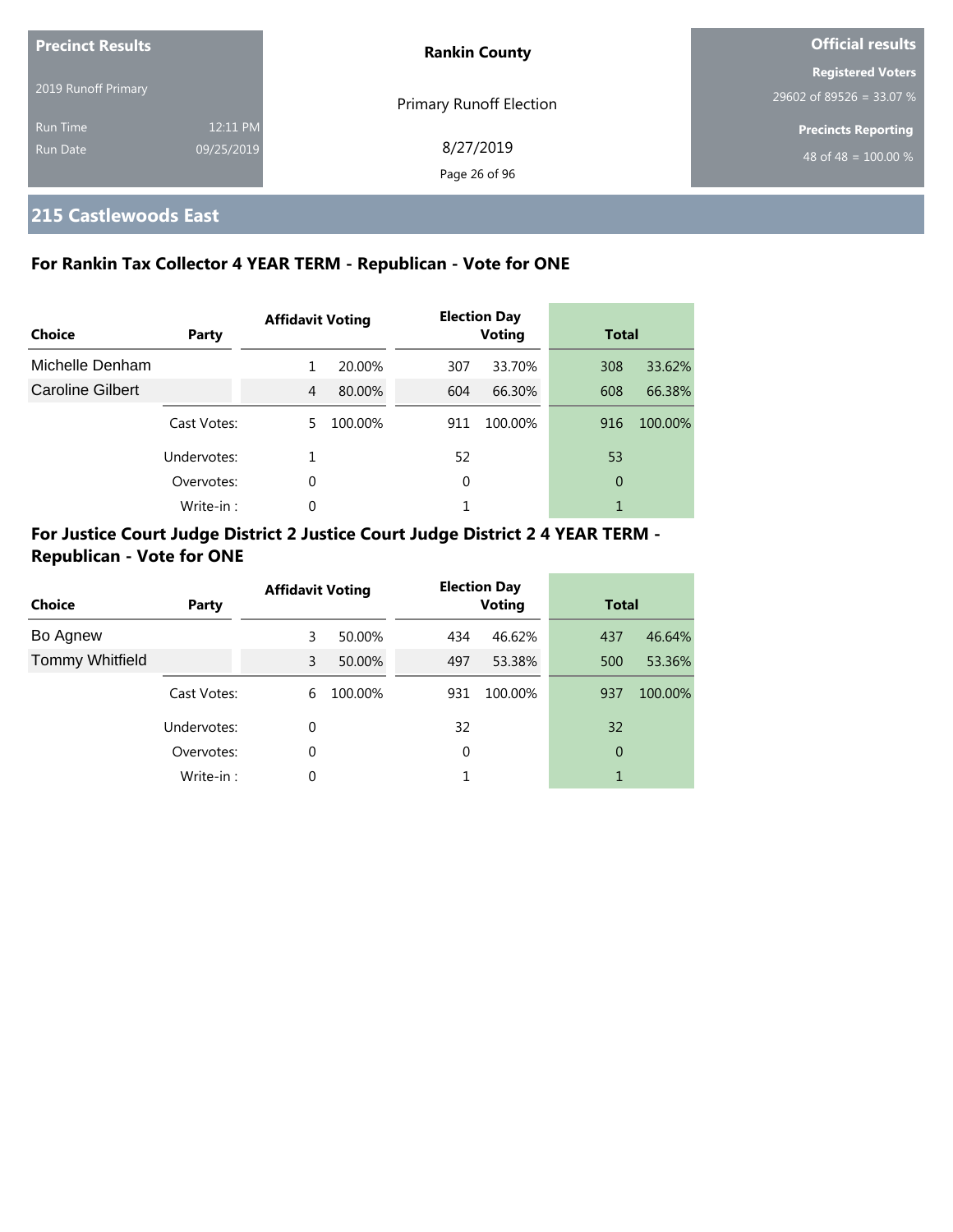| <b>Precinct Results</b> |            | <b>Rankin County</b>    | <b>Official results</b>    |  |
|-------------------------|------------|-------------------------|----------------------------|--|
|                         |            |                         | <b>Registered Voters</b>   |  |
| 2019 Runoff Primary     |            | Primary Runoff Election | 29602 of 89526 = 33.07 %   |  |
| <b>Run Time</b>         | 12:11 PM   |                         | <b>Precincts Reporting</b> |  |
| <b>Run Date</b>         | 09/25/2019 | 8/27/2019               | 48 of 48 = $100.00\%$      |  |
|                         |            | Page 27 of 96           |                            |  |

# **216 Castlewoods West**

# **For Public Service Commissioner Central District 4 YEAR TERM - Democrat - Vote for ONE**

| <b>Choice</b>         | Party       | <b>Affidavit Voting</b> |          |    | <b>Election Day</b><br><b>Voting</b> | <b>Total</b>   |         |
|-----------------------|-------------|-------------------------|----------|----|--------------------------------------|----------------|---------|
| Dorothy 'Dot' Benford |             | $\Omega$                | $0.00\%$ | 17 | 28.81%                               | 17             | 28.33%  |
| De'Keither A. Stamps  |             | $\mathbf{1}$            | 100.00%  | 42 | 71.19%                               | 43             | 71.67%  |
|                       | Cast Votes: |                         | 100.00%  | 59 | 100.00%                              | 60             | 100.00% |
|                       | Undervotes: | 0                       |          |    |                                      | 1              |         |
|                       | Overvotes:  | 0                       |          | 0  |                                      | $\overline{0}$ |         |
|                       | Write-in:   | 0                       |          | 0  |                                      | 0              |         |

# **For State Of Mississippi Governor 4 YEAR TERM - Republican - Vote for ONE**

| <b>Choice</b>      | Party       | <b>Affidavit Voting</b> |         |          | <b>Election Day</b><br><b>Voting</b> | <b>Total</b> |         |
|--------------------|-------------|-------------------------|---------|----------|--------------------------------------|--------------|---------|
| <b>Tate Reeves</b> |             | 4                       | 66.67%  | 356      | 36.63%                               | 360          | 36.81%  |
| Bill Waller Jr.    |             | $\mathcal{P}$           | 33.33%  | 616      | 63.37%                               | 618          | 63.19%  |
|                    | Cast Votes: | 6                       | 100.00% | 972      | 100.00%                              | 978          | 100.00% |
|                    | Undervotes: | $\Omega$                |         |          |                                      | 1            |         |
|                    | Overvotes:  | 0                       |         | $\Omega$ |                                      | 0            |         |
|                    | Write-in:   | 0                       |         | 0        |                                      | 0            |         |

| <b>Choice</b> | Party       | <b>Affidavit Voting</b> |         |     | <b>Election Day</b><br><b>Voting</b> | <b>Total</b>   |         |
|---------------|-------------|-------------------------|---------|-----|--------------------------------------|----------------|---------|
| Lynn Fitch    |             | 3                       | 50.00%  | 355 | 37.10%                               | 358            | 37.18%  |
| Andy Taggart  |             | 3                       | 50.00%  | 602 | 62.90%                               | 605            | 62.82%  |
|               | Cast Votes: | 6                       | 100.00% | 957 | 100.00%                              | 963            | 100.00% |
|               | Undervotes: | 0                       |         | 16  |                                      | 16             |         |
|               | Overvotes:  | 0                       |         | 0   |                                      | $\overline{0}$ |         |
|               | Write-in:   | 0                       |         | 0   |                                      | 0              |         |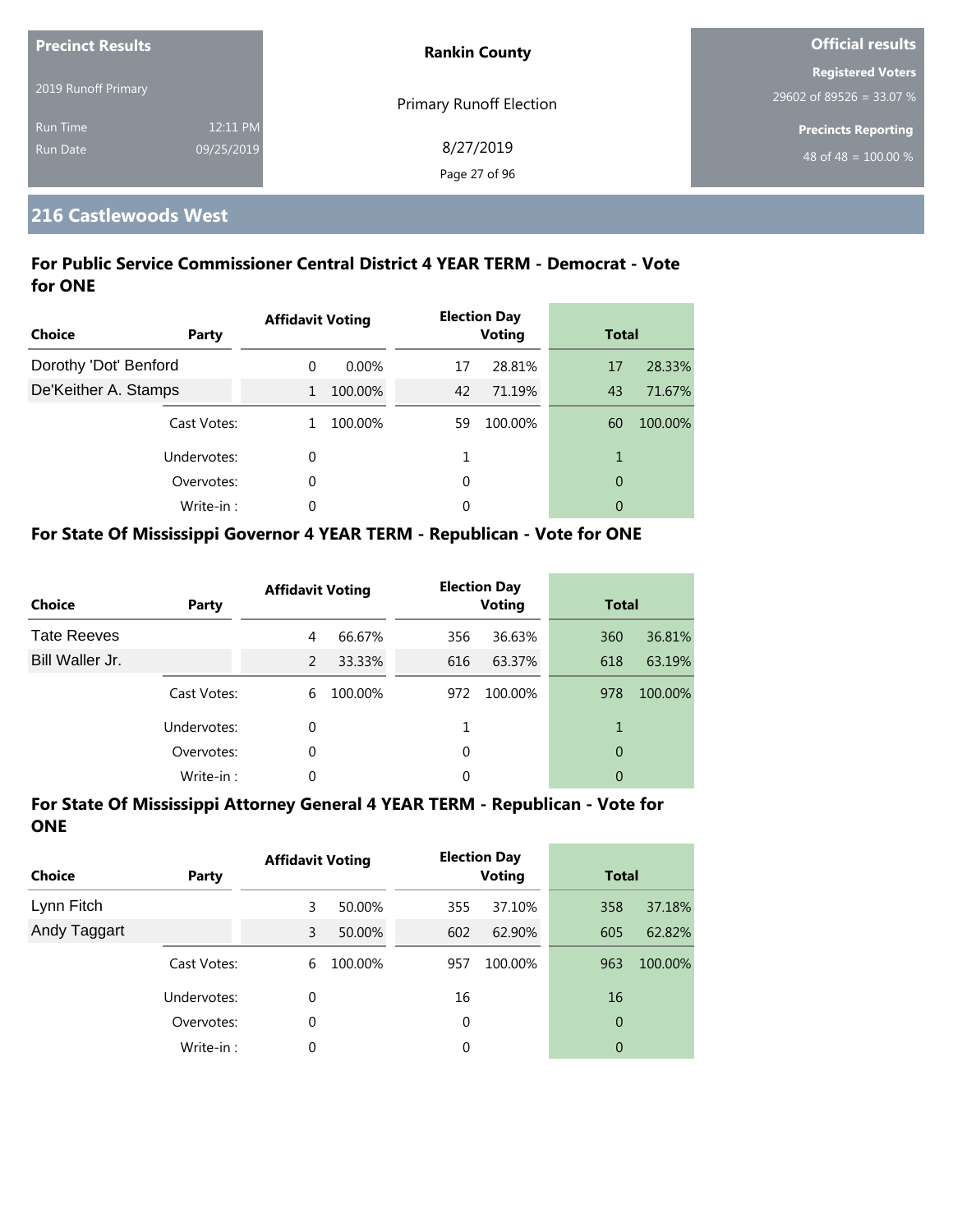| <b>Precinct Results</b> |            | <b>Rankin County</b>           | <b>Official results</b>          |  |
|-------------------------|------------|--------------------------------|----------------------------------|--|
|                         |            |                                | <b>Registered Voters</b>         |  |
| 2019 Runoff Primary     |            | <b>Primary Runoff Election</b> | 29602 of 89526 = 33.07 %         |  |
| <b>Run Time</b>         | 12:11 PM   |                                | <b>Precincts Reporting</b>       |  |
| <b>Run Date</b>         | 09/25/2019 | 8/27/2019                      | 48 of 48 = $\overline{100.00\%}$ |  |
|                         |            | Page 28 of 96                  |                                  |  |

# **216 Castlewoods West**

# **For Rankin Tax Collector 4 YEAR TERM - Republican - Vote for ONE**

| <b>Choice</b>    | Party       | <b>Affidavit Voting</b> |         |     | <b>Election Day</b><br><b>Voting</b> |     | <b>Total</b> |  |
|------------------|-------------|-------------------------|---------|-----|--------------------------------------|-----|--------------|--|
| Michelle Denham  |             | 5                       | 83.33%  | 364 | 40.18%                               | 369 | 40.46%       |  |
| Caroline Gilbert |             | $\mathbf{1}$            | 16.67%  | 542 | 59.82%                               | 543 | 59.54%       |  |
|                  | Cast Votes: | 6                       | 100.00% | 906 | 100.00%                              | 912 | 100.00%      |  |
|                  | Undervotes: | $\Omega$                |         | 66  |                                      | 66  |              |  |
|                  | Overvotes:  | $\Omega$                |         | 0   |                                      | 0   |              |  |
|                  | Write-in:   | $\Omega$                |         |     |                                      |     |              |  |

# **For Justice Court Judge District 2 Justice Court Judge District 2 4 YEAR TERM - Republican - Vote for ONE**

| <b>Choice</b>          | Party       | <b>Affidavit Voting</b> |         | <b>Election Day</b><br><b>Voting</b> |         | <b>Total</b> |         |
|------------------------|-------------|-------------------------|---------|--------------------------------------|---------|--------------|---------|
| Bo Agnew               |             | 2                       | 40.00%  | 593                                  | 63.90%  | 595          | 63.77%  |
| <b>Tommy Whitfield</b> |             | 3                       | 60.00%  | 335                                  | 36.10%  | 338          | 36.23%  |
|                        | Cast Votes: | 5.                      | 100.00% | 928                                  | 100.00% | 933          | 100.00% |
|                        | Undervotes: |                         |         | 44                                   |         | 45           |         |
|                        | Overvotes:  | 0                       |         | $\mathbf 0$                          |         | 0            |         |
|                        | Write-in:   | 0                       |         |                                      |         |              |         |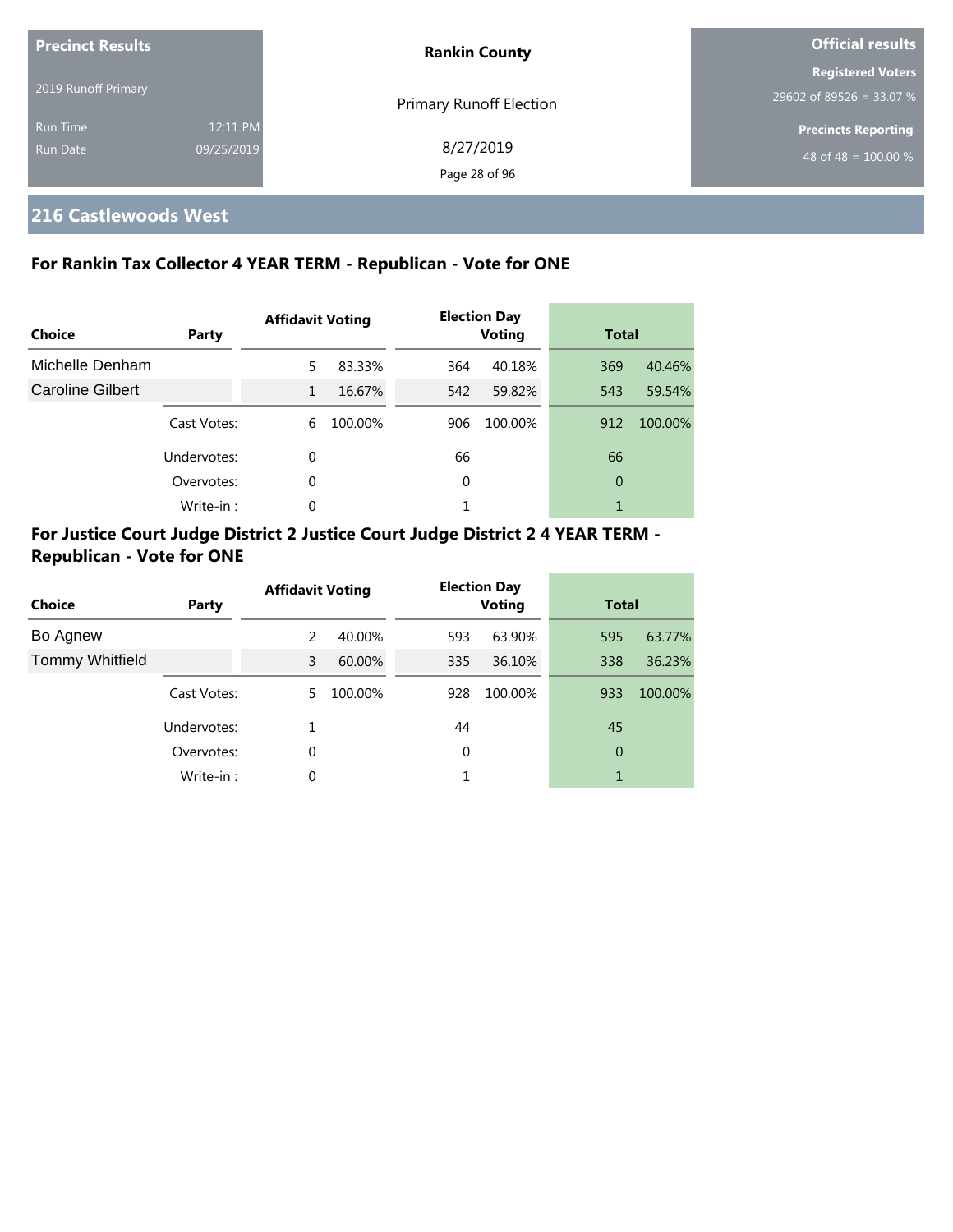| <b>Precinct Results</b> |            | <b>Rankin County</b>    | <b>Official results</b>          |
|-------------------------|------------|-------------------------|----------------------------------|
|                         |            |                         | <b>Registered Voters</b>         |
| 2019 Runoff Primary     |            | Primary Runoff Election | 29602 of 89526 = 33.07 %         |
| <b>Run Time</b>         | 12:11 PM   |                         | <b>Precincts Reporting</b>       |
| <b>Run Date</b>         | 09/25/2019 | 8/27/2019               | 48 of 48 = $\overline{100.00\%}$ |
|                         |            | Page 29 of 96           |                                  |

# **218 Reservoir East**

### **For Public Service Commissioner Central District 4 YEAR TERM - Democrat - Vote for ONE**

| <b>Choice</b>         | Party       | <b>Affidavit Voting</b> |          |    | <b>Election Day</b><br><b>Voting</b> |                | <b>Total</b> |
|-----------------------|-------------|-------------------------|----------|----|--------------------------------------|----------------|--------------|
| Dorothy 'Dot' Benford |             | $\Omega$                | $0.00\%$ | 7  | 38.89%                               | 7              | 38.89%       |
| De'Keither A. Stamps  |             | $\Omega$                | $0.00\%$ | 11 | 61.11%                               | 11             | 61.11%       |
|                       | Cast Votes: | $\Omega$                | $0.00\%$ | 18 | 100.00%                              | 18             | 100.00%      |
|                       | Undervotes: | $\mathbf 0$             |          | 0  |                                      | $\overline{0}$ |              |
|                       | Overvotes:  | 0                       |          | 0  |                                      | $\overline{0}$ |              |
|                       | Write-in:   | 0                       |          | 0  |                                      | 0              |              |

## **For State Of Mississippi Governor 4 YEAR TERM - Republican - Vote for ONE**

| <b>Choice</b>      | Party       | <b>Affidavit Voting</b> |         |          | <b>Election Day</b><br><b>Voting</b> |     | <b>Total</b> |  |
|--------------------|-------------|-------------------------|---------|----------|--------------------------------------|-----|--------------|--|
| <b>Tate Reeves</b> |             |                         | 33.33%  | 284      | 39.78%                               | 285 | 39.75%       |  |
| Bill Waller Jr.    |             | $\mathcal{P}$           | 66.67%  | 430      | 60.22%                               | 432 | 60.25%       |  |
|                    | Cast Votes: | 3                       | 100.00% | 714      | 100.00%                              | 717 | 100.00%      |  |
|                    | Undervotes: | 0                       |         | 2        |                                      | 2   |              |  |
|                    | Overvotes:  | 0                       |         | $\Omega$ |                                      | 0   |              |  |
|                    | Write-in:   | 0                       |         |          |                                      |     |              |  |

| <b>Choice</b> | Party       | <b>Affidavit Voting</b> |          |     | <b>Election Day</b><br><b>Voting</b> |     | <b>Total</b> |  |
|---------------|-------------|-------------------------|----------|-----|--------------------------------------|-----|--------------|--|
| Lynn Fitch    |             | 0                       | $0.00\%$ | 258 | 36.24%                               | 258 | 36.08%       |  |
| Andy Taggart  |             | 3                       | 100.00%  | 454 | 63.76%                               | 457 | 63.92%       |  |
|               | Cast Votes: | 3                       | 100.00%  | 712 | 100.00%                              | 715 | 100.00%      |  |
|               | Undervotes: | 0                       |          | 5.  |                                      | 5   |              |  |
|               | Overvotes:  | 0                       |          | 0   |                                      | 0   |              |  |
|               | Write-in:   | 0                       |          | 0   |                                      | 0   |              |  |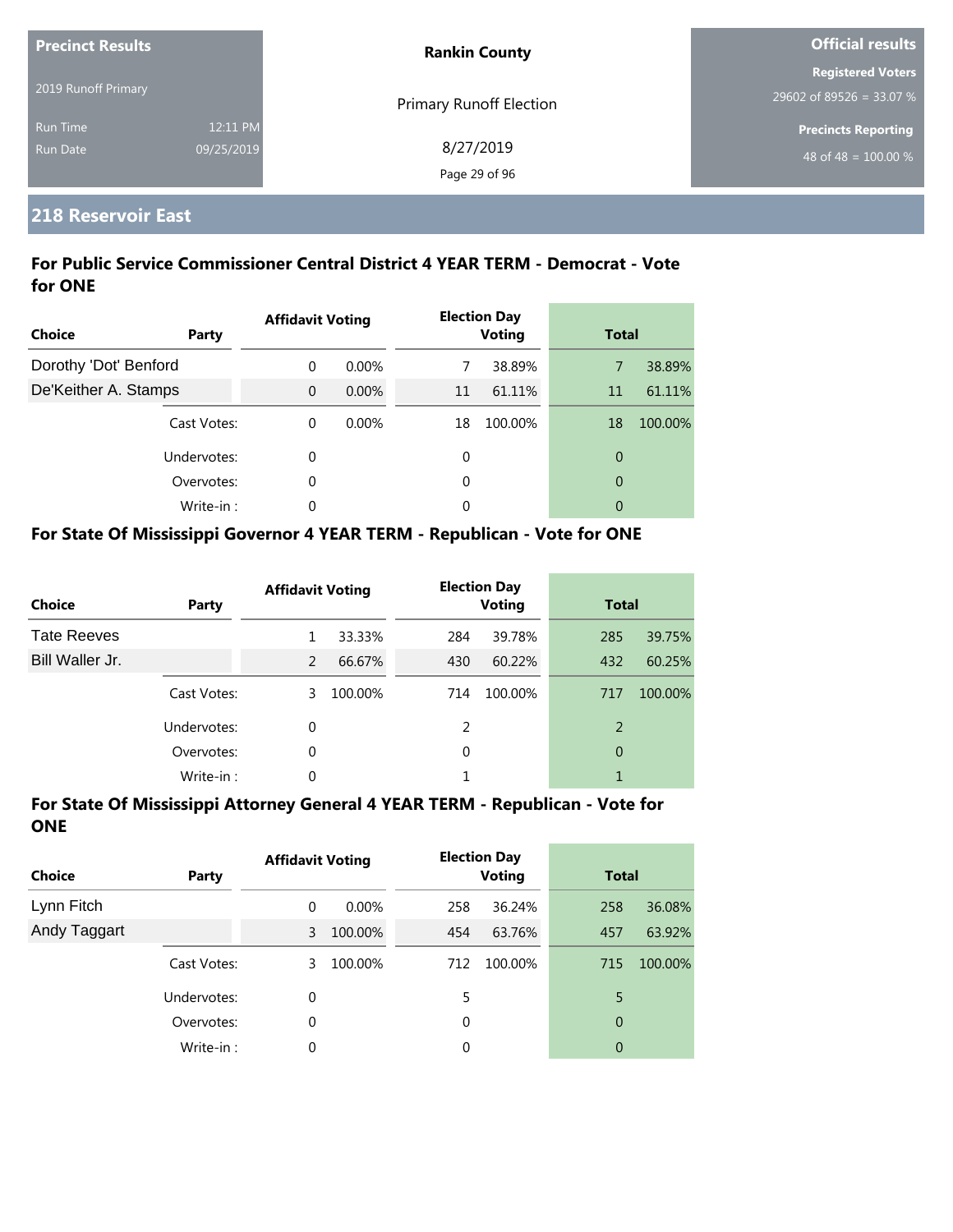| <b>Precinct Results</b><br>2019 Runoff Primary |                        | <b>Rankin County</b>           | <b>Official results</b>                              |  |
|------------------------------------------------|------------------------|--------------------------------|------------------------------------------------------|--|
|                                                |                        | <b>Primary Runoff Election</b> | <b>Registered Voters</b><br>29602 of 89526 = 33.07 % |  |
| <b>Run Time</b><br>Run Date                    | 12:11 PM<br>09/25/2019 | 8/27/2019<br>Page 30 of 96     | <b>Precincts Reporting</b><br>48 of 48 = $100.00\%$  |  |

# **218 Reservoir East**

# **For Rankin Tax Collector 4 YEAR TERM - Republican - Vote for ONE**

| Choice                  | Party       | <b>Affidavit Voting</b> |         | <b>Election Day</b><br><b>Voting</b> |         | <b>Total</b> |         |
|-------------------------|-------------|-------------------------|---------|--------------------------------------|---------|--------------|---------|
| Michelle Denham         |             | 1                       | 50.00%  | 235                                  | 36.15%  | 236          | 36.20%  |
| <b>Caroline Gilbert</b> |             | $\mathbf{1}$            | 50.00%  | 415                                  | 63.85%  | 416          | 63.80%  |
|                         | Cast Votes: | $\mathcal{P}$           | 100.00% | 650                                  | 100.00% | 652          | 100.00% |
|                         | Undervotes: |                         |         | 66                                   |         | 67           |         |
|                         | Overvotes:  | 0                       |         | 0                                    |         | 0            |         |
|                         | Write-in:   | 0                       |         |                                      |         |              |         |

# **For Justice Court Judge District 2 Justice Court Judge District 2 4 YEAR TERM - Republican - Vote for ONE**

| <b>Choice</b>          | Party       | <b>Affidavit Voting</b> |         |             | <b>Election Day</b><br><b>Voting</b> |     | <b>Total</b> |  |
|------------------------|-------------|-------------------------|---------|-------------|--------------------------------------|-----|--------------|--|
| Bo Agnew               |             | 1                       | 50.00%  | 395         | 59.31%                               | 396 | 59.28%       |  |
| <b>Tommy Whitfield</b> |             | 1                       | 50.00%  | 271         | 40.69%                               | 272 | 40.72%       |  |
|                        | Cast Votes: | 2                       | 100.00% | 666         | 100.00%                              | 668 | 100.00%      |  |
|                        | Undervotes: |                         |         | 48          |                                      | 49  |              |  |
|                        | Overvotes:  | 0                       |         | $\mathbf 0$ |                                      | 0   |              |  |
|                        | Write-in:   | 0                       |         | 3           |                                      | 3   |              |  |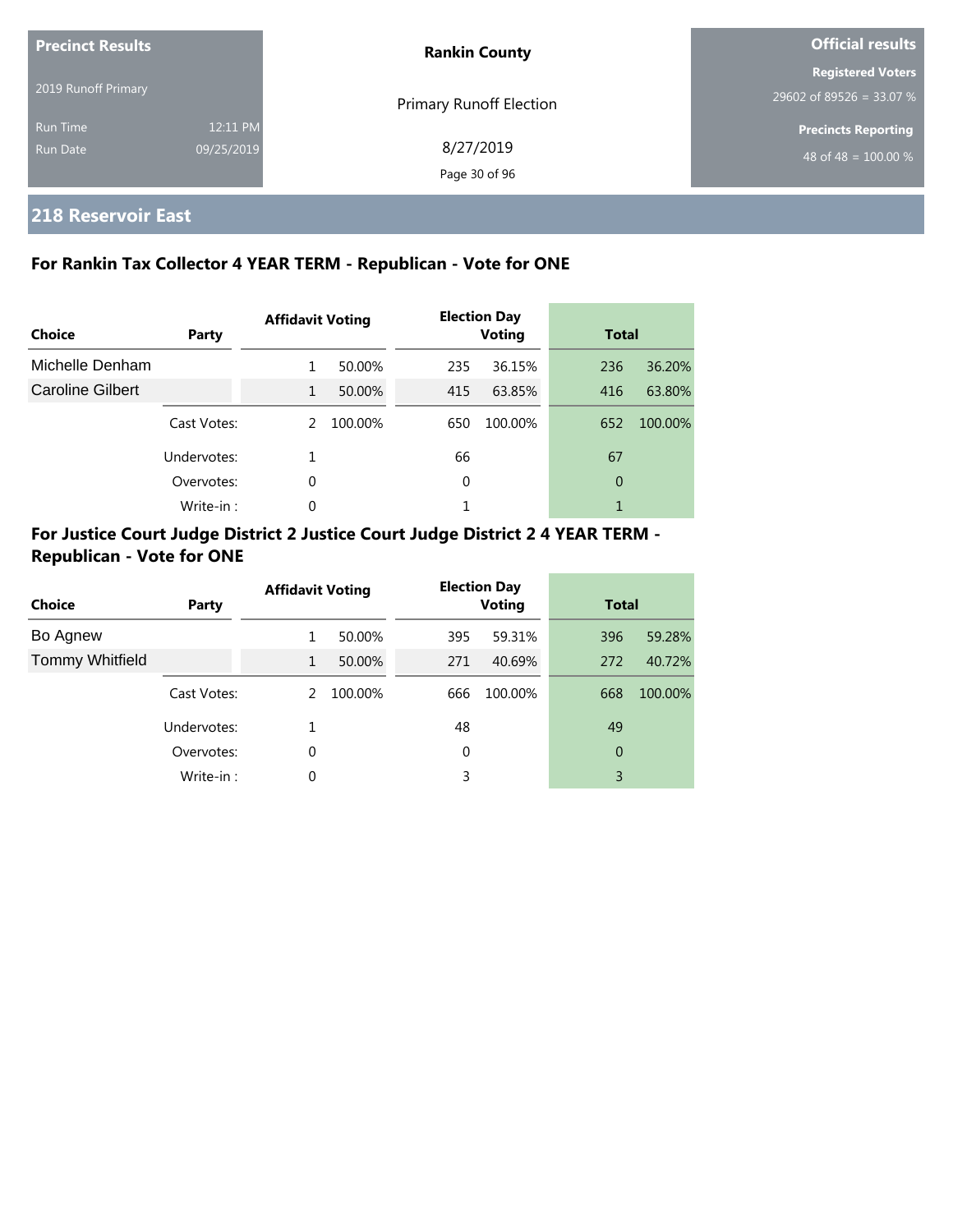| <b>Precinct Results</b> |            | <b>Rankin County</b>    | <b>Official results</b>          |  |
|-------------------------|------------|-------------------------|----------------------------------|--|
|                         |            |                         | <b>Registered Voters</b>         |  |
| 2019 Runoff Primary     |            | Primary Runoff Election | 29602 of 89526 = 33.07 %         |  |
| <b>Run Time</b>         | 12:11 PM   |                         | <b>Precincts Reporting</b>       |  |
| <b>Run Date</b>         | 09/25/2019 | 8/27/2019               | 48 of 48 = $\overline{100.00\%}$ |  |
|                         |            | Page 31 of 96           |                                  |  |

# **219 Reservoir West**

## **For Public Service Commissioner Central District 4 YEAR TERM - Democrat - Vote for ONE**

| Choice                | Party       | <b>Affidavit Voting</b> |          |    | <b>Election Day</b><br><b>Voting</b> | <b>Total</b>   |         |
|-----------------------|-------------|-------------------------|----------|----|--------------------------------------|----------------|---------|
| Dorothy 'Dot' Benford |             | 0                       | $0.00\%$ | 14 | 51.85%                               | 14             | 51.85%  |
| De'Keither A. Stamps  |             | $\Omega$                | $0.00\%$ | 13 | 48.15%                               | 13             | 48.15%  |
|                       | Cast Votes: | $\Omega$                | $0.00\%$ | 27 | 100.00%                              | 27             | 100.00% |
|                       | Undervotes: | 0                       |          | 0  |                                      | 0              |         |
|                       | Overvotes:  | 0                       |          | 0  |                                      | $\overline{0}$ |         |
|                       | Write-in:   | 0                       |          | 0  |                                      | 0              |         |

### **For State Of Mississippi Governor 4 YEAR TERM - Republican - Vote for ONE**

| <b>Choice</b>      | Party       | <b>Affidavit Voting</b> |         |     | <b>Election Day</b><br><b>Voting</b> |     | <b>Total</b> |  |
|--------------------|-------------|-------------------------|---------|-----|--------------------------------------|-----|--------------|--|
| <b>Tate Reeves</b> |             |                         | 20.00%  | 282 | 44.06%                               | 283 | 43.88%       |  |
| Bill Waller Jr.    |             | 4                       | 80.00%  | 358 | 55.94%                               | 362 | 56.12%       |  |
|                    | Cast Votes: | 5.                      | 100.00% | 640 | 100.00%                              | 645 | 100.00%      |  |
|                    | Undervotes: | 0                       |         |     |                                      | 1   |              |  |
|                    | Overvotes:  | 0                       |         | 0   |                                      | 0   |              |  |
|                    | Write-in:   | 0                       |         |     |                                      |     |              |  |

| <b>Choice</b> | Party       | <b>Affidavit Voting</b> |         |     | <b>Election Day</b><br><b>Voting</b> | <b>Total</b>   |         |
|---------------|-------------|-------------------------|---------|-----|--------------------------------------|----------------|---------|
| Lynn Fitch    |             | 3                       | 60.00%  | 247 | 39.21%                               | 250            | 39.37%  |
| Andy Taggart  |             | $\mathcal{P}$           | 40.00%  | 383 | 60.79%                               | 385            | 60.63%  |
|               | Cast Votes: | 5.                      | 100.00% | 630 | 100.00%                              | 635            | 100.00% |
|               | Undervotes: | 0                       |         | 10  |                                      | 10             |         |
|               | Overvotes:  | 0                       |         | 0   |                                      | $\overline{0}$ |         |
|               | Write-in:   | 0                       |         | 2   |                                      | $\overline{2}$ |         |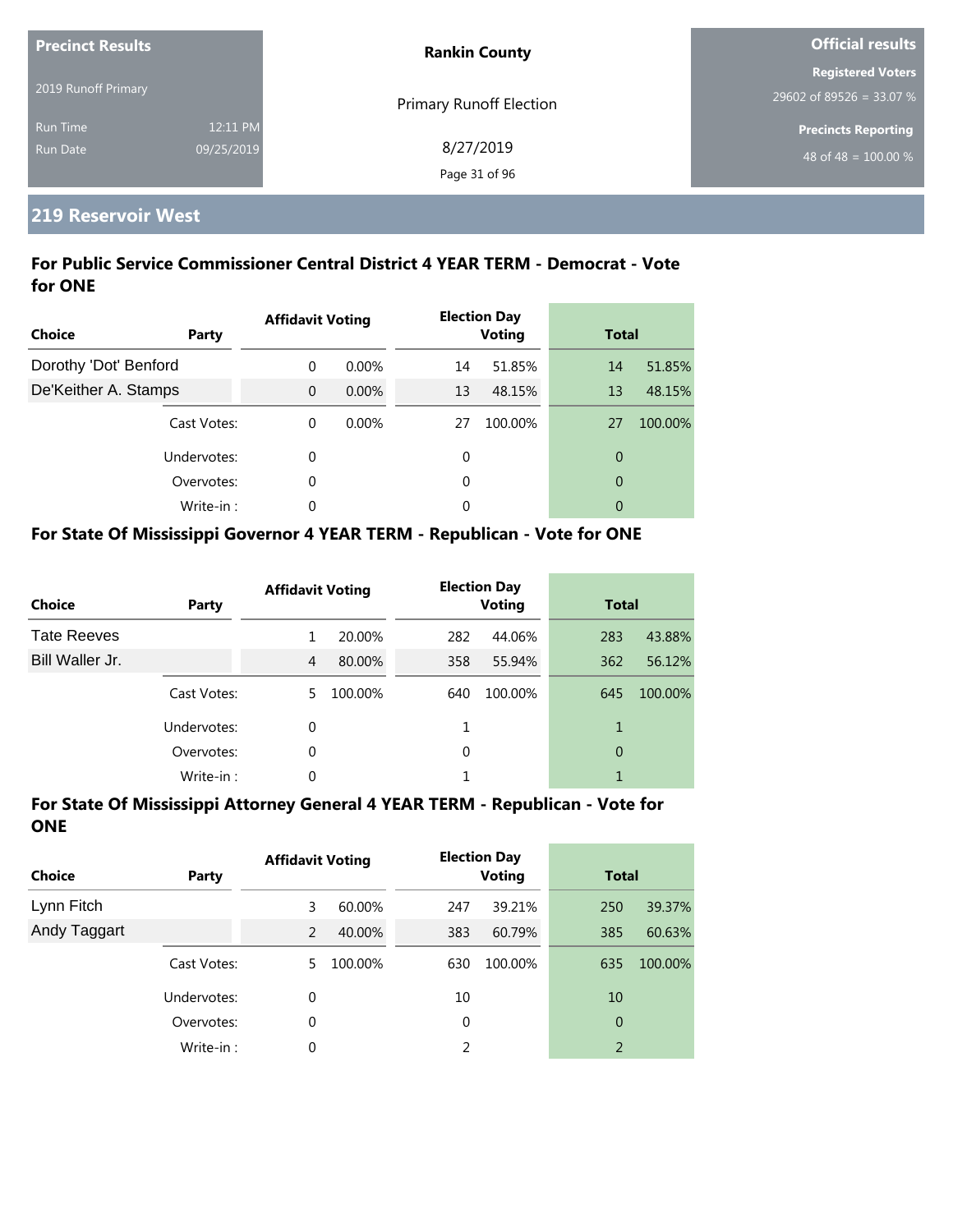| <b>Precinct Results</b> |            | <b>Rankin County</b>           | <b>Official results</b>          |  |
|-------------------------|------------|--------------------------------|----------------------------------|--|
|                         |            |                                | <b>Registered Voters</b>         |  |
| 2019 Runoff Primary     |            | <b>Primary Runoff Election</b> | 29602 of 89526 = 33.07 %         |  |
| <b>Run Time</b>         | 12:11 PM   |                                | <b>Precincts Reporting</b>       |  |
| <b>Run Date</b>         | 09/25/2019 | 8/27/2019                      | 48 of 48 = $\overline{100.00\%}$ |  |
|                         |            | Page 32 of 96                  |                                  |  |

# **219 Reservoir West**

# **For Rankin Tax Collector 4 YEAR TERM - Republican - Vote for ONE**

| Choice           | Party       | <b>Affidavit Voting</b> |         |     | <b>Election Day</b><br><b>Voting</b> | <b>Total</b> |         |
|------------------|-------------|-------------------------|---------|-----|--------------------------------------|--------------|---------|
| Michelle Denham  |             | 2                       | 50.00%  | 276 | 46.08%                               | 278          | 46.10%  |
| Caroline Gilbert |             | 2                       | 50.00%  | 323 | 53.92%                               | 325          | 53.90%  |
|                  | Cast Votes: | 4                       | 100.00% | 599 | 100.00%                              | 603          | 100.00% |
|                  | Undervotes: |                         |         | 40  |                                      | 41           |         |
|                  | Overvotes:  | $\Omega$                |         | 0   |                                      | 0            |         |
|                  | Write-in:   | 0                       |         | 3   |                                      | 3            |         |

# **For Justice Court Judge District 2 Justice Court Judge District 2 4 YEAR TERM - Republican - Vote for ONE**

| <b>Choice</b>          | Party       | <b>Affidavit Voting</b> |          |     | <b>Election Day</b><br><b>Voting</b> | <b>Total</b> |         |
|------------------------|-------------|-------------------------|----------|-----|--------------------------------------|--------------|---------|
| Bo Agnew               |             | 4                       | 100.00%  | 401 | 64.89%                               | 405          | 65.11%  |
| <b>Tommy Whitfield</b> |             | $\Omega$                | $0.00\%$ | 217 | 35.11%                               | 217          | 34.89%  |
|                        | Cast Votes: | 4                       | 100.00%  | 618 | 100.00%                              | 622          | 100.00% |
|                        | Undervotes: |                         |          | 24  |                                      | 25           |         |
|                        | Overvotes:  | 0                       |          | 0   |                                      | 0            |         |
|                        | Write-in:   | 0                       |          | 0   |                                      | 0            |         |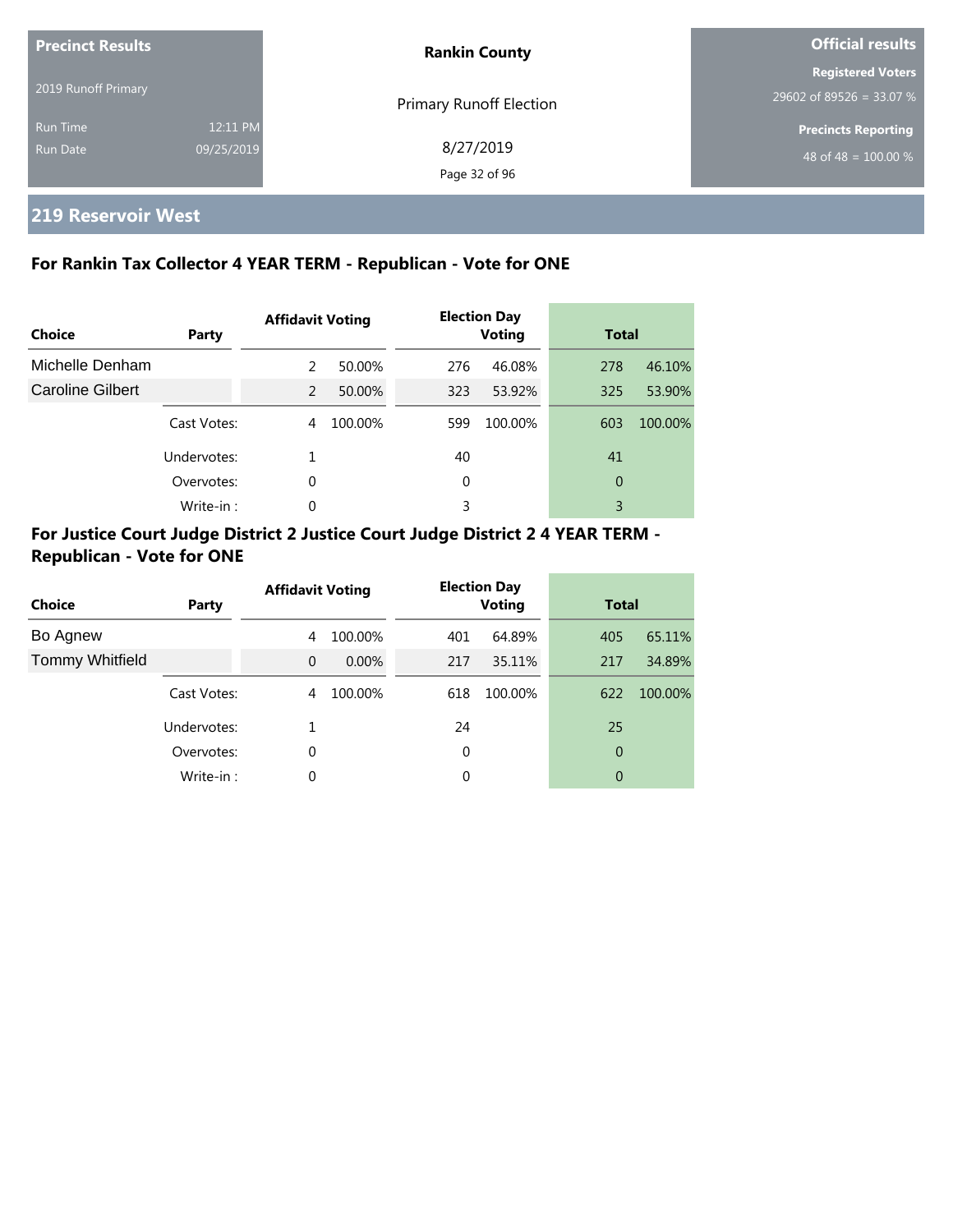| <b>Precinct Results</b> |            | <b>Rankin County</b>           | <b>Official results</b>                              |  |
|-------------------------|------------|--------------------------------|------------------------------------------------------|--|
| 2019 Runoff Primary     |            |                                | <b>Registered Voters</b><br>29602 of 89526 = 33.07 % |  |
| <b>Run Time</b>         | 12:11 PM   | <b>Primary Runoff Election</b> | <b>Precincts Reporting</b>                           |  |
| <b>Run Date</b>         | 09/25/2019 | 8/27/2019<br>Page 33 of 96     | 48 of 48 = $100.00\%$                                |  |

#### **220 Northshore**

## **For Public Service Commissioner Central District 4 YEAR TERM - Democrat - Vote for ONE**

| <b>Choice</b>         | Party       | <b>Affidavit Voting</b> |          |    | <b>Election Day</b><br><b>Voting</b> | <b>Total</b>   |         |
|-----------------------|-------------|-------------------------|----------|----|--------------------------------------|----------------|---------|
| Dorothy 'Dot' Benford |             | $\Omega$                | $0.00\%$ | 17 | 33.33%                               | 17             | 33.33%  |
| De'Keither A. Stamps  |             | $\Omega$                | $0.00\%$ | 34 | 66.67%                               | 34             | 66.67%  |
|                       | Cast Votes: | $\Omega$                | 0.00%    | 51 | 100.00%                              | 51             | 100.00% |
|                       | Undervotes: | 0                       |          | 0  |                                      | $\overline{0}$ |         |
|                       | Overvotes:  | 0                       |          | 0  |                                      | $\overline{0}$ |         |
|                       | Write-in:   | 0                       |          | 0  |                                      | 0              |         |

# **For State Of Mississippi Governor 4 YEAR TERM - Republican - Vote for ONE**

| <b>Choice</b>      | Party       | <b>Affidavit Voting</b> |         |               | <b>Election Day</b><br><b>Voting</b> | <b>Total</b> |         |
|--------------------|-------------|-------------------------|---------|---------------|--------------------------------------|--------------|---------|
| <b>Tate Reeves</b> |             | 4                       | 80.00%  | 423           | 42.13%                               | 427          | 42.32%  |
| Bill Waller Jr.    |             | 1                       | 20.00%  | 581           | 57.87%                               | 582          | 57.68%  |
|                    | Cast Votes: | 5.                      | 100.00% | 1004          | 100.00%                              | 1009         | 100.00% |
|                    | Undervotes: |                         |         | $\mathcal{P}$ |                                      | 3            |         |
|                    | Overvotes:  | 0                       |         | $\Omega$      |                                      | 0            |         |
|                    | Write-in:   | 0                       |         | 0             |                                      | 0            |         |

| <b>Choice</b> | Party       | <b>Affidavit Voting</b> |         |     | <b>Election Day</b><br><b>Voting</b> | <b>Total</b> |         |
|---------------|-------------|-------------------------|---------|-----|--------------------------------------|--------------|---------|
| Lynn Fitch    |             | 2                       | 33.33%  | 389 | 38.94%                               | 391          | 38.91%  |
| Andy Taggart  |             | 4                       | 66.67%  | 610 | 61.06%                               | 614          | 61.09%  |
|               | Cast Votes: | 6                       | 100.00% | 999 | 100.00%                              | 1005         | 100.00% |
|               | Undervotes: | 0                       |         | 6   |                                      | 6            |         |
|               | Overvotes:  | 0                       |         | 0   |                                      | 0            |         |
|               | Write-in:   | 0                       |         |     |                                      |              |         |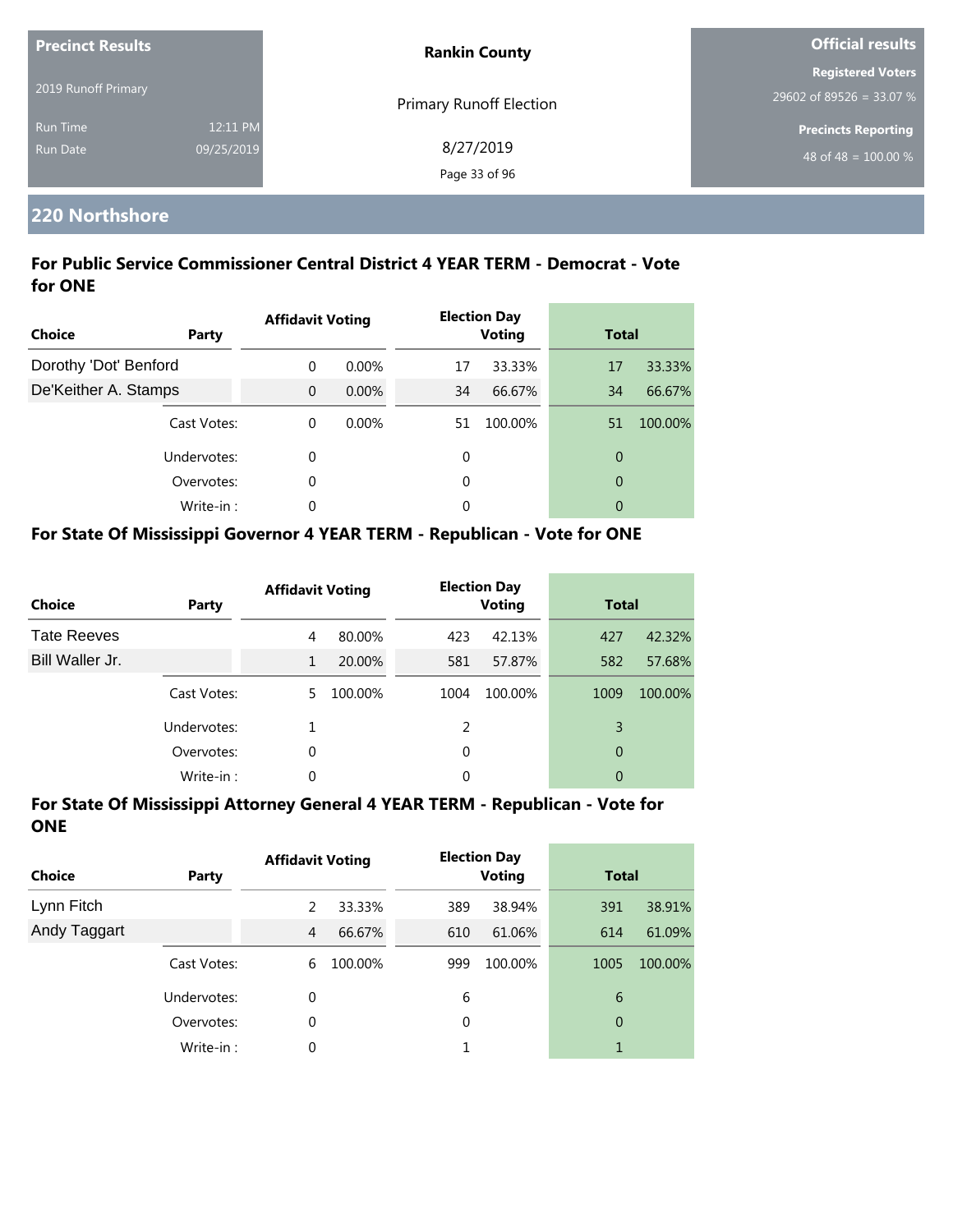| <b>Precinct Results</b> |            | <b>Rankin County</b>           | <b>Official results</b>    |  |
|-------------------------|------------|--------------------------------|----------------------------|--|
|                         |            |                                | <b>Registered Voters</b>   |  |
| 2019 Runoff Primary     |            | <b>Primary Runoff Election</b> | 29602 of 89526 = 33.07 %   |  |
| <b>Run Time</b>         | 12:11 PM   |                                | <b>Precincts Reporting</b> |  |
| Run Date                | 09/25/2019 | 8/27/2019                      | 48 of 48 = $100.00\%$      |  |
|                         |            | Page 34 of 96                  |                            |  |

# **220 Northshore**

# **For Rankin Tax Collector 4 YEAR TERM - Republican - Vote for ONE**

| Choice           | Party       | <b>Affidavit Voting</b> |         |     | <b>Election Day</b><br><b>Voting</b> | <b>Total</b> |         |
|------------------|-------------|-------------------------|---------|-----|--------------------------------------|--------------|---------|
| Michelle Denham  |             | 4                       | 80.00%  | 399 | 43.18%                               | 403          | 43.38%  |
| Caroline Gilbert |             | 1                       | 20.00%  | 525 | 56.82%                               | 526          | 56.62%  |
|                  | Cast Votes: | 5.                      | 100.00% | 924 | 100.00%                              | 929          | 100.00% |
|                  | Undervotes: |                         |         | 81  |                                      | 82           |         |
|                  | Overvotes:  | $\Omega$                |         | 0   |                                      | 0            |         |
|                  | Write-in :  | 0                       |         |     |                                      |              |         |

# **For Justice Court Judge District 4 Justice Court Judge District 04 4 YEAR TERM - Republican - Vote for ONE**

| Choice                        | Party       | <b>Affidavit Voting</b> |         |     | <b>Election Day</b><br><b>Voting</b> | <b>Total</b> |         |
|-------------------------------|-------------|-------------------------|---------|-----|--------------------------------------|--------------|---------|
| <b>Whitney McKay</b><br>Adams |             | 1                       | 20.00%  | 350 | 36.57%                               | 351          | 36.49%  |
| Jeffrey K. McDaniel           |             | 4                       | 80.00%  | 607 | 63.43%                               | 611          | 63.51%  |
|                               | Cast Votes: | 5.                      | 100.00% | 957 | 100.00%                              | 962          | 100.00% |
|                               | Undervotes: |                         |         | 49  |                                      | 50           |         |
|                               | Overvotes:  | 0                       |         | 0   |                                      | 0            |         |
|                               | Write-in:   | $\Omega$                |         | 0   |                                      | 0            |         |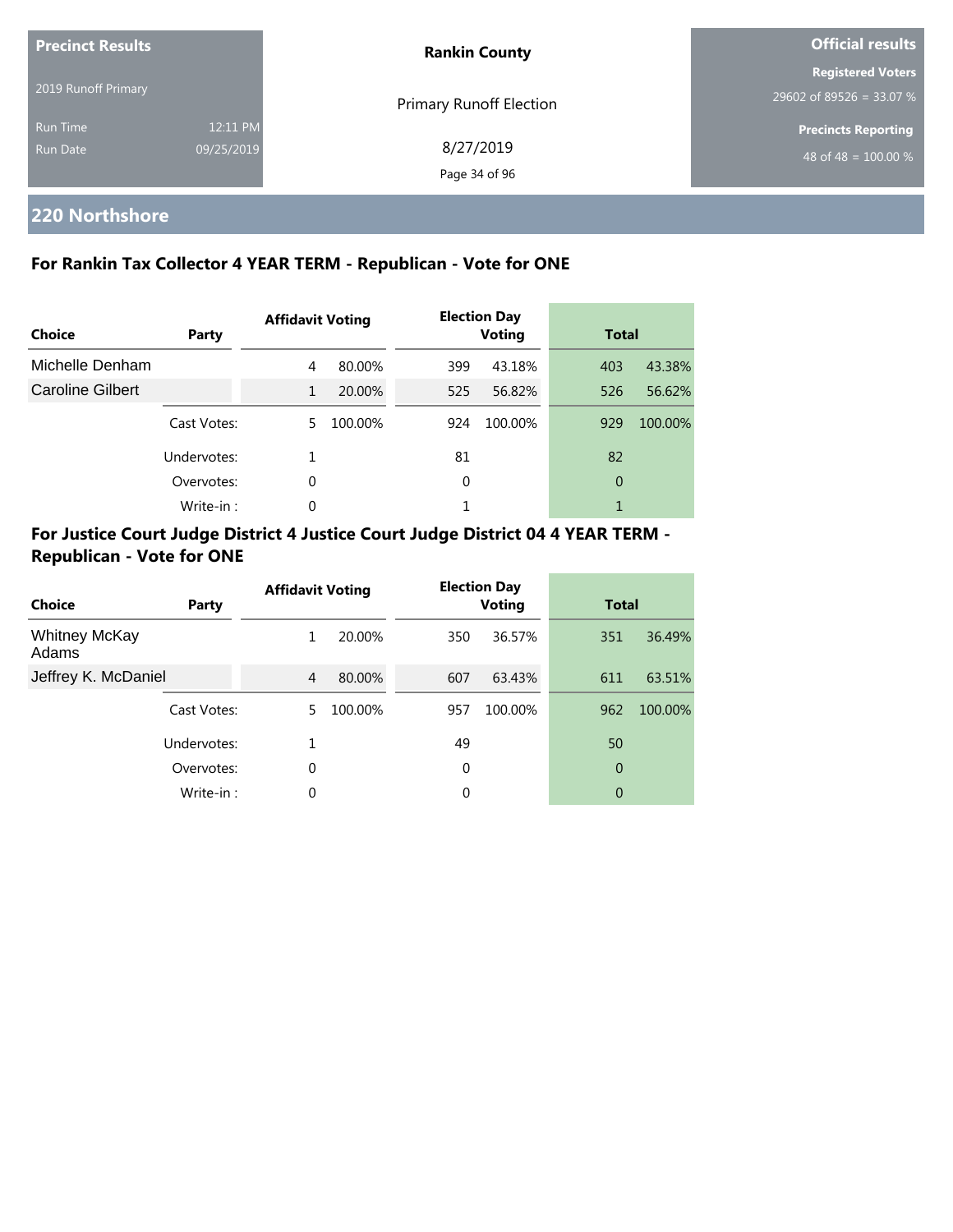| <b>Precinct Results</b>     |                        | <b>Rankin County</b>       | <b>Official results</b>                              |  |
|-----------------------------|------------------------|----------------------------|------------------------------------------------------|--|
| 2019 Runoff Primary         |                        | Primary Runoff Election    | <b>Registered Voters</b><br>29602 of 89526 = 33.07 % |  |
| <b>Run Time</b><br>Run Date | 12:11 PM<br>09/25/2019 | 8/27/2019<br>Page 35 of 96 | <b>Precincts Reporting</b><br>48 of 48 = $100.00\%$  |  |

# **221 Lakeland**

## **For Public Service Commissioner Central District 4 YEAR TERM - Democrat - Vote for ONE**

| Choice                | Party       | <b>Affidavit Voting</b> |          | <b>Election Day</b><br><b>Voting</b> |         | <b>Total</b>   |         |
|-----------------------|-------------|-------------------------|----------|--------------------------------------|---------|----------------|---------|
| Dorothy 'Dot' Benford |             | $\Omega$                | $0.00\%$ | 4                                    | 23.53%  | $\overline{4}$ | 23.53%  |
| De'Keither A. Stamps  |             | $\Omega$                | $0.00\%$ | 13                                   | 76.47%  | 13             | 76.47%  |
|                       | Cast Votes: | 0                       | $0.00\%$ | 17                                   | 100.00% | 17             | 100.00% |
|                       | Undervotes: | 0                       |          | 0                                    |         | 0              |         |
|                       | Overvotes:  | 0                       |          | 0                                    |         | $\overline{0}$ |         |
|                       | Write-in:   | 0                       |          | 0                                    |         | 0              |         |

# **For State Of Mississippi Governor 4 YEAR TERM - Republican - Vote for ONE**

| <b>Choice</b>      | Party       | <b>Affidavit Voting</b> |          | <b>Election Day</b><br><b>Voting</b> |         | <b>Total</b> |         |
|--------------------|-------------|-------------------------|----------|--------------------------------------|---------|--------------|---------|
| <b>Tate Reeves</b> |             | 0                       | $0.00\%$ | 122                                  | 34.56%  | 122          | 34.46%  |
| Bill Waller Jr.    |             | 1                       | 100.00%  | 231                                  | 65.44%  | 232          | 65.54%  |
|                    | Cast Votes: |                         | 100.00%  | 353                                  | 100.00% | 354          | 100.00% |
|                    | Undervotes: | 0                       |          | $\Omega$                             |         | 0            |         |
|                    | Overvotes:  | 0                       |          | $\Omega$                             |         | 0            |         |
|                    | Write-in:   | 0                       |          | 0                                    |         | 0            |         |

| <b>Choice</b> | Party       | <b>Affidavit Voting</b> |          | <b>Election Day</b><br><b>Voting</b> |         | <b>Total</b> |         |
|---------------|-------------|-------------------------|----------|--------------------------------------|---------|--------------|---------|
| Lynn Fitch    |             | 0                       | $0.00\%$ | 134                                  | 38.73%  | 134          | 38.62%  |
| Andy Taggart  |             | 1                       | 100.00%  | 212                                  | 61.27%  | 213          | 61.38%  |
|               | Cast Votes: | 1                       | 100.00%  | 346                                  | 100.00% | 347          | 100.00% |
|               | Undervotes: | 0                       |          | 6                                    |         | 6            |         |
|               | Overvotes:  | 0                       |          | 0                                    |         | 0            |         |
|               | Write-in:   | 0                       |          |                                      |         |              |         |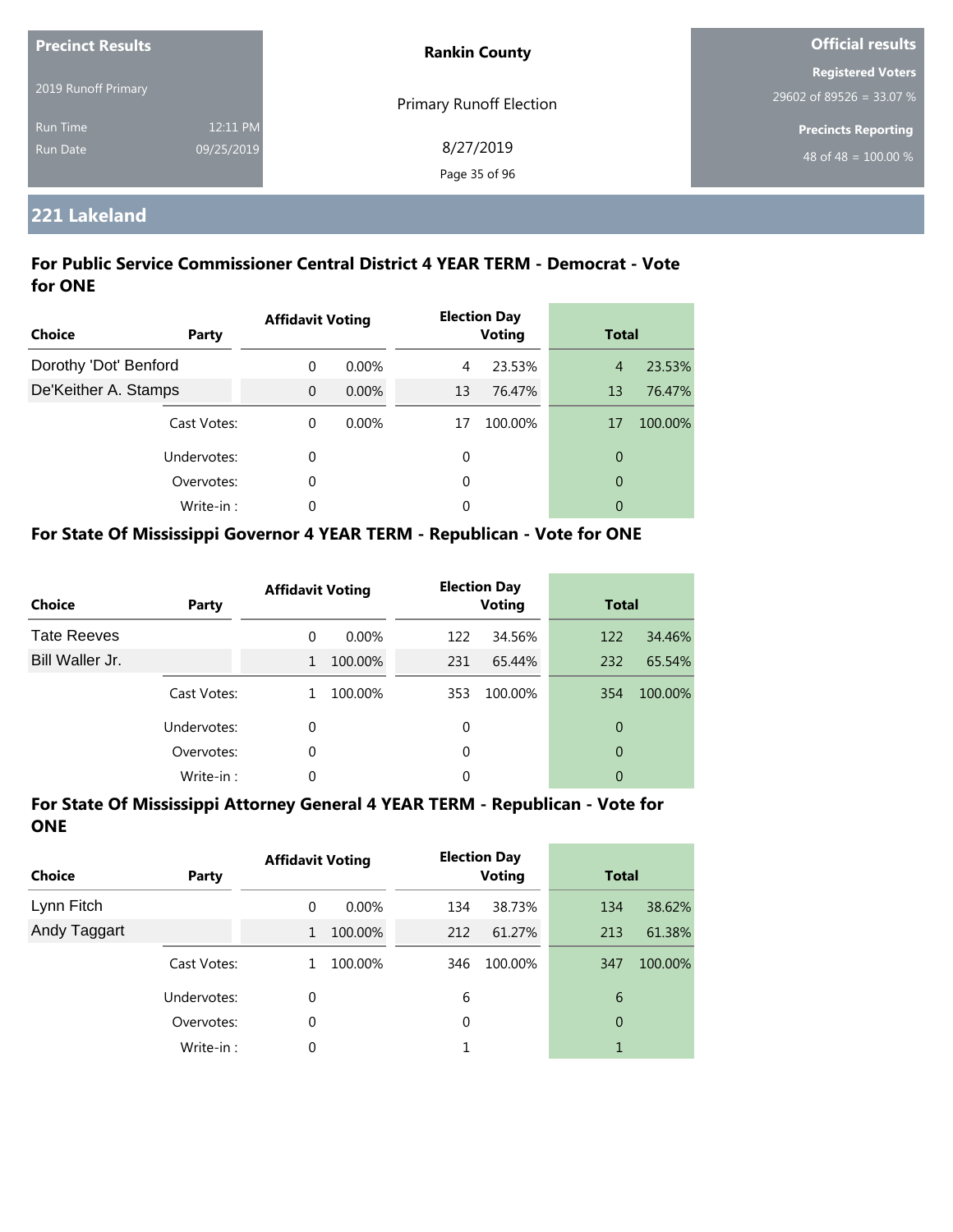| <b>Precinct Results</b><br>2019 Runoff Primary |                        | <b>Rankin County</b>       | <b>Official results</b>                                        |  |
|------------------------------------------------|------------------------|----------------------------|----------------------------------------------------------------|--|
|                                                |                        | Primary Runoff Election    | <b>Registered Voters</b><br>29602 of 89526 = 33.07 %           |  |
| Run Time<br>Run Date                           | 12:11 PM<br>09/25/2019 | 8/27/2019<br>Page 36 of 96 | <b>Precincts Reporting</b><br>48 of 48 = $\overline{100.00\%}$ |  |

**221 Lakeland**

## **For Rankin Tax Collector 4 YEAR TERM - Republican - Vote for ONE**

| Choice           | <b>Party</b> | <b>Affidavit Voting</b> |          | <b>Election Day</b><br><b>Voting</b> |         | <b>Total</b> |         |
|------------------|--------------|-------------------------|----------|--------------------------------------|---------|--------------|---------|
| Michelle Denham  |              | $\Omega$                | $0.00\%$ | 142                                  | 43.69%  | 142          | 43.56%  |
| Caroline Gilbert |              | $\mathbf{1}$            | 100.00%  | 183                                  | 56.31%  | 184          | 56.44%  |
|                  | Cast Votes:  |                         | 100.00%  | 325                                  | 100.00% | 326          | 100.00% |
|                  | Undervotes:  | 0                       |          | 25                                   |         | 25           |         |
|                  | Overvotes:   | 0                       |          | 0                                    |         | 0            |         |
|                  | Write-in:    | $\Omega$                |          | 3                                    |         | 3            |         |

# **For Justice Court Judge District 2 Justice Court Judge District 2 4 YEAR TERM - Republican - Vote for ONE**

| Choice                 | Party       | <b>Affidavit Voting</b> |          | <b>Election Day</b><br><b>Voting</b> |         | <b>Total</b> |         |
|------------------------|-------------|-------------------------|----------|--------------------------------------|---------|--------------|---------|
| Bo Agnew               |             |                         | 100.00%  | 262                                  | 76.83%  | 263          | 76.90%  |
| <b>Tommy Whitfield</b> |             | $\Omega$                | $0.00\%$ | 79                                   | 23.17%  | 79           | 23.10%  |
|                        | Cast Votes: |                         | 100.00%  | 341                                  | 100.00% | 342          | 100.00% |
|                        | Undervotes: | 0                       |          | 11                                   |         | 11           |         |
|                        | Overvotes:  | 0                       |          | 0                                    |         | 0            |         |
|                        | Write-in:   | 0                       |          |                                      |         |              |         |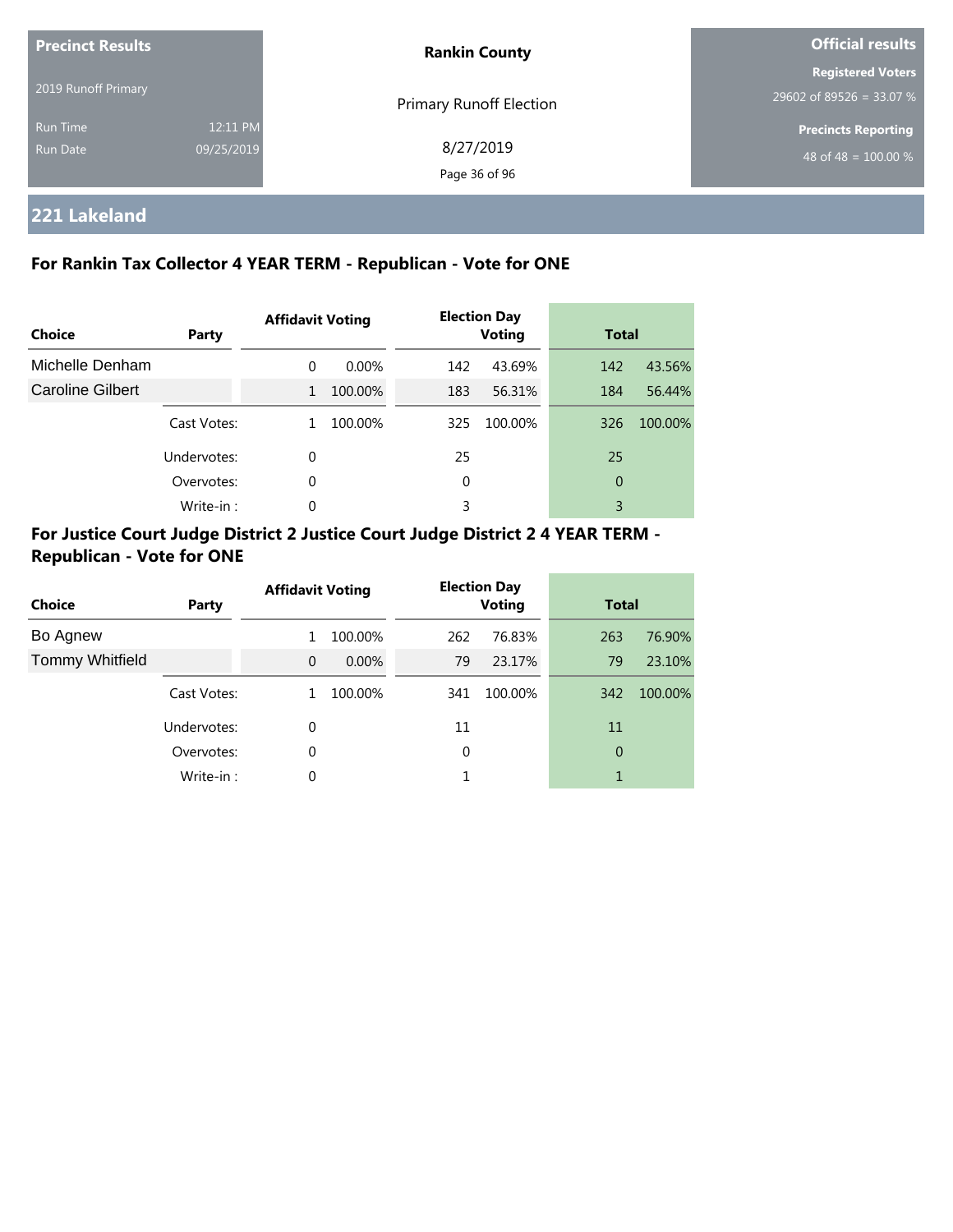| <b>Precinct Results</b> |            | <b>Rankin County</b>    | <b>Official results</b>    |  |
|-------------------------|------------|-------------------------|----------------------------|--|
|                         |            |                         | <b>Registered Voters</b>   |  |
| 2019 Runoff Primary     |            | Primary Runoff Election | 29602 of 89526 = 33.07 %   |  |
| <b>Run Time</b>         | 12:11 PM   |                         | <b>Precincts Reporting</b> |  |
| <b>Run Date</b>         | 09/25/2019 | 8/27/2019               | 48 of 48 = $100.00\%$      |  |
|                         |            | Page 37 of 96           |                            |  |

#### **307 Antioch-Mayton**

#### **For Public Service Commissioner Central District 4 YEAR TERM - Democrat - Vote for ONE**

| <b>Choice</b>         | Party       | <b>Affidavit Voting</b> |          |    | <b>Election Day</b><br><b>Voting</b> | <b>Total</b>   |         |
|-----------------------|-------------|-------------------------|----------|----|--------------------------------------|----------------|---------|
| Dorothy 'Dot' Benford |             | $\Omega$                | $0.00\%$ |    | 16.67%                               | 1              | 16.67%  |
| De'Keither A. Stamps  |             | $\overline{0}$          | $0.00\%$ | 5. | 83.33%                               | 5              | 83.33%  |
|                       | Cast Votes: | $\Omega$                | $0.00\%$ | 6  | 100.00%                              | 6              | 100.00% |
|                       | Undervotes: | 0                       |          | 0  |                                      | 0              |         |
|                       | Overvotes:  | 0                       |          | 0  |                                      | $\overline{0}$ |         |
|                       | Write-in:   | 0                       |          | 0  |                                      | 0              |         |

#### **For State Of Mississippi Governor 4 YEAR TERM - Republican - Vote for ONE**

| <b>Choice</b>      | Party       | <b>Affidavit Voting</b> |          |          | <b>Election Day</b><br><b>Voting</b> | <b>Total</b> |         |
|--------------------|-------------|-------------------------|----------|----------|--------------------------------------|--------------|---------|
| <b>Tate Reeves</b> |             | $\Omega$                | $0.00\%$ | 103      | 50.24%                               | 103          | 50.24%  |
| Bill Waller Jr.    |             | $\Omega$                | $0.00\%$ | 102      | 49.76%                               | 102          | 49.76%  |
|                    | Cast Votes: | $\Omega$                | $0.00\%$ | 205      | 100.00%                              | 205          | 100.00% |
|                    | Undervotes: | 0                       |          | 0        |                                      | 0            |         |
|                    | Overvotes:  | 0                       |          | $\Omega$ |                                      | 0            |         |
|                    | Write-in:   | 0                       |          | 0        |                                      | 0            |         |

| <b>Choice</b> | <b>Party</b> | <b>Affidavit Voting</b> |          |     | <b>Election Day</b><br><b>Voting</b> | <b>Total</b> |         |
|---------------|--------------|-------------------------|----------|-----|--------------------------------------|--------------|---------|
| Lynn Fitch    |              | 0                       | $0.00\%$ | 78  | 38.24%                               | 78           | 38.24%  |
| Andy Taggart  |              | $\overline{0}$          | $0.00\%$ | 126 | 61.76%                               | 126          | 61.76%  |
|               | Cast Votes:  | 0                       | $0.00\%$ | 204 | 100.00%                              | 204          | 100.00% |
|               | Undervotes:  | 0                       |          |     |                                      |              |         |
|               | Overvotes:   | 0                       |          | 0   |                                      | 0            |         |
|               | Write-in:    | 0                       |          | 0   |                                      | 0            |         |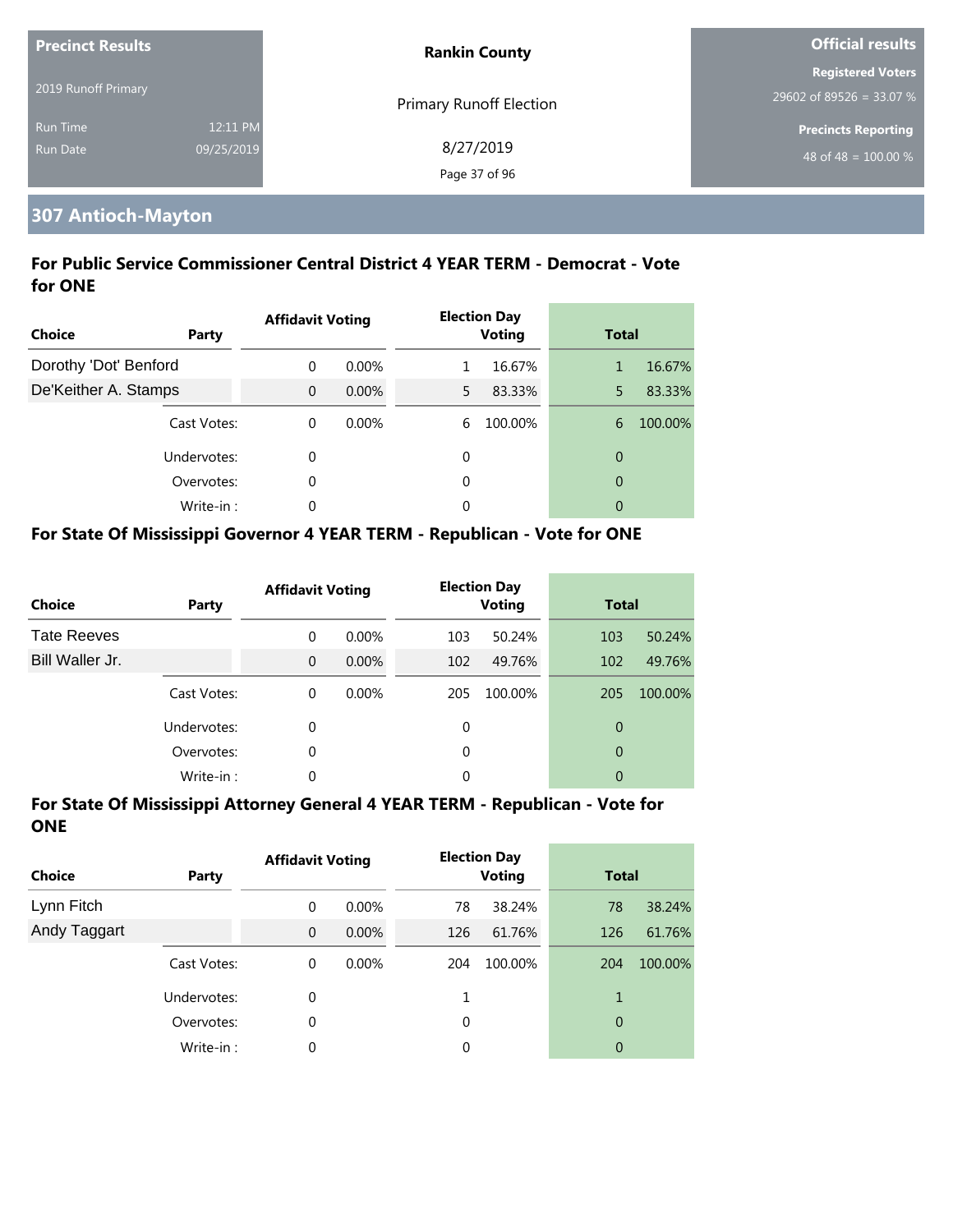| <b>Precinct Results</b> |            | <b>Rankin County</b>           | <b>Official results</b>          |  |
|-------------------------|------------|--------------------------------|----------------------------------|--|
|                         |            |                                | <b>Registered Voters</b>         |  |
| 2019 Runoff Primary     |            | <b>Primary Runoff Election</b> | 29602 of 89526 = 33.07 %         |  |
| <b>Run Time</b>         | 12:11 PM   |                                | <b>Precincts Reporting</b>       |  |
| <b>Run Date</b>         | 09/25/2019 | 8/27/2019                      | 48 of 48 = $\overline{100.00\%}$ |  |
|                         |            | Page 38 of 96                  |                                  |  |

## **307 Antioch-Mayton**

#### **For Rankin Tax Collector 4 YEAR TERM - Republican - Vote for ONE**

| Choice           | <b>Party</b> | <b>Affidavit Voting</b> |          |     | <b>Election Day</b><br><b>Voting</b> | <b>Total</b> |         |
|------------------|--------------|-------------------------|----------|-----|--------------------------------------|--------------|---------|
| Michelle Denham  |              | $\Omega$                | $0.00\%$ | 90  | 45.00%                               | 90           | 45.00%  |
| Caroline Gilbert |              | $\Omega$                | $0.00\%$ | 110 | 55.00%                               | 110          | 55.00%  |
|                  | Cast Votes:  | $\Omega$                | $0.00\%$ | 200 | 100.00%                              | 200          | 100.00% |
|                  | Undervotes:  | $\Omega$                |          | 3   |                                      | 3            |         |
|                  | Overvotes:   | $\Omega$                |          | 0   |                                      | 0            |         |
|                  | Write-in:    | $\Omega$                |          | 2   |                                      | 2            |         |

| Choice                        | Party       | <b>Affidavit Voting</b> |          |     | <b>Election Day</b><br><b>Voting</b> | <b>Total</b> |         |
|-------------------------------|-------------|-------------------------|----------|-----|--------------------------------------|--------------|---------|
| <b>Whitney McKay</b><br>Adams |             | $\Omega$                | $0.00\%$ | 109 | 53.69%                               | 109          | 53.69%  |
| Jeffrey K. McDaniel           |             | $\Omega$                | $0.00\%$ | 94  | 46.31%                               | 94           | 46.31%  |
|                               | Cast Votes: | $\Omega$                | $0.00\%$ | 203 | 100.00%                              | 203          | 100.00% |
|                               | Undervotes: | $\Omega$                |          | 2   |                                      | 2            |         |
|                               | Overvotes:  | $\Omega$                |          | 0   |                                      | 0            |         |
|                               | Write-in:   | $\Omega$                |          | 0   |                                      | 0            |         |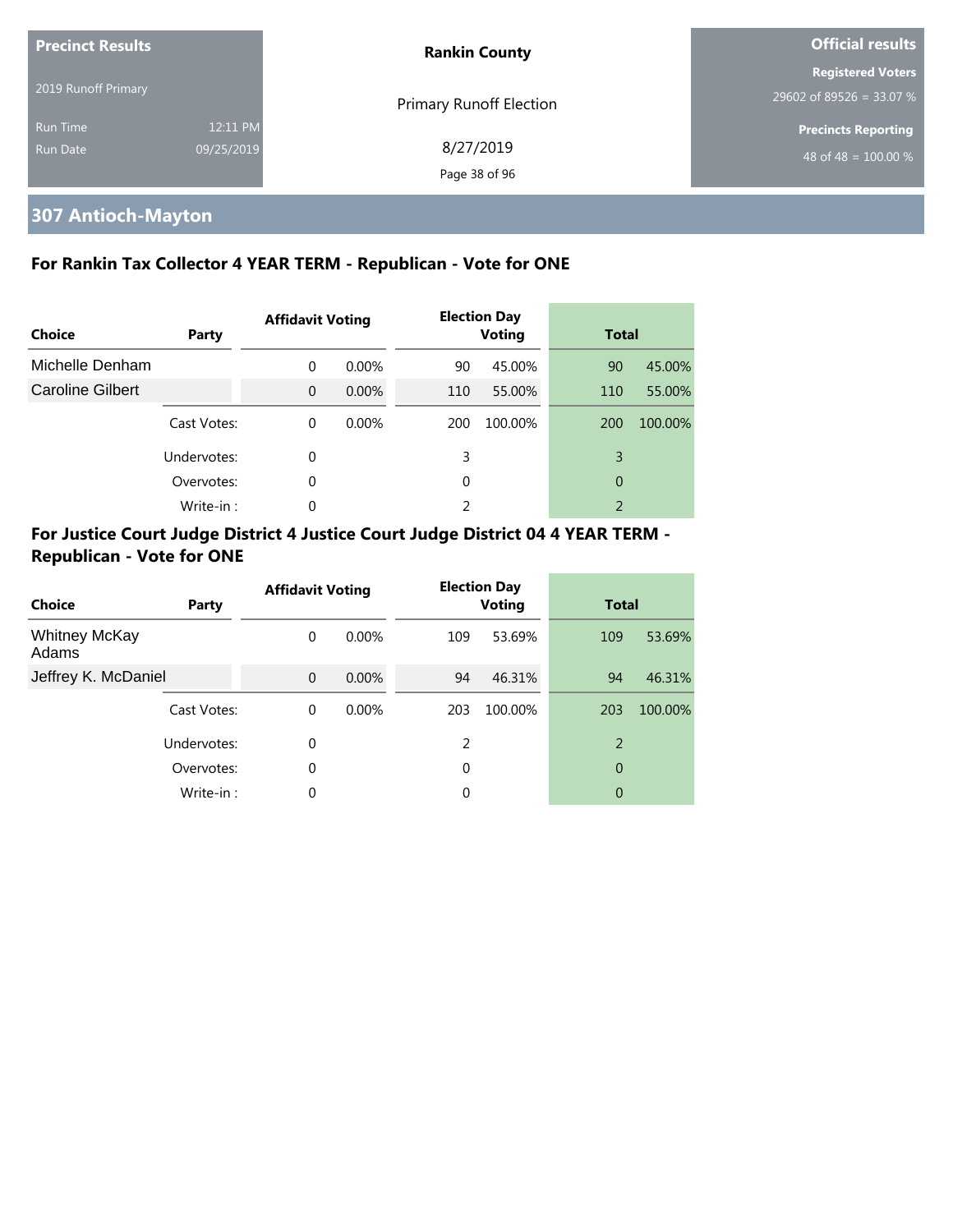| <b>Precinct Results</b>            |                        | <b>Rankin County</b>           | <b>Official results</b>                              |  |  |
|------------------------------------|------------------------|--------------------------------|------------------------------------------------------|--|--|
| 2019 Runoff Primary                |                        | <b>Primary Runoff Election</b> | <b>Registered Voters</b><br>29602 of 89526 = 33.07 % |  |  |
| <b>Run Time</b><br><b>Run Date</b> | 12:11 PM<br>09/25/2019 | 8/27/2019<br>Page 39 of 96     | <b>Precincts Reporting</b><br>48 of 48 = $100.00\%$  |  |  |

## **308 Johns**

#### **For Public Service Commissioner Central District 4 YEAR TERM - Democrat - Vote for ONE**

| <b>Choice</b>         | Party       | <b>Affidavit Voting</b> |          |    | <b>Election Day</b><br><b>Voting</b> | <b>Total</b>   |         |
|-----------------------|-------------|-------------------------|----------|----|--------------------------------------|----------------|---------|
| Dorothy 'Dot' Benford |             | $\Omega$                | $0.00\%$ | 6  | 28.57%                               | 6              | 28.57%  |
| De'Keither A. Stamps  |             | $\Omega$                | $0.00\%$ | 15 | 71.43%                               | 15             | 71.43%  |
|                       | Cast Votes: | $\theta$                | $0.00\%$ | 21 | 100.00%                              | 21             | 100.00% |
|                       | Undervotes: | 0                       |          | 0  |                                      | $\overline{0}$ |         |
|                       | Overvotes:  | 0                       |          | 0  |                                      | $\overline{0}$ |         |
|                       | Write-in:   | $\Omega$                |          | 0  |                                      | 0              |         |

#### **For State Of Mississippi Governor 4 YEAR TERM - Republican - Vote for ONE**

| <b>Choice</b>      | Party       | <b>Affidavit Voting</b> |          |     | <b>Election Day</b><br><b>Voting</b> | <b>Total</b> |         |
|--------------------|-------------|-------------------------|----------|-----|--------------------------------------|--------------|---------|
| <b>Tate Reeves</b> |             | $\Omega$                | $0.00\%$ | 143 | 56.97%                               | 143          | 56.97%  |
| Bill Waller Jr.    |             | $\Omega$                | $0.00\%$ | 108 | 43.03%                               | 108          | 43.03%  |
|                    | Cast Votes: | $\Omega$                | $0.00\%$ | 251 | 100.00%                              | 251          | 100.00% |
|                    | Undervotes: | 0                       |          | 0   |                                      | 0            |         |
|                    | Overvotes:  | 0                       |          | 0   |                                      | 0            |         |
|                    | Write-in:   | 0                       |          |     |                                      |              |         |

| <b>Choice</b> | Party       | <b>Affidavit Voting</b> |          |     | <b>Election Day</b><br><b>Voting</b> | <b>Total</b> |         |
|---------------|-------------|-------------------------|----------|-----|--------------------------------------|--------------|---------|
| Lynn Fitch    |             | 0                       | $0.00\%$ | 99  | 39.60%                               | 99           | 39.60%  |
| Andy Taggart  |             | $\overline{0}$          | $0.00\%$ | 151 | 60.40%                               | 151          | 60.40%  |
|               | Cast Votes: | 0                       | $0.00\%$ | 250 | 100.00%                              | 250          | 100.00% |
|               | Undervotes: | 0                       |          | 2   |                                      | 2            |         |
|               | Overvotes:  | 0                       |          | 0   |                                      | 0            |         |
|               | Write-in:   | 0                       |          | 0   |                                      | 0            |         |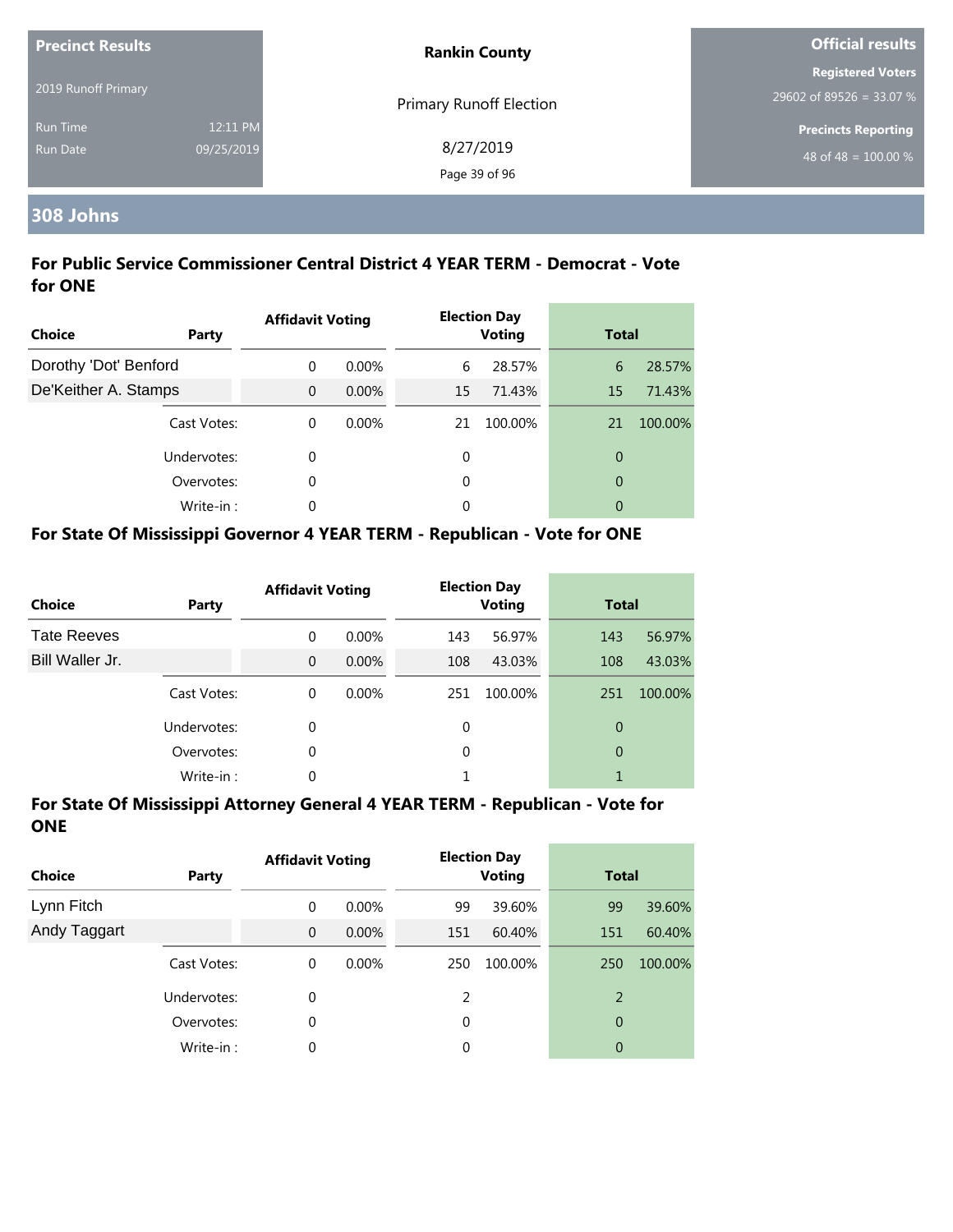| <b>Precinct Results</b><br>2019 Runoff Primary |                        | <b>Rankin County</b>       | <b>Official results</b>                              |  |
|------------------------------------------------|------------------------|----------------------------|------------------------------------------------------|--|
|                                                |                        | Primary Runoff Election    | <b>Registered Voters</b><br>29602 of 89526 = 33.07 % |  |
| <b>Run Time</b><br>Run Date                    | 12:11 PM<br>09/25/2019 | 8/27/2019<br>Page 40 of 96 | <b>Precincts Reporting</b><br>48 of 48 = $100.00\%$  |  |

## **308 Johns**

## **For Rankin Tax Collector 4 YEAR TERM - Republican - Vote for ONE**

| Choice                  | Party       | <b>Affidavit Voting</b> |          |     | <b>Election Day</b><br><b>Voting</b> | <b>Total</b> |         |
|-------------------------|-------------|-------------------------|----------|-----|--------------------------------------|--------------|---------|
| Michelle Denham         |             | $\Omega$                | 0.00%    | 96  | 38.87%                               | 96           | 38.87%  |
| <b>Caroline Gilbert</b> |             | $\Omega$                | $0.00\%$ | 151 | 61.13%                               | 151          | 61.13%  |
|                         | Cast Votes: | $\Omega$                | 0.00%    | 247 | 100.00%                              | 247          | 100.00% |
|                         | Undervotes: | 0                       |          | 5   |                                      | 5            |         |
|                         | Overvotes:  | 0                       |          | 0   |                                      | 0            |         |
|                         | Write-in:   | 0                       |          | 0   |                                      | 0            |         |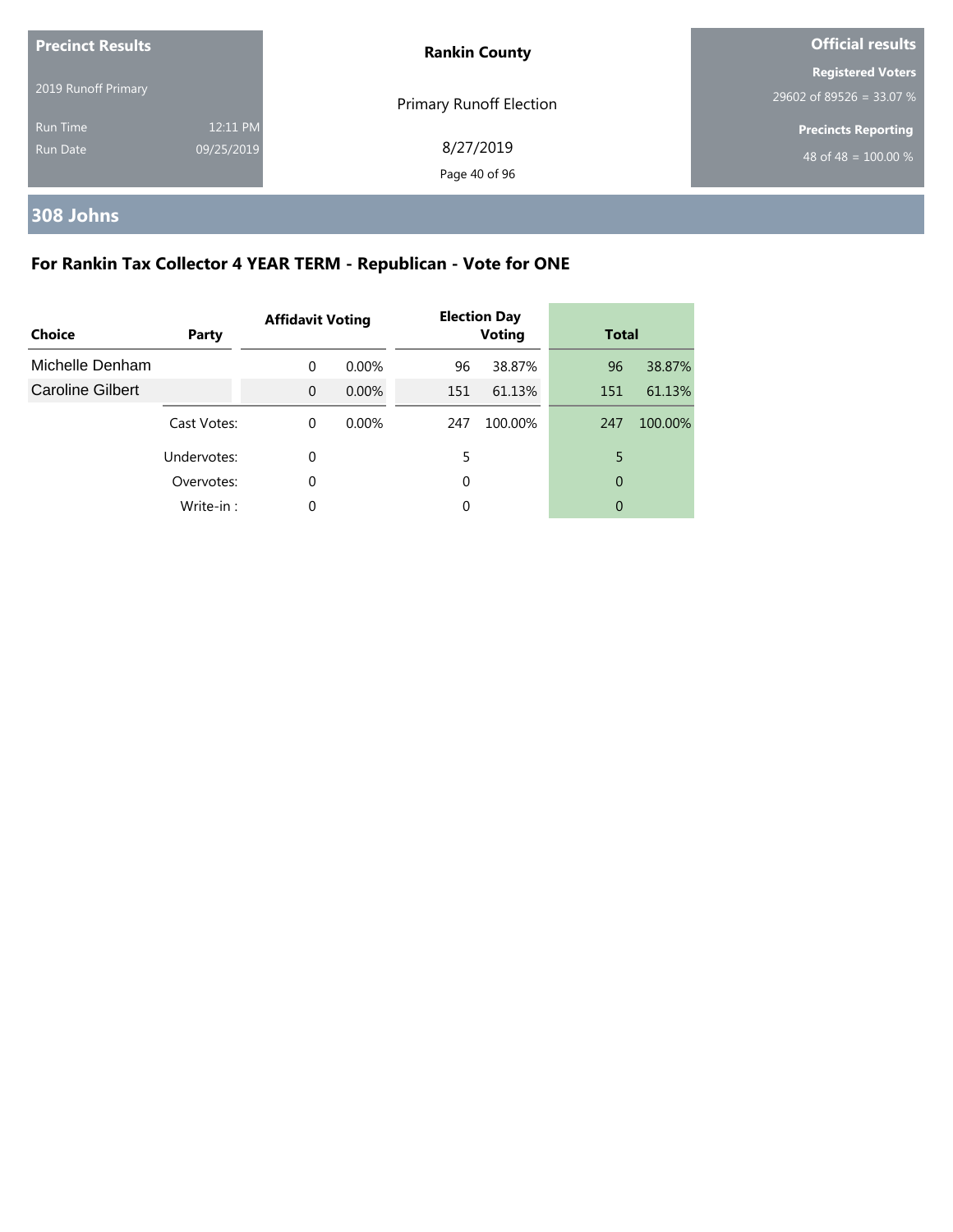| <b>Precinct Results</b><br>2019 Runoff Primary |                        | <b>Rankin County</b>           | <b>Official results</b>                                        |
|------------------------------------------------|------------------------|--------------------------------|----------------------------------------------------------------|
|                                                |                        | <b>Primary Runoff Election</b> | <b>Registered Voters</b><br>29602 of 89526 = 33.07 %           |
| Run Time<br>Run Date                           | 12:11 PM<br>09/25/2019 | 8/27/2019<br>Page 41 of 96     | <b>Precincts Reporting</b><br>48 of 48 = $\overline{100.00\%}$ |

#### **310 Cato**

#### **For Public Service Commissioner Central District 4 YEAR TERM - Democrat - Vote for ONE**

| Choice                | Party       | <b>Affidavit Voting</b> |          |    | <b>Election Day</b><br><b>Voting</b> | <b>Total</b>   |         |
|-----------------------|-------------|-------------------------|----------|----|--------------------------------------|----------------|---------|
| Dorothy 'Dot' Benford |             |                         | 100.00%  | 8  | 30.77%                               | 9              | 33.33%  |
| De'Keither A. Stamps  |             | $\Omega$                | $0.00\%$ | 18 | 69.23%                               | 18             | 66.67%  |
|                       | Cast Votes: |                         | 100.00%  | 26 | 100.00%                              | 27             | 100.00% |
|                       | Undervotes: | 0                       |          | 0  |                                      | 0              |         |
|                       | Overvotes:  | 0                       |          | 0  |                                      | $\overline{0}$ |         |
|                       | Write-in:   | 0                       |          | 0  |                                      | 0              |         |

#### **For State Of Mississippi Governor 4 YEAR TERM - Republican - Vote for ONE**

| <b>Choice</b>      | Party       | <b>Affidavit Voting</b> |          |          | <b>Election Day</b><br><b>Voting</b> | <b>Total</b> |         |
|--------------------|-------------|-------------------------|----------|----------|--------------------------------------|--------------|---------|
| <b>Tate Reeves</b> |             | 0                       | $0.00\%$ | 212      | 56.08%                               | 212          | 56.08%  |
| Bill Waller Jr.    |             | $\Omega$                | $0.00\%$ | 166      | 43.92%                               | 166          | 43.92%  |
|                    | Cast Votes: | $\Omega$                | $0.00\%$ | 378      | 100.00%                              | 378          | 100.00% |
|                    | Undervotes: | 0                       |          | 0        |                                      | 0            |         |
|                    | Overvotes:  | 0                       |          | $\Omega$ |                                      | 0            |         |
|                    | Write-in:   | 0                       |          |          |                                      |              |         |

| <b>Choice</b> | Party       | <b>Affidavit Voting</b> |          |     | <b>Election Day</b><br><b>Voting</b> | <b>Total</b>   |         |
|---------------|-------------|-------------------------|----------|-----|--------------------------------------|----------------|---------|
| Lynn Fitch    |             | 0                       | $0.00\%$ | 153 | 40.80%                               | 153            | 40.80%  |
| Andy Taggart  |             | $\mathbf{0}$            | $0.00\%$ | 222 | 59.20%                               | 222            | 59.20%  |
|               | Cast Votes: | 0                       | $0.00\%$ | 375 | 100.00%                              | 375            | 100.00% |
|               | Undervotes: | 0                       |          | 4   |                                      | $\overline{4}$ |         |
|               | Overvotes:  | 0                       |          | 0   |                                      | 0              |         |
|               | Write-in:   | 0                       |          | 0   |                                      | 0              |         |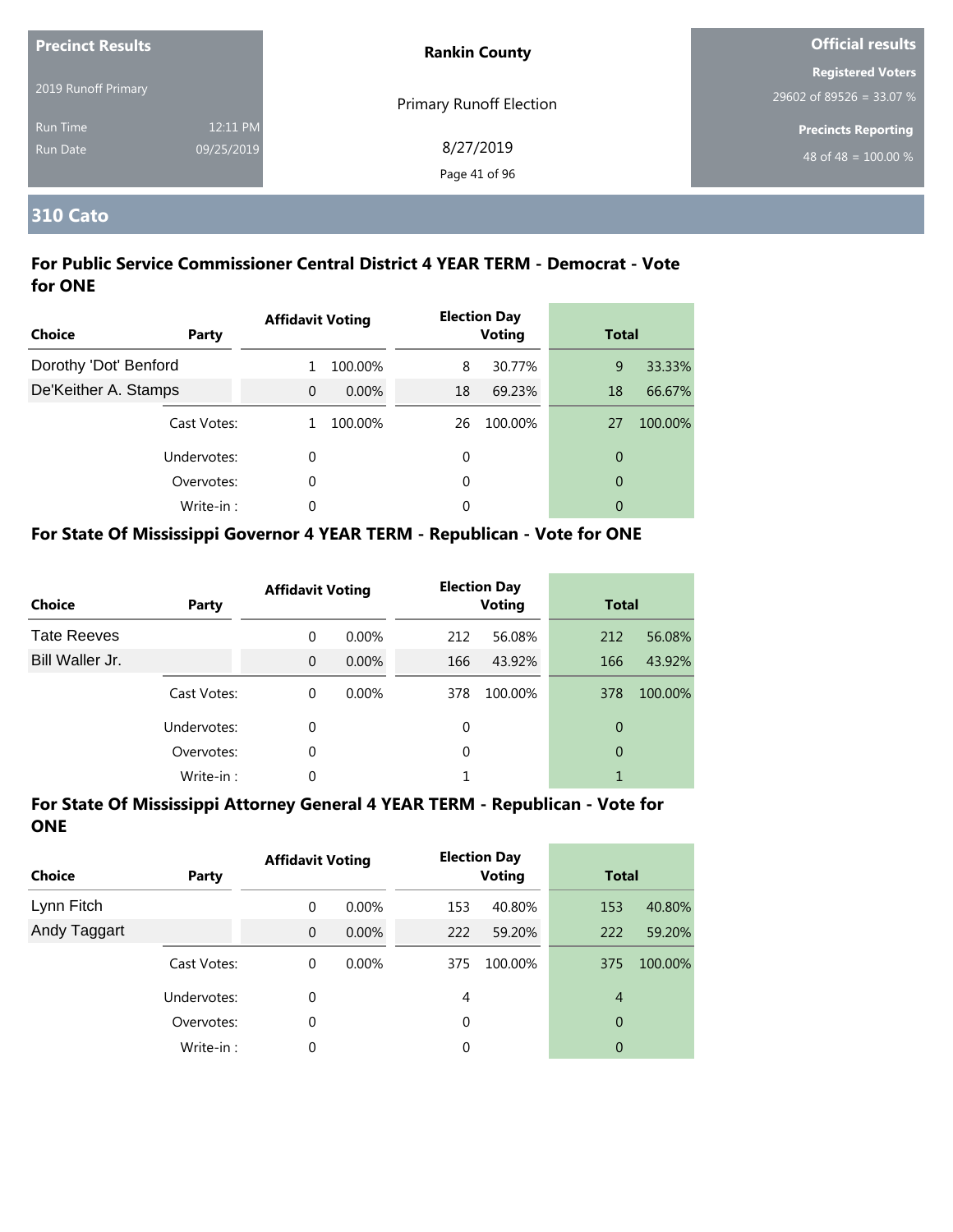| <b>Precinct Results</b> |                        | <b>Rankin County</b>           | <b>Official results</b>                              |  |
|-------------------------|------------------------|--------------------------------|------------------------------------------------------|--|
| 2019 Runoff Primary     |                        | <b>Primary Runoff Election</b> | <b>Registered Voters</b><br>29602 of 89526 = 33.07 % |  |
| Run Time<br>Run Date    | 12:11 PM<br>09/25/2019 | 8/27/2019<br>Page 42 of 96     | <b>Precincts Reporting</b><br>48 of 48 = $100.00\%$  |  |

# **310 Cato**

## **For Rankin Tax Collector 4 YEAR TERM - Republican - Vote for ONE**

| Choice                  | Party       | <b>Affidavit Voting</b> |          |     | <b>Election Day</b><br><b>Voting</b> | <b>Total</b> |         |
|-------------------------|-------------|-------------------------|----------|-----|--------------------------------------|--------------|---------|
| Michelle Denham         |             | $\Omega$                | $0.00\%$ | 148 | 40.66%                               | 148          | 40.66%  |
| <b>Caroline Gilbert</b> |             | $\Omega$                | $0.00\%$ | 216 | 59.34%                               | 216          | 59.34%  |
|                         | Cast Votes: | $\Omega$                | $0.00\%$ | 364 | 100.00%                              | 364          | 100.00% |
|                         | Undervotes: | 0                       |          | 14  |                                      | 14           |         |
|                         | Overvotes:  | 0                       |          | 0   |                                      | 0            |         |
|                         | Write-in:   | 0                       |          |     |                                      |              |         |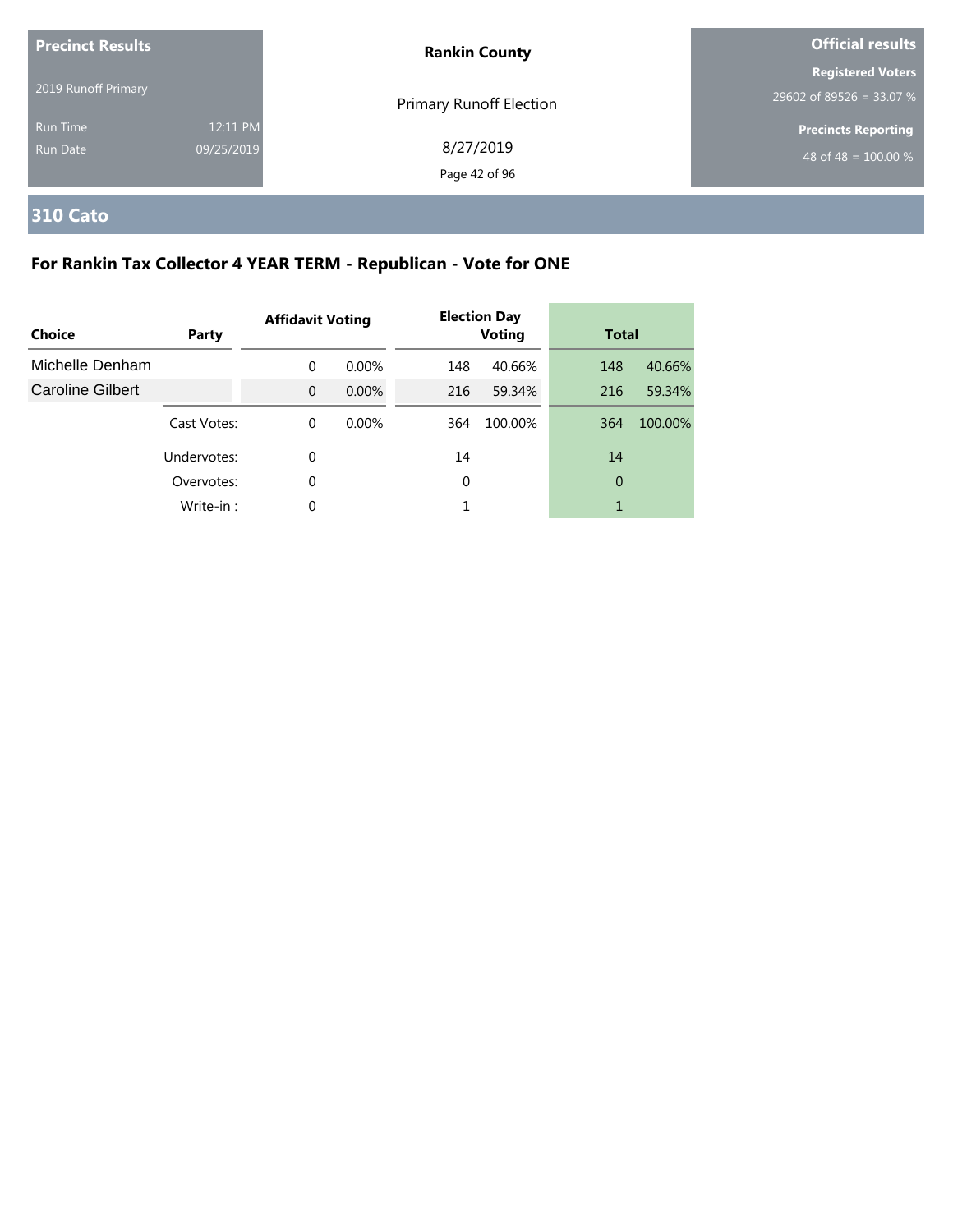| <b>Precinct Results</b>            |                        | <b>Rankin County</b>           | <b>Official results</b>                              |  |
|------------------------------------|------------------------|--------------------------------|------------------------------------------------------|--|
| 2019 Runoff Primary                |                        | <b>Primary Runoff Election</b> | <b>Registered Voters</b><br>29602 of 89526 = 33.07 % |  |
| <b>Run Time</b><br><b>Run Date</b> | 12:11 PM<br>09/25/2019 | 8/27/2019<br>Page 43 of 96     | <b>Precincts Reporting</b><br>48 of 48 = $100.00\%$  |  |

## **312 Dry Creek**

#### **For Public Service Commissioner Central District 4 YEAR TERM - Democrat - Vote for ONE**

| <b>Choice</b>         | Party       | <b>Affidavit Voting</b> |          |     | <b>Election Day</b><br><b>Voting</b> | <b>Total</b>   |         |
|-----------------------|-------------|-------------------------|----------|-----|--------------------------------------|----------------|---------|
| Dorothy 'Dot' Benford |             | $\Omega$                | $0.00\%$ | 27  | 25.71%                               | 27             | 25.71%  |
| De'Keither A. Stamps  |             | $\Omega$                | $0.00\%$ | 78  | 74.29%                               | 78             | 74.29%  |
|                       | Cast Votes: | $\Omega$                | $0.00\%$ | 105 | 100.00%                              | 105            | 100.00% |
|                       | Undervotes: | 0                       |          | 0   |                                      | $\overline{0}$ |         |
|                       | Overvotes:  | 0                       |          | 0   |                                      | $\overline{0}$ |         |
|                       | Write-in:   | $\Omega$                |          | 0   |                                      | 0              |         |

#### **For State Of Mississippi Governor 4 YEAR TERM - Republican - Vote for ONE**

| <b>Choice</b>      | Party       | <b>Affidavit Voting</b> |          |          | <b>Election Day</b><br><b>Voting</b> | <b>Total</b> |         |
|--------------------|-------------|-------------------------|----------|----------|--------------------------------------|--------------|---------|
| <b>Tate Reeves</b> |             | 1                       | 100.00%  | 176      | 62.86%                               | 177          | 62.99%  |
| Bill Waller Jr.    |             | $\Omega$                | $0.00\%$ | 104      | 37.14%                               | 104          | 37.01%  |
|                    | Cast Votes: | 1                       | 100.00%  | 280      | 100.00%                              | 281          | 100.00% |
|                    | Undervotes: | $\Omega$                |          | 2        |                                      | 2            |         |
|                    | Overvotes:  | 0                       |          | $\Omega$ |                                      | 0            |         |
|                    | Write-in:   | 0                       |          |          |                                      |              |         |

| <b>Choice</b> | Party       | <b>Affidavit Voting</b> |          | <b>Election Day</b><br><b>Voting</b> |         | <b>Total</b> |         |
|---------------|-------------|-------------------------|----------|--------------------------------------|---------|--------------|---------|
| Lynn Fitch    |             |                         | 100.00%  | 135                                  | 47.87%  | 136          | 48.06%  |
| Andy Taggart  |             | $\mathbf{0}$            | $0.00\%$ | 147                                  | 52.13%  | 147          | 51.94%  |
|               | Cast Votes: |                         | 100.00%  | 282                                  | 100.00% | 283          | 100.00% |
|               | Undervotes: | 0                       |          |                                      |         | 1            |         |
|               | Overvotes:  | 0                       |          | 0                                    |         | 0            |         |
|               | Write-in:   | 0                       |          | 0                                    |         | 0            |         |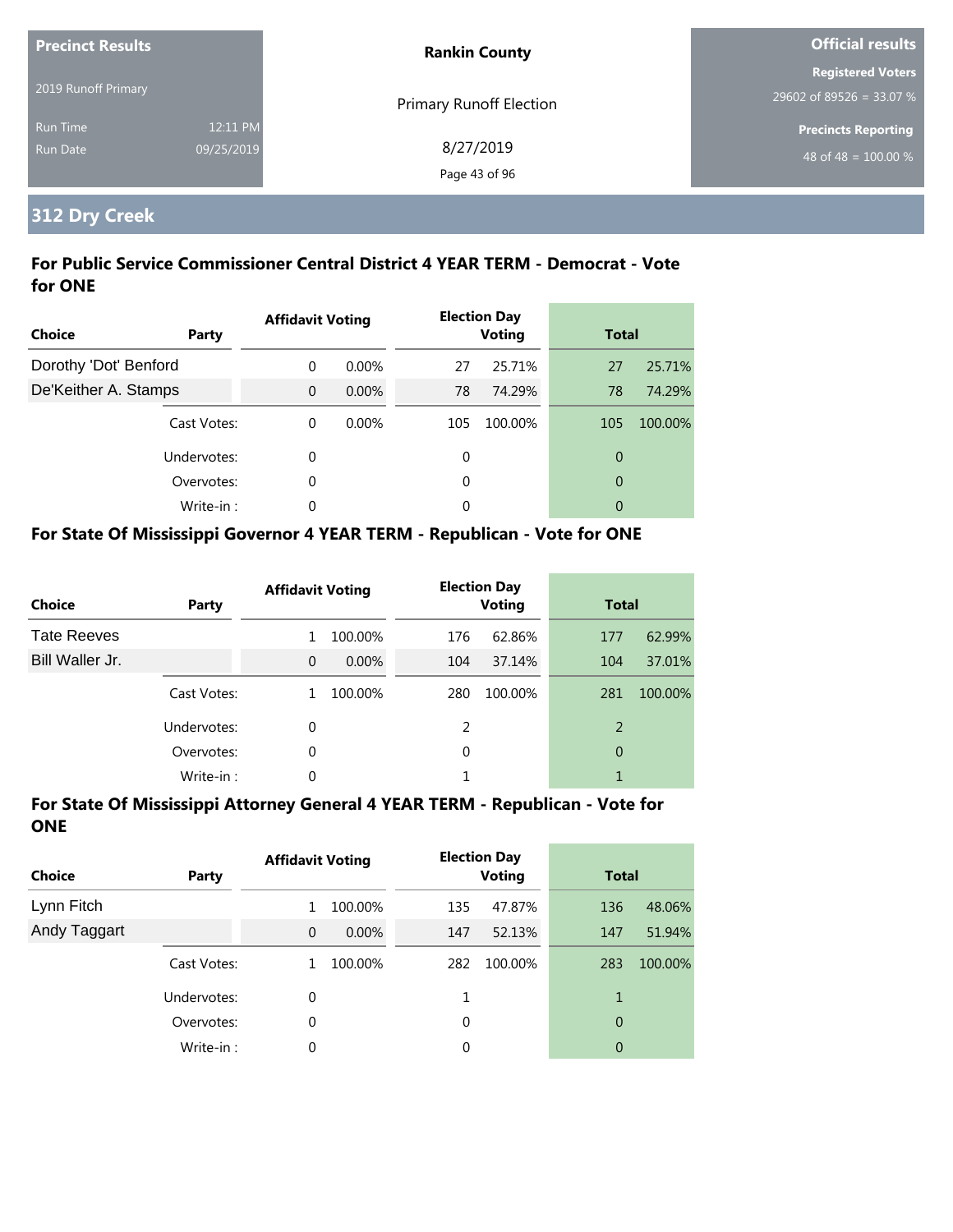| <b>Precinct Results</b>     |                        | <b>Rankin County</b>       | <b>Official results</b>                              |  |
|-----------------------------|------------------------|----------------------------|------------------------------------------------------|--|
| 2019 Runoff Primary         |                        | Primary Runoff Election    | <b>Registered Voters</b><br>29602 of 89526 = 33.07 % |  |
| <b>Run Time</b><br>Run Date | 12:11 PM<br>09/25/2019 | 8/27/2019<br>Page 44 of 96 | <b>Precincts Reporting</b><br>48 of 48 = $100.00\%$  |  |

## **312 Dry Creek**

#### **For Rankin Tax Collector 4 YEAR TERM - Republican - Vote for ONE**

| Choice           | Party       | <b>Affidavit Voting</b> |         |     | <b>Election Day</b><br><b>Voting</b> |     | <b>Total</b> |  |
|------------------|-------------|-------------------------|---------|-----|--------------------------------------|-----|--------------|--|
| Michelle Denham  |             | $\Omega$                | 0.00%   | 161 | 58.76%                               | 161 | 58.55%       |  |
| Caroline Gilbert |             | $\mathbf{1}$            | 100.00% | 113 | 41.24%                               | 114 | 41.45%       |  |
|                  | Cast Votes: |                         | 100.00% | 274 | 100.00%                              | 275 | 100.00%      |  |
|                  | Undervotes: | 0                       |         | 8   |                                      | 8   |              |  |
|                  | Overvotes:  | 0                       |         | 0   |                                      | 0   |              |  |
|                  | Write-in:   | 0                       |         |     |                                      |     |              |  |

#### **For Constable District 1 Constable District 01 4 YEAR TERM - Republican - Vote for ONE**

| Choice         | <b>Party</b> | <b>Affidavit Voting</b> |          |          | <b>Election Day</b><br><b>Voting</b> |     | <b>Total</b> |  |
|----------------|--------------|-------------------------|----------|----------|--------------------------------------|-----|--------------|--|
| Robert Hancock |              | $\Omega$                | $0.00\%$ | 61       | 61.62%                               | 61  | 61.00%       |  |
| Chip Taylor    |              | $\mathbf{1}$            | 100.00%  | 38       | 38.38%                               | 39  | 39.00%       |  |
|                | Cast Votes:  | 1.                      | 100.00%  | 99       | 100.00%                              | 100 | 100.00%      |  |
|                | Undervotes:  | $\Omega$                |          | 0        |                                      | 0   |              |  |
|                | Overvotes:   | $\Omega$                |          | 0        |                                      | 0   |              |  |
|                | Write-in:    | $\Omega$                |          | $\Omega$ |                                      | 0   |              |  |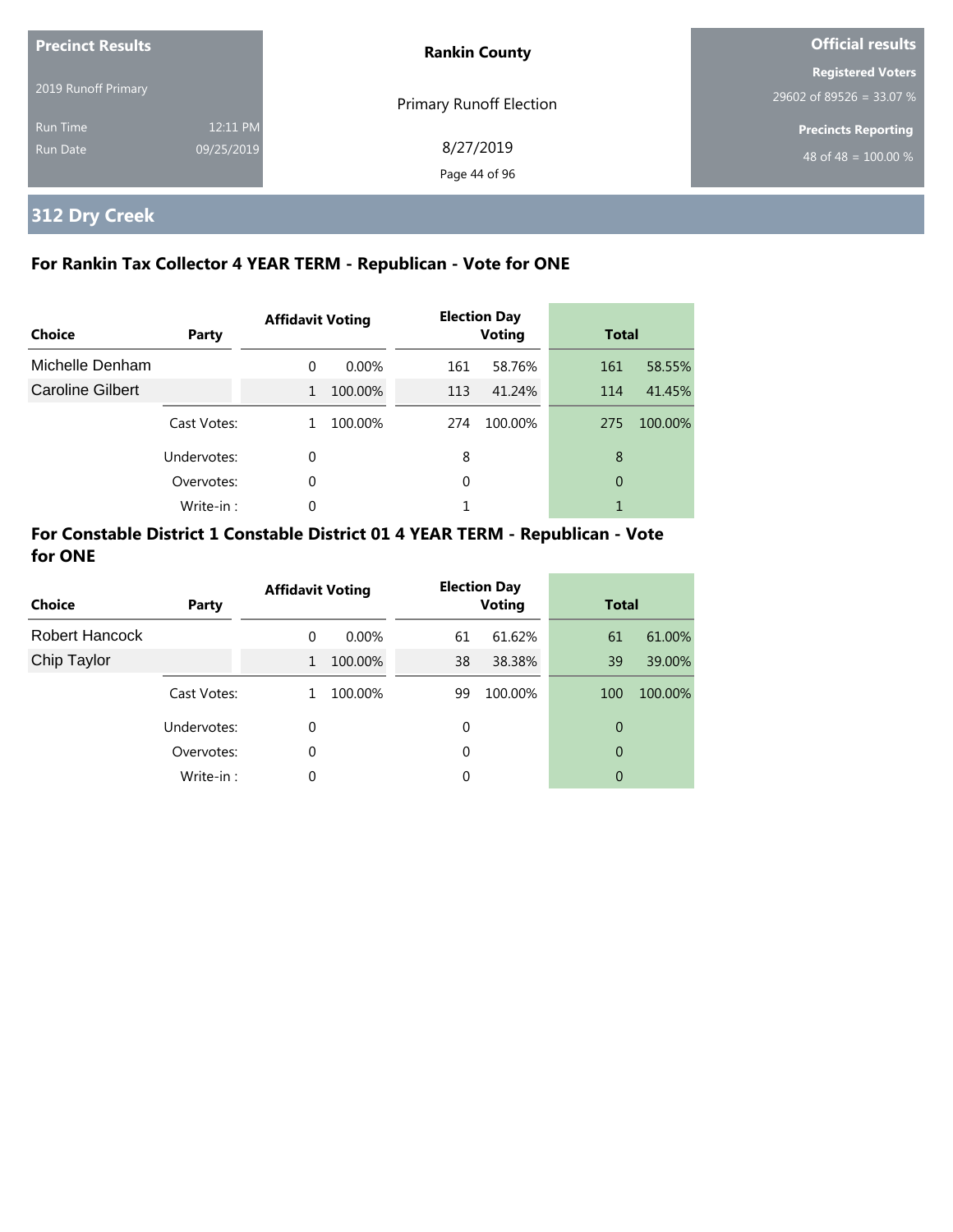| <b>Precinct Results</b>     |                        | <b>Rankin County</b>           | <b>Official results</b>                                        |  |
|-----------------------------|------------------------|--------------------------------|----------------------------------------------------------------|--|
| 2019 Runoff Primary         |                        | <b>Primary Runoff Election</b> | <b>Registered Voters</b><br>29602 of 89526 = 33.07 %           |  |
| Run Time<br><b>Run Date</b> | 12:11 PM<br>09/25/2019 | 8/27/2019<br>Page 45 of 96     | <b>Precincts Reporting</b><br>48 of 48 = $\overline{100.00\%}$ |  |

#### **318 Puckett**

#### **For Public Service Commissioner Central District 4 YEAR TERM - Democrat - Vote for ONE**

| <b>Choice</b>         | Party       | <b>Affidavit Voting</b> |          |    | <b>Election Day</b><br><b>Voting</b> |                | <b>Total</b> |  |
|-----------------------|-------------|-------------------------|----------|----|--------------------------------------|----------------|--------------|--|
| Dorothy 'Dot' Benford |             | $\Omega$                | $0.00\%$ | 3  | 20.00%                               | 3              | 20.00%       |  |
| De'Keither A. Stamps  |             | $\Omega$                | $0.00\%$ | 12 | 80.00%                               | 12             | 80.00%       |  |
|                       | Cast Votes: | $\theta$                | 0.00%    | 15 | 100.00%                              | 15             | 100.00%      |  |
|                       | Undervotes: | 0                       |          | 0  |                                      | $\overline{0}$ |              |  |
|                       | Overvotes:  | 0                       |          | 0  |                                      | $\overline{0}$ |              |  |
|                       | Write-in:   | 0                       |          | 0  |                                      | 0              |              |  |

#### **For State Of Mississippi Governor 4 YEAR TERM - Republican - Vote for ONE**

| <b>Choice</b>      | Party       | <b>Affidavit Voting</b> |          |     | <b>Election Day</b><br><b>Voting</b> |     | <b>Total</b> |  |
|--------------------|-------------|-------------------------|----------|-----|--------------------------------------|-----|--------------|--|
| <b>Tate Reeves</b> |             | $\Omega$                | $0.00\%$ | 131 | 51.17%                               | 131 | 51.17%       |  |
| Bill Waller Jr.    |             | $\Omega$                | $0.00\%$ | 125 | 48.83%                               | 125 | 48.83%       |  |
|                    | Cast Votes: | $\Omega$                | $0.00\%$ | 256 | 100.00%                              | 256 | 100.00%      |  |
|                    | Undervotes: | 0                       |          | 0   |                                      | 0   |              |  |
|                    | Overvotes:  | 0                       |          | 0   |                                      | 0   |              |  |
|                    | Write-in:   | 0                       |          | 0   |                                      | 0   |              |  |

| <b>Choice</b> | Party       | <b>Affidavit Voting</b> |          | <b>Election Day</b><br><b>Voting</b> |         | <b>Total</b> |         |
|---------------|-------------|-------------------------|----------|--------------------------------------|---------|--------------|---------|
| Lynn Fitch    |             | 0                       | $0.00\%$ | 114                                  | 45.06%  | 114          | 45.06%  |
| Andy Taggart  |             | $\mathbf{0}$            | $0.00\%$ | 139                                  | 54.94%  | 139          | 54.94%  |
|               | Cast Votes: | 0                       | $0.00\%$ | 253                                  | 100.00% | 253          | 100.00% |
|               | Undervotes: | 0                       |          |                                      |         | 1            |         |
|               | Overvotes:  | 0                       |          |                                      |         | 1            |         |
|               | Write-in:   | 0                       |          |                                      |         | 1            |         |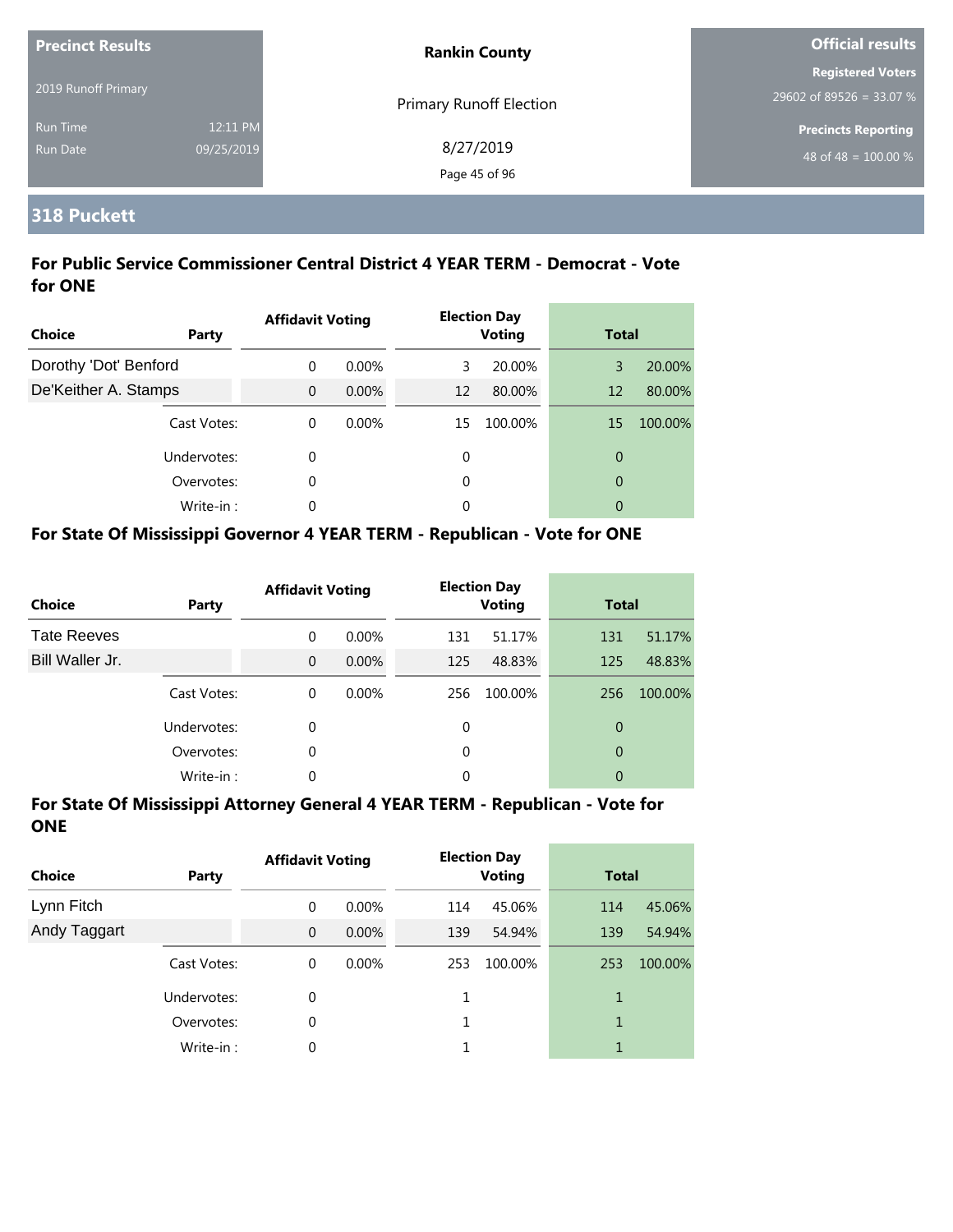| <b>Precinct Results</b><br><b>Rankin County</b> |                        |                                | <b>Official results</b>                                        |
|-------------------------------------------------|------------------------|--------------------------------|----------------------------------------------------------------|
| 2019 Runoff Primary                             |                        | <b>Primary Runoff Election</b> | <b>Registered Voters</b><br>29602 of 89526 = 33.07 %           |
| <b>Run Time</b><br>Run Date                     | 12:11 PM<br>09/25/2019 | 8/27/2019<br>Page 46 of 96     | <b>Precincts Reporting</b><br>48 of 48 = $\overline{100.00\%}$ |

## **318 Puckett**

## **For Rankin Tax Collector 4 YEAR TERM - Republican - Vote for ONE**

| Choice                  | Party       | <b>Election Day</b><br><b>Affidavit Voting</b><br><b>Voting</b> |          | <b>Total</b> |         |     |         |
|-------------------------|-------------|-----------------------------------------------------------------|----------|--------------|---------|-----|---------|
| Michelle Denham         |             | $\Omega$                                                        | $0.00\%$ | 103          | 41.53%  | 103 | 41.53%  |
| <b>Caroline Gilbert</b> |             | $\Omega$                                                        | $0.00\%$ | 145          | 58.47%  | 145 | 58.47%  |
|                         | Cast Votes: | $\Omega$                                                        | $0.00\%$ | 248          | 100.00% | 248 | 100.00% |
|                         | Undervotes: | 0                                                               |          | 5            |         | 5   |         |
|                         | Overvotes:  | 0                                                               |          | 0            |         | 0   |         |
|                         | Write-in:   | 0                                                               |          | 3            |         | 3   |         |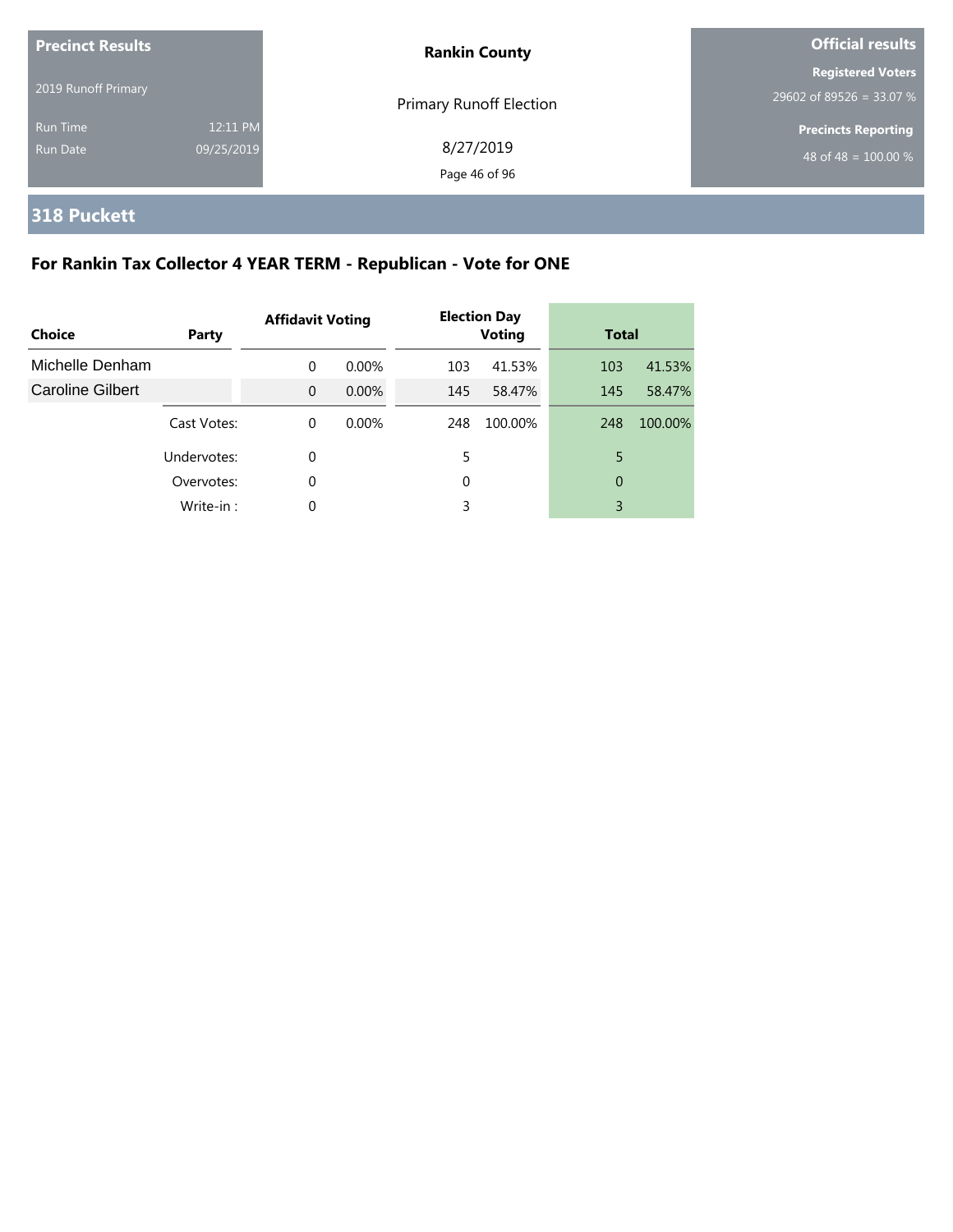| <b>Precinct Results</b> |            | <b>Rankin County</b>           | <b>Official results</b>    |  |
|-------------------------|------------|--------------------------------|----------------------------|--|
|                         |            |                                | <b>Registered Voters</b>   |  |
| 2019 Runoff Primary     |            | <b>Primary Runoff Election</b> | 29602 of 89526 = 33.07 %   |  |
| <b>Run Time</b>         | 12:11 PM   |                                | <b>Precincts Reporting</b> |  |
| Run Date                | 09/25/2019 | 8/27/2019                      | 48 of 48 = $100.00\%$      |  |
|                         |            | Page 47 of 96                  |                            |  |

#### **321 South Brandon**

#### **For Public Service Commissioner Central District 4 YEAR TERM - Democrat - Vote for ONE**

| <b>Choice</b>         | Party       | <b>Affidavit Voting</b> |          |    | <b>Election Day</b><br><b>Voting</b> |                | <b>Total</b> |
|-----------------------|-------------|-------------------------|----------|----|--------------------------------------|----------------|--------------|
| Dorothy 'Dot' Benford |             | $\Omega$                | $0.00\%$ | 4  | 44.44%                               | $\overline{4}$ | 44.44%       |
| De'Keither A. Stamps  |             | $\Omega$                | $0.00\%$ | 5. | 55.56%                               | 5              | 55.56%       |
|                       | Cast Votes: | $\Omega$                | $0.00\%$ | 9  | 100.00%                              | 9              | 100.00%      |
|                       | Undervotes: | $\Omega$                |          | 0  |                                      | 0              |              |
|                       | Overvotes:  | 0                       |          | 0  |                                      | $\overline{0}$ |              |
|                       | Write-in:   | $\Omega$                |          |    |                                      | 1              |              |

#### **For State Of Mississippi Governor 4 YEAR TERM - Republican - Vote for ONE**

| <b>Choice</b>      | Party       | <b>Affidavit Voting</b> |          |     | <b>Election Day</b><br><b>Voting</b> |     | <b>Total</b> |  |
|--------------------|-------------|-------------------------|----------|-----|--------------------------------------|-----|--------------|--|
| <b>Tate Reeves</b> |             | $\Omega$                | $0.00\%$ | 189 | 55.92%                               | 189 | 55.92%       |  |
| Bill Waller Jr.    |             | $\Omega$                | $0.00\%$ | 149 | 44.08%                               | 149 | 44.08%       |  |
|                    | Cast Votes: | $\Omega$                | $0.00\%$ | 338 | 100.00%                              | 338 | 100.00%      |  |
|                    | Undervotes: | 0                       |          | 0   |                                      | 0   |              |  |
|                    | Overvotes:  | 0                       |          | 0   |                                      | 0   |              |  |
|                    | Write-in:   | 0                       |          | 0   |                                      | 0   |              |  |

| <b>Choice</b> | <b>Party</b> | <b>Affidavit Voting</b> |          |                | <b>Election Day</b><br><b>Voting</b> |                | <b>Total</b> |  |
|---------------|--------------|-------------------------|----------|----------------|--------------------------------------|----------------|--------------|--|
| Lynn Fitch    |              | 0                       | $0.00\%$ | 138            | 41.32%                               | 138            | 41.32%       |  |
| Andy Taggart  |              | $\overline{0}$          | $0.00\%$ | 196            | 58.68%                               | 196            | 58.68%       |  |
|               | Cast Votes:  | 0                       | $0.00\%$ | 334            | 100.00%                              | 334            | 100.00%      |  |
|               | Undervotes:  | 0                       |          | $\overline{4}$ |                                      | $\overline{4}$ |              |  |
|               | Overvotes:   | 0                       |          | 0              |                                      | 0              |              |  |
|               | Write-in:    | 0                       |          | 0              |                                      | 0              |              |  |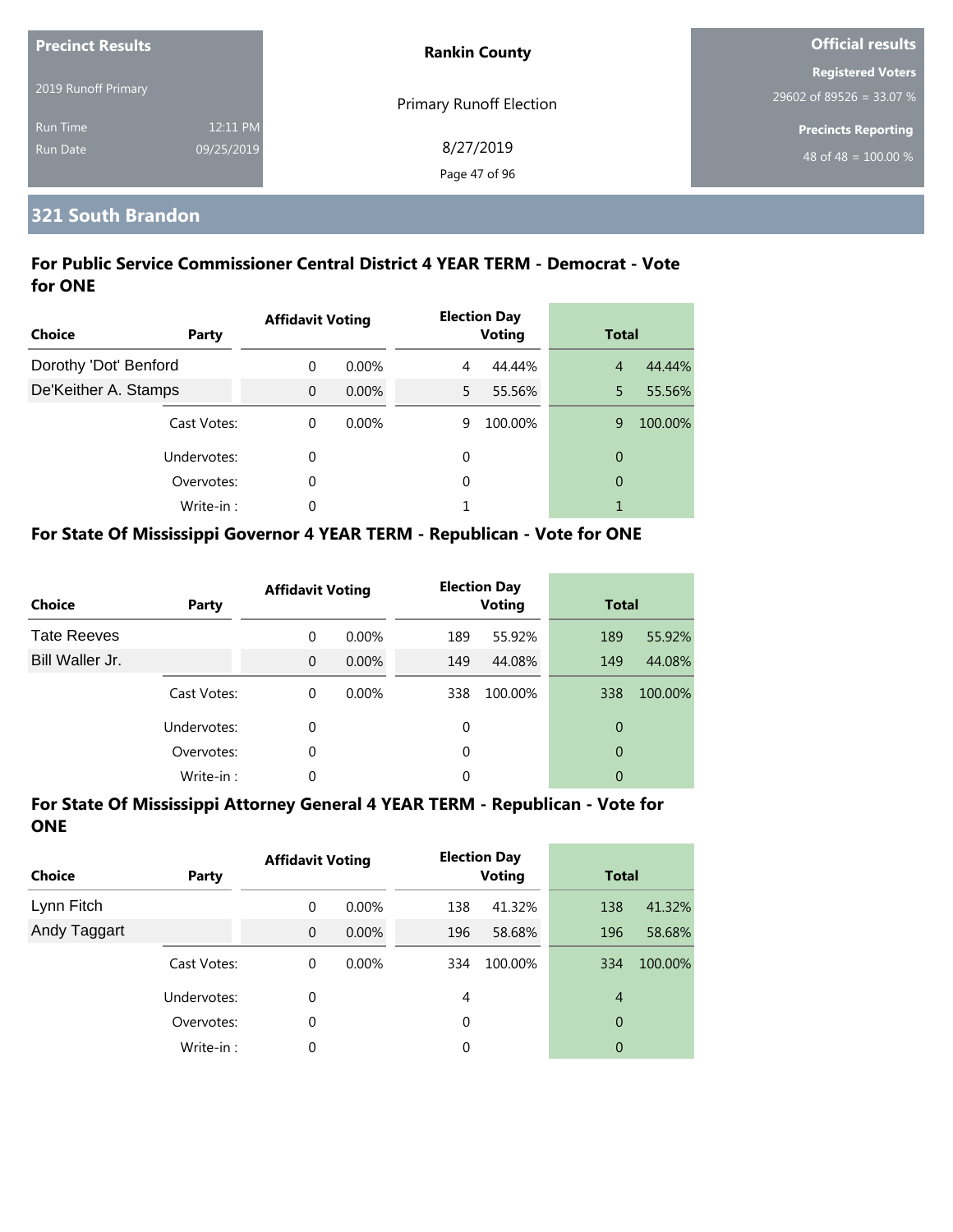| <b>Precinct Results</b> |            | <b>Rankin County</b>           | <b>Official results</b>                              |  |  |
|-------------------------|------------|--------------------------------|------------------------------------------------------|--|--|
| 2019 Runoff Primary     |            |                                | <b>Registered Voters</b><br>29602 of 89526 = 33.07 % |  |  |
| Run Time                | 12:11 PM   | <b>Primary Runoff Election</b> | <b>Precincts Reporting</b>                           |  |  |
| Run Date                | 09/25/2019 | 8/27/2019<br>Page 48 of 96     | 48 of 48 = $\overline{100.00\%}$                     |  |  |

## **321 South Brandon**

## **For Rankin Tax Collector 4 YEAR TERM - Republican - Vote for ONE**

| Choice           | Party       | <b>Affidavit Voting</b> |          | <b>Election Day</b><br><b>Voting</b> |         | <b>Total</b> |         |
|------------------|-------------|-------------------------|----------|--------------------------------------|---------|--------------|---------|
| Michelle Denham  |             | $\Omega$                | $0.00\%$ | 141                                  | 43.12%  | 141          | 43.12%  |
| Caroline Gilbert |             | $\Omega$                | $0.00\%$ | 186                                  | 56.88%  | 186          | 56.88%  |
|                  | Cast Votes: | $\Omega$                | $0.00\%$ | 327                                  | 100.00% | 327          | 100.00% |
|                  | Undervotes: | 0                       |          | 11                                   |         | 11           |         |
|                  | Overvotes:  | 0                       |          | 0                                    |         | 0            |         |
|                  | Write-in:   | 0                       |          | 0                                    |         | 0            |         |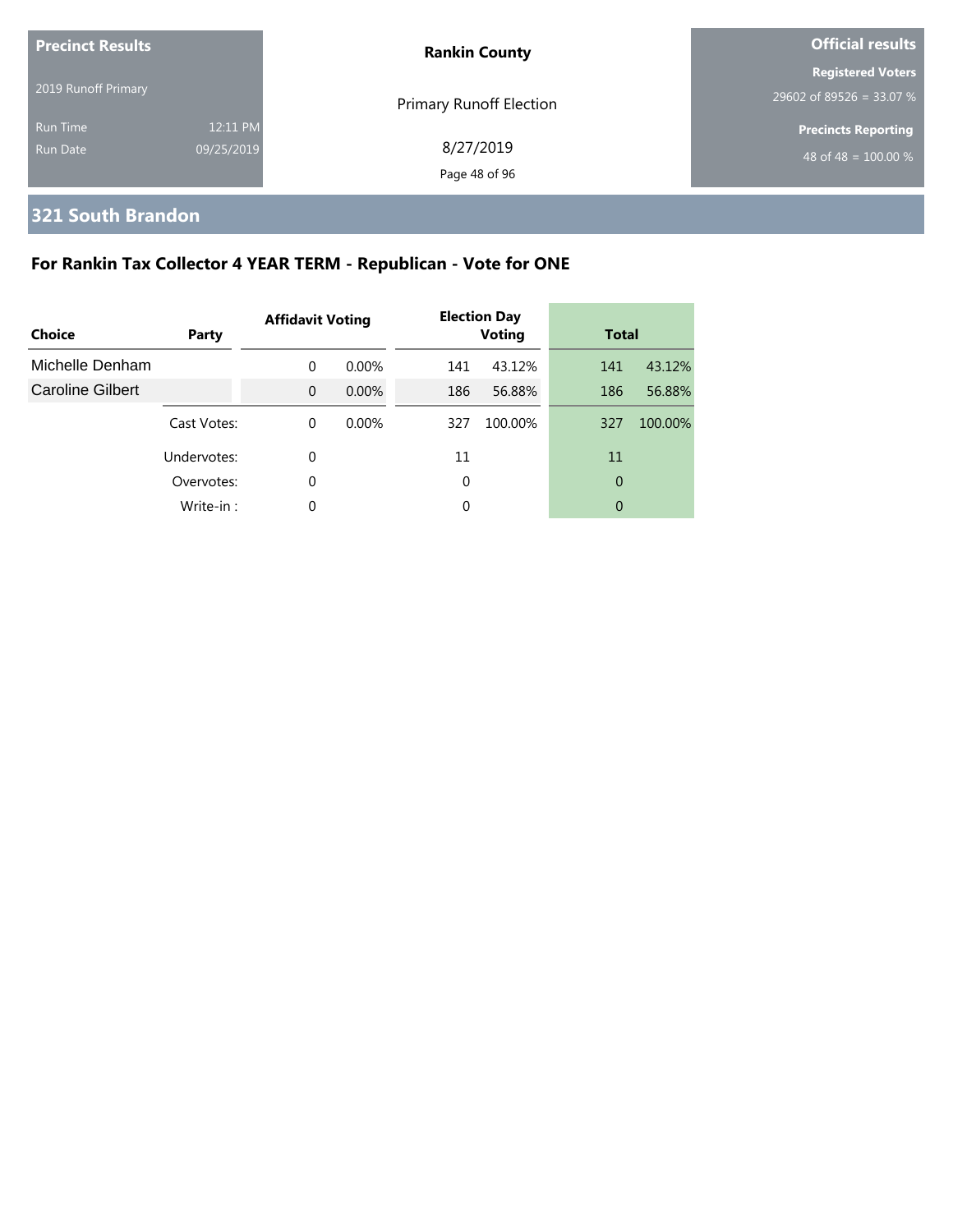| <b>Precinct Results</b><br>2019 Runoff Primary |                        | <b>Rankin County</b>           | <b>Official results</b>                                        |  |  |
|------------------------------------------------|------------------------|--------------------------------|----------------------------------------------------------------|--|--|
|                                                |                        | <b>Primary Runoff Election</b> | <b>Registered Voters</b><br>29602 of 89526 = 33.07 %           |  |  |
| Run Time<br><b>Run Date</b>                    | 12:11 PM<br>09/25/2019 | 8/27/2019<br>Page 49 of 96     | <b>Precincts Reporting</b><br>48 of 48 = $\overline{100.00\%}$ |  |  |

#### **323 Greenfield**

#### **For Public Service Commissioner Central District 4 YEAR TERM - Democrat - Vote for ONE**

| Choice                | Party       | <b>Affidavit Voting</b> |          |    | <b>Election Day</b><br><b>Voting</b> | <b>Total</b>   |         |
|-----------------------|-------------|-------------------------|----------|----|--------------------------------------|----------------|---------|
| Dorothy 'Dot' Benford |             | $\Omega$                | $0.00\%$ | 23 | 27.71%                               | 23             | 27.71%  |
| De'Keither A. Stamps  |             | $\Omega$                | $0.00\%$ | 60 | 72.29%                               | 60             | 72.29%  |
|                       | Cast Votes: | $\theta$                | 0.00%    | 83 | 100.00%                              | 83             | 100.00% |
|                       | Undervotes: | 0                       |          | 0  |                                      | $\overline{0}$ |         |
|                       | Overvotes:  | 0                       |          | 0  |                                      | $\overline{0}$ |         |
|                       | Write-in:   | 0                       |          | 0  |                                      | 0              |         |

#### **For State Of Mississippi Governor 4 YEAR TERM - Republican - Vote for ONE**

| <b>Choice</b>      | Party       | <b>Affidavit Voting</b> |         |          | <b>Election Day</b><br><b>Voting</b> | <b>Total</b> |         |
|--------------------|-------------|-------------------------|---------|----------|--------------------------------------|--------------|---------|
| <b>Tate Reeves</b> |             |                         | 33.33%  | 306      | 52.58%                               | 307          | 52.48%  |
| Bill Waller Jr.    |             | $\mathcal{P}$           | 66.67%  | 276      | 47.42%                               | 278          | 47.52%  |
|                    | Cast Votes: | 3                       | 100.00% | 582      | 100.00%                              | 585          | 100.00% |
|                    | Undervotes: | $\Omega$                |         | $\Omega$ |                                      | 0            |         |
|                    | Overvotes:  | 0                       |         | $\Omega$ |                                      | 0            |         |
|                    | Write-in:   | 0                       |         | 0        |                                      | 0            |         |

| <b>Choice</b> | Party       | <b>Affidavit Voting</b> |          |     | <b>Election Day</b><br><b>Voting</b> | <b>Total</b>   |         |
|---------------|-------------|-------------------------|----------|-----|--------------------------------------|----------------|---------|
| Lynn Fitch    |             | 3                       | 100.00%  | 267 | 46.43%                               | 270            | 46.71%  |
| Andy Taggart  |             | $\Omega$                | $0.00\%$ | 308 | 53.57%                               | 308            | 53.29%  |
|               | Cast Votes: | 3                       | 100.00%  | 575 | 100.00%                              | 578            | 100.00% |
|               | Undervotes: | 0                       |          | 6   |                                      | 6              |         |
|               | Overvotes:  | 0                       |          | 0   |                                      | $\overline{0}$ |         |
|               | Write-in:   | 0                       |          |     |                                      | 1              |         |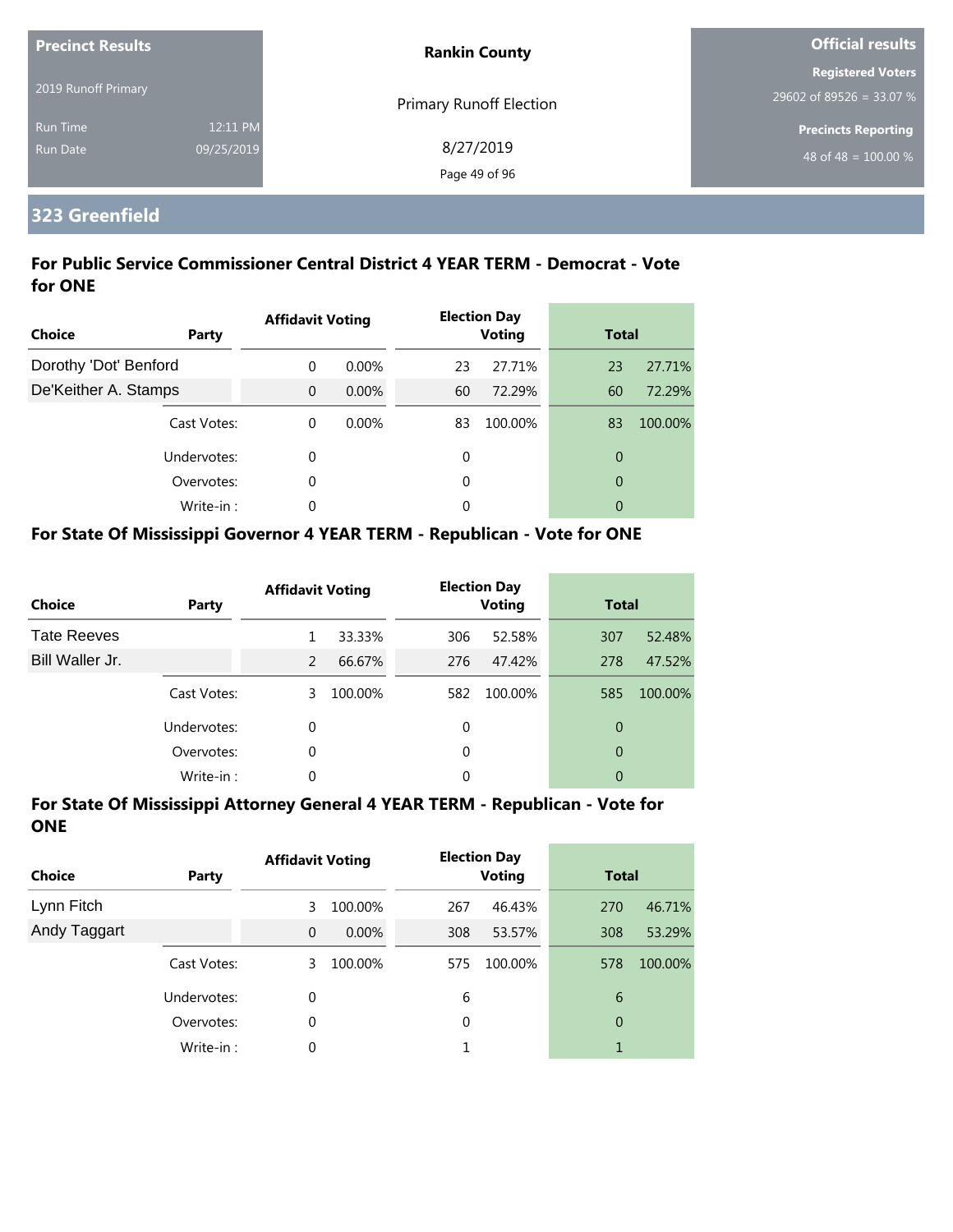| <b>Precinct Results</b><br>2019 Runoff Primary |                        | <b>Rankin County</b>       | <b>Official results</b>                                |  |  |
|------------------------------------------------|------------------------|----------------------------|--------------------------------------------------------|--|--|
|                                                |                        | Primary Runoff Election    | <b>Registered Voters</b><br>$29602$ of 89526 = 33.07 % |  |  |
| <b>Run Time</b><br>Run Date                    | 12:11 PM<br>09/25/2019 | 8/27/2019<br>Page 50 of 96 | <b>Precincts Reporting</b><br>48 of 48 = $100.00\%$    |  |  |

## **323 Greenfield**

#### **For Rankin Tax Collector 4 YEAR TERM - Republican - Vote for ONE**

| Choice           | Party       | <b>Affidavit Voting</b> |         |     | <b>Election Day</b><br><b>Voting</b> | <b>Total</b> |         |
|------------------|-------------|-------------------------|---------|-----|--------------------------------------|--------------|---------|
| Michelle Denham  |             | 2                       | 66.67%  | 211 | 37.54%                               | 213          | 37.70%  |
| Caroline Gilbert |             | 1                       | 33.33%  | 351 | 62.46%                               | 352          | 62.30%  |
|                  | Cast Votes: | 3.                      | 100.00% | 562 | 100.00%                              | 565          | 100.00% |
|                  | Undervotes: | 0                       |         | 19  |                                      | 19           |         |
|                  | Overvotes:  | 0                       |         | 0   |                                      | 0            |         |
|                  | Write-in:   | 0                       |         |     |                                      |              |         |

#### **For Constable District 1 Constable District 01 4 YEAR TERM - Republican - Vote for ONE**

| Choice         | Party       | <b>Affidavit Voting</b> |          |          | <b>Election Day</b><br><b>Voting</b> | <b>Total</b>   |         |
|----------------|-------------|-------------------------|----------|----------|--------------------------------------|----------------|---------|
| Robert Hancock |             | 0                       | $0.00\%$ | 49       | 42.98%                               | 49             | 42.98%  |
| Chip Taylor    |             | $\mathbf 0$             | $0.00\%$ | 65       | 57.02%                               | 65             | 57.02%  |
|                | Cast Votes: | $\Omega$                | $0.00\%$ | 114      | 100.00%                              | 114            | 100.00% |
|                | Undervotes: | $\Omega$                |          | 4        |                                      | $\overline{4}$ |         |
|                | Overvotes:  | $\Omega$                |          | 0        |                                      | 0              |         |
|                | Write-in:   | $\Omega$                |          | $\Omega$ |                                      | 0              |         |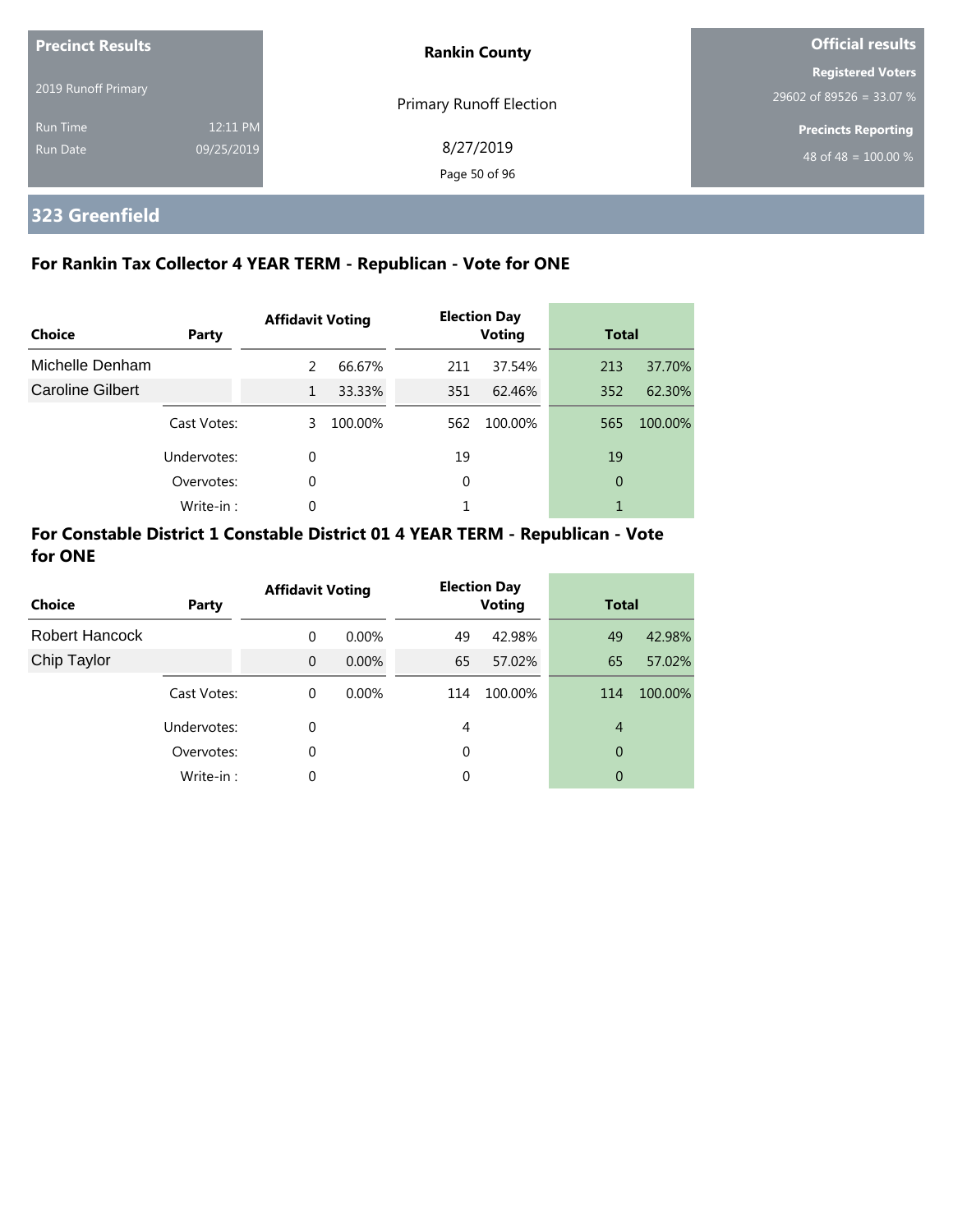| <b>Precinct Results</b> |            | <b>Rankin County</b>           | <b>Official results</b>    |  |
|-------------------------|------------|--------------------------------|----------------------------|--|
|                         |            |                                | <b>Registered Voters</b>   |  |
| 2019 Runoff Primary     |            | <b>Primary Runoff Election</b> | 29602 of 89526 = 33.07 %   |  |
| <b>Run Time</b>         | 12:11 PM   |                                | <b>Precincts Reporting</b> |  |
| Run Date                | 09/25/2019 | 8/27/2019                      | 48 of 48 = $100.00\%$      |  |
|                         |            | Page 51 of 96                  |                            |  |

#### **324 Brandon Central**

#### **For Public Service Commissioner Central District 4 YEAR TERM - Democrat - Vote for ONE**

| Choice                | Party       | <b>Affidavit Voting</b> |          |    | <b>Election Day</b><br><b>Voting</b> | <b>Total</b>   |         |
|-----------------------|-------------|-------------------------|----------|----|--------------------------------------|----------------|---------|
| Dorothy 'Dot' Benford |             | 0                       | $0.00\%$ | 6  | 22.22%                               | 6              | 22.22%  |
| De'Keither A. Stamps  |             | $\Omega$                | $0.00\%$ | 21 | 77.78%                               | 21             | 77.78%  |
|                       | Cast Votes: | $\Omega$                | $0.00\%$ | 27 | 100.00%                              | 27             | 100.00% |
|                       | Undervotes: | 0                       |          | 0  |                                      | 0              |         |
|                       | Overvotes:  | 0                       |          | 0  |                                      | $\overline{0}$ |         |
|                       | Write-in:   | 0                       |          |    |                                      | 1              |         |

#### **For State Of Mississippi Governor 4 YEAR TERM - Republican - Vote for ONE**

| <b>Choice</b>      | Party       | <b>Affidavit Voting</b> |          |          | <b>Election Day</b><br><b>Voting</b> |                | <b>Total</b> |  |
|--------------------|-------------|-------------------------|----------|----------|--------------------------------------|----------------|--------------|--|
| <b>Tate Reeves</b> |             | 0                       | $0.00\%$ | 284      | 39.28%                               | 284            | 39.12%       |  |
| Bill Waller Jr.    |             | 3                       | 100.00%  | 439      | 60.72%                               | 442            | 60.88%       |  |
|                    | Cast Votes: | 3                       | 100.00%  | 723      | 100.00%                              | 726            | 100.00%      |  |
|                    | Undervotes: | 0                       |          | 0        |                                      | 0              |              |  |
|                    | Overvotes:  | 0                       |          | $\Omega$ |                                      | 0              |              |  |
|                    | Write-in:   | 0                       |          |          |                                      | $\mathfrak{D}$ |              |  |

| <b>Choice</b> | Party       | <b>Affidavit Voting</b> |         |     | <b>Election Day</b><br><b>Voting</b> | <b>Total</b>   |         |
|---------------|-------------|-------------------------|---------|-----|--------------------------------------|----------------|---------|
| Lynn Fitch    |             | 2                       | 66.67%  | 310 | 43.00%                               | 312            | 43.09%  |
| Andy Taggart  |             | 1                       | 33.33%  | 411 | 57.00%                               | 412            | 56.91%  |
|               | Cast Votes: | 3                       | 100.00% | 721 | 100.00%                              | 724            | 100.00% |
|               | Undervotes: | 0                       |         | 3   |                                      | 3              |         |
|               | Overvotes:  | 0                       |         | 0   |                                      | $\overline{0}$ |         |
|               | Write-in:   | 0                       |         |     |                                      | 1              |         |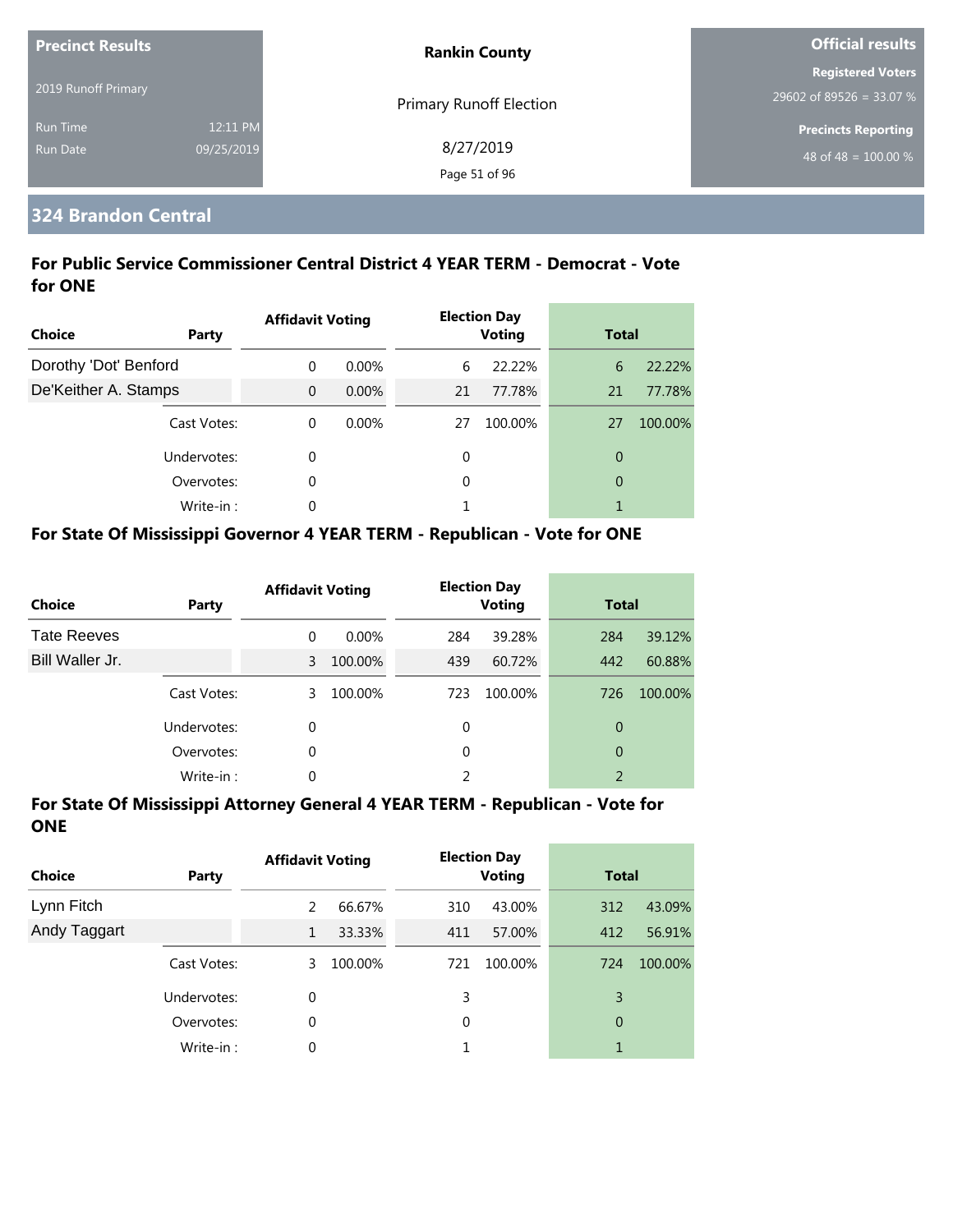| <b>Precinct Results</b>     |                        | <b>Rankin County</b>           | Official results                                     |  |
|-----------------------------|------------------------|--------------------------------|------------------------------------------------------|--|
| 2019 Runoff Primary         |                        | <b>Primary Runoff Election</b> | <b>Registered Voters</b><br>29602 of 89526 = 33.07 % |  |
| <b>Run Time</b><br>Run Date | 12:11 PM<br>09/25/2019 | 8/27/2019<br>Page 52 of 96     | <b>Precincts Reporting</b><br>48 of 48 = $100.00\%$  |  |

## **324 Brandon Central**

#### **For Rankin Tax Collector 4 YEAR TERM - Republican - Vote for ONE**

| Choice           | <b>Party</b> | <b>Affidavit Voting</b> |          |          | <b>Election Day</b><br><b>Voting</b> | <b>Total</b> |         |
|------------------|--------------|-------------------------|----------|----------|--------------------------------------|--------------|---------|
| Michelle Denham  |              | $\Omega$                | $0.00\%$ | 220      | 31.07%                               | 220          | 30.94%  |
| Caroline Gilbert |              | 3                       | 100.00%  | 488      | 68.93%                               | 491          | 69.06%  |
|                  | Cast Votes:  | 3                       | 100.00%  | 708      | 100.00%                              | 711          | 100.00% |
|                  | Undervotes:  | $\Omega$                |          | 17       |                                      | 17           |         |
|                  | Overvotes:   | $\Omega$                |          | 0        |                                      | 0            |         |
|                  | Write-in:    | $\Omega$                |          | $\Omega$ |                                      | 0            |         |

| Choice                        | Party       | <b>Affidavit Voting</b> |          |     | <b>Election Day</b><br><b>Voting</b> | <b>Total</b>   |         |
|-------------------------------|-------------|-------------------------|----------|-----|--------------------------------------|----------------|---------|
| <b>Whitney McKay</b><br>Adams |             | $\Omega$                | $0.00\%$ | 478 | 67.90%                               | 478            | 67.71%  |
| Jeffrey K. McDaniel           |             | 2                       | 100.00%  | 226 | 32.10%                               | 228            | 32.29%  |
|                               | Cast Votes: | 2                       | 100.00%  | 704 | 100.00%                              | 706            | 100.00% |
|                               | Undervotes: | 1                       |          | 19  |                                      | 20             |         |
|                               | Overvotes:  | 0                       |          | 0   |                                      | 0              |         |
|                               | Write-in:   | 0                       |          | 2   |                                      | $\overline{2}$ |         |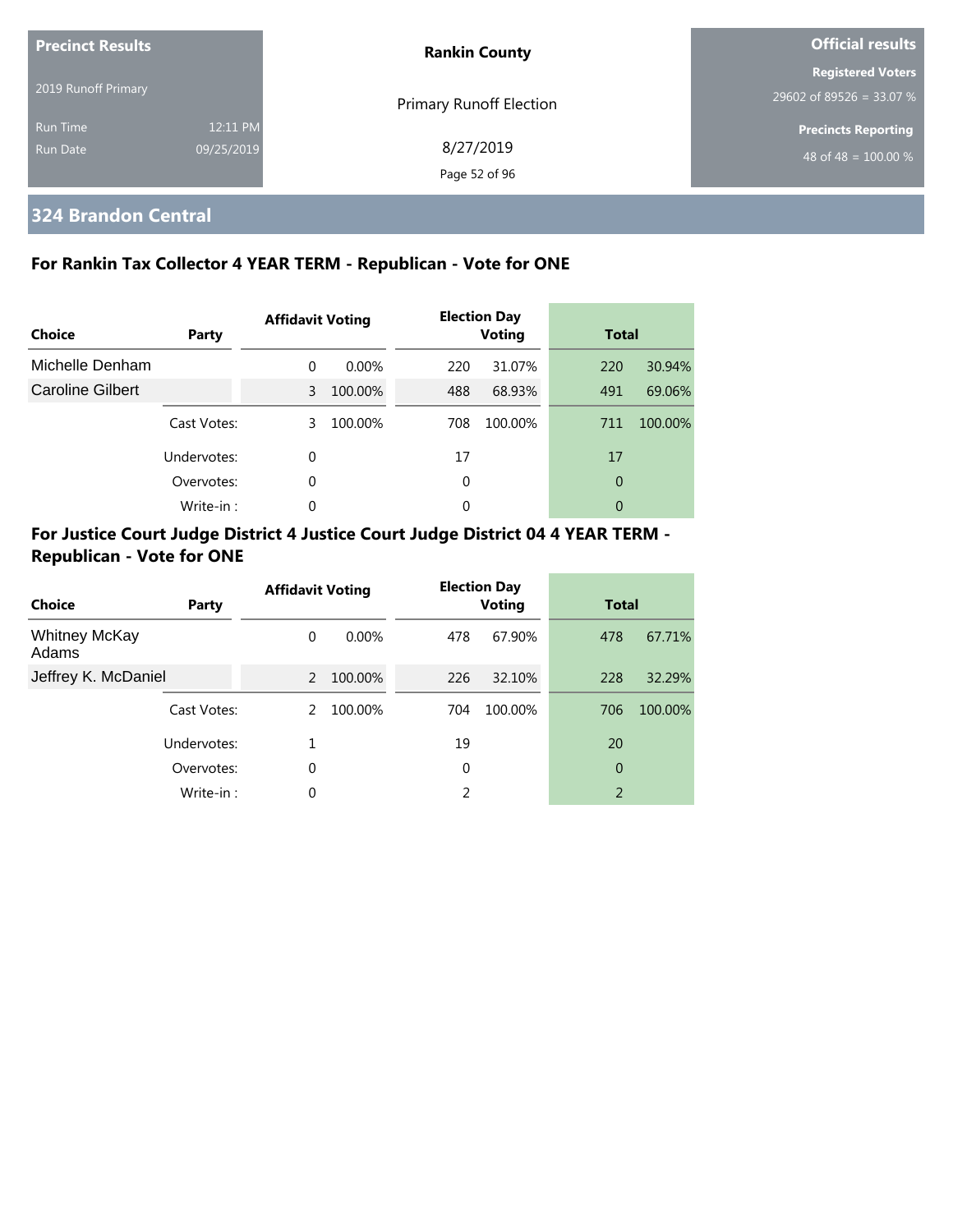| <b>Precinct Results</b> |            | <b>Rankin County</b>           | <b>Official results</b>                              |  |
|-------------------------|------------|--------------------------------|------------------------------------------------------|--|
| 2019 Runoff Primary     |            | <b>Primary Runoff Election</b> | <b>Registered Voters</b><br>29602 of 89526 = 33.07 % |  |
| <b>Run Time</b>         | 12:11 PM   |                                | <b>Precincts Reporting</b>                           |  |
| <b>Run Date</b>         | 09/25/2019 | 8/27/2019<br>Page 53 of 96     | 48 of 48 = $100.00\%$                                |  |

## **325 Highlands**

#### **For Public Service Commissioner Central District 4 YEAR TERM - Democrat - Vote for ONE**

| Choice                | Party       | <b>Affidavit Voting</b> |          |    | <b>Election Day</b><br><b>Voting</b> | <b>Total</b>   |         |
|-----------------------|-------------|-------------------------|----------|----|--------------------------------------|----------------|---------|
| Dorothy 'Dot' Benford |             | $\Omega$                | $0.00\%$ | 13 | 24.53%                               | 13             | 24.53%  |
| De'Keither A. Stamps  |             | $\Omega$                | $0.00\%$ | 40 | 75.47%                               | 40             | 75.47%  |
|                       | Cast Votes: | $\theta$                | $0.00\%$ | 53 | 100.00%                              | 53             | 100.00% |
|                       | Undervotes: | 0                       |          | 0  |                                      | $\overline{0}$ |         |
|                       | Overvotes:  | 0                       |          | 0  |                                      | $\overline{0}$ |         |
|                       | Write-in:   | 0                       |          | 0  |                                      | 0              |         |

#### **For State Of Mississippi Governor 4 YEAR TERM - Republican - Vote for ONE**

| <b>Choice</b>      | Party       | <b>Affidavit Voting</b> |          |          | <b>Election Day</b><br><b>Voting</b> | <b>Total</b> |         |
|--------------------|-------------|-------------------------|----------|----------|--------------------------------------|--------------|---------|
| <b>Tate Reeves</b> |             | 0                       | $0.00\%$ | 200      | 45.15%                               | 200          | 45.05%  |
| Bill Waller Jr.    |             | 1                       | 100.00%  | 243      | 54.85%                               | 244          | 54.95%  |
|                    | Cast Votes: |                         | 100.00%  | 443      | 100.00%                              | 444          | 100.00% |
|                    | Undervotes: | 0                       |          | 0        |                                      | 0            |         |
|                    | Overvotes:  | 0                       |          | $\Omega$ |                                      | 0            |         |
|                    | Write-in:   | 0                       |          | 0        |                                      | 0            |         |

| <b>Choice</b> | Party       | <b>Affidavit Voting</b> |          |          | <b>Election Day</b><br><b>Voting</b> | <b>Total</b> |         |
|---------------|-------------|-------------------------|----------|----------|--------------------------------------|--------------|---------|
| Lynn Fitch    |             |                         | 100.00%  | 205      | 46.38%                               | 206          | 46.50%  |
| Andy Taggart  |             | $\mathbf{0}$            | $0.00\%$ | 237      | 53.62%                               | 237          | 53.50%  |
|               | Cast Votes: |                         | 100.00%  | 442      | 100.00%                              | 443          | 100.00% |
|               | Undervotes: | 0                       |          |          |                                      | 1            |         |
|               | Overvotes:  | 0                       |          | $\Omega$ |                                      | 0            |         |
|               | Write-in:   | 0                       |          | 0        |                                      | 0            |         |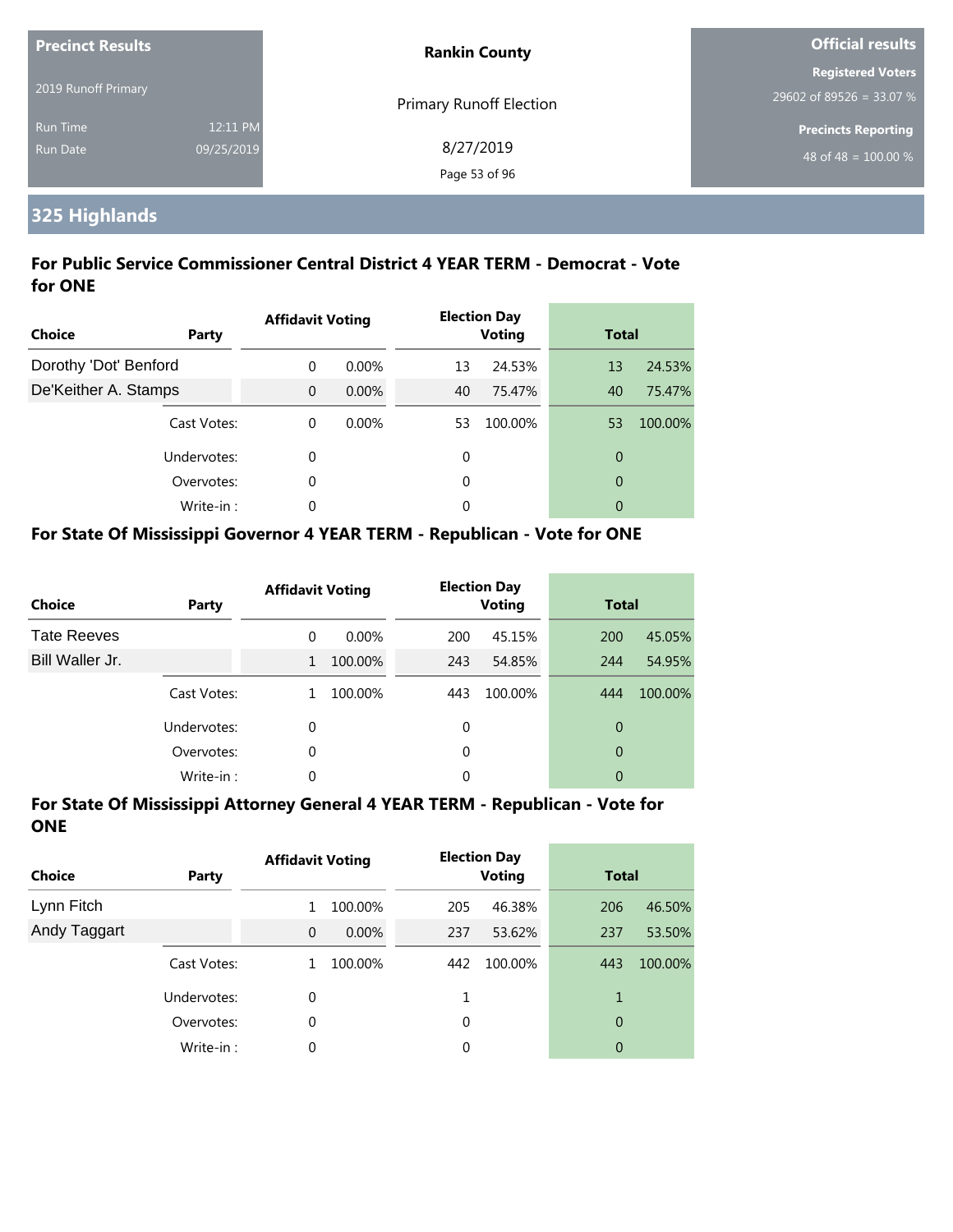| <b>Precinct Results</b>     |                        | <b>Rankin County</b>       | Official results                                     |  |
|-----------------------------|------------------------|----------------------------|------------------------------------------------------|--|
| 2019 Runoff Primary         |                        | Primary Runoff Election    | <b>Registered Voters</b><br>29602 of 89526 = 33.07 % |  |
| <b>Run Time</b><br>Run Date | 12:11 PM<br>09/25/2019 | 8/27/2019<br>Page 54 of 96 | <b>Precincts Reporting</b><br>48 of 48 = $100.00\%$  |  |

**325 Highlands**

## **For Rankin Tax Collector 4 YEAR TERM - Republican - Vote for ONE**

| Choice                  | Party       | <b>Affidavit Voting</b> |          |     | <b>Election Day</b><br><b>Voting</b> | <b>Total</b> |         |
|-------------------------|-------------|-------------------------|----------|-----|--------------------------------------|--------------|---------|
| Michelle Denham         |             | $\Omega$                | $0.00\%$ | 193 | 45.31%                               | 193          | 45.31%  |
| <b>Caroline Gilbert</b> |             | $\Omega$                | 0.00%    | 233 | 54.69%                               | 233          | 54.69%  |
|                         | Cast Votes: | $\Omega$                | $0.00\%$ | 426 | 100.00%                              | 426          | 100.00% |
|                         | Undervotes: |                         |          | 14  |                                      | 15           |         |
|                         | Overvotes:  | $\Omega$                |          | 0   |                                      | 0            |         |
|                         | Write-in:   | $\Omega$                |          | 3   |                                      | 3            |         |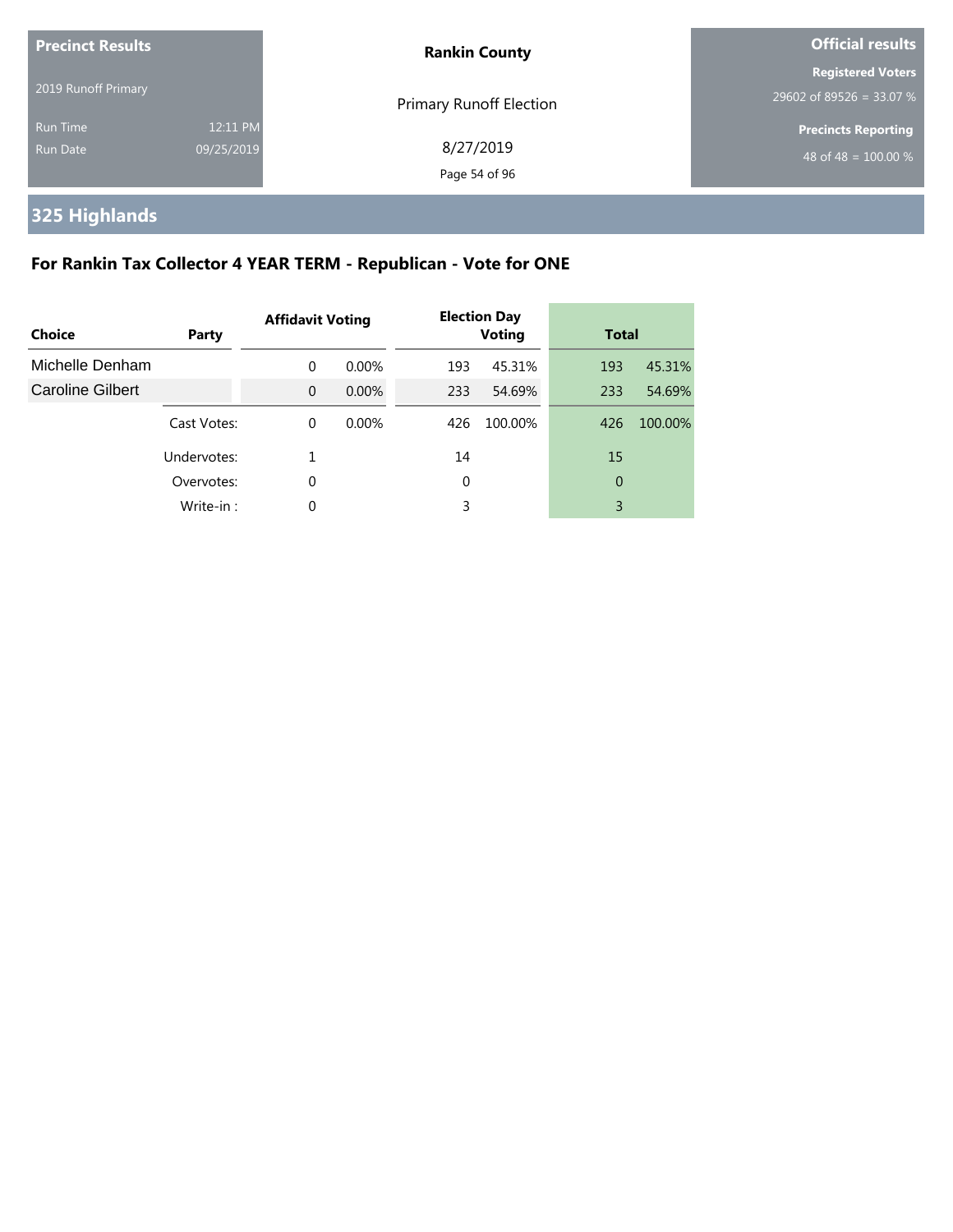| <b>Precinct Results</b> |            | <b>Rankin County</b>           | Official results         |  |
|-------------------------|------------|--------------------------------|--------------------------|--|
|                         |            |                                | <b>Registered Voters</b> |  |
| 2019 Runoff Primary     |            | <b>Primary Runoff Election</b> | 29602 of 89526 = 33.07 % |  |
| <b>Run Time</b>         | 12:11 PM   |                                | Precincts Reporting      |  |
| Run Date                | 09/25/2019 | 8/27/2019                      | 48 of 48 = $100.00\%$    |  |
|                         |            | Page 55 of 96                  |                          |  |

## **329 Brandon City Hall**

#### **For Public Service Commissioner Central District 4 YEAR TERM - Democrat - Vote for ONE**

| Choice                | Party       | <b>Affidavit Voting</b> |          |     | <b>Election Day</b><br><b>Voting</b> | <b>Total</b>   |         |
|-----------------------|-------------|-------------------------|----------|-----|--------------------------------------|----------------|---------|
| Dorothy 'Dot' Benford |             | $\Omega$                | $0.00\%$ | 29  | 24.79%                               | 29             | 24.79%  |
| De'Keither A. Stamps  |             | $\Omega$                | 0.00%    | 88  | 75.21%                               | 88             | 75.21%  |
|                       | Cast Votes: | $\Omega$                | $0.00\%$ | 117 | 100.00%                              | 117            | 100.00% |
|                       | Undervotes: | 0                       |          | 0   |                                      | $\overline{0}$ |         |
|                       | Overvotes:  | 0                       |          | 0   |                                      | $\overline{0}$ |         |
|                       | Write-in:   | $\Omega$                |          | 0   |                                      | 0              |         |

#### **For State Of Mississippi Governor 4 YEAR TERM - Republican - Vote for ONE**

| <b>Choice</b>      | Party       | <b>Affidavit Voting</b> |         |          | <b>Election Day</b><br><b>Voting</b> | <b>Total</b> |         |
|--------------------|-------------|-------------------------|---------|----------|--------------------------------------|--------------|---------|
| <b>Tate Reeves</b> |             | 8                       | 42.11%  | 560      | 42.17%                               | 568          | 42.17%  |
| Bill Waller Jr.    |             | 11                      | 57.89%  | 768      | 57.83%                               | 779          | 57.83%  |
|                    | Cast Votes: | 19                      | 100.00% | 1328     | 100.00%                              | 1347         | 100.00% |
|                    | Undervotes: | 0                       |         |          |                                      | 1            |         |
|                    | Overvotes:  | 0                       |         | $\Omega$ |                                      | 0            |         |
|                    | Write-in:   | 0                       |         |          |                                      |              |         |

| <b>Choice</b> | Party       | <b>Affidavit Voting</b> |         |      | <b>Election Day</b><br><b>Voting</b> | <b>Total</b>   |         |
|---------------|-------------|-------------------------|---------|------|--------------------------------------|----------------|---------|
| Lynn Fitch    |             | 9                       | 47.37%  | 582  | 44.19%                               | 591            | 44.24%  |
| Andy Taggart  |             | 10                      | 52.63%  | 735  | 55.81%                               | 745            | 55.76%  |
|               | Cast Votes: | 19                      | 100.00% | 1317 | 100.00%                              | 1336           | 100.00% |
|               | Undervotes: | 0                       |         | 11   |                                      | 11             |         |
|               | Overvotes:  | 0                       |         | 0    |                                      | 0              |         |
|               | Write-in:   | 0                       |         | 2    |                                      | $\overline{2}$ |         |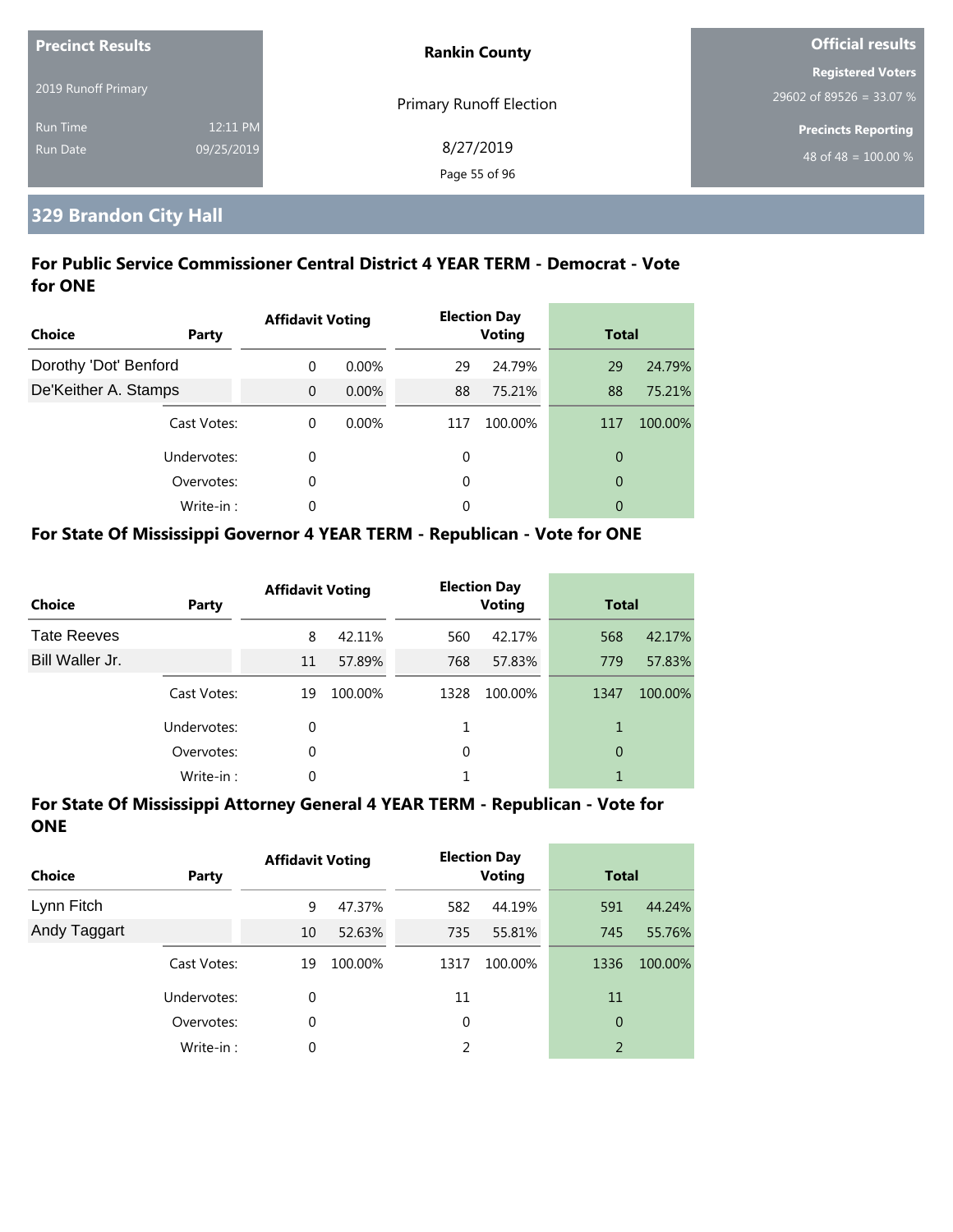| <b>Precinct Results</b>     |                        | <b>Rankin County</b>           | <b>Official results</b>                              |  |
|-----------------------------|------------------------|--------------------------------|------------------------------------------------------|--|
| 2019 Runoff Primary         |                        | <b>Primary Runoff Election</b> | <b>Registered Voters</b><br>29602 of 89526 = 33.07 % |  |
| <b>Run Time</b><br>Run Date | 12:11 PM<br>09/25/2019 | 8/27/2019<br>Page 56 of 96     | <b>Precincts Reporting</b><br>48 of 48 = $100.00\%$  |  |

## **329 Brandon City Hall**

## **For Rankin Tax Collector 4 YEAR TERM - Republican - Vote for ONE**

| Choice                  | Party       | <b>Affidavit Voting</b> |         |      | <b>Election Day</b><br><b>Voting</b> | <b>Total</b> |         |
|-------------------------|-------------|-------------------------|---------|------|--------------------------------------|--------------|---------|
| Michelle Denham         |             | 8                       | 42.11%  | 365  | 28.45%                               | 373          | 28.65%  |
| <b>Caroline Gilbert</b> |             | 11                      | 57.89%  | 918  | 71.55%                               | 929          | 71.35%  |
|                         | Cast Votes: | 19                      | 100.00% | 1283 | 100.00%                              | 1302         | 100.00% |
|                         | Undervotes: | 0                       |         | 40   |                                      | 40           |         |
|                         | Overvotes:  | 0                       |         |      |                                      |              |         |
|                         | Write-in:   | 0                       |         | 6    |                                      | 6            |         |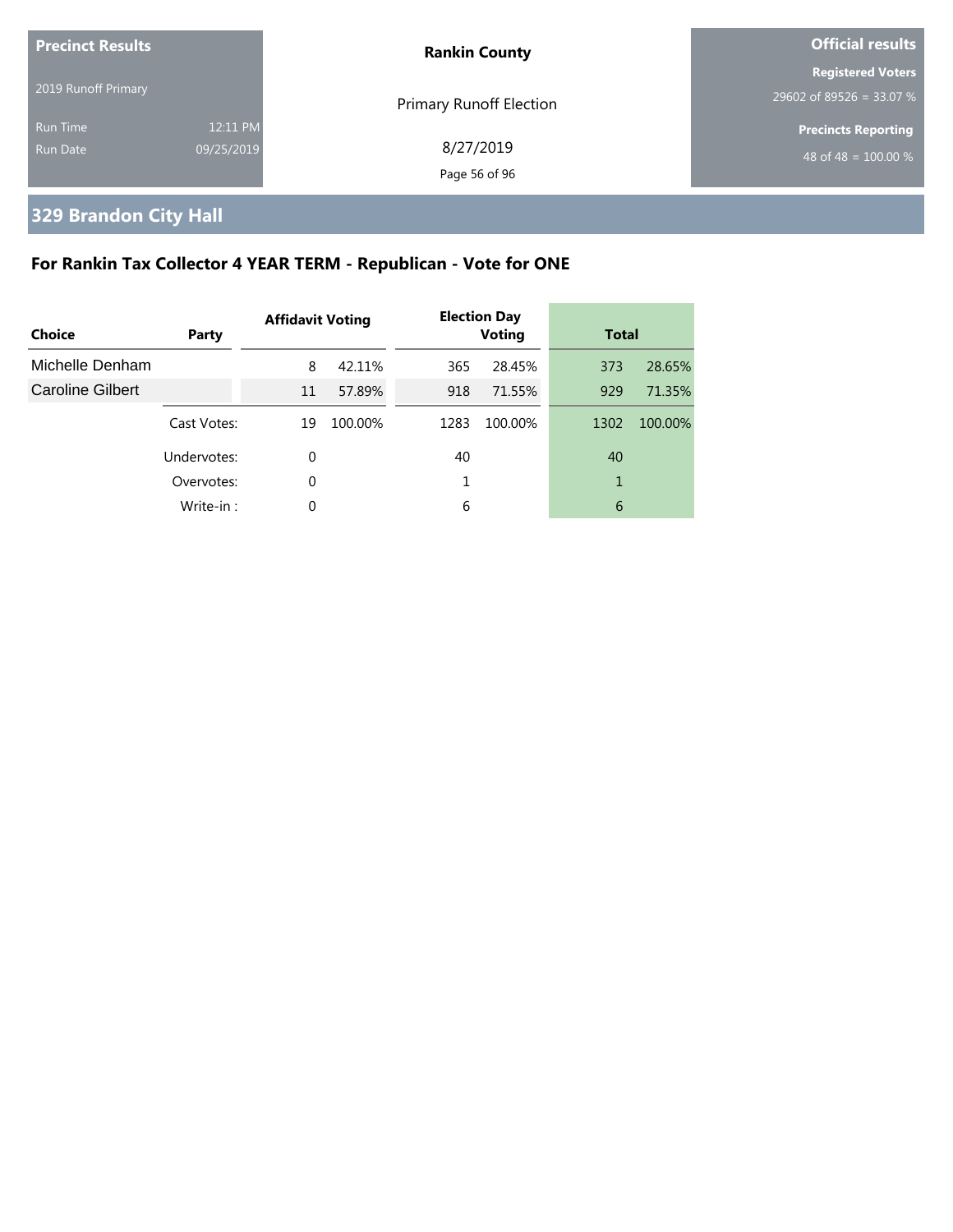| <b>Precinct Results</b>            |                        | <b>Rankin County</b>       | <b>Official results</b>                              |  |
|------------------------------------|------------------------|----------------------------|------------------------------------------------------|--|
| 2019 Runoff Primary                |                        | Primary Runoff Election    | <b>Registered Voters</b><br>29602 of 89526 = 33.07 % |  |
| <b>Run Time</b><br><b>Run Date</b> | 12:11 PM<br>09/25/2019 | 8/27/2019<br>Page 57 of 96 | <b>Precincts Reporting</b><br>48 of 48 = $100.00\%$  |  |

## **407 Pisgah**

#### **For Public Service Commissioner Central District 4 YEAR TERM - Democrat - Vote for ONE**

| <b>Choice</b>         | Party       | <b>Affidavit Voting</b> |          |    | <b>Election Day</b><br><b>Voting</b> | <b>Total</b>   |         |
|-----------------------|-------------|-------------------------|----------|----|--------------------------------------|----------------|---------|
| Dorothy 'Dot' Benford |             | $\Omega$                | $0.00\%$ | 19 | 43.18%                               | 19             | 43.18%  |
| De'Keither A. Stamps  |             | $\Omega$                | $0.00\%$ | 25 | 56.82%                               | 25             | 56.82%  |
|                       | Cast Votes: | $\Omega$                | 0.00%    | 44 | 100.00%                              | 44             | 100.00% |
|                       | Undervotes: | 0                       |          | 0  |                                      | $\overline{0}$ |         |
|                       | Overvotes:  | 0                       |          | 0  |                                      | $\overline{0}$ |         |
|                       | Write-in:   | 0                       |          | 0  |                                      | 0              |         |

#### **For State Of Mississippi Governor 4 YEAR TERM - Republican - Vote for ONE**

| <b>Choice</b>      | Party       | <b>Affidavit Voting</b> |          |          | <b>Election Day</b><br><b>Voting</b> | <b>Total</b> |         |
|--------------------|-------------|-------------------------|----------|----------|--------------------------------------|--------------|---------|
| <b>Tate Reeves</b> |             | $\Omega$                | $0.00\%$ | 148      | 55.22%                               | 148          | 55.22%  |
| Bill Waller Jr.    |             | $\Omega$                | $0.00\%$ | 120      | 44.78%                               | 120          | 44.78%  |
|                    | Cast Votes: | $\Omega$                | $0.00\%$ | 268      | 100.00%                              | 268          | 100.00% |
|                    | Undervotes: | 0                       |          | 0        |                                      | 0            |         |
|                    | Overvotes:  | 0                       |          | $\Omega$ |                                      | 0            |         |
|                    | Write-in:   | 0                       |          |          |                                      |              |         |

| <b>Choice</b> | Party       | <b>Affidavit Voting</b> |          |     | <b>Election Day</b><br><b>Voting</b> |                | <b>Total</b> |  |
|---------------|-------------|-------------------------|----------|-----|--------------------------------------|----------------|--------------|--|
| Lynn Fitch    |             | 0                       | $0.00\%$ | 115 | 43.40%                               | 115            | 43.40%       |  |
| Andy Taggart  |             | $\mathbf 0$             | $0.00\%$ | 150 | 56.60%                               | 150            | 56.60%       |  |
|               | Cast Votes: | 0                       | $0.00\%$ | 265 | 100.00%                              | 265            | 100.00%      |  |
|               | Undervotes: | 0                       |          | 4   |                                      | $\overline{4}$ |              |  |
|               | Overvotes:  | 0                       |          | 0   |                                      | 0              |              |  |
|               | Write-in:   | 0                       |          | 0   |                                      | 0              |              |  |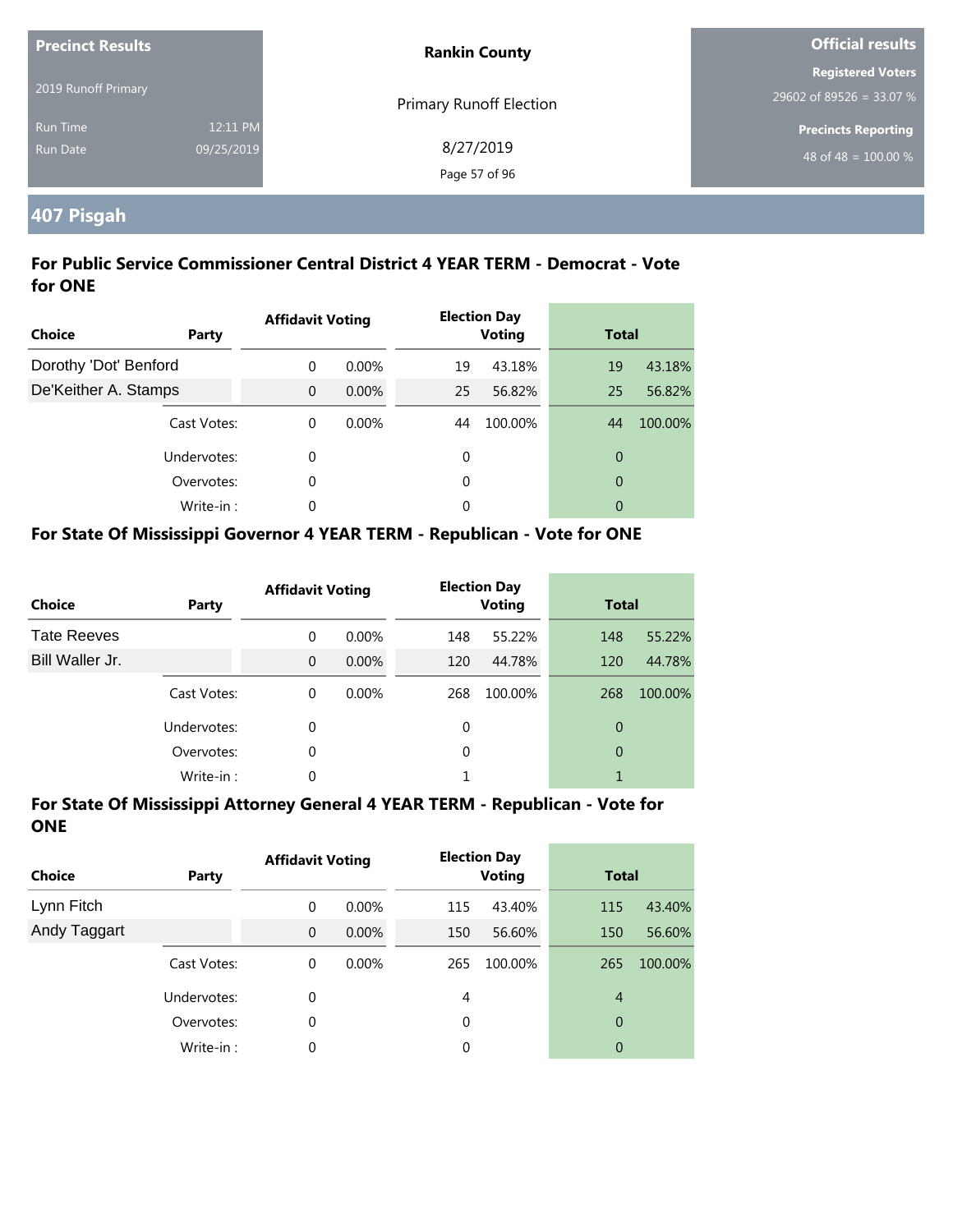| <b>Precinct Results</b>     |                        | <b>Rankin County</b>       | <b>Official results</b>                                |  |
|-----------------------------|------------------------|----------------------------|--------------------------------------------------------|--|
| 2019 Runoff Primary         |                        | Primary Runoff Election    | <b>Registered Voters</b><br>$29602$ of 89526 = 33.07 % |  |
| <b>Run Time</b><br>Run Date | 12:11 PM<br>09/25/2019 | 8/27/2019<br>Page 58 of 96 | <b>Precincts Reporting</b><br>48 of 48 = $100.00\%$    |  |

## **407 Pisgah**

#### **For Rankin Tax Collector 4 YEAR TERM - Republican - Vote for ONE**

| <b>Choice</b>           | Party       | <b>Affidavit Voting</b> |          |     | <b>Election Day</b><br><b>Voting</b> | <b>Total</b> |         |
|-------------------------|-------------|-------------------------|----------|-----|--------------------------------------|--------------|---------|
| Michelle Denham         |             | $\Omega$                | $0.00\%$ | 113 | 43.63%                               | 113          | 43.63%  |
| <b>Caroline Gilbert</b> |             | $\Omega$                | $0.00\%$ | 146 | 56.37%                               | 146          | 56.37%  |
|                         | Cast Votes: | $\Omega$                | $0.00\%$ | 259 | 100.00%                              | 259          | 100.00% |
|                         | Undervotes: | 0                       |          | 10  |                                      | 10           |         |
|                         | Overvotes:  | 0                       |          | 0   |                                      | 0            |         |
|                         | Write-in:   | $\Omega$                |          | 0   |                                      | 0            |         |

| Choice                        | Party       | <b>Affidavit Voting</b> |          |     | <b>Election Day</b><br><b>Voting</b> | <b>Total</b> |         |
|-------------------------------|-------------|-------------------------|----------|-----|--------------------------------------|--------------|---------|
| <b>Whitney McKay</b><br>Adams |             | $\Omega$                | $0.00\%$ | 108 | 41.38%                               | 108          | 41.38%  |
| Jeffrey K. McDaniel           |             | $\Omega$                | $0.00\%$ | 153 | 58.62%                               | 153          | 58.62%  |
|                               | Cast Votes: | $\Omega$                | $0.00\%$ | 261 | 100.00%                              | 261          | 100.00% |
|                               | Undervotes: | $\Omega$                |          | 8   |                                      | 8            |         |
|                               | Overvotes:  | 0                       |          | 0   |                                      | 0            |         |
|                               | Write-in:   | $\Omega$                |          | 0   |                                      | 0            |         |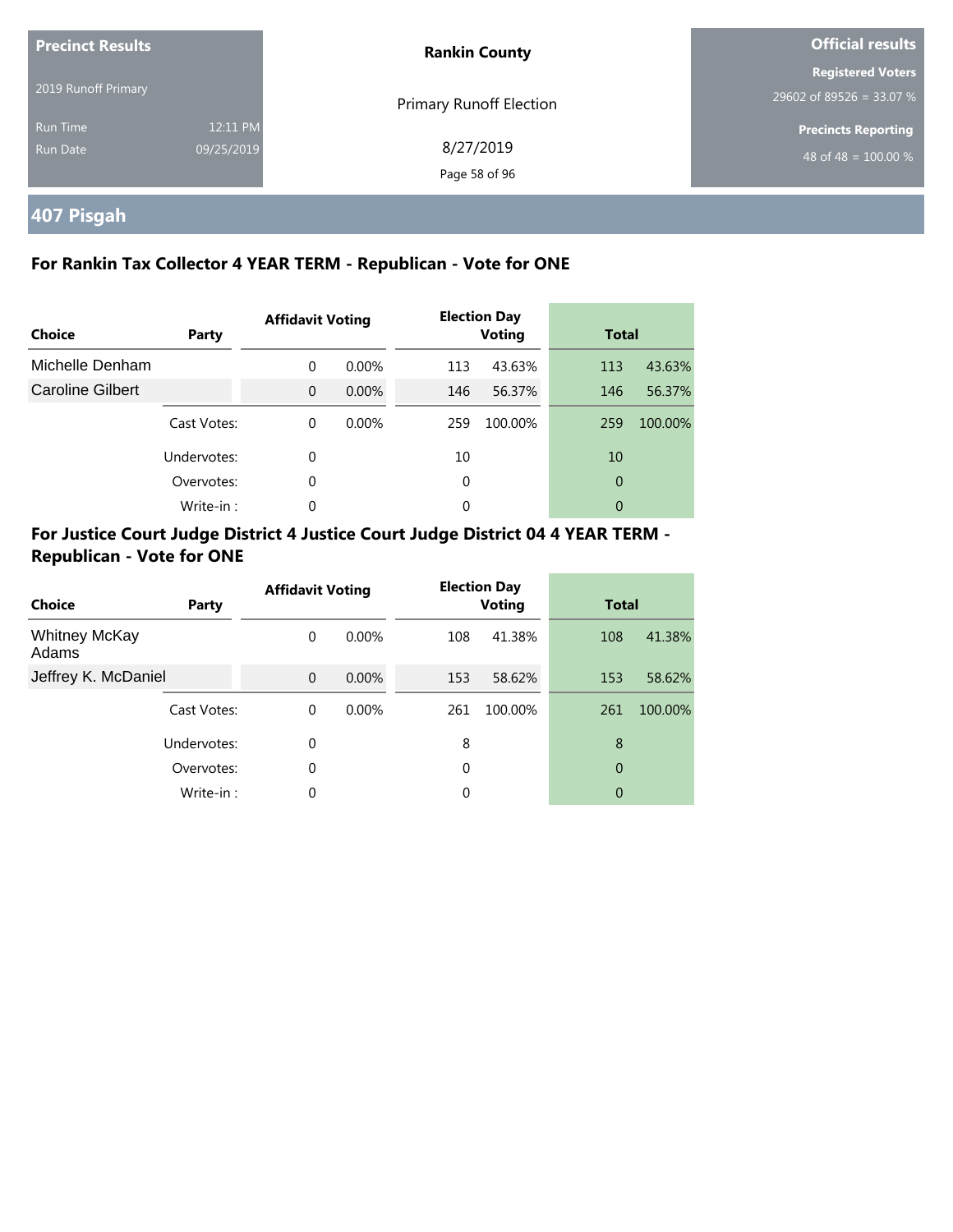| <b>Precinct Results</b>            |                        | <b>Rankin County</b>       | <b>Official results</b>                              |
|------------------------------------|------------------------|----------------------------|------------------------------------------------------|
| 2019 Runoff Primary                |                        | Primary Runoff Election    | <b>Registered Voters</b><br>29602 of 89526 = 33.07 % |
| <b>Run Time</b><br><b>Run Date</b> | 12:11 PM<br>09/25/2019 | 8/27/2019<br>Page 59 of 96 | <b>Precincts Reporting</b><br>48 of 48 = $100.00\%$  |

#### **408 Oakdale**

#### **For Public Service Commissioner Central District 4 YEAR TERM - Democrat - Vote for ONE**

| <b>Choice</b>         | Party       | <b>Affidavit Voting</b> |          |    | <b>Election Day</b><br><b>Voting</b> |                | <b>Total</b> |  |
|-----------------------|-------------|-------------------------|----------|----|--------------------------------------|----------------|--------------|--|
| Dorothy 'Dot' Benford |             | $\Omega$                | $0.00\%$ | 17 | 23.94%                               | 17             | 23.61%       |  |
| De'Keither A. Stamps  |             | $\mathbf{1}$            | 100.00%  | 54 | 76.06%                               | 55             | 76.39%       |  |
|                       | Cast Votes: |                         | 100.00%  | 71 | 100.00%                              | 72             | 100.00%      |  |
|                       | Undervotes: | 0                       |          | 0  |                                      | 0              |              |  |
|                       | Overvotes:  | 0                       |          | 0  |                                      | $\overline{0}$ |              |  |
|                       | Write-in:   | 0                       |          | 0  |                                      | 0              |              |  |

#### **For State Of Mississippi Governor 4 YEAR TERM - Republican - Vote for ONE**

| <b>Choice</b>      | Party       | <b>Affidavit Voting</b> |         |          | <b>Election Day</b><br><b>Voting</b> |      | <b>Total</b> |  |
|--------------------|-------------|-------------------------|---------|----------|--------------------------------------|------|--------------|--|
| <b>Tate Reeves</b> |             | 7                       | 46.67%  | 495      | 50.10%                               | 502  | 50.05%       |  |
| Bill Waller Jr.    |             | 8                       | 53.33%  | 493      | 49.90%                               | 501  | 49.95%       |  |
|                    | Cast Votes: | 15                      | 100.00% | 988      | 100.00%                              | 1003 | 100.00%      |  |
|                    | Undervotes: | $\Omega$                |         |          |                                      | 1    |              |  |
|                    | Overvotes:  | 0                       |         | $\Omega$ |                                      | 0    |              |  |
|                    | Write-in:   | 0                       |         | 0        |                                      | 0    |              |  |

| <b>Choice</b> | Party       | <b>Affidavit Voting</b> |         |     | <b>Election Day</b><br><b>Voting</b> | <b>Total</b>   |         |
|---------------|-------------|-------------------------|---------|-----|--------------------------------------|----------------|---------|
| Lynn Fitch    |             | 3                       | 20.00%  | 382 | 39.14%                               | 385            | 38.85%  |
| Andy Taggart  |             | 12                      | 80.00%  | 594 | 60.86%                               | 606            | 61.15%  |
|               | Cast Votes: | 15                      | 100.00% | 976 | 100.00%                              | 991            | 100.00% |
|               | Undervotes: | 0                       |         | 12  |                                      | 12             |         |
|               | Overvotes:  | 0                       |         | 0   |                                      | $\overline{0}$ |         |
|               | Write-in:   | 0                       |         |     |                                      | 1              |         |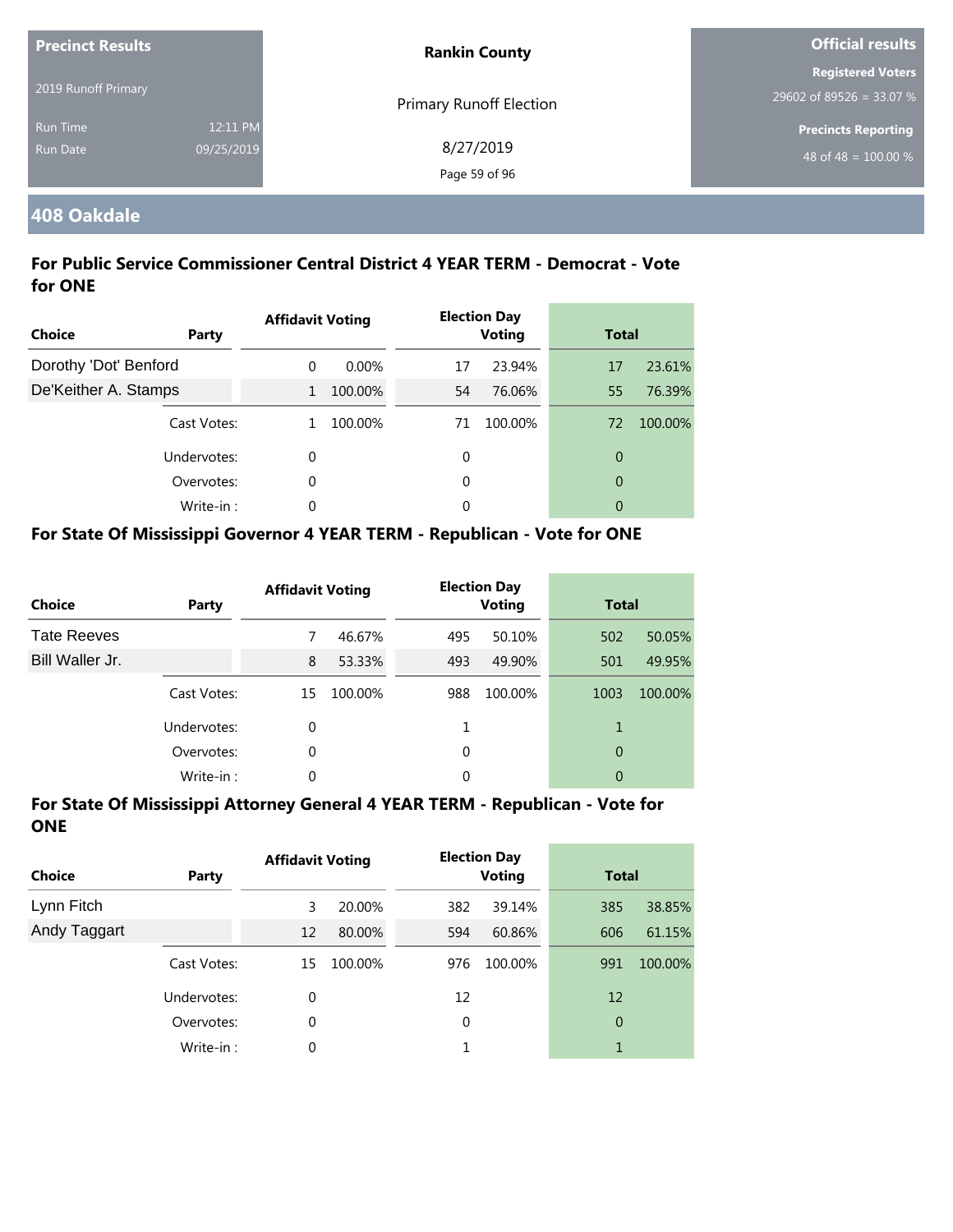| <b>Precinct Results</b> |            | <b>Rankin County</b>           | Official results                                     |  |
|-------------------------|------------|--------------------------------|------------------------------------------------------|--|
| 2019 Runoff Primary     |            |                                | <b>Registered Voters</b><br>29602 of 89526 = 33.07 % |  |
| <b>Run Time</b>         | 12:11 PM   | <b>Primary Runoff Election</b> | <b>Precincts Reporting</b>                           |  |
| Run Date                | 09/25/2019 | 8/27/2019<br>Page 60 of 96     | 48 of 48 = $100.00\%$                                |  |

## **408 Oakdale**

#### **For Rankin Tax Collector 4 YEAR TERM - Republican - Vote for ONE**

| Choice           | Party       | <b>Affidavit Voting</b> |         |     | <b>Election Day</b><br><b>Voting</b> |     | <b>Total</b> |  |
|------------------|-------------|-------------------------|---------|-----|--------------------------------------|-----|--------------|--|
| Michelle Denham  |             | 7                       | 46.67%  | 348 | 37.34%                               | 355 | 37.49%       |  |
| Caroline Gilbert |             | 8                       | 53.33%  | 584 | 62.66%                               | 592 | 62.51%       |  |
|                  | Cast Votes: | 15                      | 100.00% | 932 | 100.00%                              | 947 | 100.00%      |  |
|                  | Undervotes: | 0                       |         | 55  |                                      | 55  |              |  |
|                  | Overvotes:  | $\mathbf 0$             |         | 0   |                                      | 0   |              |  |
|                  | Write-in:   | 0                       |         | 2   |                                      | 2   |              |  |

| Choice                        | Party       | <b>Affidavit Voting</b> |         |     | <b>Election Day</b><br><b>Voting</b> |     | <b>Total</b> |  |
|-------------------------------|-------------|-------------------------|---------|-----|--------------------------------------|-----|--------------|--|
| <b>Whitney McKay</b><br>Adams |             | 7                       | 46.67%  | 401 | 41.64%                               | 408 | 41.72%       |  |
| Jeffrey K. McDaniel           |             | 8                       | 53.33%  | 562 | 58.36%                               | 570 | 58.28%       |  |
|                               | Cast Votes: | 15                      | 100.00% | 963 | 100.00%                              | 978 | 100.00%      |  |
|                               | Undervotes: | $\Omega$                |         | 25  |                                      | 25  |              |  |
|                               | Overvotes:  | $\Omega$                |         | 0   |                                      | 0   |              |  |
|                               | Write-in:   | $\Omega$                |         | 1   |                                      | 1   |              |  |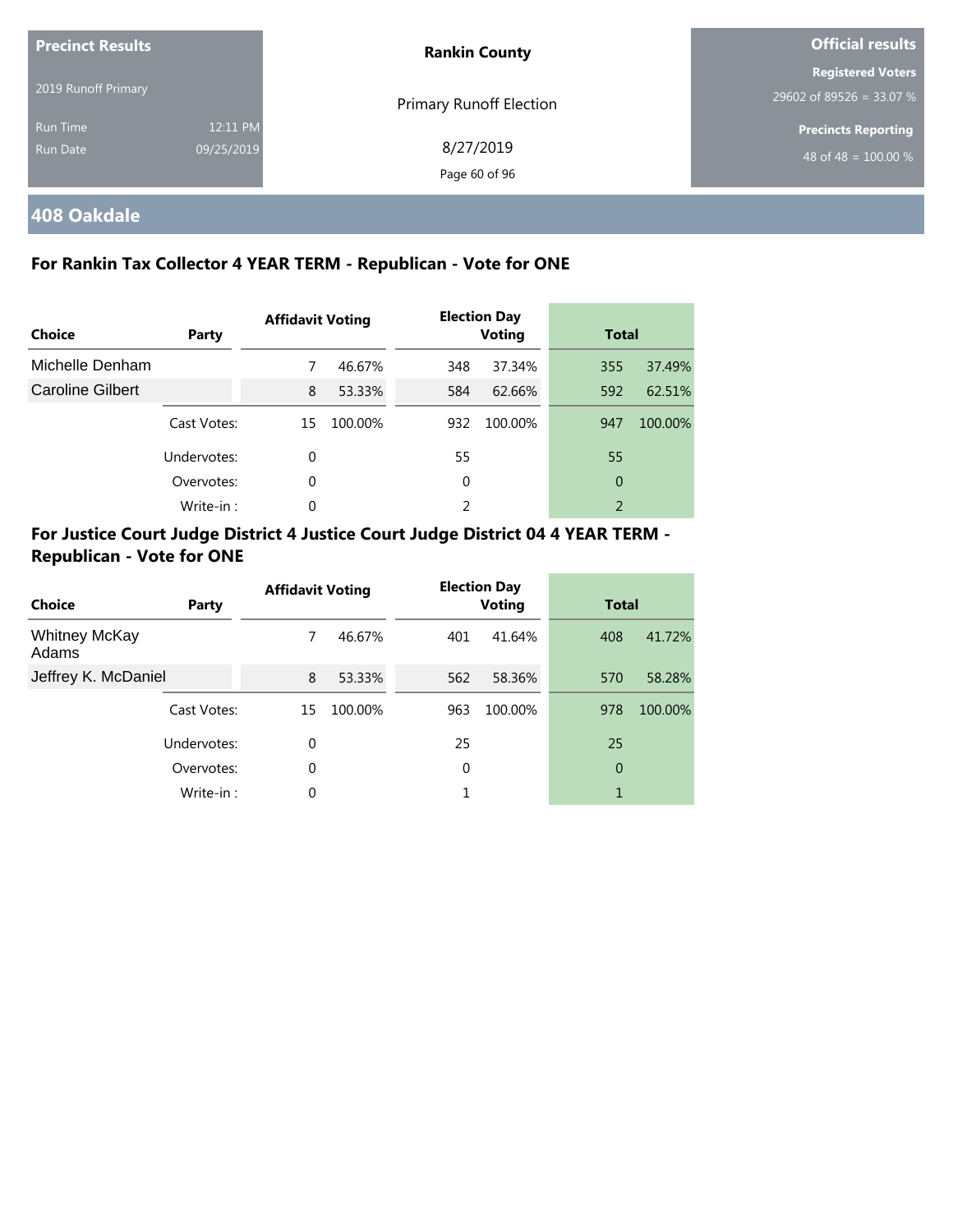| <b>Precinct Results</b>     |                        | <b>Rankin County</b>           | <b>Official results</b>                                        |  |
|-----------------------------|------------------------|--------------------------------|----------------------------------------------------------------|--|
| 2019 Runoff Primary         |                        | <b>Primary Runoff Election</b> | <b>Registered Voters</b><br>$29602$ of 89526 = 33.07 %         |  |
| <b>Run Time</b><br>Run Date | 12:11 PM<br>09/25/2019 | 8/27/2019<br>Page 61 of 96     | <b>Precincts Reporting</b><br>48 of 48 = $\overline{100.00\%}$ |  |

## **409 Shiloh**

#### **For Public Service Commissioner Central District 4 YEAR TERM - Democrat - Vote for ONE**

| <b>Choice</b>         | Party       | <b>Affidavit Voting</b> |          |    | <b>Election Day</b><br><b>Voting</b> | <b>Total</b>   |         |
|-----------------------|-------------|-------------------------|----------|----|--------------------------------------|----------------|---------|
| Dorothy 'Dot' Benford |             | $\Omega$                | $0.00\%$ | 2  | 12.50%                               | 2              | 12.50%  |
| De'Keither A. Stamps  |             | $\Omega$                | $0.00\%$ | 14 | 87.50%                               | 14             | 87.50%  |
|                       | Cast Votes: | $\Omega$                | 0.00%    | 16 | 100.00%                              | 16             | 100.00% |
|                       | Undervotes: | 0                       |          | 0  |                                      | $\overline{0}$ |         |
|                       | Overvotes:  | 0                       |          | 0  |                                      | $\overline{0}$ |         |
|                       | Write-in:   | 0                       |          | 0  |                                      | 0              |         |

### **For State Of Mississippi Governor 4 YEAR TERM - Republican - Vote for ONE**

| <b>Choice</b>      | Party       | <b>Affidavit Voting</b> |          |     | <b>Election Day</b><br><b>Voting</b> | <b>Total</b> |         |
|--------------------|-------------|-------------------------|----------|-----|--------------------------------------|--------------|---------|
| <b>Tate Reeves</b> |             | $\Omega$                | 0.00%    | 52  | 41.94%                               | 52           | 41.94%  |
| Bill Waller Jr.    |             | $\Omega$                | $0.00\%$ | 72  | 58.06%                               | 72           | 58.06%  |
|                    | Cast Votes: | $\Omega$                | $0.00\%$ | 124 | 100.00%                              | 124          | 100.00% |
|                    | Undervotes: | 0                       |          |     |                                      | 1            |         |
|                    | Overvotes:  | 0                       |          | 0   |                                      | 0            |         |
|                    | Write-in:   | 0                       |          | 0   |                                      | 0            |         |

| <b>Choice</b> | Party       | <b>Affidavit Voting</b> |          |     | <b>Election Day</b><br><b>Voting</b> |     | <b>Total</b> |  |
|---------------|-------------|-------------------------|----------|-----|--------------------------------------|-----|--------------|--|
| Lynn Fitch    |             | 0                       | $0.00\%$ | 39  | 31.71%                               | 39  | 31.71%       |  |
| Andy Taggart  |             | $\mathbf{0}$            | 0.00%    | 84  | 68.29%                               | 84  | 68.29%       |  |
|               | Cast Votes: | 0                       | $0.00\%$ | 123 | 100.00%                              | 123 | 100.00%      |  |
|               | Undervotes: | 0                       |          | 2   |                                      | 2   |              |  |
|               | Overvotes:  | 0                       |          | 0   |                                      | 0   |              |  |
|               | Write-in:   | 0                       |          | 0   |                                      | 0   |              |  |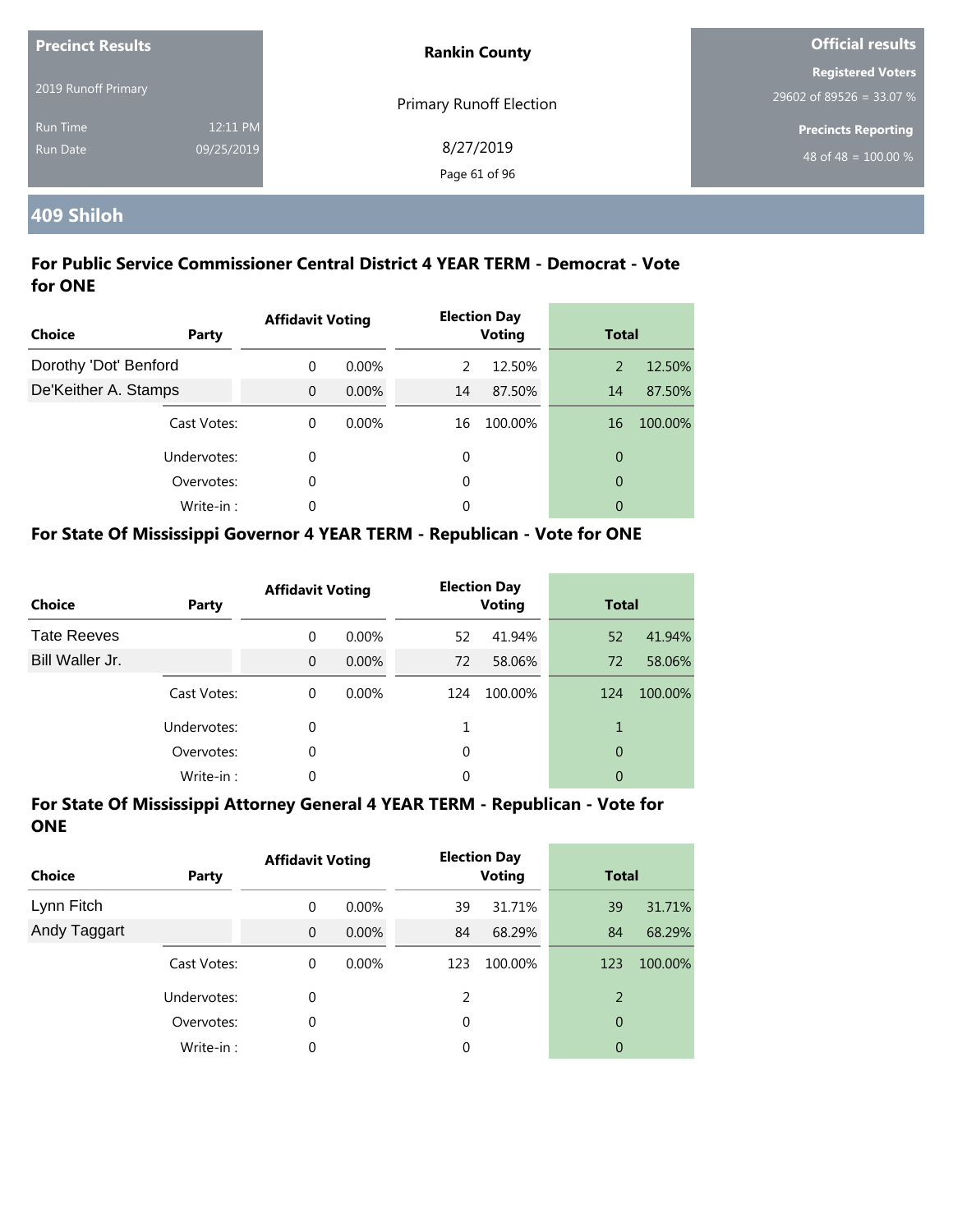| <b>Precinct Results</b><br>2019 Runoff Primary |                        | <b>Rankin County</b>       | <b>Official results</b>                                        |  |
|------------------------------------------------|------------------------|----------------------------|----------------------------------------------------------------|--|
|                                                |                        | Primary Runoff Election    | <b>Registered Voters</b><br>29602 of 89526 = 33.07 %           |  |
| Run Time<br>Run Date                           | 12:11 PM<br>09/25/2019 | 8/27/2019<br>Page 62 of 96 | <b>Precincts Reporting</b><br>48 of 48 = $\overline{100.00\%}$ |  |

## **409 Shiloh**

#### **For Rankin Tax Collector 4 YEAR TERM - Republican - Vote for ONE**

| <b>Choice</b>    | Party       |          | <b>Election Day</b><br><b>Affidavit Voting</b><br><b>Voting</b> |     | <b>Total</b> |     |         |
|------------------|-------------|----------|-----------------------------------------------------------------|-----|--------------|-----|---------|
| Michelle Denham  |             | $\Omega$ | $0.00\%$                                                        | 50  | 42.02%       | 50  | 42.02%  |
| Caroline Gilbert |             | $\Omega$ | $0.00\%$                                                        | 69  | 57.98%       | 69  | 57.98%  |
|                  | Cast Votes: | $\Omega$ | $0.00\%$                                                        | 119 | 100.00%      | 119 | 100.00% |
|                  | Undervotes: | 0        |                                                                 | 6   |              | 6   |         |
|                  | Overvotes:  | 0        |                                                                 | 0   |              | 0   |         |
|                  | Write-in:   | $\Omega$ |                                                                 | 0   |              | 0   |         |

| Choice                        | Party       | <b>Affidavit Voting</b> |          |     | <b>Election Day</b><br><b>Voting</b> | <b>Total</b> |         |
|-------------------------------|-------------|-------------------------|----------|-----|--------------------------------------|--------------|---------|
| <b>Whitney McKay</b><br>Adams |             | $\Omega$                | $0.00\%$ | 79  | 64.75%                               | 79           | 64.75%  |
| Jeffrey K. McDaniel           |             | $\Omega$                | $0.00\%$ | 43  | 35.25%                               | 43           | 35.25%  |
|                               | Cast Votes: | $\Omega$                | $0.00\%$ | 122 | 100.00%                              | 122          | 100.00% |
|                               | Undervotes: | $\Omega$                |          | 2   |                                      | 2            |         |
|                               | Overvotes:  | $\Omega$                |          | 0   |                                      | 0            |         |
|                               | Write-in:   | $\Omega$                |          |     |                                      |              |         |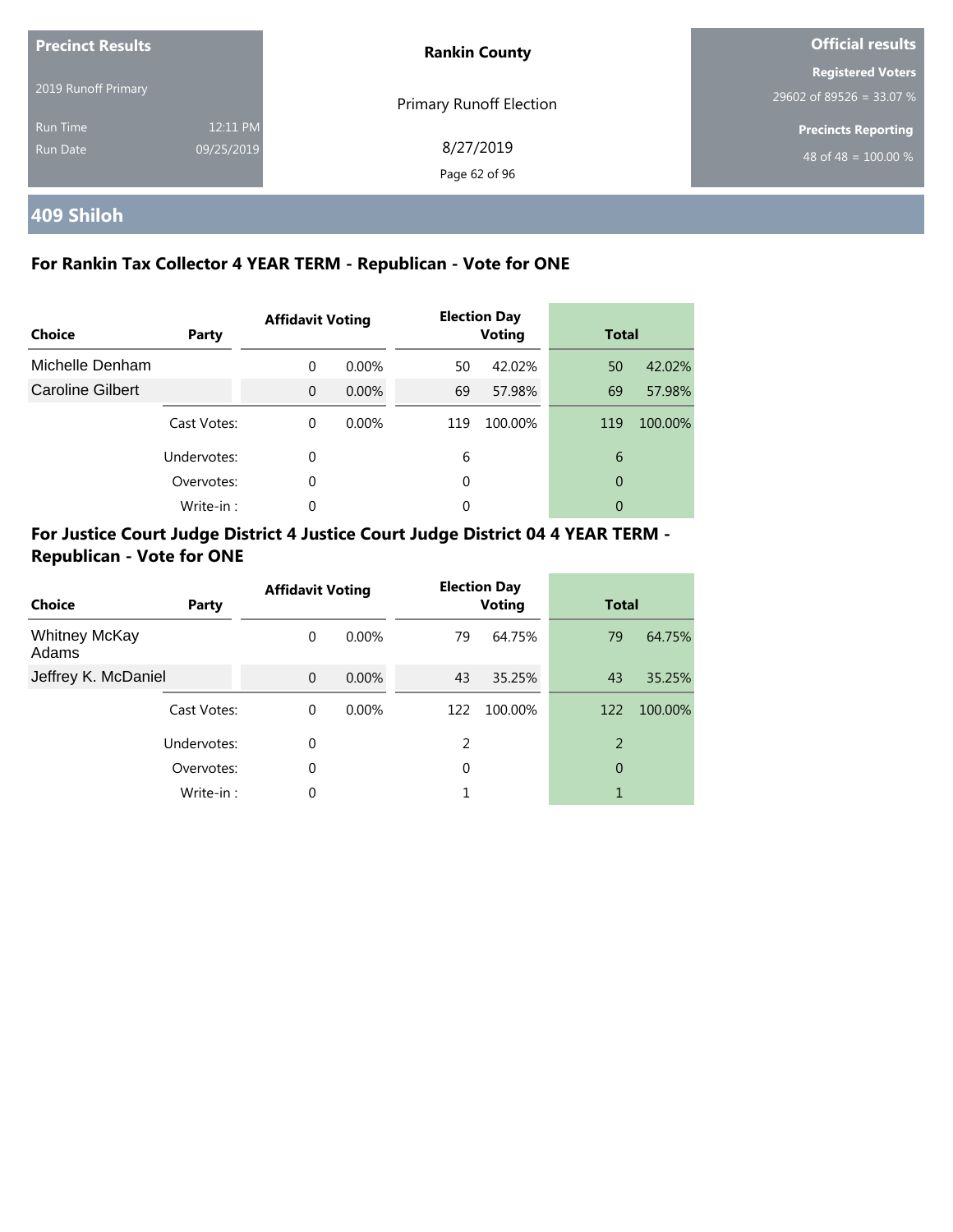| <b>Precinct Results</b> |            | <b>Rankin County</b>           | <b>Official results</b>    |  |
|-------------------------|------------|--------------------------------|----------------------------|--|
|                         |            |                                | <b>Registered Voters</b>   |  |
| 2019 Runoff Primary     |            | <b>Primary Runoff Election</b> | 29602 of 89526 = 33.07 %   |  |
| <b>Run Time</b>         | 12:11 PM   |                                | <b>Precincts Reporting</b> |  |
| <b>Run Date</b>         | 09/25/2019 | 8/27/2019                      | 48 of 48 = $100.00\%$      |  |
|                         |            | Page 63 of 96                  |                            |  |

#### **410 Crossroads**

#### **For Public Service Commissioner Central District 4 YEAR TERM - Democrat - Vote for ONE**

| <b>Choice</b>         | Party       | <b>Affidavit Voting</b> |          |          | <b>Election Day</b><br><b>Voting</b> | <b>Total</b>   |          |
|-----------------------|-------------|-------------------------|----------|----------|--------------------------------------|----------------|----------|
| Dorothy 'Dot' Benford |             | $\Omega$                | $0.00\%$ | $\Omega$ | $0.00\%$                             | $\overline{0}$ | $0.00\%$ |
| De'Keither A. Stamps  |             | $\mathbf{0}$            | $0.00\%$ | 4        | 100.00%                              | $\overline{4}$ | 100.00%  |
|                       | Cast Votes: | $\Omega$                | 0.00%    | 4        | 100.00%                              | $\overline{4}$ | 100.00%  |
|                       | Undervotes: | 0                       |          | 0        |                                      | 0              |          |
|                       | Overvotes:  | 0                       |          | 0        |                                      | $\overline{0}$ |          |
|                       | Write-in:   | 0                       |          | 0        |                                      | $\overline{0}$ |          |

#### **For State Of Mississippi Governor 4 YEAR TERM - Republican - Vote for ONE**

| <b>Choice</b>      | Party       | <b>Affidavit Voting</b> |          |          | <b>Election Day</b><br><b>Voting</b> |     | <b>Total</b> |  |
|--------------------|-------------|-------------------------|----------|----------|--------------------------------------|-----|--------------|--|
| <b>Tate Reeves</b> |             | $\Omega$                | 0.00%    | 174      | 61.05%                               | 174 | 61.05%       |  |
| Bill Waller Jr.    |             | $\Omega$                | $0.00\%$ | 111      | 38.95%                               | 111 | 38.95%       |  |
|                    | Cast Votes: | $\Omega$                | $0.00\%$ | 285      | 100.00%                              | 285 | 100.00%      |  |
|                    | Undervotes: | $\Omega$                |          | $\Omega$ |                                      | 0   |              |  |
|                    | Overvotes:  | 0                       |          | 0        |                                      | 0   |              |  |
|                    | Write-in:   | 0                       |          | 0        |                                      | 0   |              |  |

| <b>Choice</b> | Party       | <b>Affidavit Voting</b> |          | <b>Election Day</b><br><b>Voting</b> |         | <b>Total</b> |         |
|---------------|-------------|-------------------------|----------|--------------------------------------|---------|--------------|---------|
| Lynn Fitch    |             | 0                       | $0.00\%$ | 114                                  | 40.14%  | 114          | 40.14%  |
| Andy Taggart  |             | $\mathbf 0$             | $0.00\%$ | 170                                  | 59.86%  | 170          | 59.86%  |
|               | Cast Votes: | 0                       | $0.00\%$ | 284                                  | 100.00% | 284          | 100.00% |
|               | Undervotes: | 0                       |          |                                      |         | 1            |         |
|               | Overvotes:  | 0                       |          | 0                                    |         | 0            |         |
|               | Write-in:   | 0                       |          | $\Omega$                             |         | 0            |         |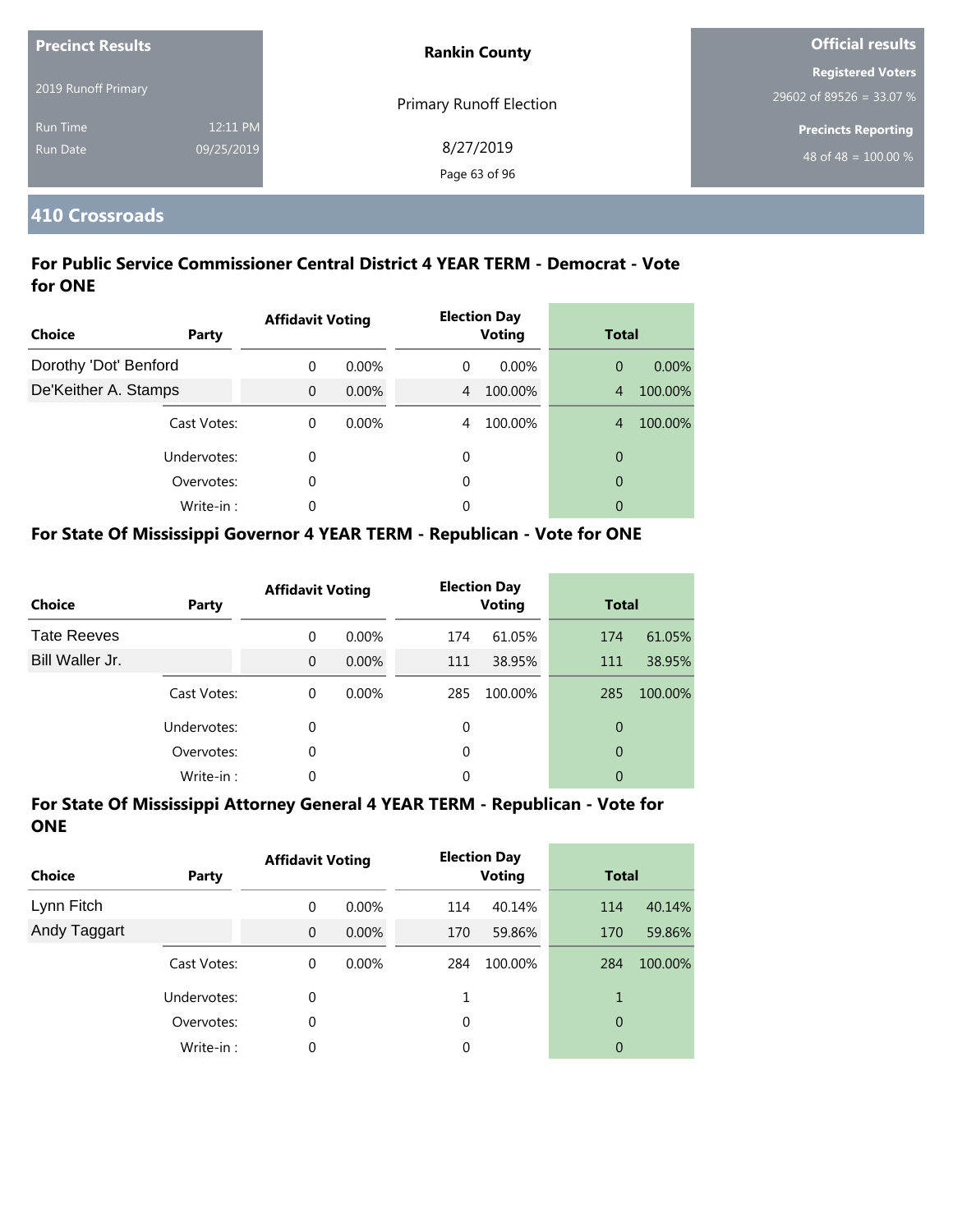| <b>Precinct Results</b>     |                        | <b>Rankin County</b>       | <b>Official results</b>                                        |  |
|-----------------------------|------------------------|----------------------------|----------------------------------------------------------------|--|
| 2019 Runoff Primary         |                        | Primary Runoff Election    | <b>Registered Voters</b><br>29602 of 89526 = 33.07 %           |  |
| <b>Run Time</b><br>Run Date | 12:11 PM<br>09/25/2019 | 8/27/2019<br>Page 64 of 96 | <b>Precincts Reporting</b><br>48 of 48 = $\overline{100.00\%}$ |  |

**410 Crossroads**

#### **For Rankin Tax Collector 4 YEAR TERM - Republican - Vote for ONE**

| Choice           | <b>Party</b> | <b>Affidavit Voting</b> |          | <b>Election Day</b><br><b>Voting</b> |         | <b>Total</b> |         |
|------------------|--------------|-------------------------|----------|--------------------------------------|---------|--------------|---------|
| Michelle Denham  |              | $\Omega$                | $0.00\%$ | 120                                  | 42.55%  | 120          | 42.55%  |
| Caroline Gilbert |              | $\Omega$                | $0.00\%$ | 162                                  | 57.45%  | 162          | 57.45%  |
|                  | Cast Votes:  | $\Omega$                | $0.00\%$ | 282                                  | 100.00% | 282          | 100.00% |
|                  | Undervotes:  | $\Omega$                |          | 3                                    |         | 3            |         |
|                  | Overvotes:   | $\Omega$                |          | 0                                    |         | 0            |         |
|                  | Write-in:    | $\Omega$                |          | $\Omega$                             |         | 0            |         |

| Choice                        | Party       | <b>Affidavit Voting</b> |          |     | <b>Election Day</b><br><b>Voting</b> | <b>Total</b> |         |
|-------------------------------|-------------|-------------------------|----------|-----|--------------------------------------|--------------|---------|
| <b>Whitney McKay</b><br>Adams |             | 0                       | $0.00\%$ | 207 | 72.63%                               | 207          | 72.63%  |
| Jeffrey K. McDaniel           |             | $\Omega$                | $0.00\%$ | 78  | 27.37%                               | 78           | 27.37%  |
|                               | Cast Votes: | 0                       | $0.00\%$ | 285 | 100.00%                              | 285          | 100.00% |
|                               | Undervotes: | 0                       |          | 0   |                                      | 0            |         |
|                               | Overvotes:  | 0                       |          | 0   |                                      | 0            |         |
|                               | Write-in:   | 0                       |          | 0   |                                      | 0            |         |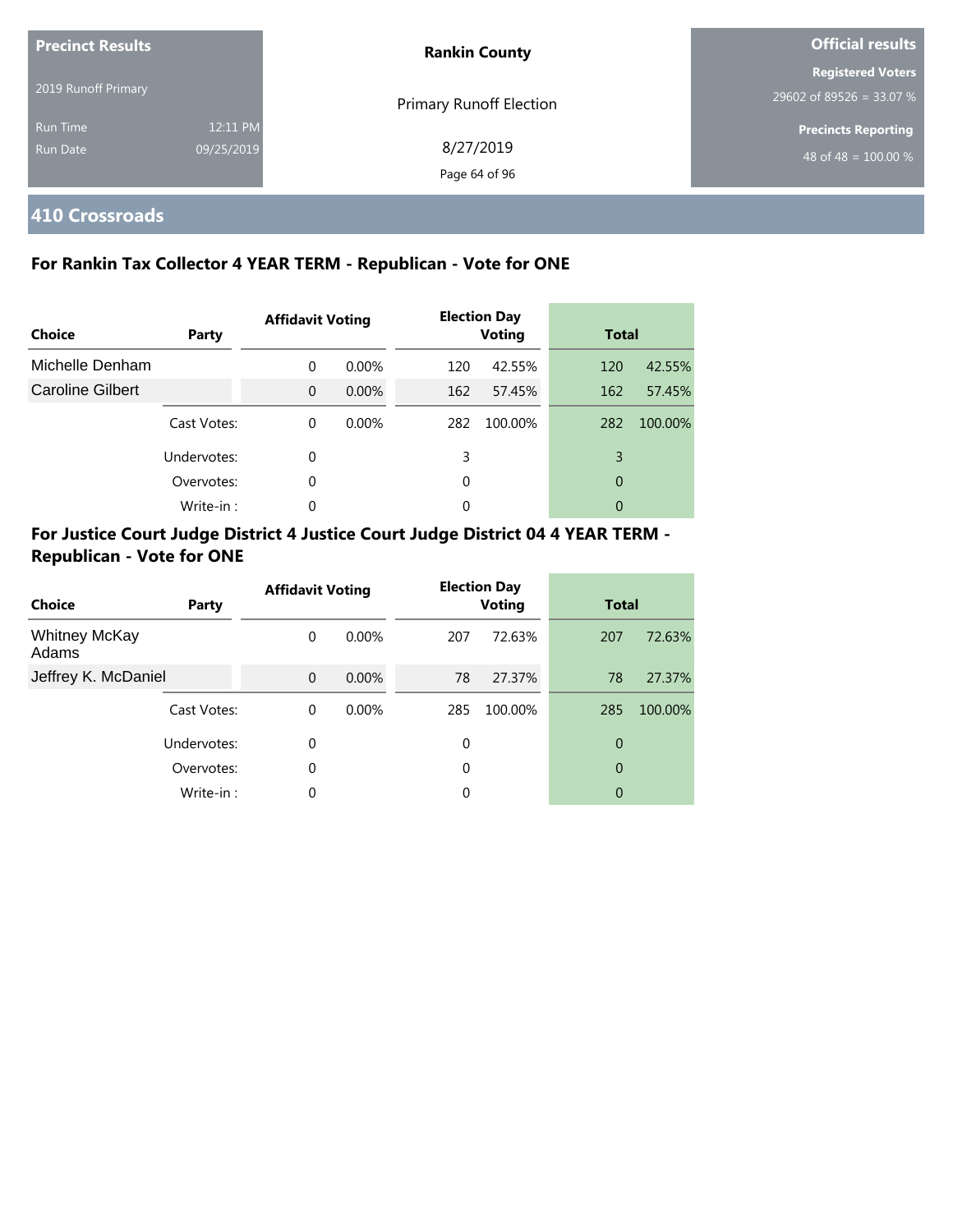| <b>Precinct Results</b>            |                        | <b>Rankin County</b>           | <b>Official results</b>                              |  |
|------------------------------------|------------------------|--------------------------------|------------------------------------------------------|--|
| 2019 Runoff Primary                |                        | <b>Primary Runoff Election</b> | <b>Registered Voters</b><br>29602 of 89526 = 33.07 % |  |
| <b>Run Time</b><br><b>Run Date</b> | 12:11 PM<br>09/25/2019 | 8/27/2019<br>Page 65 of 96     | <b>Precincts Reporting</b><br>48 of 48 = $100.00\%$  |  |

## **411 Leesburg**

#### **For Public Service Commissioner Central District 4 YEAR TERM - Democrat - Vote for ONE**

| Choice                | Party       | <b>Affidavit Voting</b> |          |    | <b>Election Day</b><br><b>Voting</b> | <b>Total</b> |         |
|-----------------------|-------------|-------------------------|----------|----|--------------------------------------|--------------|---------|
| Dorothy 'Dot' Benford |             | 0                       | $0.00\%$ | 2  | 40.00%                               | 2            | 40.00%  |
| De'Keither A. Stamps  |             | $\mathbf{0}$            | $0.00\%$ | 3  | 60.00%                               | 3            | 60.00%  |
|                       | Cast Votes: | $\Omega$                | $0.00\%$ | 5. | 100.00%                              | 5            | 100.00% |
|                       | Undervotes: | 0                       |          | 0  |                                      | 0            |         |
|                       | Overvotes:  | 0                       |          | 0  |                                      | 0            |         |
|                       | Write-in:   | 0                       |          | 0  |                                      | 0            |         |

### **For State Of Mississippi Governor 4 YEAR TERM - Republican - Vote for ONE**

| <b>Choice</b>      | Party       | <b>Affidavit Voting</b> |         |          | <b>Election Day</b><br><b>Voting</b> |     | <b>Total</b> |  |
|--------------------|-------------|-------------------------|---------|----------|--------------------------------------|-----|--------------|--|
| <b>Tate Reeves</b> |             | $\mathcal{P}$           | 66.67%  | 188      | 60.84%                               | 190 | 60.90%       |  |
| Bill Waller Jr.    |             | 1                       | 33.33%  | 121      | 39.16%                               | 122 | 39.10%       |  |
|                    | Cast Votes: | 3                       | 100.00% | 309      | 100.00%                              | 312 | 100.00%      |  |
|                    | Undervotes: | $\Omega$                |         | $\Omega$ |                                      | 0   |              |  |
|                    | Overvotes:  | 0                       |         | $\Omega$ |                                      | 0   |              |  |
|                    | Write-in:   | 0                       |         | 0        |                                      | 0   |              |  |

| <b>Choice</b> | Party       | <b>Affidavit Voting</b> |         | <b>Election Day</b><br><b>Voting</b> |         | <b>Total</b> |         |
|---------------|-------------|-------------------------|---------|--------------------------------------|---------|--------------|---------|
| Lynn Fitch    |             |                         | 33.33%  | 131                                  | 42.67%  | 132          | 42.58%  |
| Andy Taggart  |             | 2                       | 66.67%  | 176                                  | 57.33%  | 178          | 57.42%  |
|               | Cast Votes: | 3                       | 100.00% | 307                                  | 100.00% | 310          | 100.00% |
|               | Undervotes: | 0                       |         | 2                                    |         | 2            |         |
|               | Overvotes:  | 0                       |         | 0                                    |         | 0            |         |
|               | Write-in:   | 0                       |         | 0                                    |         | 0            |         |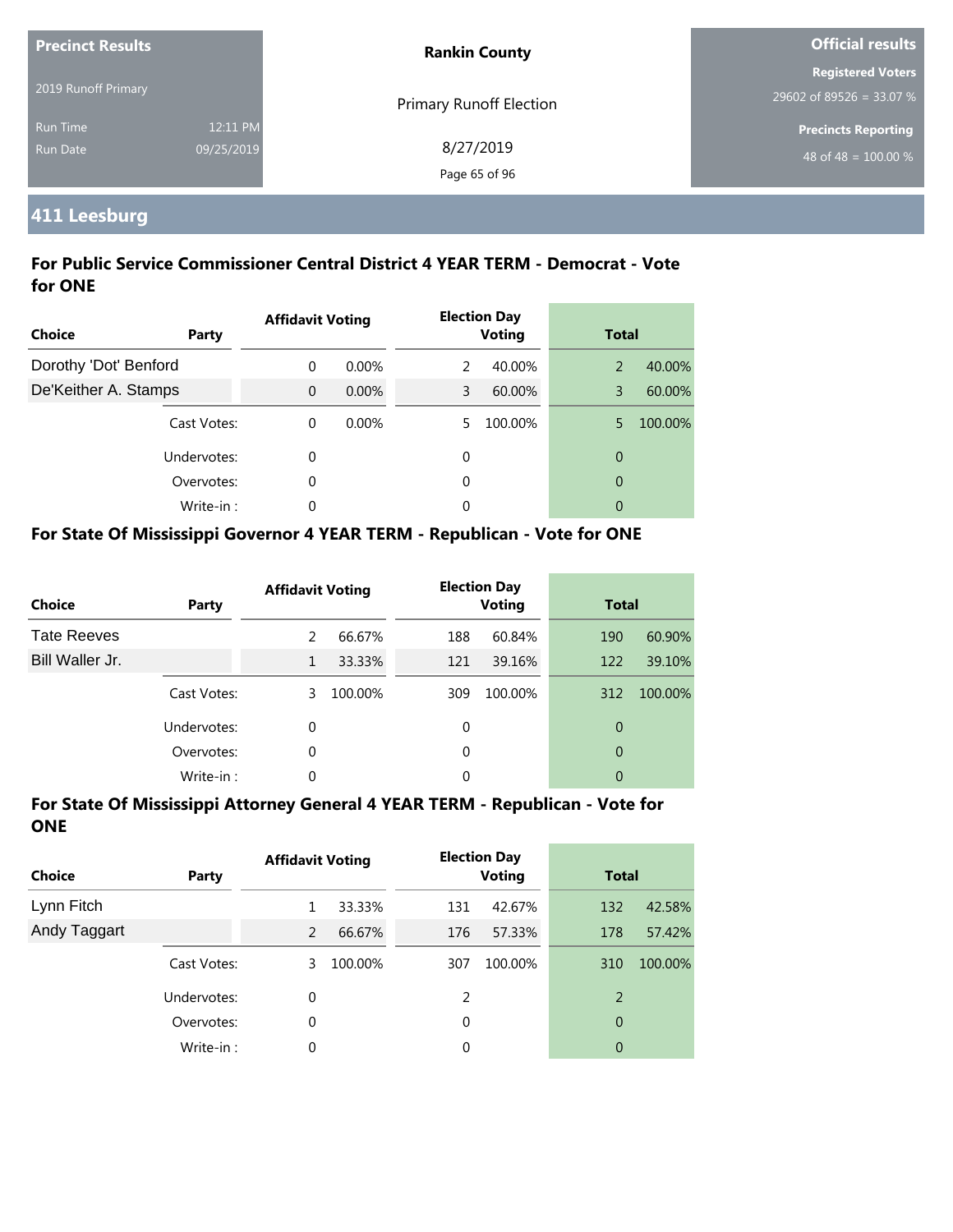| <b>Precinct Results</b><br>2019 Runoff Primary |                        | <b>Rankin County</b>       | <b>Official results</b>                                |  |
|------------------------------------------------|------------------------|----------------------------|--------------------------------------------------------|--|
|                                                |                        | Primary Runoff Election    | <b>Registered Voters</b><br>$29602$ of 89526 = 33.07 % |  |
| <b>Run Time</b><br>Run Date                    | 12:11 PM<br>09/25/2019 | 8/27/2019<br>Page 66 of 96 | <b>Precincts Reporting</b><br>48 of 48 = $100.00\%$    |  |

## **411 Leesburg**

#### **For Rankin Tax Collector 4 YEAR TERM - Republican - Vote for ONE**

| Choice           | Party       | <b>Affidavit Voting</b> |         |     | <b>Election Day</b><br><b>Voting</b> | <b>Total</b> |         |
|------------------|-------------|-------------------------|---------|-----|--------------------------------------|--------------|---------|
| Michelle Denham  |             | 1                       | 33.33%  | 146 | 49.16%                               | 147          | 49.00%  |
| Caroline Gilbert |             | 2                       | 66.67%  | 151 | 50.84%                               | 153          | 51.00%  |
|                  | Cast Votes: | 3.                      | 100.00% | 297 | 100.00%                              | 300          | 100.00% |
|                  | Undervotes: | 0                       |         | 10  |                                      | 10           |         |
|                  | Overvotes:  | 0                       |         | 0   |                                      | 0            |         |
|                  | Write-in:   | $\Omega$                |         | 2   |                                      | 2            |         |

| Choice                        | Party       | <b>Affidavit Voting</b> |         |     | <b>Election Day</b><br><b>Voting</b> | <b>Total</b> |         |
|-------------------------------|-------------|-------------------------|---------|-----|--------------------------------------|--------------|---------|
| <b>Whitney McKay</b><br>Adams |             | 1                       | 33.33%  | 202 | 66.67%                               | 203          | 66.34%  |
| Jeffrey K. McDaniel           |             | $\mathcal{P}$           | 66.67%  | 101 | 33.33%                               | 103          | 33.66%  |
|                               | Cast Votes: | 3.                      | 100.00% | 303 | 100.00%                              | 306          | 100.00% |
|                               | Undervotes: | $\Omega$                |         | 6   |                                      | 6            |         |
|                               | Overvotes:  | 0                       |         | 0   |                                      | 0            |         |
|                               | Write-in:   | $\Omega$                |         | 0   |                                      | 0            |         |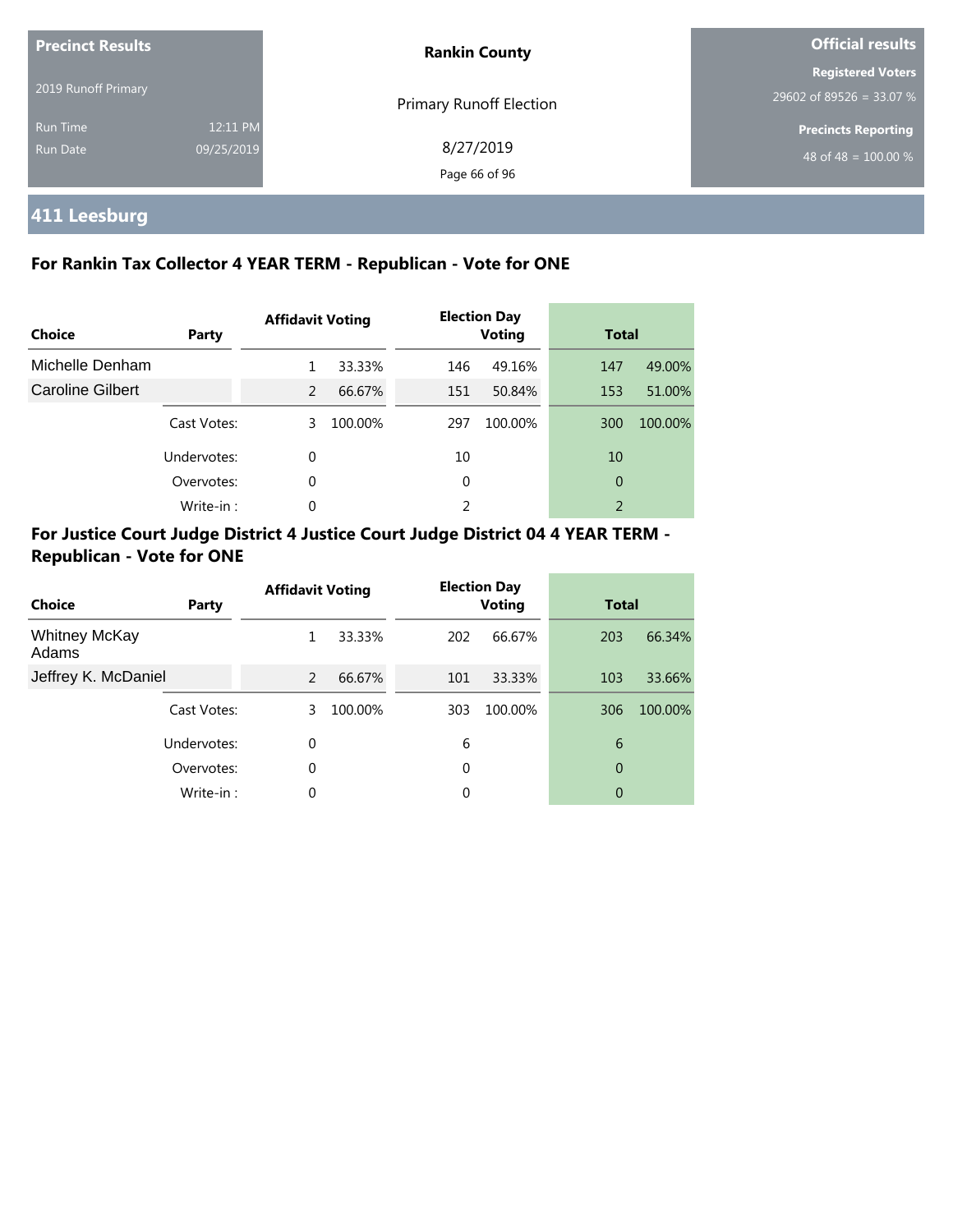| <b>Precinct Results</b> |            | <b>Rankin County</b>           | <b>Official results</b>    |  |
|-------------------------|------------|--------------------------------|----------------------------|--|
|                         |            |                                | <b>Registered Voters</b>   |  |
| 2019 Runoff Primary     |            | <b>Primary Runoff Election</b> | 29602 of 89526 = 33.07 %   |  |
| <b>Run Time</b>         | 12:11 PM   |                                | <b>Precincts Reporting</b> |  |
| Run Date                | 09/25/2019 | 8/27/2019                      | 48 of 48 = $100.00\%$      |  |
|                         |            | Page 67 of 96                  |                            |  |

## **412 North Brandon**

#### **For Public Service Commissioner Central District 4 YEAR TERM - Democrat - Vote for ONE**

| <b>Choice</b>         | Party       | <b>Affidavit Voting</b> |          |     | <b>Election Day</b><br><b>Voting</b> | <b>Total</b>   |         |
|-----------------------|-------------|-------------------------|----------|-----|--------------------------------------|----------------|---------|
| Dorothy 'Dot' Benford |             | $\Omega$                | $0.00\%$ | 25  | 22.94%                               | 25             | 22.94%  |
| De'Keither A. Stamps  |             | $\overline{0}$          | $0.00\%$ | 84  | 77.06%                               | 84             | 77.06%  |
|                       | Cast Votes: | $\theta$                | $0.00\%$ | 109 | 100.00%                              | 109            | 100.00% |
|                       | Undervotes: | 0                       |          | 0   |                                      | 0              |         |
|                       | Overvotes:  | 0                       |          | 0   |                                      | $\overline{0}$ |         |
|                       | Write-in:   | $\Omega$                |          | 0   |                                      | 0              |         |

#### **For State Of Mississippi Governor 4 YEAR TERM - Republican - Vote for ONE**

| <b>Choice</b>      | Party       | <b>Affidavit Voting</b> |         |          | <b>Election Day</b><br><b>Voting</b> | <b>Total</b> |         |
|--------------------|-------------|-------------------------|---------|----------|--------------------------------------|--------------|---------|
| <b>Tate Reeves</b> |             | $\mathcal{P}$           | 40.00%  | 304      | 39.79%                               | 306          | 39.79%  |
| Bill Waller Jr.    |             | 3                       | 60.00%  | 460      | 60.21%                               | 463          | 60.21%  |
|                    | Cast Votes: | 5.                      | 100.00% | 764      | 100.00%                              | 769          | 100.00% |
|                    | Undervotes: | $\Omega$                |         | 3        |                                      | 3            |         |
|                    | Overvotes:  | 0                       |         | $\Omega$ |                                      | 0            |         |
|                    | Write-in:   | 0                       |         | 0        |                                      | 0            |         |

| <b>Choice</b> | Party       | <b>Affidavit Voting</b> |         | <b>Election Day</b><br><b>Voting</b> |         | <b>Total</b> |         |
|---------------|-------------|-------------------------|---------|--------------------------------------|---------|--------------|---------|
| Lynn Fitch    |             | 1                       | 20.00%  | 301                                  | 39.71%  | 302          | 39.58%  |
| Andy Taggart  |             | $\overline{4}$          | 80.00%  | 457                                  | 60.29%  | 461          | 60.42%  |
|               | Cast Votes: | 5.                      | 100.00% | 758                                  | 100.00% | 763          | 100.00% |
|               | Undervotes: | 0                       |         | 8                                    |         | 8            |         |
|               | Overvotes:  | 0                       |         | 0                                    |         | 0            |         |
|               | Write-in:   | 0                       |         |                                      |         |              |         |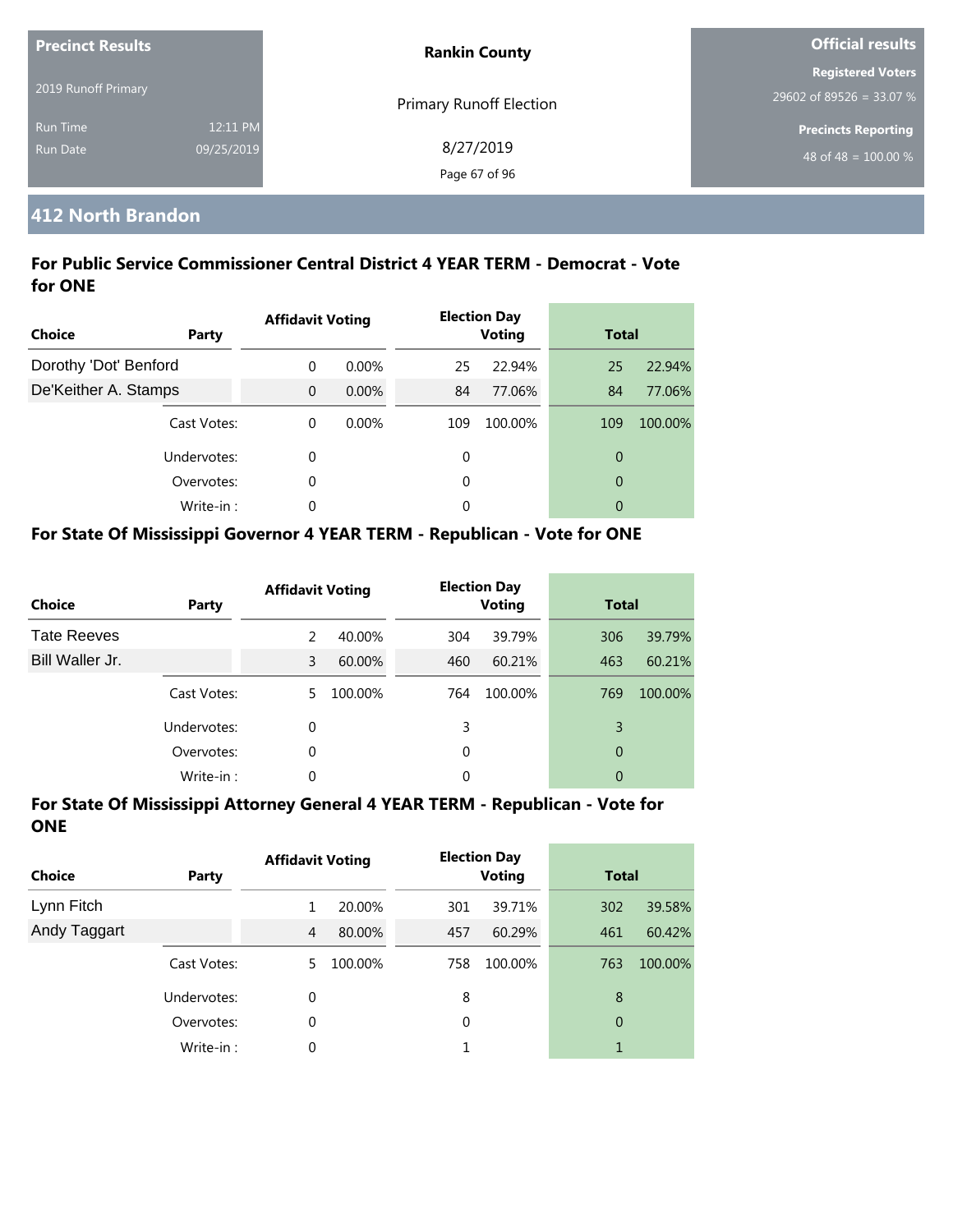| <b>Precinct Results</b><br>2019 Runoff Primary |                        | <b>Rankin County</b>       | Official results                                     |  |
|------------------------------------------------|------------------------|----------------------------|------------------------------------------------------|--|
|                                                |                        | Primary Runoff Election    | <b>Registered Voters</b><br>29602 of 89526 = 33.07 % |  |
| <b>Run Time</b><br><b>Run Date</b>             | 12:11 PM<br>09/25/2019 | 8/27/2019<br>Page 68 of 96 | <b>Precincts Reporting</b><br>48 of 48 = $100.00\%$  |  |

#### **412 North Brandon**

#### **For Rankin Tax Collector 4 YEAR TERM - Republican - Vote for ONE**

| <b>Choice</b>    | Party       | <b>Affidavit Voting</b> |         |     | <b>Election Day</b><br><b>Voting</b> | <b>Total</b>   |         |
|------------------|-------------|-------------------------|---------|-----|--------------------------------------|----------------|---------|
| Michelle Denham  |             | 2                       | 40.00%  | 245 | 33.56%                               | 247            | 33.61%  |
| Caroline Gilbert |             | 3                       | 60.00%  | 485 | 66.44%                               | 488            | 66.39%  |
|                  | Cast Votes: | 5.                      | 100.00% | 730 | 100.00%                              | 735            | 100.00% |
|                  | Undervotes: | 0                       |         | 35  |                                      | 35             |         |
|                  | Overvotes:  | 0                       |         | 0   |                                      | 0              |         |
|                  | Write-in:   | 0                       |         | 2   |                                      | $\overline{2}$ |         |

#### **For Justice Court Judge District 2 Justice Court Judge District 2 4 YEAR TERM - Republican - Vote for ONE**

| <b>Choice</b>          | Party       | <b>Affidavit Voting</b> |          |     | <b>Election Day</b><br><b>Voting</b> | <b>Total</b> |         |
|------------------------|-------------|-------------------------|----------|-----|--------------------------------------|--------------|---------|
| Bo Agnew               |             | 0                       | $0.00\%$ | 141 | 54.44%                               | 141          | 54.44%  |
| <b>Tommy Whitfield</b> |             | $\Omega$                | 0.00%    | 118 | 45.56%                               | 118          | 45.56%  |
|                        | Cast Votes: | 0                       | $0.00\%$ | 259 | 100.00%                              | 259          | 100.00% |
|                        | Undervotes: | $\Omega$                |          | 23  |                                      | 23           |         |
|                        | Overvotes:  | $\Omega$                |          | 0   |                                      | $\theta$     |         |
|                        | Write-in:   | 0                       |          | 3   |                                      | 3            |         |

| Choice                        | Party       | <b>Affidavit Voting</b> |         |     | <b>Election Day</b><br><b>Voting</b> | <b>Total</b>   |         |
|-------------------------------|-------------|-------------------------|---------|-----|--------------------------------------|----------------|---------|
| <b>Whitney McKay</b><br>Adams |             | 2                       | 40.00%  | 247 | 53.46%                               | 249            | 53.32%  |
| Jeffrey K. McDaniel           |             | 3                       | 60.00%  | 215 | 46.54%                               | 218            | 46.68%  |
|                               | Cast Votes: | 5.                      | 100.00% | 462 | 100.00%                              | 467            | 100.00% |
|                               | Undervotes: | 0                       |         | 20  |                                      | 20             |         |
|                               | Overvotes:  | 0                       |         | 0   |                                      | $\overline{0}$ |         |
|                               | Write-in:   | 0                       |         | 0   |                                      | $\overline{0}$ |         |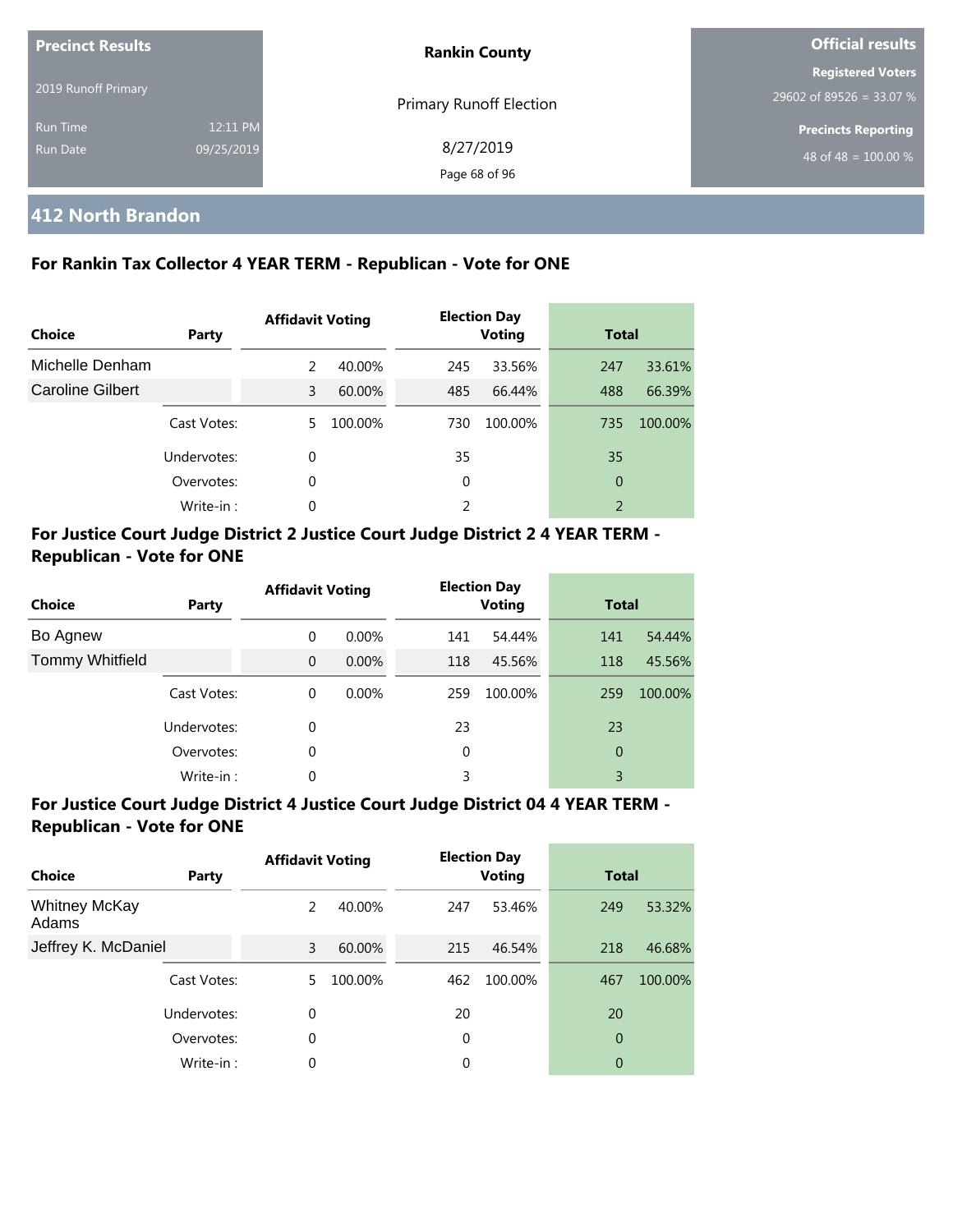| <b>Precinct Results</b> |            | <b>Rankin County</b>           | <b>Official results</b>    |  |
|-------------------------|------------|--------------------------------|----------------------------|--|
|                         |            |                                | <b>Registered Voters</b>   |  |
| 2019 Runoff Primary     |            | <b>Primary Runoff Election</b> | 29602 of 89526 = 33.07 %   |  |
| <b>Run Time</b>         | 12:11 PM   |                                | <b>Precincts Reporting</b> |  |
| <b>Run Date</b>         | 09/25/2019 | 8/27/2019                      | 48 of 48 = $100.00\%$      |  |
|                         |            | Page 69 of 96                  |                            |  |

### **413 East Crossgates**

#### **For Public Service Commissioner Central District 4 YEAR TERM - Democrat - Vote for ONE**

| <b>Choice</b>         | Party       | <b>Affidavit Voting</b> |          |    | <b>Election Day</b><br><b>Voting</b> |                | <b>Total</b> |  |
|-----------------------|-------------|-------------------------|----------|----|--------------------------------------|----------------|--------------|--|
| Dorothy 'Dot' Benford |             | $\Omega$                | $0.00\%$ |    | 25.00%                               | 7              | 25.00%       |  |
| De'Keither A. Stamps  |             | $\Omega$                | $0.00\%$ | 21 | 75.00%                               | 21             | 75.00%       |  |
|                       | Cast Votes: | $\theta$                | 0.00%    | 28 | 100.00%                              | 28             | 100.00%      |  |
|                       | Undervotes: | 0                       |          | 0  |                                      | $\overline{0}$ |              |  |
|                       | Overvotes:  | 0                       |          | 0  |                                      | $\overline{0}$ |              |  |
|                       | Write-in:   | 0                       |          | 0  |                                      | 0              |              |  |

#### **For State Of Mississippi Governor 4 YEAR TERM - Republican - Vote for ONE**

| <b>Choice</b>      | Party       | <b>Affidavit Voting</b> |         |      | <b>Election Day</b><br><b>Voting</b> |      | <b>Total</b> |  |
|--------------------|-------------|-------------------------|---------|------|--------------------------------------|------|--------------|--|
| <b>Tate Reeves</b> |             | 3                       | 33.33%  | 497  | 38.17%                               | 500  | 38.14%       |  |
| Bill Waller Jr.    |             | 6                       | 66.67%  | 805  | 61.83%                               | 811  | 61.86%       |  |
|                    | Cast Votes: | 9                       | 100.00% | 1302 | 100.00%                              | 1311 | 100.00%      |  |
|                    | Undervotes: | 0                       |         | 2    |                                      | 2    |              |  |
|                    | Overvotes:  | 0                       |         | 0    |                                      | 0    |              |  |
|                    | Write-in:   | 0                       |         | 4    |                                      | 4    |              |  |

| <b>Choice</b> | Party       | <b>Affidavit Voting</b> |         |      | <b>Election Day</b><br><b>Voting</b> |      | <b>Total</b> |  |
|---------------|-------------|-------------------------|---------|------|--------------------------------------|------|--------------|--|
| Lynn Fitch    |             | 5.                      | 55.56%  | 486  | 37.44%                               | 491  | 37.57%       |  |
| Andy Taggart  |             | 4                       | 44.44%  | 812  | 62.56%                               | 816  | 62.43%       |  |
|               | Cast Votes: | 9                       | 100.00% | 1298 | 100.00%                              | 1307 | 100.00%      |  |
|               | Undervotes: | 0                       |         | 8    |                                      | 8    |              |  |
|               | Overvotes:  | $\Omega$                |         | 0    |                                      | 0    |              |  |
|               | Write-in:   | 0                       |         |      |                                      | 2    |              |  |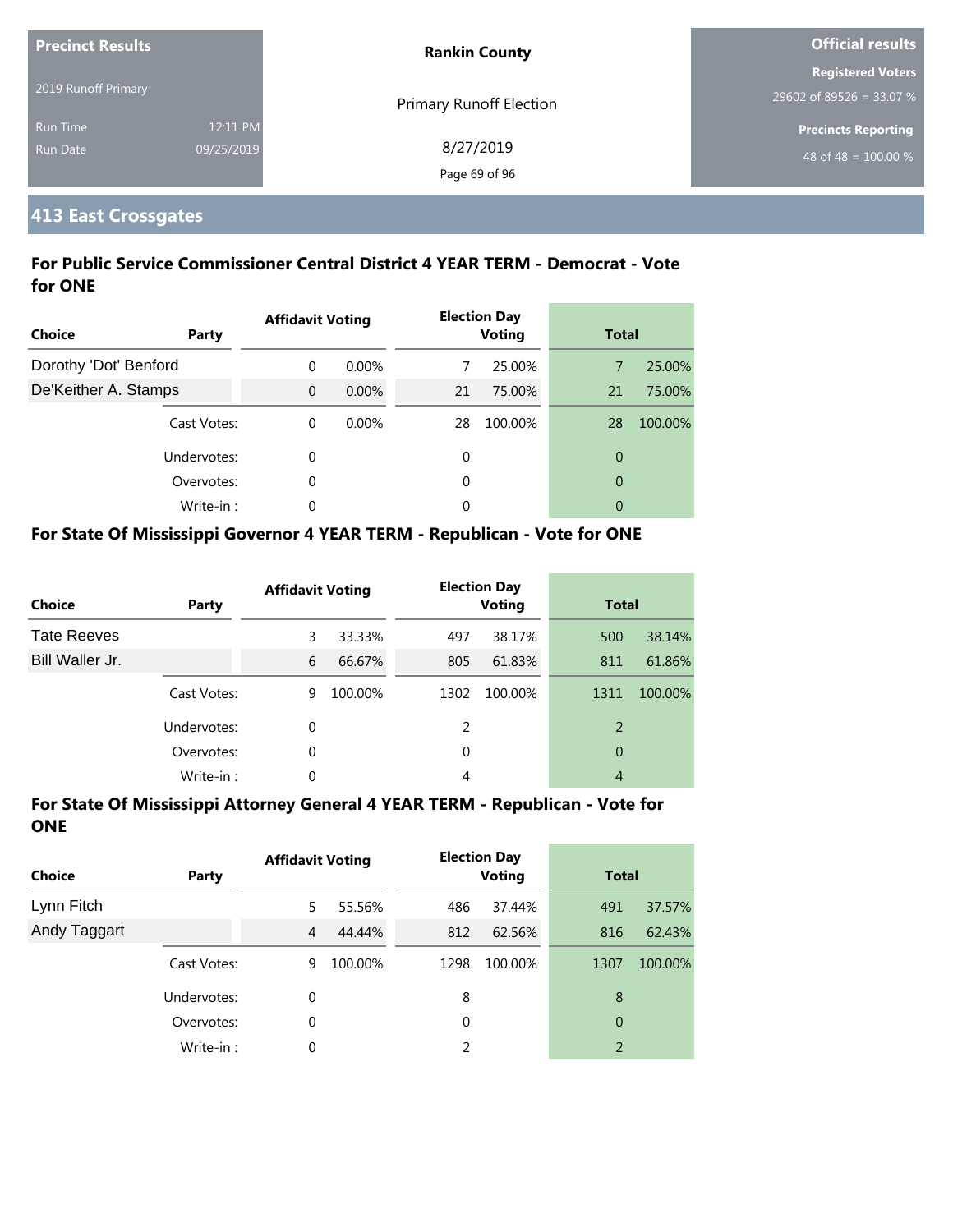| <b>Precinct Results</b> |            | <b>Rankin County</b>           | <b>Official results</b>          |  |
|-------------------------|------------|--------------------------------|----------------------------------|--|
|                         |            |                                | <b>Registered Voters</b>         |  |
| 2019 Runoff Primary     |            | <b>Primary Runoff Election</b> | 29602 of 89526 = 33.07 %         |  |
| <b>Run Time</b>         | 12:11 PM   |                                | <b>Precincts Reporting</b>       |  |
| <b>Run Date</b>         | 09/25/2019 | 8/27/2019                      | 48 of 48 = $\overline{100.00\%}$ |  |
|                         |            | Page 70 of 96                  |                                  |  |

## **413 East Crossgates**

#### **For Rankin Tax Collector 4 YEAR TERM - Republican - Vote for ONE**

| Choice                  | Party       | <b>Affidavit Voting</b> |         |      | <b>Election Day</b><br><b>Voting</b> |      | <b>Total</b> |  |
|-------------------------|-------------|-------------------------|---------|------|--------------------------------------|------|--------------|--|
| Michelle Denham         |             |                         | 11.11%  | 403  | 32.03%                               | 404  | 31.89%       |  |
| <b>Caroline Gilbert</b> |             | 8                       | 88.89%  | 855  | 67.97%                               | 863  | 68.11%       |  |
|                         | Cast Votes: | 9                       | 100.00% | 1258 | 100.00%                              | 1267 | 100.00%      |  |
|                         | Undervotes: | $\Omega$                |         | 47   |                                      | 47   |              |  |
|                         | Overvotes:  | $\Omega$                |         | 0    |                                      | 0    |              |  |
|                         | Write-in:   | $\Omega$                |         | 3    |                                      | 3    |              |  |

| Choice                        | Party       | <b>Affidavit Voting</b> |         |      | <b>Election Day</b><br><b>Voting</b> | <b>Total</b>   |         |
|-------------------------------|-------------|-------------------------|---------|------|--------------------------------------|----------------|---------|
| <b>Whitney McKay</b><br>Adams |             | 5.                      | 55.56%  | 780  | 61.90%                               | 785            | 61.86%  |
| Jeffrey K. McDaniel           |             | 4                       | 44.44%  | 480  | 38.10%                               | 484            | 38.14%  |
|                               | Cast Votes: | 9                       | 100.00% | 1260 | 100.00%                              | 1269           | 100.00% |
|                               | Undervotes: | $\Omega$                |         | 46   |                                      | 46             |         |
|                               | Overvotes:  | $\Omega$                |         | 0    |                                      | 0              |         |
|                               | Write-in:   | $\Omega$                |         | 2    |                                      | $\overline{2}$ |         |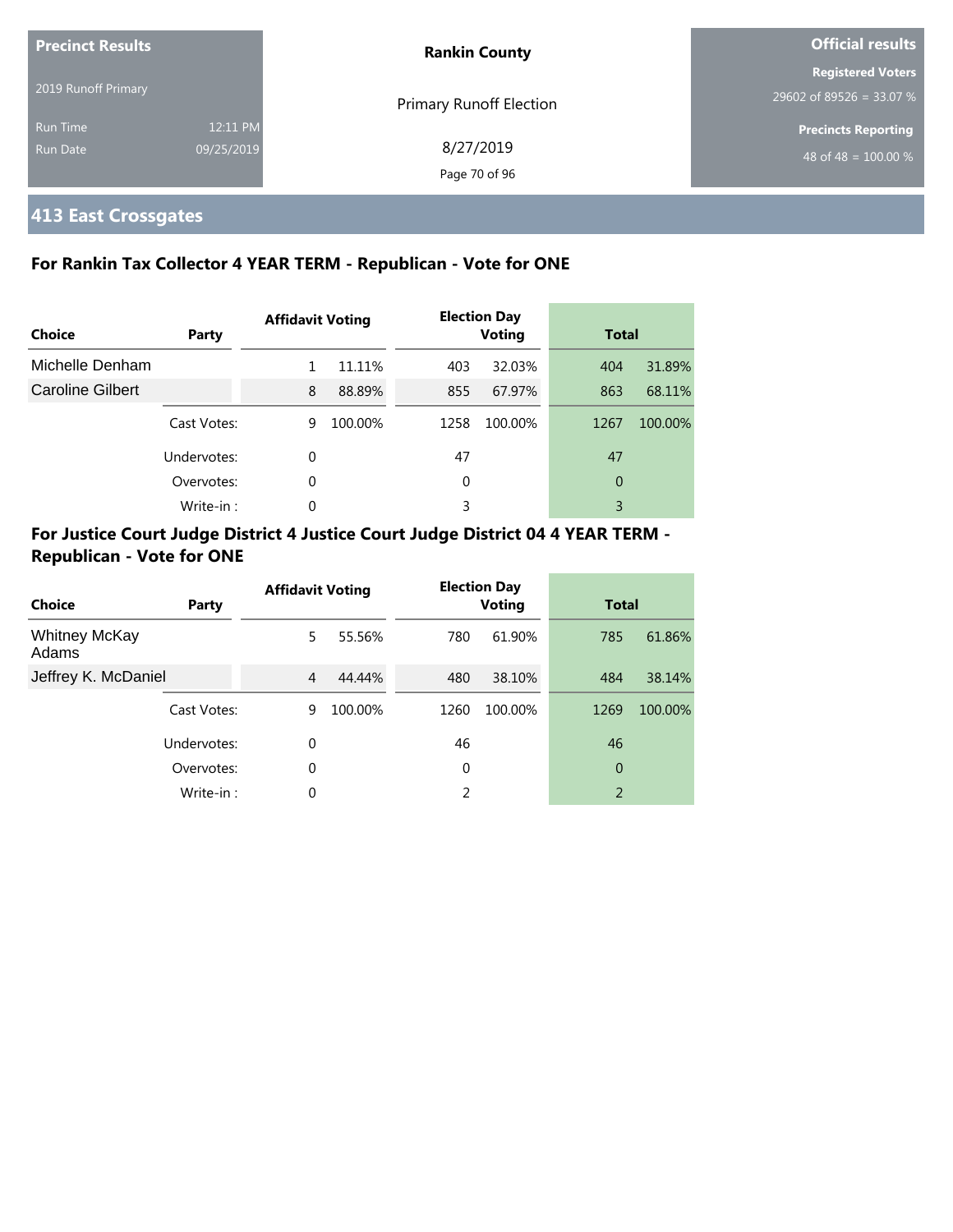| <b>Precinct Results</b> |            | <b>Rankin County</b>           | <b>Official results</b>          |  |
|-------------------------|------------|--------------------------------|----------------------------------|--|
|                         |            |                                | <b>Registered Voters</b>         |  |
| 2019 Runoff Primary     |            | <b>Primary Runoff Election</b> | $29602$ of 89526 = 33.07 %       |  |
| <b>Run Time</b>         | 12:11 PM   |                                | <b>Precincts Reporting</b>       |  |
| <b>Run Date</b>         | 09/25/2019 | 8/27/2019                      | 48 of 48 = $\overline{100.00\%}$ |  |
|                         |            | Page 71 of 96                  |                                  |  |

### **414 Pelahatchie**

#### **For Public Service Commissioner Central District 4 YEAR TERM - Democrat - Vote for ONE**

| <b>Choice</b>         | Party       | <b>Affidavit Voting</b> |         |    | <b>Election Day</b><br><b>Voting</b> |                | <b>Total</b> |  |
|-----------------------|-------------|-------------------------|---------|----|--------------------------------------|----------------|--------------|--|
| Dorothy 'Dot' Benford |             | 1.                      | 50.00%  | 24 | 34.29%                               | 25             | 34.72%       |  |
| De'Keither A. Stamps  |             | $\mathbf{1}$            | 50.00%  | 46 | 65.71%                               | 47             | 65.28%       |  |
|                       | Cast Votes: | 2                       | 100.00% | 70 | 100.00%                              | 72             | 100.00%      |  |
|                       | Undervotes: | $\Omega$                |         | 0  |                                      | $\overline{0}$ |              |  |
|                       | Overvotes:  | $\Omega$                |         | 0  |                                      | $\overline{0}$ |              |  |
|                       | Write-in:   | $\Omega$                |         | 2  |                                      | $\overline{2}$ |              |  |

#### **For State Of Mississippi Governor 4 YEAR TERM - Republican - Vote for ONE**

| <b>Choice</b>      | Party       | <b>Affidavit Voting</b> |         |     | <b>Election Day</b><br><b>Voting</b> |     | <b>Total</b> |  |
|--------------------|-------------|-------------------------|---------|-----|--------------------------------------|-----|--------------|--|
| <b>Tate Reeves</b> |             |                         | 25.00%  | 361 | 54.12%                               | 362 | 53.95%       |  |
| Bill Waller Jr.    |             | 3                       | 75.00%  | 306 | 45.88%                               | 309 | 46.05%       |  |
|                    | Cast Votes: | 4                       | 100.00% | 667 | 100.00%                              | 671 | 100.00%      |  |
|                    | Undervotes: | 0                       |         | 3   |                                      | 3   |              |  |
|                    | Overvotes:  | 0                       |         |     |                                      | 1   |              |  |
|                    | Write-in:   | 0                       |         |     |                                      |     |              |  |

| <b>Choice</b> | Party       | <b>Affidavit Voting</b> |         |     | <b>Election Day</b><br><b>Voting</b> |                | <b>Total</b> |  |
|---------------|-------------|-------------------------|---------|-----|--------------------------------------|----------------|--------------|--|
| Lynn Fitch    |             | 1                       | 25.00%  | 306 | 45.88%                               | 307            | 45.75%       |  |
| Andy Taggart  |             | 3                       | 75.00%  | 361 | 54.12%                               | 364            | 54.25%       |  |
|               | Cast Votes: | 4                       | 100.00% | 667 | 100.00%                              | 671            | 100.00%      |  |
|               | Undervotes: | 0                       |         | 4   |                                      | $\overline{4}$ |              |  |
|               | Overvotes:  | 0                       |         | 0   |                                      | 0              |              |  |
|               | Write-in:   | 0                       |         |     |                                      | 1              |              |  |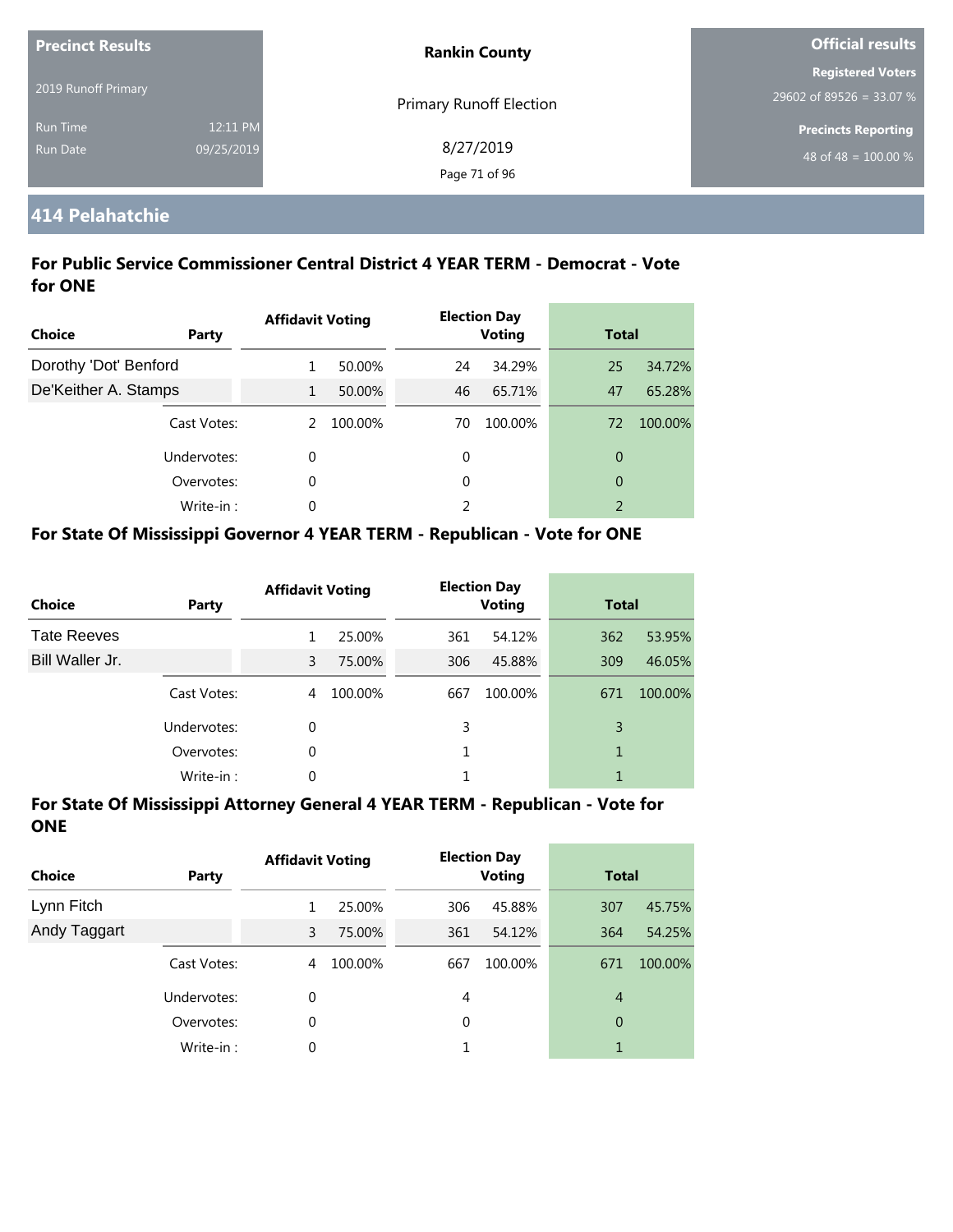| <b>Precinct Results</b> |            | <b>Rankin County</b>           | <b>Official results</b>    |  |
|-------------------------|------------|--------------------------------|----------------------------|--|
|                         |            |                                | <b>Registered Voters</b>   |  |
| 2019 Runoff Primary     |            | <b>Primary Runoff Election</b> | 29602 of 89526 = 33.07 %   |  |
| <b>Run Time</b>         | 12:11 PM   |                                | <b>Precincts Reporting</b> |  |
| Run Date                | 09/25/2019 | 8/27/2019                      | 48 of 48 = $100.00\%$      |  |
|                         |            | Page 72 of 96                  |                            |  |

## **414 Pelahatchie**

#### **For Rankin Tax Collector 4 YEAR TERM - Republican - Vote for ONE**

| Choice           | <b>Party</b> | <b>Affidavit Voting</b> |          |     | <b>Election Day</b><br><b>Voting</b> |     | <b>Total</b> |  |
|------------------|--------------|-------------------------|----------|-----|--------------------------------------|-----|--------------|--|
| Michelle Denham  |              | $\Omega$                | $0.00\%$ | 262 | 40.43%                               | 262 | 40.18%       |  |
| Caroline Gilbert |              | 4                       | 100.00%  | 386 | 59.57%                               | 390 | 59.82%       |  |
|                  | Cast Votes:  | 4                       | 100.00%  | 648 | 100.00%                              | 652 | 100.00%      |  |
|                  | Undervotes:  | 0                       |          | 23  |                                      | 23  |              |  |
|                  | Overvotes:   | 0                       |          | 0   |                                      | 0   |              |  |
|                  | Write-in:    | $\Omega$                |          | 1   |                                      |     |              |  |

| Choice                        | Party       | <b>Affidavit Voting</b> |         | <b>Election Day</b><br><b>Voting</b> |         | <b>Total</b> |         |
|-------------------------------|-------------|-------------------------|---------|--------------------------------------|---------|--------------|---------|
| <b>Whitney McKay</b><br>Adams |             | 3                       | 75.00%  | 445                                  | 67.12%  | 448          | 67.17%  |
| Jeffrey K. McDaniel           |             | $\mathbf{1}$            | 25.00%  | 218                                  | 32.88%  | 219          | 32.83%  |
|                               | Cast Votes: | 4                       | 100.00% | 663                                  | 100.00% | 667          | 100.00% |
| Undervotes:                   |             | $\Omega$                |         |                                      |         | 7            |         |
|                               | Overvotes:  | $\Omega$                |         | 1                                    |         |              |         |
|                               | Write-in:   | $\Omega$                |         |                                      |         | 1            |         |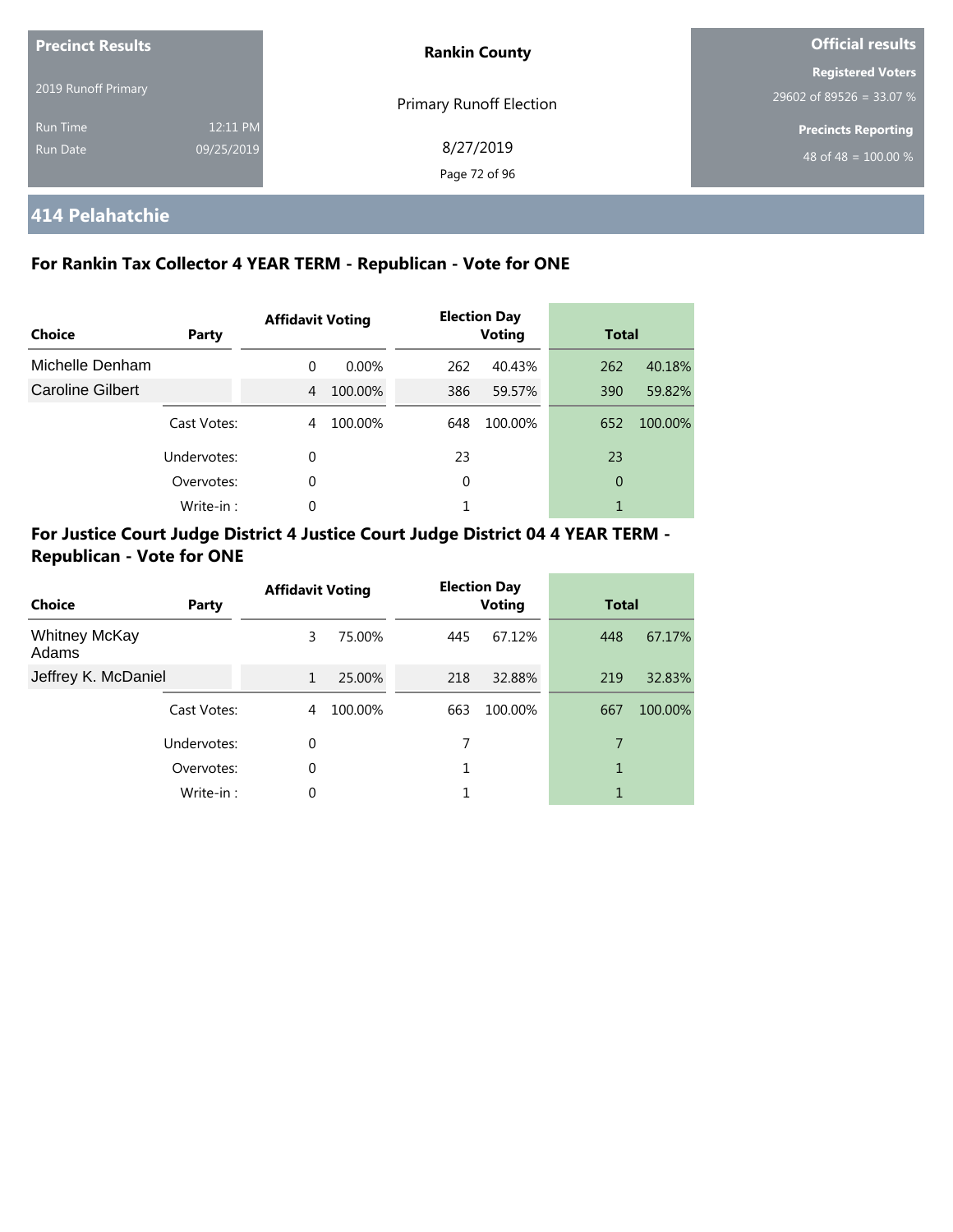| <b>Precinct Results</b> |            | <b>Rankin County</b>           | <b>Official results</b>          |  |
|-------------------------|------------|--------------------------------|----------------------------------|--|
|                         |            |                                | <b>Registered Voters</b>         |  |
| 2019 Runoff Primary     |            | <b>Primary Runoff Election</b> | 29602 of 89526 = 33.07 %         |  |
| <b>Run Time</b>         | 12:11 PM   |                                | <b>Precincts Reporting</b>       |  |
| <b>Run Date</b>         | 09/25/2019 | 8/27/2019                      | 48 of 48 = $\overline{100.00\%}$ |  |
|                         |            | Page 73 of 96                  |                                  |  |

# **418 West Crossgates**

#### **For Public Service Commissioner Central District 4 YEAR TERM - Democrat - Vote for ONE**

| <b>Choice</b><br>Party | <b>Affidavit Voting</b> |          |    | <b>Election Day</b><br><b>Voting</b> | <b>Total</b>   |         |
|------------------------|-------------------------|----------|----|--------------------------------------|----------------|---------|
| Dorothy 'Dot' Benford  | $\Omega$                | $0.00\%$ | 10 | 29.41%                               | 10             | 29.41%  |
| De'Keither A. Stamps   | $\Omega$                | $0.00\%$ | 24 | 70.59%                               | 24             | 70.59%  |
| Cast Votes:            | $\Omega$                | $0.00\%$ | 34 | 100.00%                              | 34             | 100.00% |
| Undervotes:            | $\Omega$                |          | 0  |                                      | $\overline{0}$ |         |
| Overvotes:             | $\Omega$                |          | 0  |                                      | $\overline{0}$ |         |
| Write-in:              | $\Omega$                |          | 0  |                                      | 0              |         |

#### **For State Of Mississippi Governor 4 YEAR TERM - Republican - Vote for ONE**

| <b>Choice</b>      | Party       | <b>Affidavit Voting</b> |         |          | <b>Election Day</b><br><b>Voting</b> | <b>Total</b>   |         |
|--------------------|-------------|-------------------------|---------|----------|--------------------------------------|----------------|---------|
| <b>Tate Reeves</b> |             | $\mathcal{P}$           | 40.00%  | 442      | 46.67%                               | 444            | 46.64%  |
| Bill Waller Jr.    |             | 3                       | 60.00%  | 505      | 53.33%                               | 508            | 53.36%  |
|                    | Cast Votes: | 5.                      | 100.00% | 947      | 100.00%                              | 952            | 100.00% |
|                    | Undervotes: | 0                       |         | 0        |                                      | 0              |         |
|                    | Overvotes:  | 0                       |         | $\Omega$ |                                      | 0              |         |
|                    | Write-in:   | 0                       |         |          |                                      | $\mathfrak{D}$ |         |

| <b>Choice</b> | Party       | <b>Affidavit Voting</b> |         |     | <b>Election Day</b><br><b>Voting</b> | <b>Total</b> |         |
|---------------|-------------|-------------------------|---------|-----|--------------------------------------|--------------|---------|
| Lynn Fitch    |             | 2                       | 50.00%  | 381 | 40.75%                               | 383          | 40.79%  |
| Andy Taggart  |             | 2                       | 50.00%  | 554 | 59.25%                               | 556          | 59.21%  |
|               | Cast Votes: | 4                       | 100.00% | 935 | 100.00%                              | 939          | 100.00% |
|               | Undervotes: |                         |         | 12  |                                      | 13           |         |
|               | Overvotes:  | 0                       |         |     |                                      | 1            |         |
|               | Write-in:   | 0                       |         |     |                                      | 1            |         |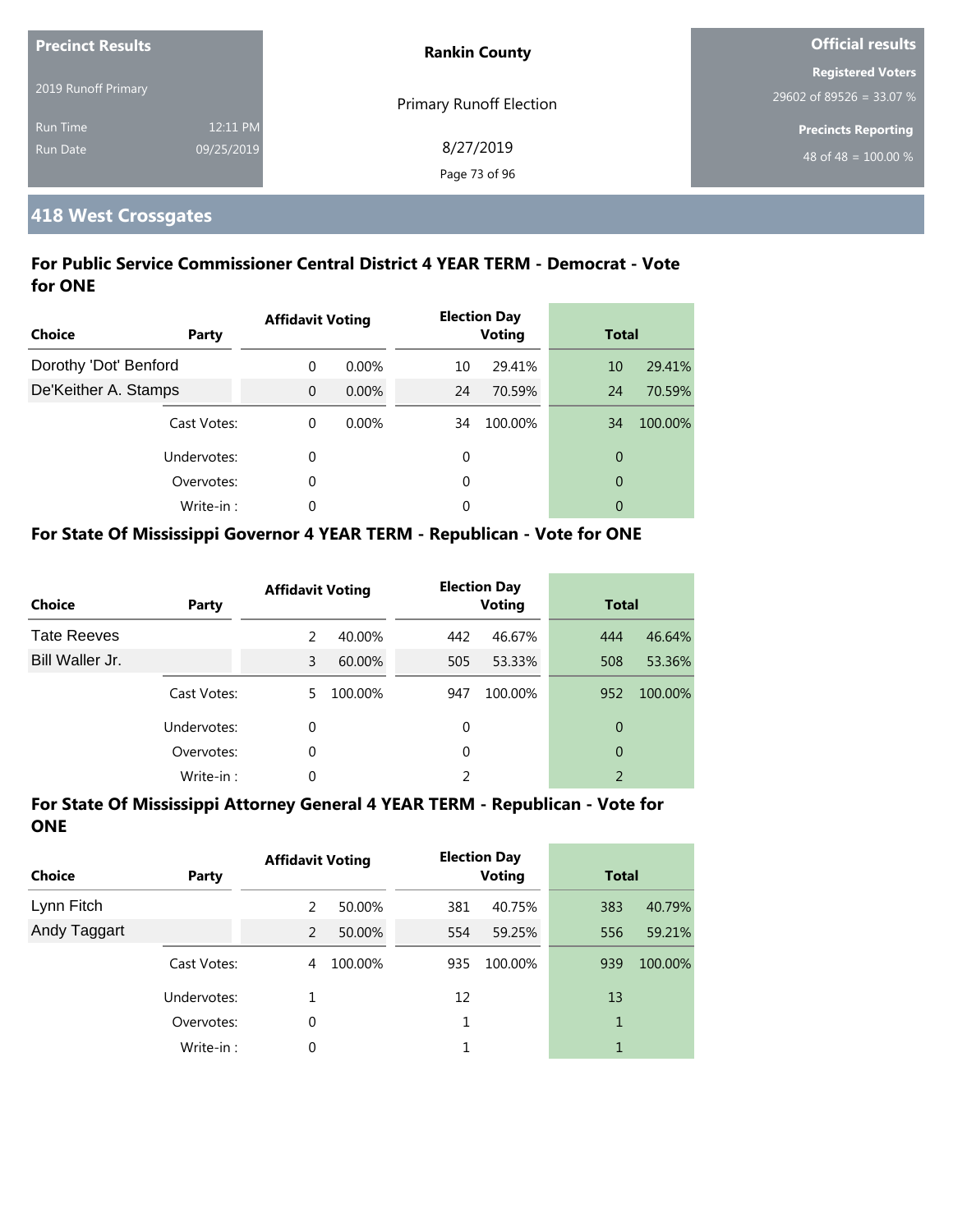| <b>Precinct Results</b> |            | <b>Rankin County</b>           | <b>Official results</b>          |  |
|-------------------------|------------|--------------------------------|----------------------------------|--|
|                         |            |                                | <b>Registered Voters</b>         |  |
| 2019 Runoff Primary     |            | <b>Primary Runoff Election</b> | 29602 of 89526 = 33.07 %         |  |
| <b>Run Time</b>         | 12:11 PM   |                                | <b>Precincts Reporting</b>       |  |
| <b>Run Date</b>         | 09/25/2019 | 8/27/2019                      | 48 of 48 = $\overline{100.00\%}$ |  |
|                         |            | Page 74 of 96                  |                                  |  |

# **418 West Crossgates**

#### **For Rankin Tax Collector 4 YEAR TERM - Republican - Vote for ONE**

| Choice                  | Party       | <b>Affidavit Voting</b> |          |     | <b>Election Day</b><br><b>Voting</b> | <b>Total</b> |         |
|-------------------------|-------------|-------------------------|----------|-----|--------------------------------------|--------------|---------|
| Michelle Denham         |             | $\Omega$                | $0.00\%$ | 307 | 34.15%                               | 307          | 34.00%  |
| <b>Caroline Gilbert</b> |             | 4                       | 100.00%  | 592 | 65.85%                               | 596          | 66.00%  |
|                         | Cast Votes: | 4                       | 100.00%  | 899 | 100.00%                              | 903          | 100.00% |
|                         | Undervotes: |                         |          | 47  |                                      | 48           |         |
|                         | Overvotes:  | $\Omega$                |          | 0   |                                      | 0            |         |
|                         | Write-in:   | 0                       |          | 3   |                                      | 3            |         |

#### **For Justice Court Judge District 4 Justice Court Judge District 04 4 YEAR TERM - Republican - Vote for ONE**

| Choice                        | Party       | <b>Affidavit Voting</b> |         |     | <b>Election Day</b><br><b>Voting</b> | <b>Total</b> |         |
|-------------------------------|-------------|-------------------------|---------|-----|--------------------------------------|--------------|---------|
| <b>Whitney McKay</b><br>Adams |             | 2                       | 50.00%  | 553 | 60.24%                               | 555          | 60.20%  |
| Jeffrey K. McDaniel           |             | 2                       | 50.00%  | 365 | 39.76%                               | 367          | 39.80%  |
|                               | Cast Votes: | 4                       | 100.00% | 918 | 100.00%                              | 922          | 100.00% |
|                               | Undervotes: | 1                       |         | 28  |                                      | 29           |         |
|                               | Overvotes:  | $\mathbf 0$             |         | 0   |                                      | 0            |         |
|                               | Write-in:   | 0                       |         | 3   |                                      | 3            |         |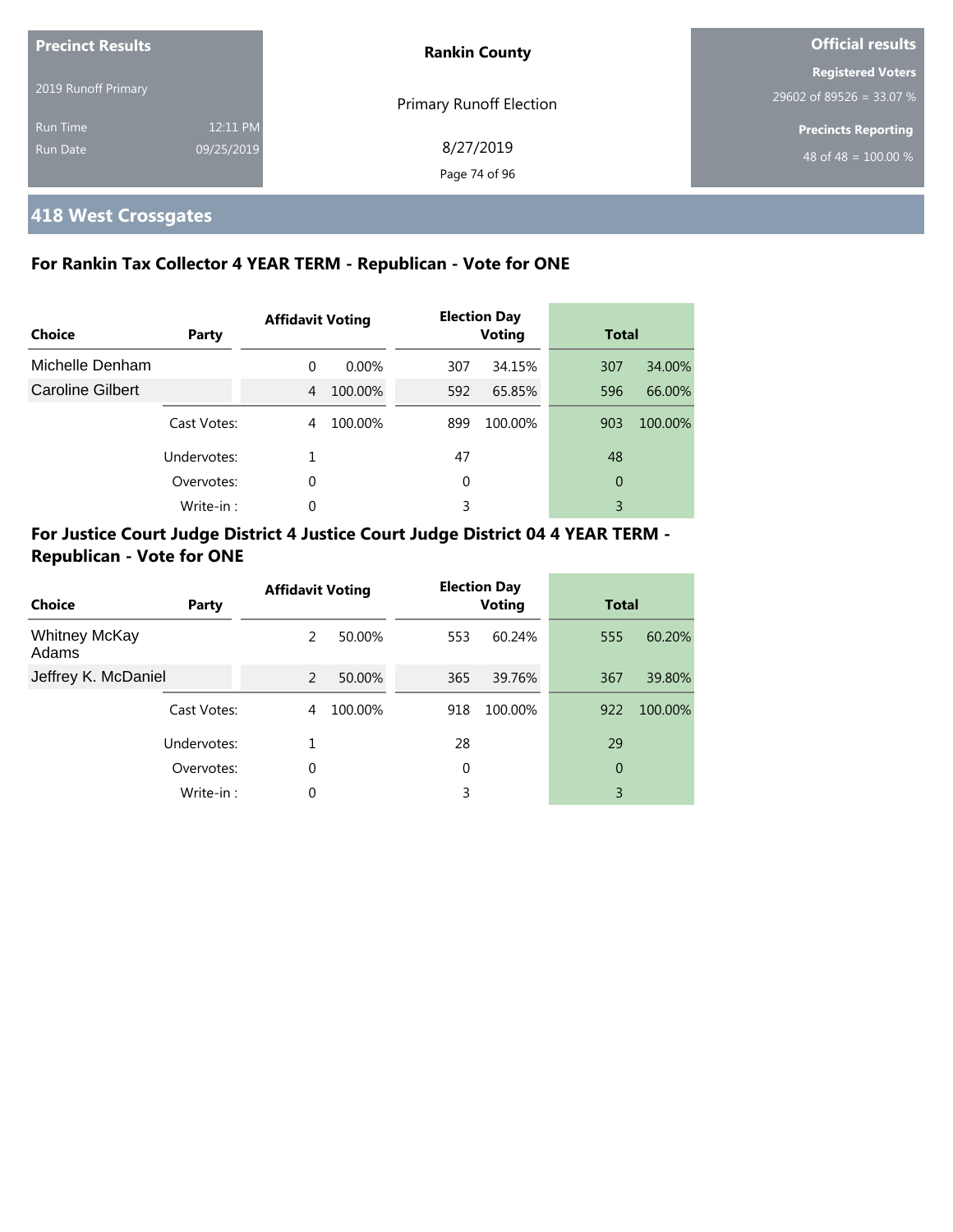| <b>Precinct Results</b> |            | <b>Rankin County</b>           | <b>Official results</b>          |  |
|-------------------------|------------|--------------------------------|----------------------------------|--|
|                         |            |                                | <b>Registered Voters</b>         |  |
| 2019 Runoff Primary     |            | <b>Primary Runoff Election</b> | $29602$ of 89526 = 33.07 %       |  |
| <b>Run Time</b>         | 12:11 PM   |                                | <b>Precincts Reporting</b>       |  |
| <b>Run Date</b>         | 09/25/2019 | 8/27/2019                      | 48 of 48 = $\overline{100.00\%}$ |  |
|                         |            | Page 75 of 96                  |                                  |  |

#### **419 Northeast Brandon**

#### **For Public Service Commissioner Central District 4 YEAR TERM - Democrat - Vote for ONE**

| <b>Choice</b>         | Party       | <b>Affidavit Voting</b> |          |    | <b>Election Day</b><br><b>Voting</b> | <b>Total</b>   |         |
|-----------------------|-------------|-------------------------|----------|----|--------------------------------------|----------------|---------|
| Dorothy 'Dot' Benford |             | $\Omega$                | $0.00\%$ | 27 | 32.53%                               | 27             | 32.53%  |
| De'Keither A. Stamps  |             | $\Omega$                | $0.00\%$ | 56 | 67.47%                               | 56             | 67.47%  |
|                       | Cast Votes: | $\Omega$                | 0.00%    | 83 | 100.00%                              | 83             | 100.00% |
|                       | Undervotes: | 0                       |          | 0  |                                      | $\overline{0}$ |         |
|                       | Overvotes:  | 0                       |          |    |                                      | 1              |         |
|                       | Write-in:   | $\Omega$                |          | 0  |                                      | 0              |         |

#### **For State Of Mississippi Governor 4 YEAR TERM - Republican - Vote for ONE**

| <b>Choice</b>      | Party       | <b>Affidavit Voting</b> |          |          | <b>Election Day</b><br><b>Voting</b> | <b>Total</b> |         |
|--------------------|-------------|-------------------------|----------|----------|--------------------------------------|--------------|---------|
| <b>Tate Reeves</b> |             | $\mathcal{P}$           | 100.00%  | 450      | 44.07%                               | 452          | 44.18%  |
| Bill Waller Jr.    |             | $\Omega$                | $0.00\%$ | 571      | 55.93%                               | 571          | 55.82%  |
|                    | Cast Votes: | $\mathcal{P}$           | 100.00%  | 1021     | 100.00%                              | 1023         | 100.00% |
|                    | Undervotes: | $\Omega$                |          | 0        |                                      | 0            |         |
|                    | Overvotes:  | 0                       |          | $\Omega$ |                                      | 0            |         |
|                    | Write-in:   | 0                       |          |          |                                      |              |         |

| <b>Choice</b> | Party       | <b>Affidavit Voting</b> |         |      | <b>Election Day</b><br><b>Voting</b> | <b>Total</b> |         |
|---------------|-------------|-------------------------|---------|------|--------------------------------------|--------------|---------|
| Lynn Fitch    |             | 1                       | 50.00%  | 386  | 38.29%                               | 387          | 38.32%  |
| Andy Taggart  |             | 1                       | 50.00%  | 622  | 61.71%                               | 623          | 61.68%  |
|               | Cast Votes: | 2                       | 100.00% | 1008 | 100.00%                              | 1010         | 100.00% |
|               | Undervotes: | 0                       |         | 12   |                                      | 12           |         |
|               | Overvotes:  | 0                       |         |      |                                      | 1            |         |
|               | Write-in:   | 0                       |         |      |                                      | 1            |         |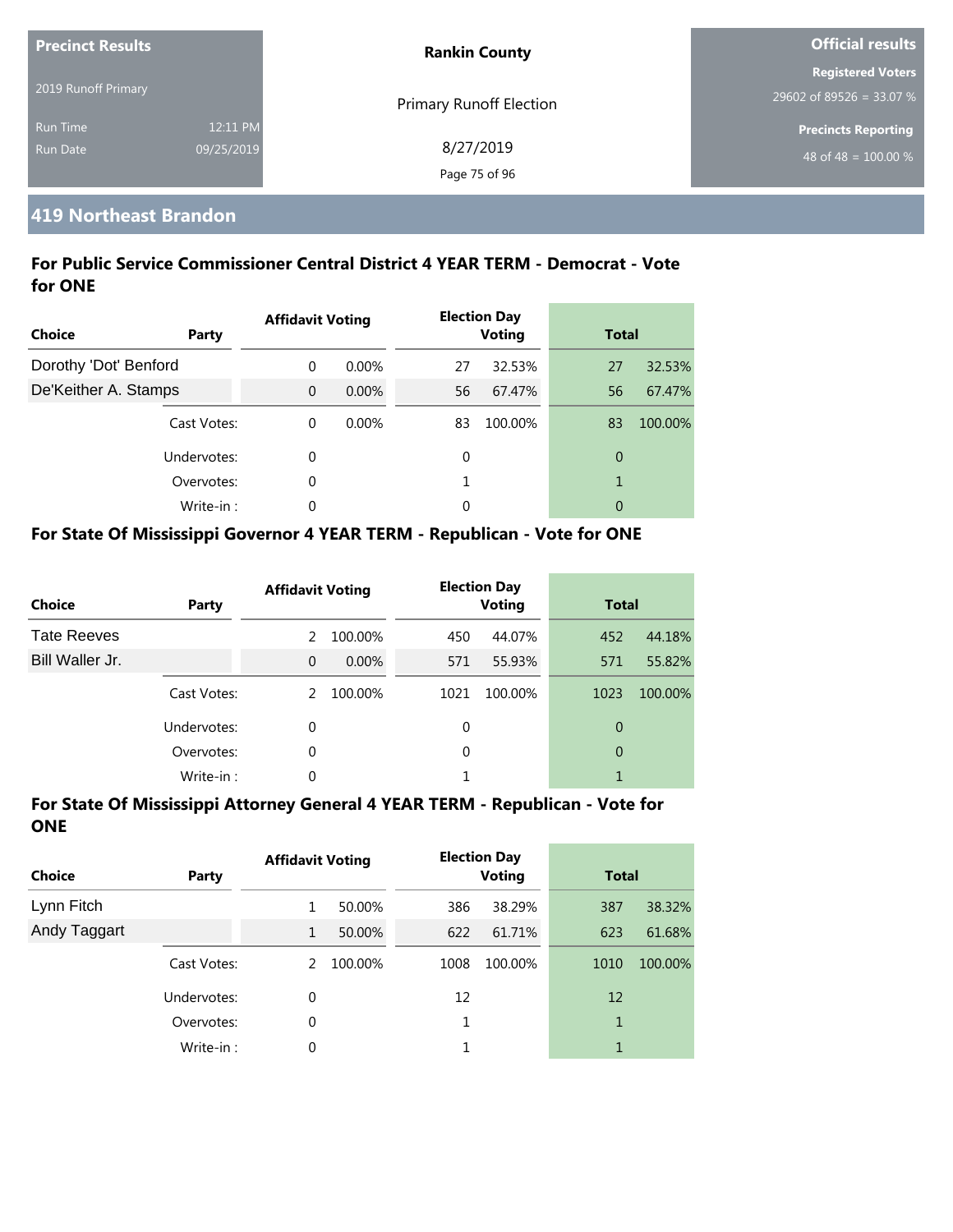| <b>Precinct Results</b>     |                        | <b>Rankin County</b>           | <b>Official results</b>                              |  |  |
|-----------------------------|------------------------|--------------------------------|------------------------------------------------------|--|--|
| 2019 Runoff Primary         |                        | <b>Primary Runoff Election</b> | <b>Registered Voters</b><br>29602 of 89526 = 33.07 % |  |  |
| <b>Run Time</b><br>Run Date | 12:11 PM<br>09/25/2019 | 8/27/2019<br>Page 76 of 96     | <b>Precincts Reporting</b><br>48 of 48 = $100.00\%$  |  |  |

#### **419 Northeast Brandon**

#### **For Rankin Tax Collector 4 YEAR TERM - Republican - Vote for ONE**

| Choice           | Party       | <b>Affidavit Voting</b> |          |     | <b>Election Day</b><br><b>Voting</b> |     | <b>Total</b> |  |
|------------------|-------------|-------------------------|----------|-----|--------------------------------------|-----|--------------|--|
| Michelle Denham  |             | $\Omega$                | $0.00\%$ | 262 | 26.31%                               | 262 | 26.25%       |  |
| Caroline Gilbert |             | 2                       | 100.00%  | 734 | 73.69%                               | 736 | 73.75%       |  |
|                  | Cast Votes: | 2                       | 100.00%  | 996 | 100.00%                              | 998 | 100.00%      |  |
|                  | Undervotes: | $\Omega$                |          | 23  |                                      | 23  |              |  |
|                  | Overvotes:  | 0                       |          | 2   |                                      | 2   |              |  |
|                  | Write-in:   | $\Omega$                |          | 1   |                                      |     |              |  |

#### **For Justice Court Judge District 4 Justice Court Judge District 04 4 YEAR TERM - Republican - Vote for ONE**

| Choice                        | Party       | <b>Affidavit Voting</b> |          | <b>Election Day</b><br><b>Voting</b> |         | <b>Total</b> |         |
|-------------------------------|-------------|-------------------------|----------|--------------------------------------|---------|--------------|---------|
| <b>Whitney McKay</b><br>Adams |             | $\Omega$                | $0.00\%$ | 643                                  | 63.92%  | 643          | 63.79%  |
| Jeffrey K. McDaniel           |             | $\overline{2}$          | 100.00%  | 363                                  | 36.08%  | 365          | 36.21%  |
|                               | Cast Votes: | 2                       | 100.00%  | 1006                                 | 100.00% | 1008         | 100.00% |
|                               | Undervotes: | $\Omega$                |          | 16                                   |         | 16           |         |
|                               | Overvotes:  | $\Omega$                |          | 0                                    |         | 0            |         |
|                               | Write-in:   | $\Omega$                |          | 0                                    |         | 0            |         |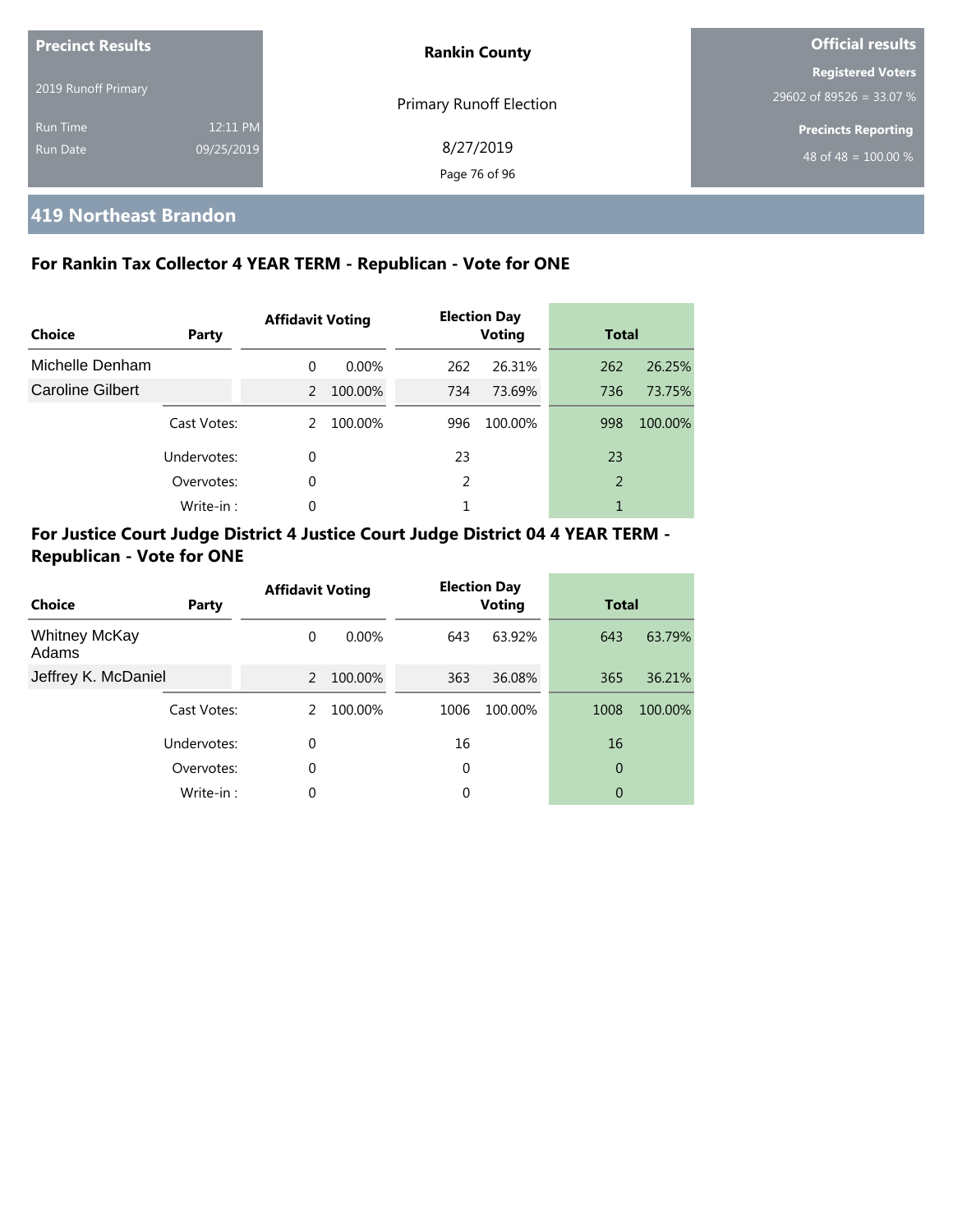| <b>Precinct Results</b> |            | <b>Rankin County</b>           | <b>Official results</b>    |  |
|-------------------------|------------|--------------------------------|----------------------------|--|
|                         |            |                                | <b>Registered Voters</b>   |  |
| 2019 Runoff Primary     |            | <b>Primary Runoff Election</b> | 29602 of 89526 = 33.07 %   |  |
| <b>Run Time</b>         | 12:11 PM   |                                | <b>Precincts Reporting</b> |  |
| <b>Run Date</b>         | 09/25/2019 | 8/27/2019                      | 48 of 48 = $100.00\%$      |  |
|                         |            | Page 77 of 96                  |                            |  |

# **506 Flowood Library**

#### **For Public Service Commissioner Central District 4 YEAR TERM - Democrat - Vote for ONE**

| <b>Choice</b><br>Party | <b>Affidavit Voting</b> |          |    | <b>Election Day</b><br><b>Voting</b> |                | <b>Total</b> |  |
|------------------------|-------------------------|----------|----|--------------------------------------|----------------|--------------|--|
| Dorothy 'Dot' Benford  | $\Omega$                | $0.00\%$ | 16 | 30.19%                               | 16             | 30.19%       |  |
| De'Keither A. Stamps   | $\Omega$                | $0.00\%$ | 37 | 69.81%                               | 37             | 69.81%       |  |
| Cast Votes:            | $\Omega$                | $0.00\%$ | 53 | 100.00%                              | 53             | 100.00%      |  |
| Undervotes:            | $\Omega$                |          | 0  |                                      | $\overline{0}$ |              |  |
| Overvotes:             | $\Omega$                |          | 0  |                                      | $\overline{0}$ |              |  |
| Write-in:              | $\Omega$                |          | 0  |                                      | 0              |              |  |

#### **For State Of Mississippi Governor 4 YEAR TERM - Republican - Vote for ONE**

| <b>Choice</b>      | Party       | <b>Affidavit Voting</b> |          |          | <b>Election Day</b><br><b>Voting</b> |     | <b>Total</b> |  |
|--------------------|-------------|-------------------------|----------|----------|--------------------------------------|-----|--------------|--|
| <b>Tate Reeves</b> |             | $\Omega$                | $0.00\%$ | 344      | 42.52%                               | 344 | 42.52%       |  |
| Bill Waller Jr.    |             | $\Omega$                | $0.00\%$ | 465      | 57.48%                               | 465 | 57.48%       |  |
|                    | Cast Votes: | $\Omega$                | $0.00\%$ | 809      | 100.00%                              | 809 | 100.00%      |  |
|                    | Undervotes: | 0                       |          | 0        |                                      | 0   |              |  |
|                    | Overvotes:  | 0                       |          | $\Omega$ |                                      | 0   |              |  |
|                    | Write-in:   | 0                       |          | 0        |                                      | 0   |              |  |

| <b>Choice</b> | Party       | <b>Affidavit Voting</b> |          | <b>Election Day</b><br><b>Voting</b> |         | <b>Total</b> |         |
|---------------|-------------|-------------------------|----------|--------------------------------------|---------|--------------|---------|
| Lynn Fitch    |             | 0                       | $0.00\%$ | 312                                  | 39.05%  | 312          | 39.05%  |
| Andy Taggart  |             | $\mathbf 0$             | $0.00\%$ | 487                                  | 60.95%  | 487          | 60.95%  |
|               | Cast Votes: | 0                       | $0.00\%$ | 799                                  | 100.00% | 799          | 100.00% |
|               | Undervotes: | 0                       |          | 9                                    |         | 9            |         |
|               | Overvotes:  | 0                       |          | $\Omega$                             |         | 0            |         |
|               | Write-in:   | 0                       |          |                                      |         | 1            |         |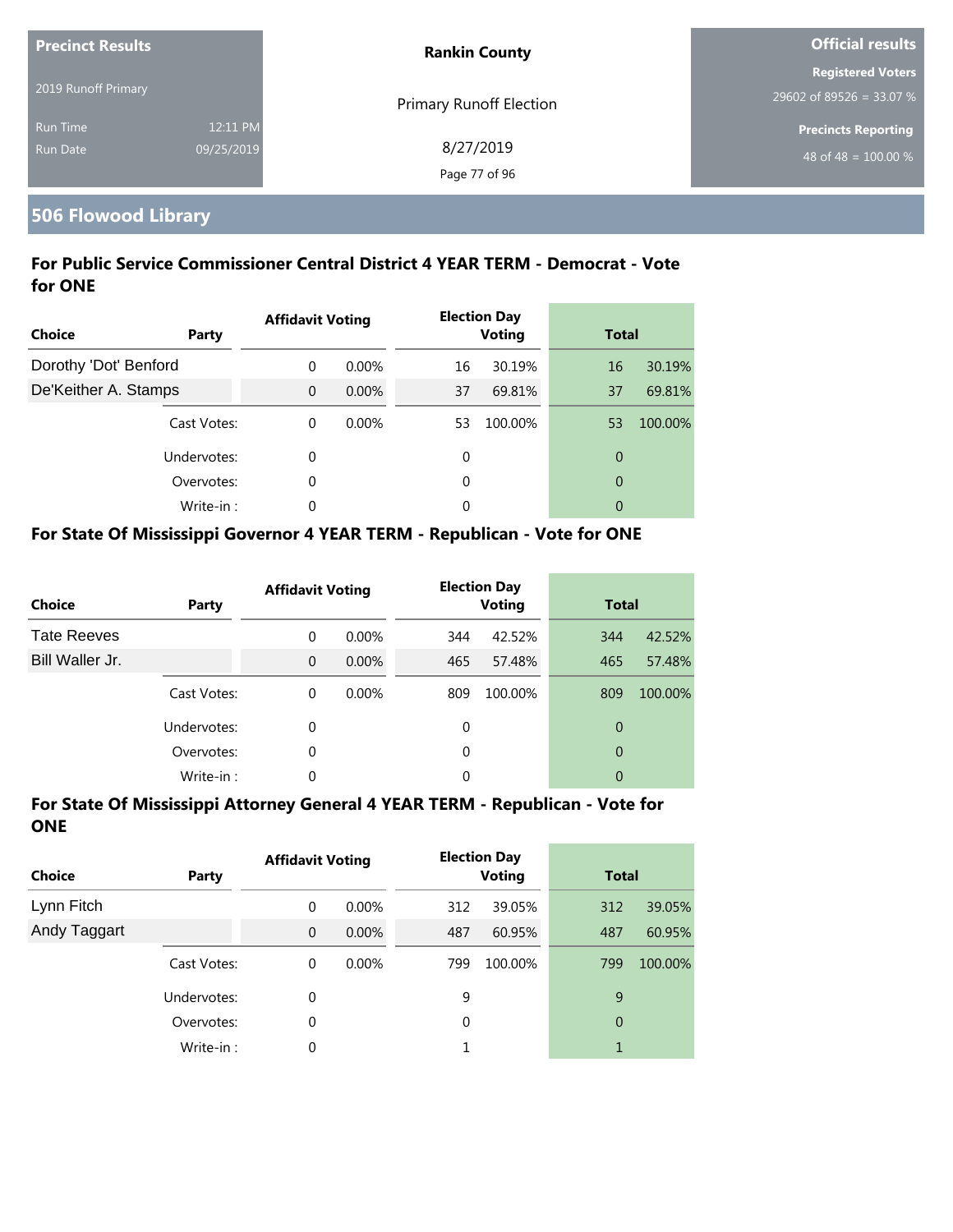| <b>Precinct Results</b> |            | <b>Rankin County</b>           | <b>Official results</b>    |  |
|-------------------------|------------|--------------------------------|----------------------------|--|
| 2019 Runoff Primary     |            |                                | <b>Registered Voters</b>   |  |
|                         |            | <b>Primary Runoff Election</b> | 29602 of 89526 = 33.07 %   |  |
| <b>Run Time</b>         | 12:11 PM   |                                | <b>Precincts Reporting</b> |  |
| Run Date                | 09/25/2019 | 8/27/2019                      | 48 of 48 = $100.00\%$      |  |
|                         |            | Page 78 of 96                  |                            |  |

# **506 Flowood Library**

#### **For Rankin Tax Collector 4 YEAR TERM - Republican - Vote for ONE**

| <b>Choice</b>           | Party       | <b>Affidavit Voting</b> |          | <b>Election Day</b><br><b>Voting</b> |         | <b>Total</b> |         |
|-------------------------|-------------|-------------------------|----------|--------------------------------------|---------|--------------|---------|
| Michelle Denham         |             | $\Omega$                | $0.00\%$ | 330                                  | 44.59%  | 330          | 44.59%  |
| <b>Caroline Gilbert</b> |             | $\Omega$                | $0.00\%$ | 410                                  | 55.41%  | 410          | 55.41%  |
|                         | Cast Votes: | $\Omega$                | $0.00\%$ | 740                                  | 100.00% | 740          | 100.00% |
|                         | Undervotes: | 0                       |          | 67                                   |         | 67           |         |
|                         | Overvotes:  | $\Omega$                |          | $\Omega$                             |         | 0            |         |
|                         | Write-in:   | $\Omega$                |          | 2                                    |         | 2            |         |

#### **For Justice Court Judge District 2 Justice Court Judge District 2 4 YEAR TERM - Republican - Vote for ONE**

| <b>Choice</b>          | Party       | <b>Affidavit Voting</b> |          |     | <b>Election Day</b><br><b>Voting</b> |                | <b>Total</b> |  |
|------------------------|-------------|-------------------------|----------|-----|--------------------------------------|----------------|--------------|--|
| Bo Agnew               |             | 0                       | $0.00\%$ | 531 | 69.59%                               | 531            | 69.59%       |  |
| <b>Tommy Whitfield</b> |             | $\Omega$                | $0.00\%$ | 232 | 30.41%                               | 232            | 30.41%       |  |
|                        | Cast Votes: | 0                       | $0.00\%$ | 763 | 100.00%                              | 763            | 100.00%      |  |
|                        | Undervotes: | 0                       |          | 44  |                                      | 44             |              |  |
|                        | Overvotes:  | 0                       |          | 0   |                                      | 0              |              |  |
|                        | Write-in:   | 0                       |          | 2   |                                      | $\overline{2}$ |              |  |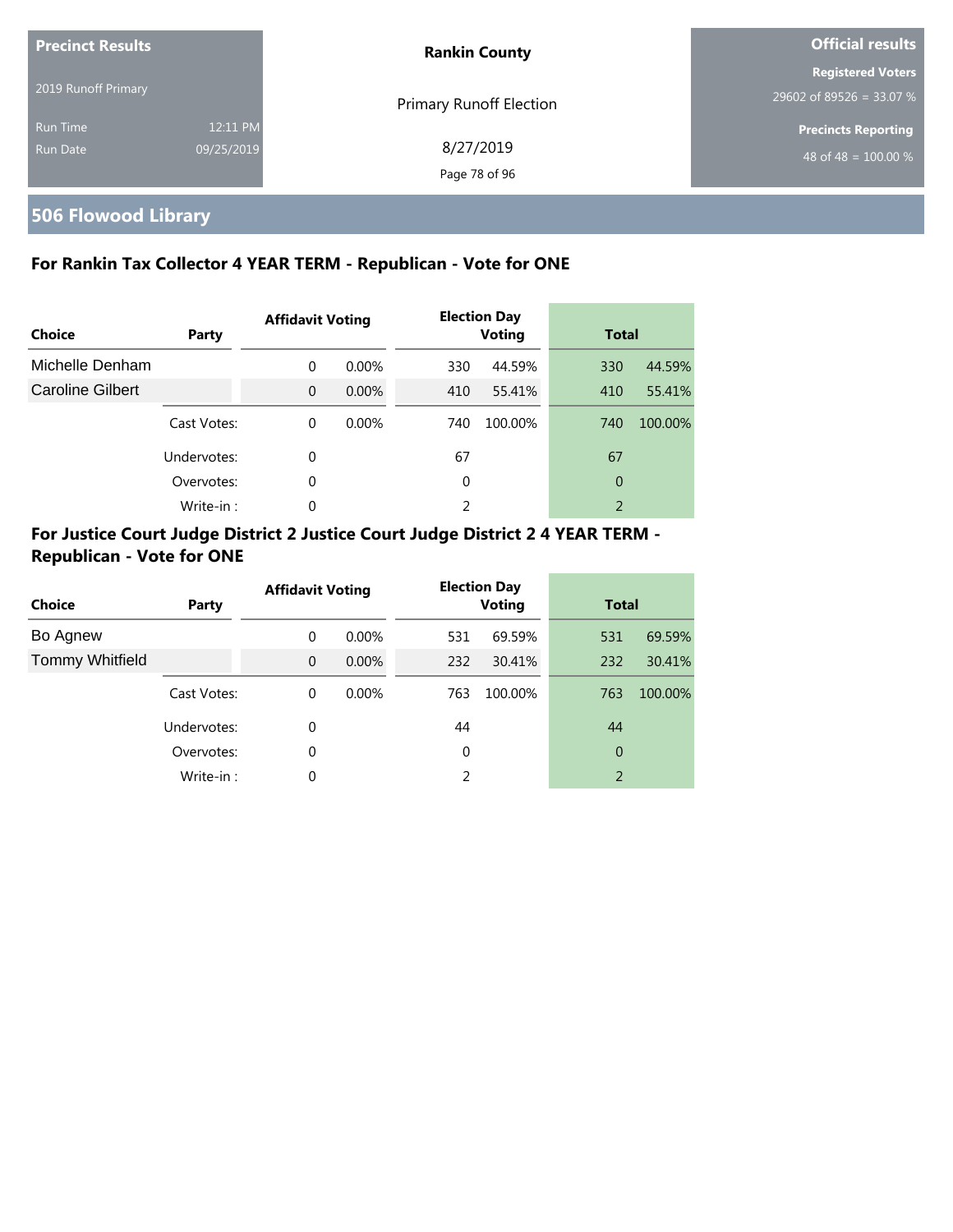| <b>Precinct Results</b> |            | <b>Rankin County</b>           | <b>Official results</b>                              |  |
|-------------------------|------------|--------------------------------|------------------------------------------------------|--|
| 2019 Runoff Primary     |            |                                | <b>Registered Voters</b><br>29602 of 89526 = 33.07 % |  |
| <b>Run Time</b>         | 12:11 PM   | <b>Primary Runoff Election</b> | <b>Precincts Reporting</b>                           |  |
| <b>Run Date</b>         | 09/25/2019 | 8/27/2019                      | 48 of 48 = $100.00\%$                                |  |
|                         |            | Page 79 of 96                  |                                                      |  |

#### **508 Eldorado**

#### **For Public Service Commissioner Central District 4 YEAR TERM - Democrat - Vote for ONE**

| Choice                | Party       | <b>Affidavit Voting</b> |          |    | <b>Election Day</b><br><b>Voting</b> |                | <b>Total</b> |  |
|-----------------------|-------------|-------------------------|----------|----|--------------------------------------|----------------|--------------|--|
| Dorothy 'Dot' Benford |             | $\Omega$                | $0.00\%$ | 17 | 36.96%                               | 17             | 36.96%       |  |
| De'Keither A. Stamps  |             | $\Omega$                | $0.00\%$ | 29 | 63.04%                               | 29             | 63.04%       |  |
|                       | Cast Votes: | $\theta$                | $0.00\%$ | 46 | 100.00%                              | 46             | 100.00%      |  |
|                       | Undervotes: | 0                       |          | 0  |                                      | $\overline{0}$ |              |  |
|                       | Overvotes:  | 0                       |          | 0  |                                      | $\overline{0}$ |              |  |
|                       | Write-in:   | 0                       |          | 0  |                                      | 0              |              |  |

#### **For State Of Mississippi Governor 4 YEAR TERM - Republican - Vote for ONE**

| <b>Choice</b>      | Party       | <b>Affidavit Voting</b> |         |               | <b>Election Day</b><br><b>Voting</b> |     | <b>Total</b> |  |
|--------------------|-------------|-------------------------|---------|---------------|--------------------------------------|-----|--------------|--|
| <b>Tate Reeves</b> |             | 4                       | 66.67%  | 279           | 43.06%                               | 283 | 43.27%       |  |
| Bill Waller Jr.    |             | $\mathcal{P}$           | 33.33%  | 369           | 56.94%                               | 371 | 56.73%       |  |
|                    | Cast Votes: | 6                       | 100.00% | 648           | 100.00%                              | 654 | 100.00%      |  |
|                    | Undervotes: | 0                       |         | $\mathcal{P}$ |                                      | 2   |              |  |
|                    | Overvotes:  | 0                       |         | $\Omega$      |                                      | 0   |              |  |
|                    | Write-in:   | 0                       |         | 0             |                                      | 0   |              |  |

| <b>Choice</b> | Party       | <b>Affidavit Voting</b> |         | <b>Election Day</b><br><b>Voting</b> |         | <b>Total</b>   |         |
|---------------|-------------|-------------------------|---------|--------------------------------------|---------|----------------|---------|
| Lynn Fitch    |             | 5                       | 83.33%  | 237                                  | 37.03%  | 242            | 37.46%  |
| Andy Taggart  |             | 1                       | 16.67%  | 403                                  | 62.97%  | 404            | 62.54%  |
|               | Cast Votes: | 6                       | 100.00% | 640                                  | 100.00% | 646            | 100.00% |
|               | Undervotes: | 0                       |         | 10                                   |         | 10             |         |
|               | Overvotes:  | 0                       |         | 0                                    |         | $\overline{0}$ |         |
|               | Write-in:   | 0                       |         | 0                                    |         | 0              |         |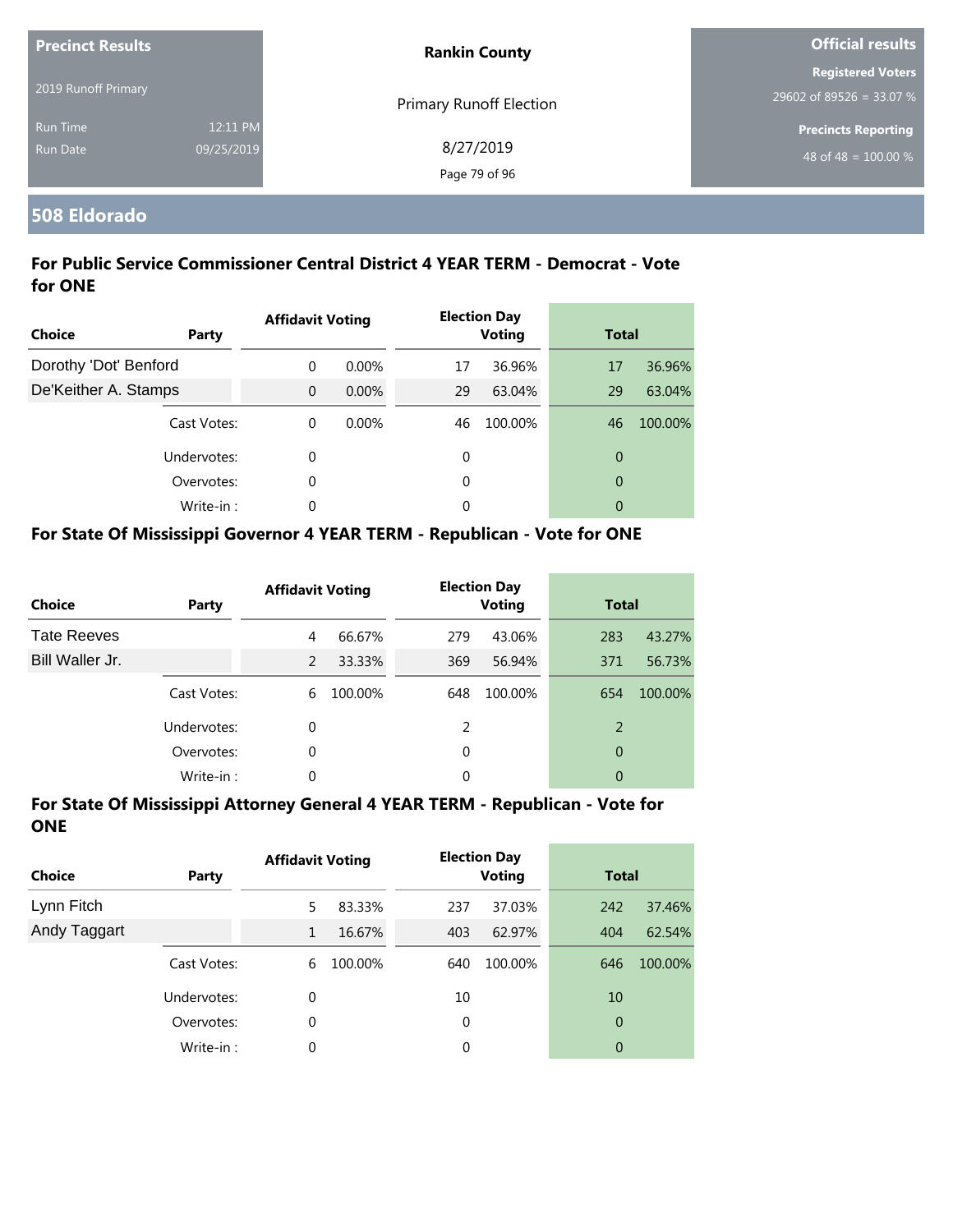| <b>Precinct Results</b> |            | <b>Rankin County</b>       | <b>Official results</b>                              |  |
|-------------------------|------------|----------------------------|------------------------------------------------------|--|
| 2019 Runoff Primary     |            | Primary Runoff Election    | <b>Registered Voters</b><br>29602 of 89526 = 33.07 % |  |
| <b>Run Time</b>         | 12:11 PM   |                            | <b>Precincts Reporting</b>                           |  |
| Run Date                | 09/25/2019 | 8/27/2019<br>Page 80 of 96 | 48 of 48 = $\overline{100.00\%}$                     |  |

**508 Eldorado**

#### **For Rankin Tax Collector 4 YEAR TERM - Republican - Vote for ONE**

| Choice           | Party       | <b>Affidavit Voting</b> |         | <b>Election Day</b><br><b>Voting</b> |         | <b>Total</b> |         |
|------------------|-------------|-------------------------|---------|--------------------------------------|---------|--------------|---------|
| Michelle Denham  |             | 1                       | 20.00%  | 238                                  | 39.21%  | 239          | 39.05%  |
| Caroline Gilbert |             | 4                       | 80.00%  | 369                                  | 60.79%  | 373          | 60.95%  |
|                  | Cast Votes: | 5.                      | 100.00% | 607                                  | 100.00% | 612          | 100.00% |
|                  | Undervotes: |                         |         | 39                                   |         | 40           |         |
|                  | Overvotes:  | 0                       |         | 0                                    |         | 0            |         |
|                  | Write-in:   | 0                       |         | $\overline{4}$                       |         | 4            |         |

#### **For Justice Court Judge District 2 Justice Court Judge District 2 4 YEAR TERM - Republican - Vote for ONE**

| <b>Choice</b>          | <b>Party</b> | <b>Affidavit Voting</b> |         |     | <b>Election Day</b><br><b>Voting</b> |                | <b>Total</b> |  |
|------------------------|--------------|-------------------------|---------|-----|--------------------------------------|----------------|--------------|--|
| Bo Agnew               |              | 3                       | 60.00%  | 267 | 55.74%                               | 270            | 55.79%       |  |
| <b>Tommy Whitfield</b> |              | 2                       | 40.00%  | 212 | 44.26%                               | 214            | 44.21%       |  |
|                        | Cast Votes:  | 5.                      | 100.00% | 479 | 100.00%                              | 484            | 100.00%      |  |
|                        | Undervotes:  | 1                       |         | 47  |                                      | 48             |              |  |
|                        | Overvotes:   | 0                       |         | 0   |                                      | $\overline{0}$ |              |  |
|                        | Write-in:    | 0                       |         | 2   |                                      | $\overline{2}$ |              |  |

#### **For Justice Court Judge District 4 Justice Court Judge District 04 4 YEAR TERM - Republican - Vote for ONE**

| <b>Choice</b>                 | <b>Party</b> | <b>Affidavit Voting</b> |          |          | <b>Election Day</b><br><b>Voting</b> | <b>Total</b>   |         |
|-------------------------------|--------------|-------------------------|----------|----------|--------------------------------------|----------------|---------|
| <b>Whitney McKay</b><br>Adams |              | 0                       | $0.00\%$ | 90       | 77.59%                               | 90             | 77.59%  |
| Jeffrey K. McDaniel           |              | $\mathbf 0$             | $0.00\%$ | 26       | 22.41%                               | 26             | 22.41%  |
|                               | Cast Votes:  | 0                       | $0.00\%$ | 116      | 100.00%                              | 116            | 100.00% |
|                               | Undervotes:  | 0                       |          | 4        |                                      | $\overline{4}$ |         |
|                               | Overvotes:   | 0                       |          | $\Omega$ |                                      | $\overline{0}$ |         |
|                               | Write-in:    | 0                       |          | 2        |                                      | 2              |         |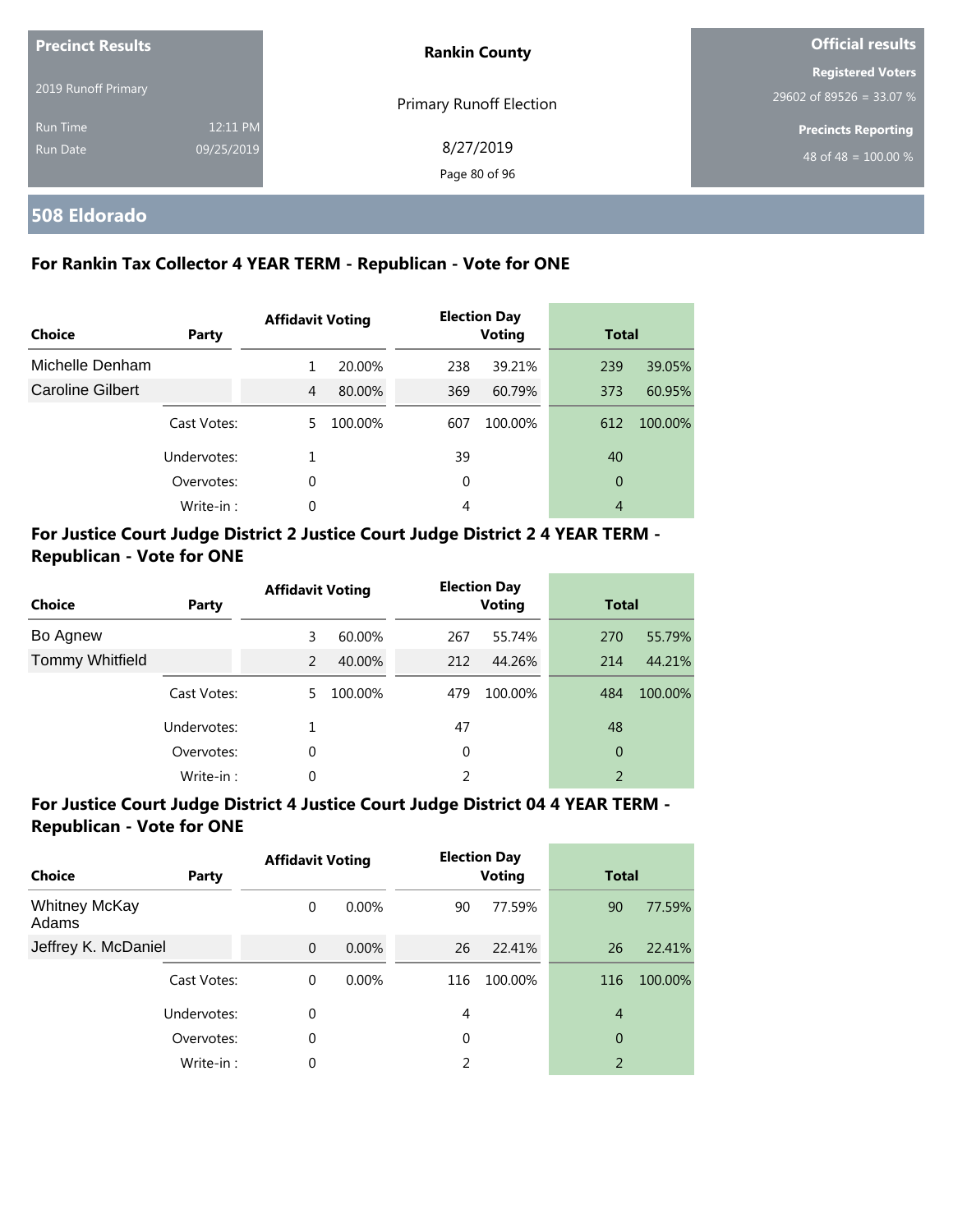| <b>Precinct Results</b> |            | <b>Rankin County</b>           | <b>Official results</b>    |  |
|-------------------------|------------|--------------------------------|----------------------------|--|
|                         |            |                                | <b>Registered Voters</b>   |  |
| 2019 Runoff Primary     |            | <b>Primary Runoff Election</b> | 29602 of 89526 = 33.07 %   |  |
| <b>Run Time</b>         | 12:11 PM   |                                | <b>Precincts Reporting</b> |  |
| <b>Run Date</b>         | 09/25/2019 | 8/27/2019                      | 48 of 48 = $100.00\%$      |  |
|                         |            | Page 81 of 96                  |                            |  |

# **509 Liberty**

#### **For Public Service Commissioner Central District 4 YEAR TERM - Democrat - Vote for ONE**

| <b>Choice</b>         | Party       | <b>Affidavit Voting</b> |          |    | <b>Election Day</b><br><b>Voting</b> | <b>Total</b>   |         |  |
|-----------------------|-------------|-------------------------|----------|----|--------------------------------------|----------------|---------|--|
| Dorothy 'Dot' Benford |             | $\Omega$                | $0.00\%$ | 9  | 32.14%                               | 9              | 32.14%  |  |
| De'Keither A. Stamps  |             | $\Omega$                | $0.00\%$ | 19 | 67.86%                               | 19             | 67.86%  |  |
|                       | Cast Votes: | $\Omega$                | 0.00%    | 28 | 100.00%                              | 28             | 100.00% |  |
|                       | Undervotes: | 0                       |          | 0  |                                      | $\overline{0}$ |         |  |
|                       | Overvotes:  | 0                       |          | 0  |                                      | $\overline{0}$ |         |  |
|                       | Write-in:   | 0                       |          | 0  |                                      | 0              |         |  |

#### **For State Of Mississippi Governor 4 YEAR TERM - Republican - Vote for ONE**

| <b>Choice</b>      | Party       | <b>Affidavit Voting</b> |         |          | <b>Election Day</b><br><b>Voting</b> |     | <b>Total</b> |  |
|--------------------|-------------|-------------------------|---------|----------|--------------------------------------|-----|--------------|--|
| <b>Tate Reeves</b> |             |                         | 50.00%  | 339      | 39.84%                               | 340 | 39.86%       |  |
| Bill Waller Jr.    |             | 1                       | 50.00%  | 512      | 60.16%                               | 513 | 60.14%       |  |
|                    | Cast Votes: | $\mathcal{P}$           | 100.00% | 851      | 100.00%                              | 853 | 100.00%      |  |
|                    | Undervotes: | 0                       |         |          |                                      | 1   |              |  |
|                    | Overvotes:  | 0                       |         | $\Omega$ |                                      | 0   |              |  |
|                    | Write-in:   | 0                       |         |          |                                      |     |              |  |

| <b>Choice</b> | Party       | <b>Affidavit Voting</b> |         | <b>Election Day</b><br><b>Voting</b> |         | <b>Total</b> |         |
|---------------|-------------|-------------------------|---------|--------------------------------------|---------|--------------|---------|
| Lynn Fitch    |             |                         | 50.00%  | 249                                  | 29.40%  | 250          | 29.45%  |
| Andy Taggart  |             | 1                       | 50.00%  | 598                                  | 70.60%  | 599          | 70.55%  |
|               | Cast Votes: | 2                       | 100.00% | 847                                  | 100.00% | 849          | 100.00% |
|               | Undervotes: | 0                       |         | 5                                    |         | 5            |         |
|               | Overvotes:  | 0                       |         | 0                                    |         | 0            |         |
|               | Write-in:   | 0                       |         |                                      |         |              |         |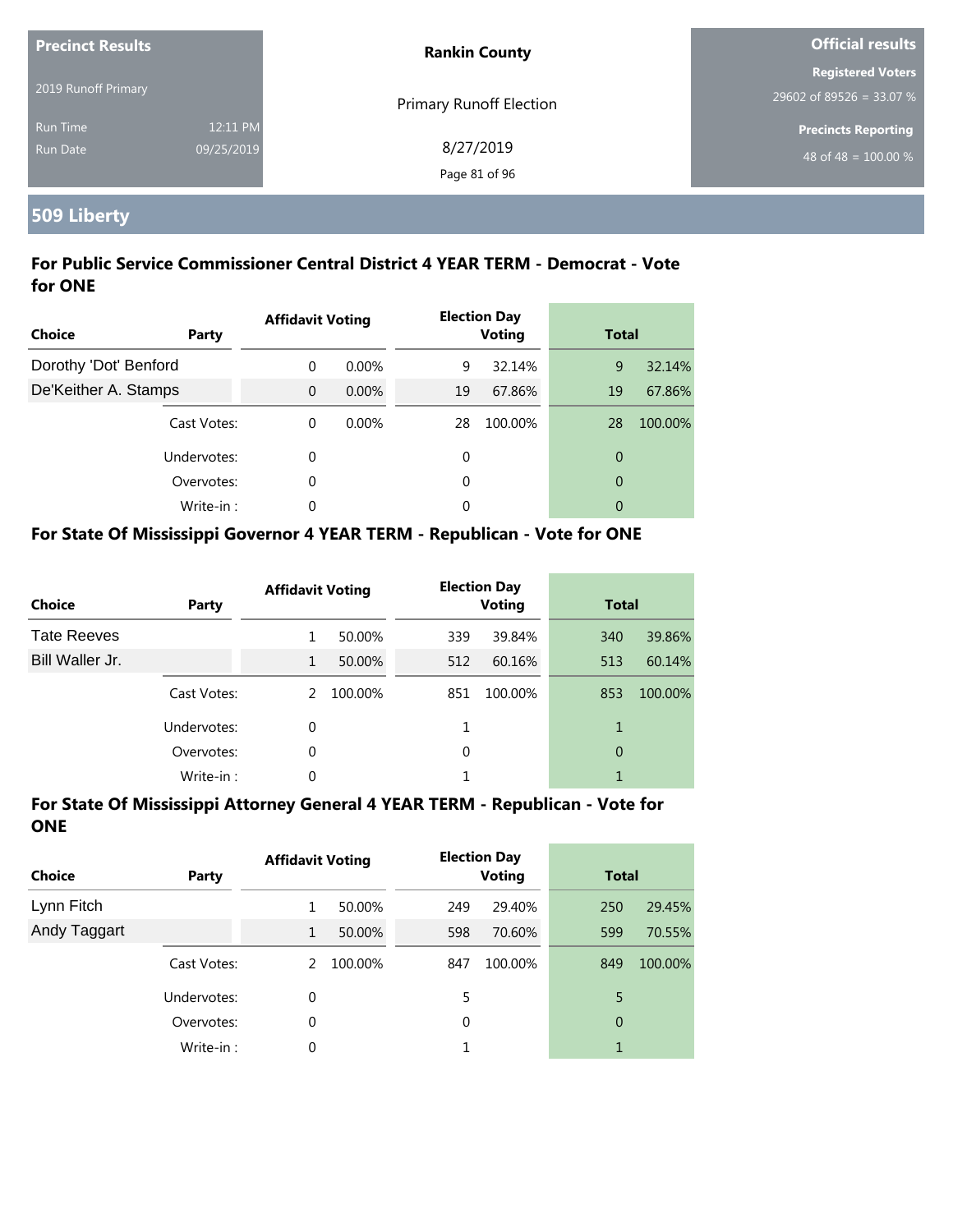| <b>Precinct Results</b> |            | <b>Rankin County</b>           | <b>Official results</b>                              |  |
|-------------------------|------------|--------------------------------|------------------------------------------------------|--|
| 2019 Runoff Primary     |            | <b>Primary Runoff Election</b> | <b>Registered Voters</b><br>29602 of 89526 = 33.07 % |  |
| <b>Run Time</b>         | 12:11 PM   |                                | <b>Precincts Reporting</b>                           |  |
| <b>Run Date</b>         | 09/25/2019 | 8/27/2019<br>Page 82 of 96     | 48 of 48 = $100.00\%$                                |  |

# **509 Liberty**

#### **For Rankin Tax Collector 4 YEAR TERM - Republican - Vote for ONE**

| <b>Choice</b>           | Party       | <b>Affidavit Voting</b> |         | <b>Election Day</b><br><b>Voting</b> |         | <b>Total</b> |         |
|-------------------------|-------------|-------------------------|---------|--------------------------------------|---------|--------------|---------|
| Michelle Denham         |             | 1                       | 50.00%  | 298                                  | 38.40%  | 299          | 38.43%  |
| <b>Caroline Gilbert</b> |             | $\mathbf{1}$            | 50.00%  | 478                                  | 61.60%  | 479          | 61.57%  |
|                         | Cast Votes: | $\mathcal{P}$           | 100.00% | 776                                  | 100.00% | 778          | 100.00% |
|                         | Undervotes: | 0                       |         | 71                                   |         | 71           |         |
|                         | Overvotes:  | 0                       |         | 0                                    |         | 0            |         |
|                         | Write-in:   | $\Omega$                |         | 6                                    |         | 6            |         |

#### **For Justice Court Judge District 2 Justice Court Judge District 2 4 YEAR TERM - Republican - Vote for ONE**

| <b>Choice</b>          | <b>Party</b> | <b>Affidavit Voting</b> |         | <b>Election Day</b><br><b>Voting</b> |         | <b>Total</b>   |         |
|------------------------|--------------|-------------------------|---------|--------------------------------------|---------|----------------|---------|
| Bo Agnew               |              | 1                       | 50.00%  | 475                                  | 67.38%  | 476            | 67.33%  |
| <b>Tommy Whitfield</b> |              | 1                       | 50.00%  | 230                                  | 32.62%  | 231            | 32.67%  |
|                        | Cast Votes:  | $\mathcal{L}$           | 100.00% | 705                                  | 100.00% | 707            | 100.00% |
|                        | Undervotes:  | $\Omega$                |         | 45                                   |         | 45             |         |
|                        | Overvotes:   | 0                       |         | 0                                    |         | $\overline{0}$ |         |
|                        | Write-in:    | 0                       |         | 4                                    |         | 4              |         |

#### **For Constable District 1 Constable District 01 4 YEAR TERM - Republican - Vote for ONE**

| <b>Choice</b>  | Party       | <b>Affidavit Voting</b> |          |    | <b>Election Day</b><br><b>Voting</b> | <b>Total</b> |         |
|----------------|-------------|-------------------------|----------|----|--------------------------------------|--------------|---------|
| Robert Hancock |             | 0                       | $0.00\%$ | 48 | 55.81%                               | 48           | 55.81%  |
| Chip Taylor    |             | $\overline{0}$          | $0.00\%$ | 38 | 44.19%                               | 38           | 44.19%  |
|                | Cast Votes: | 0                       | $0.00\%$ | 86 | 100.00%                              | 86           | 100.00% |
|                | Undervotes: | 0                       |          | 12 |                                      | 12           |         |
|                | Overvotes:  | 0                       |          | 0  |                                      | 0            |         |
|                | Write-in:   | 0                       |          |    |                                      | 1            |         |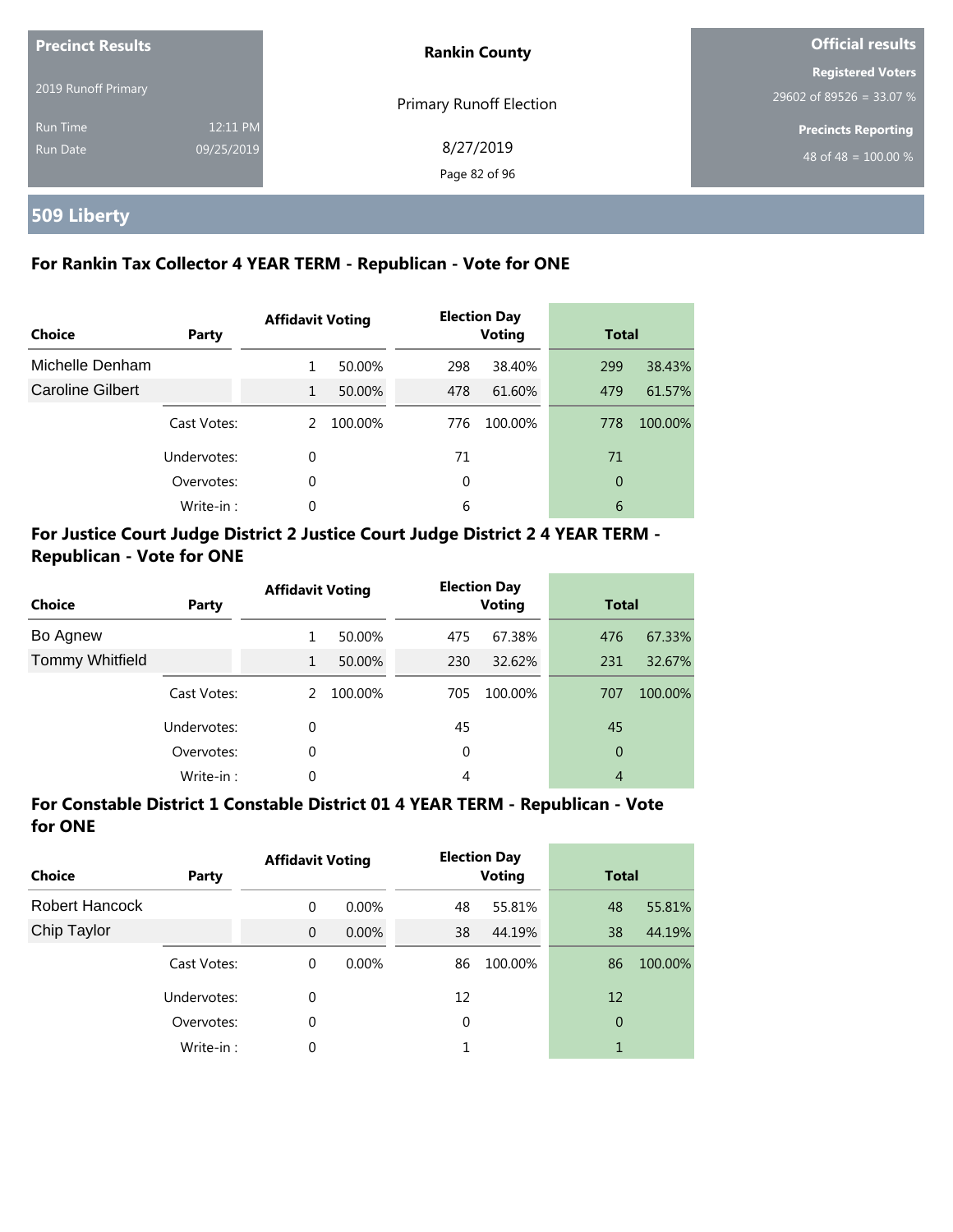| <b>Precinct Results</b> |            | <b>Rankin County</b>           | Official results           |  |
|-------------------------|------------|--------------------------------|----------------------------|--|
|                         |            |                                | <b>Registered Voters</b>   |  |
| 2019 Runoff Primary     |            | <b>Primary Runoff Election</b> | 29602 of 89526 = 33.07 %   |  |
| <b>Run Time</b>         | 12:11 PM   |                                | <b>Precincts Reporting</b> |  |
| Run Date                | 09/25/2019 | 8/27/2019                      | 48 of 48 = $100.00\%$      |  |
|                         |            | Page 83 of 96                  |                            |  |

#### **510 Cunningham Heights**

#### **For Public Service Commissioner Central District 4 YEAR TERM - Democrat - Vote for ONE**

| <b>Choice</b>         | Party       | <b>Affidavit Voting</b> |          |    | <b>Election Day</b><br><b>Voting</b> | <b>Total</b>   |         |
|-----------------------|-------------|-------------------------|----------|----|--------------------------------------|----------------|---------|
| Dorothy 'Dot' Benford |             | 0                       | $0.00\%$ | 6  | 28.57%                               | 6              | 27.27%  |
| De'Keither A. Stamps  |             | $\mathbf{1}$            | 100.00%  | 15 | 71.43%                               | 16             | 72.73%  |
|                       | Cast Votes: |                         | 100.00%  | 21 | 100.00%                              | 22             | 100.00% |
|                       | Undervotes: | 0                       |          | 0  |                                      | 0              |         |
|                       | Overvotes:  | 0                       |          | 0  |                                      | $\overline{0}$ |         |
|                       | Write-in:   | 0                       |          | 0  |                                      | 0              |         |

#### **For State Of Mississippi Governor 4 YEAR TERM - Republican - Vote for ONE**

| <b>Choice</b>      | Party       | <b>Affidavit Voting</b> |          |          | <b>Election Day</b><br><b>Voting</b> | <b>Total</b> |         |
|--------------------|-------------|-------------------------|----------|----------|--------------------------------------|--------------|---------|
| <b>Tate Reeves</b> |             | 0                       | $0.00\%$ | 144      | 54.55%                               | 144          | 54.34%  |
| Bill Waller Jr.    |             | 1                       | 100.00%  | 120      | 45.45%                               | 121          | 45.66%  |
|                    | Cast Votes: |                         | 100.00%  | 264      | 100.00%                              | 265          | 100.00% |
|                    | Undervotes: | 0                       |          | 0        |                                      | 0            |         |
|                    | Overvotes:  | 0                       |          | $\Omega$ |                                      | 0            |         |
|                    | Write-in:   | 0                       |          | 0        |                                      | 0            |         |

| <b>Choice</b> | Party       | <b>Affidavit Voting</b> |          |     | <b>Election Day</b><br><b>Voting</b> | <b>Total</b>   |         |
|---------------|-------------|-------------------------|----------|-----|--------------------------------------|----------------|---------|
| Lynn Fitch    |             |                         | 100.00%  | 109 | 41.60%                               | 110            | 41.83%  |
| Andy Taggart  |             | $\overline{0}$          | $0.00\%$ | 153 | 58.40%                               | 153            | 58.17%  |
|               | Cast Votes: |                         | 100.00%  | 262 | 100.00%                              | 263            | 100.00% |
|               | Undervotes: | 0                       |          |     |                                      | 1              |         |
|               | Overvotes:  | 0                       |          | 0   |                                      | $\overline{0}$ |         |
|               | Write-in:   | 0                       |          |     |                                      | 1              |         |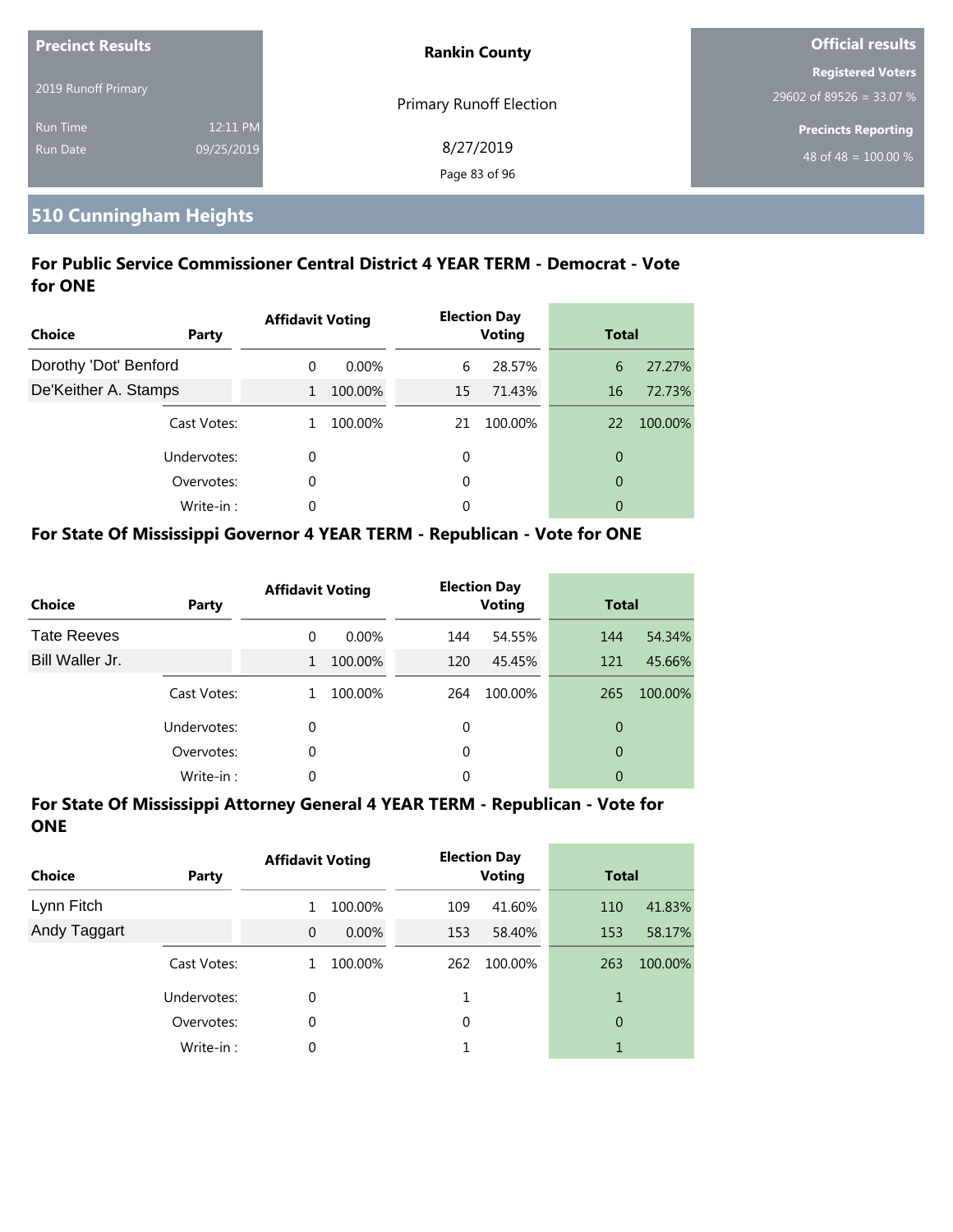| <b>Precinct Results</b>     |                        | <b>Rankin County</b>           | <b>Official results</b>                                        |
|-----------------------------|------------------------|--------------------------------|----------------------------------------------------------------|
| 2019 Runoff Primary         |                        | <b>Primary Runoff Election</b> | <b>Registered Voters</b><br>29602 of 89526 = 33.07 %           |
| <b>Run Time</b><br>Run Date | 12:11 PM<br>09/25/2019 | 8/27/2019<br>Page 84 of 96     | <b>Precincts Reporting</b><br>48 of 48 = $\overline{100.00\%}$ |

# **510 Cunningham Heights**

# **For Rankin Tax Collector 4 YEAR TERM - Republican - Vote for ONE**

| <b>Choice</b>           | Party       | <b>Affidavit Voting</b> |          |     | <b>Election Day</b><br><b>Voting</b> | <b>Total</b> |         |
|-------------------------|-------------|-------------------------|----------|-----|--------------------------------------|--------------|---------|
| Michelle Denham         |             | $\Omega$                | $0.00\%$ | 126 | 49.41%                               | 126          | 49.22%  |
| <b>Caroline Gilbert</b> |             | $\mathbf{1}$            | 100.00%  | 129 | 50.59%                               | 130          | 50.78%  |
|                         | Cast Votes: | 1.                      | 100.00%  | 255 | 100.00%                              | 256          | 100.00% |
|                         | Undervotes: | 0                       |          |     |                                      | 7            |         |
|                         | Overvotes:  | $\Omega$                |          | 0   |                                      | 0            |         |
|                         | Write-in:   | 0                       |          | 2   |                                      | 2            |         |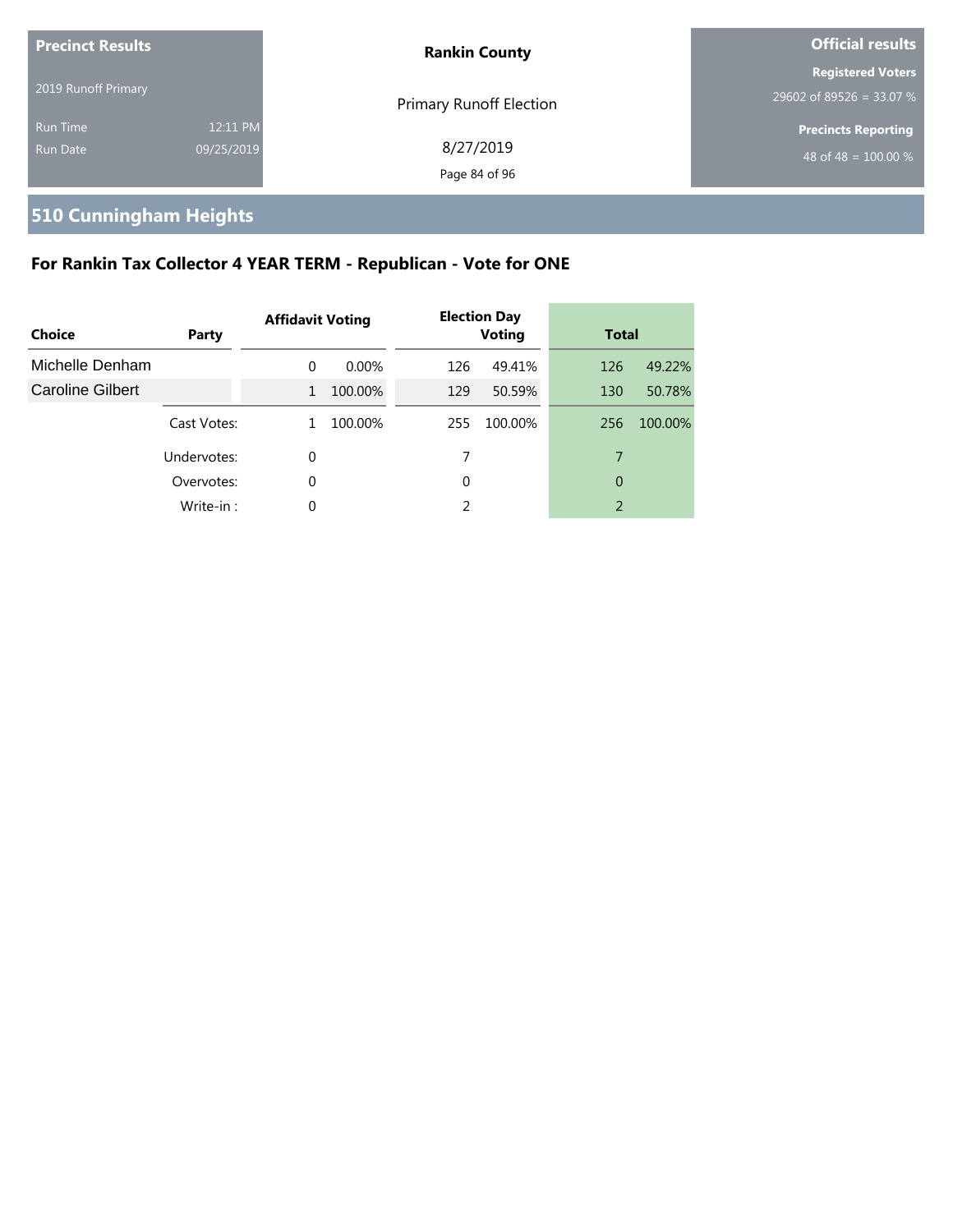| <b>Precinct Results</b>            |                        | <b>Rankin County</b>       | <b>Official results</b>                              |  |
|------------------------------------|------------------------|----------------------------|------------------------------------------------------|--|
| 2019 Runoff Primary                |                        | Primary Runoff Election    | <b>Registered Voters</b><br>29602 of 89526 = 33.07 % |  |
| <b>Run Time</b><br><b>Run Date</b> | 12:11 PM<br>09/25/2019 | 8/27/2019<br>Page 85 of 96 | <b>Precincts Reporting</b><br>48 of 48 = $100.00\%$  |  |

#### **512 Crest Park**

#### **For Public Service Commissioner Central District 4 YEAR TERM - Democrat - Vote for ONE**

| Choice                | Party       | <b>Affidavit Voting</b> |          |    | <b>Election Day</b><br><b>Voting</b> | <b>Total</b>   |         |
|-----------------------|-------------|-------------------------|----------|----|--------------------------------------|----------------|---------|
| Dorothy 'Dot' Benford |             | $\Omega$                | $0.00\%$ | 8  | 28.57%                               | 8              | 28.57%  |
| De'Keither A. Stamps  |             | $\Omega$                | $0.00\%$ | 20 | 71.43%                               | 20             | 71.43%  |
|                       | Cast Votes: | $\theta$                | $0.00\%$ | 28 | 100.00%                              | 28             | 100.00% |
|                       | Undervotes: | 0                       |          | 0  |                                      | $\overline{0}$ |         |
|                       | Overvotes:  | 0                       |          | 0  |                                      | $\overline{0}$ |         |
|                       | Write-in:   | 0                       |          | 0  |                                      | 0              |         |

#### **For State Of Mississippi Governor 4 YEAR TERM - Republican - Vote for ONE**

| <b>Choice</b>      | Party       | <b>Affidavit Voting</b> |          |          | <b>Election Day</b><br><b>Voting</b> | <b>Total</b> |         |
|--------------------|-------------|-------------------------|----------|----------|--------------------------------------|--------------|---------|
| <b>Tate Reeves</b> |             | $\Omega$                | 0.00%    | 238      | 52.19%                               | 238          | 52.19%  |
| Bill Waller Jr.    |             | $\Omega$                | $0.00\%$ | 218      | 47.81%                               | 218          | 47.81%  |
|                    | Cast Votes: | $\Omega$                | $0.00\%$ | 456      | 100.00%                              | 456          | 100.00% |
|                    | Undervotes: | $\Omega$                |          | $\Omega$ |                                      | 0            |         |
|                    | Overvotes:  | 0                       |          | $\Omega$ |                                      | 0            |         |
|                    | Write-in:   | 0                       |          |          |                                      |              |         |

| <b>Choice</b> | Party       | <b>Affidavit Voting</b> |          |          | <b>Election Day</b><br><b>Voting</b> | <b>Total</b>   |         |
|---------------|-------------|-------------------------|----------|----------|--------------------------------------|----------------|---------|
| Lynn Fitch    |             | 0                       | $0.00\%$ | 207      | 45.80%                               | 207            | 45.80%  |
| Andy Taggart  |             | $\mathbf{0}$            | $0.00\%$ | 245      | 54.20%                               | 245            | 54.20%  |
|               | Cast Votes: | 0                       | $0.00\%$ | 452      | 100.00%                              | 452            | 100.00% |
|               | Undervotes: | 0                       |          | 4        |                                      | $\overline{4}$ |         |
|               | Overvotes:  | 0                       |          | $\Omega$ |                                      | 0              |         |
|               | Write-in:   | 0                       |          |          |                                      | 1              |         |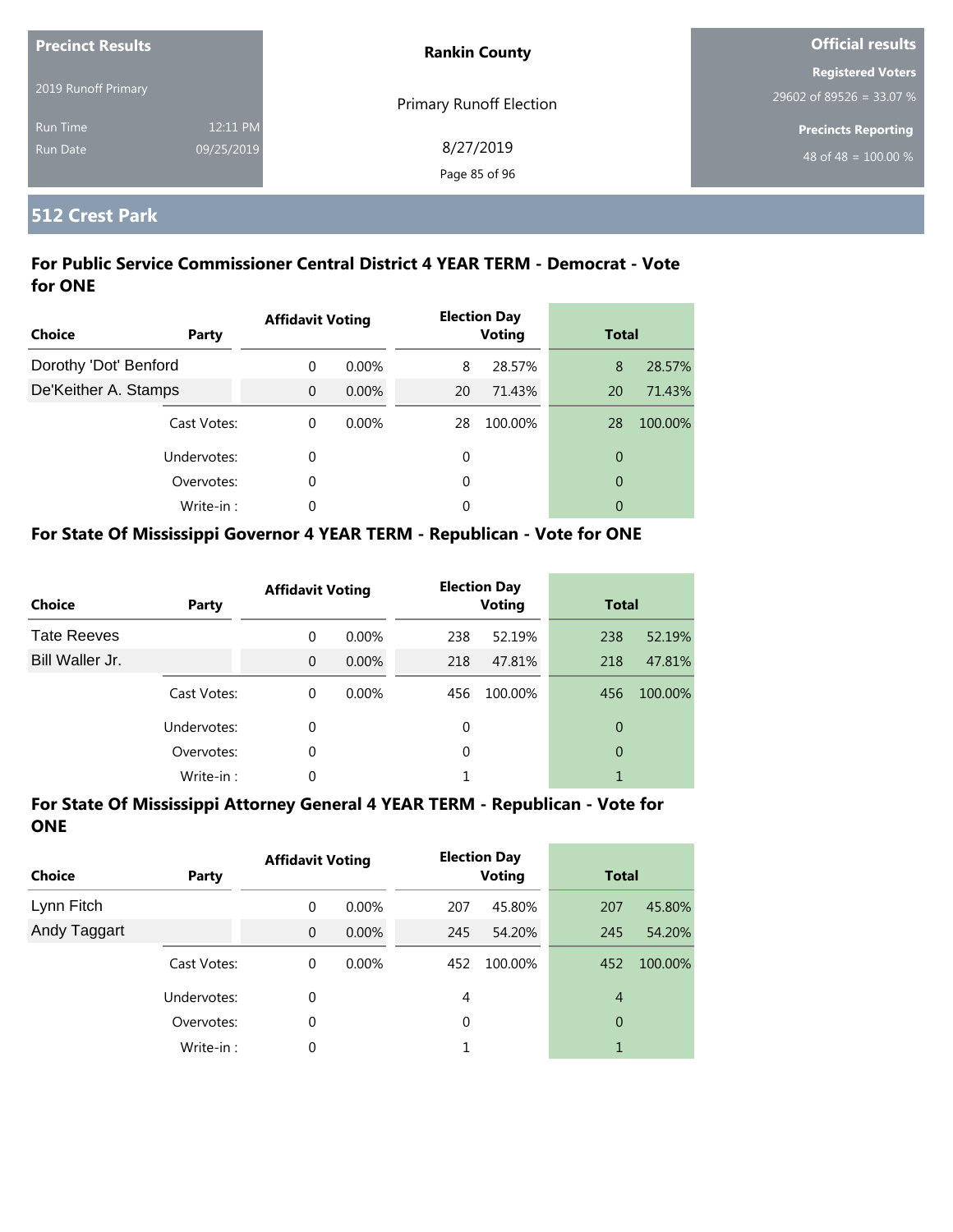| <b>Precinct Results</b> |            | <b>Rankin County</b>           | <b>Official results</b>    |
|-------------------------|------------|--------------------------------|----------------------------|
|                         |            |                                | <b>Registered Voters</b>   |
| 2019 Runoff Primary     |            | <b>Primary Runoff Election</b> | 29602 of 89526 = 33.07 %   |
| Run Time                | 12:11 PM   |                                | <b>Precincts Reporting</b> |
| Run Date                | 09/25/2019 | 8/27/2019                      | 48 of 48 = $100.00\%$      |
|                         |            | Page 86 of 96                  |                            |

# **512 Crest Park**

#### **For Rankin Tax Collector 4 YEAR TERM - Republican - Vote for ONE**

| <b>Choice</b>           | Party       | <b>Affidavit Voting</b> |          |     | <b>Election Day</b><br><b>Voting</b> |     | <b>Total</b> |  |
|-------------------------|-------------|-------------------------|----------|-----|--------------------------------------|-----|--------------|--|
| Michelle Denham         |             | $\Omega$                | $0.00\%$ | 210 | 47.09%                               | 210 | 47.09%       |  |
| <b>Caroline Gilbert</b> |             | $\Omega$                | $0.00\%$ | 236 | 52.91%                               | 236 | 52.91%       |  |
|                         | Cast Votes: | $\Omega$                | $0.00\%$ | 446 | 100.00%                              | 446 | 100.00%      |  |
|                         | Undervotes: | 0                       |          | 10  |                                      | 10  |              |  |
|                         | Overvotes:  | 0                       |          | 0   |                                      | 0   |              |  |
|                         | Write-in:   | 0                       |          | 1   |                                      |     |              |  |

#### **For Justice Court Judge District 2 Justice Court Judge District 2 4 YEAR TERM - Republican - Vote for ONE**

| <b>Choice</b>          | Party       | <b>Affidavit Voting</b> |          |     | <b>Election Day</b><br><b>Voting</b> |     | <b>Total</b> |  |
|------------------------|-------------|-------------------------|----------|-----|--------------------------------------|-----|--------------|--|
| Bo Agnew               |             | $\Omega$                | $0.00\%$ | 248 | 55.98%                               | 248 | 55.98%       |  |
| <b>Tommy Whitfield</b> |             | $\Omega$                | $0.00\%$ | 195 | 44.02%                               | 195 | 44.02%       |  |
|                        | Cast Votes: | 0                       | $0.00\%$ | 443 | 100.00%                              | 443 | 100.00%      |  |
|                        | Undervotes: | 0                       |          | 14  |                                      | 14  |              |  |
|                        | Overvotes:  | 0                       |          | 0   |                                      | 0   |              |  |
|                        | Write-in:   | 0                       |          | 0   |                                      | 0   |              |  |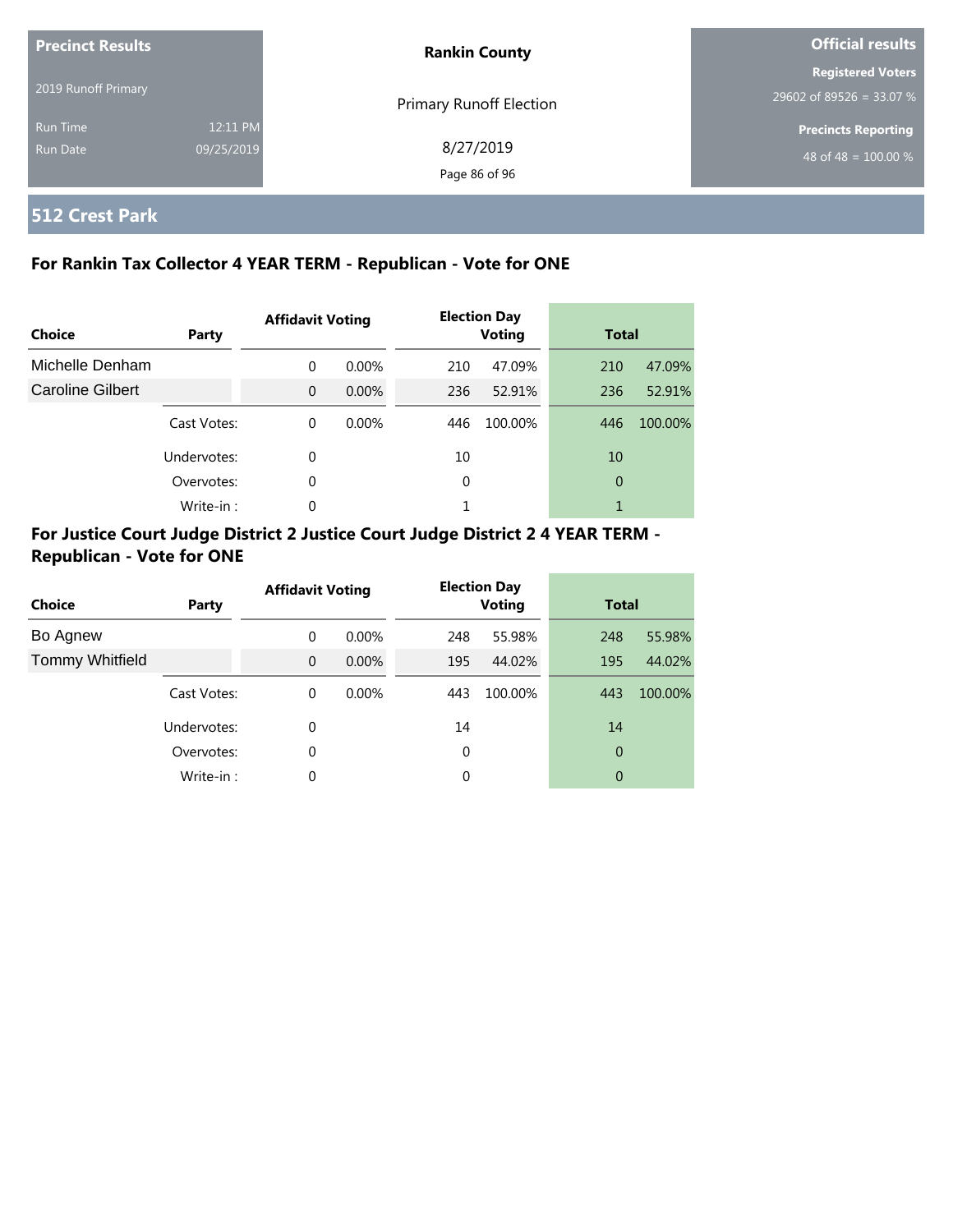| <b>Precinct Results</b> |            | <b>Rankin County</b>           | Official results                 |  |
|-------------------------|------------|--------------------------------|----------------------------------|--|
|                         |            |                                | <b>Registered Voters</b>         |  |
| 2019 Runoff Primary     |            | <b>Primary Runoff Election</b> | 29602 of 89526 = 33.07 %         |  |
| <b>Run Time</b>         | 12:11 PM   |                                | <b>Precincts Reporting</b>       |  |
| Run Date                | 09/25/2019 | 8/27/2019                      | 48 of 48 = $\overline{100.00\%}$ |  |
|                         |            | Page 87 of 96                  |                                  |  |

#### **514 North Mclaurin**

#### **For Public Service Commissioner Central District 4 YEAR TERM - Democrat - Vote for ONE**

| <b>Choice</b>         | Party       | <b>Affidavit Voting</b> |          |   | <b>Election Day</b><br><b>Voting</b> | <b>Total</b>   |         |
|-----------------------|-------------|-------------------------|----------|---|--------------------------------------|----------------|---------|
| Dorothy 'Dot' Benford |             | $\Omega$                | $0.00\%$ | 2 | 33.33%                               | 2              | 33.33%  |
| De'Keither A. Stamps  |             | $\overline{0}$          | $0.00\%$ | 4 | 66.67%                               | $\overline{4}$ | 66.67%  |
|                       | Cast Votes: | $\Omega$                | $0.00\%$ | 6 | 100.00%                              | 6              | 100.00% |
|                       | Undervotes: | 0                       |          | 0 |                                      | $\overline{0}$ |         |
|                       | Overvotes:  | 0                       |          | 0 |                                      | $\overline{0}$ |         |
|                       | Write-in:   | 0                       |          | 0 |                                      | 0              |         |

#### **For State Of Mississippi Governor 4 YEAR TERM - Republican - Vote for ONE**

| <b>Choice</b>      | Party       | <b>Affidavit Voting</b> |         |     | <b>Election Day</b><br><b>Voting</b> |                          | <b>Total</b> |  |
|--------------------|-------------|-------------------------|---------|-----|--------------------------------------|--------------------------|--------------|--|
| <b>Tate Reeves</b> |             | $\Omega$                | 0.00%   | 172 | 56.58%                               | 172                      | 56.21%       |  |
| Bill Waller Jr.    |             | $\mathcal{P}$           | 100.00% | 132 | 43.42%                               | 134                      | 43.79%       |  |
|                    | Cast Votes: | $\mathcal{P}$           | 100.00% | 304 | 100.00%                              | 306                      | 100.00%      |  |
|                    | Undervotes: | 0                       |         |     |                                      | 1                        |              |  |
|                    | Overvotes:  | 0                       |         | 0   |                                      | 0                        |              |  |
|                    | Write-in:   | 0                       |         |     |                                      | $\overline{\phantom{a}}$ |              |  |

| <b>Choice</b> | Party       | <b>Affidavit Voting</b> |         | <b>Election Day</b><br><b>Voting</b> |         | <b>Total</b>   |         |
|---------------|-------------|-------------------------|---------|--------------------------------------|---------|----------------|---------|
| Lynn Fitch    |             |                         | 50.00%  | 141                                  | 46.38%  | 142            | 46.41%  |
| Andy Taggart  |             | 1                       | 50.00%  | 163                                  | 53.62%  | 164            | 53.59%  |
|               | Cast Votes: | 2                       | 100.00% | 304                                  | 100.00% | 306            | 100.00% |
|               | Undervotes: | 0                       |         | 3                                    |         | 3              |         |
|               | Overvotes:  | 0                       |         | 0                                    |         | $\overline{0}$ |         |
|               | Write-in:   | 0                       |         | 0                                    |         | 0              |         |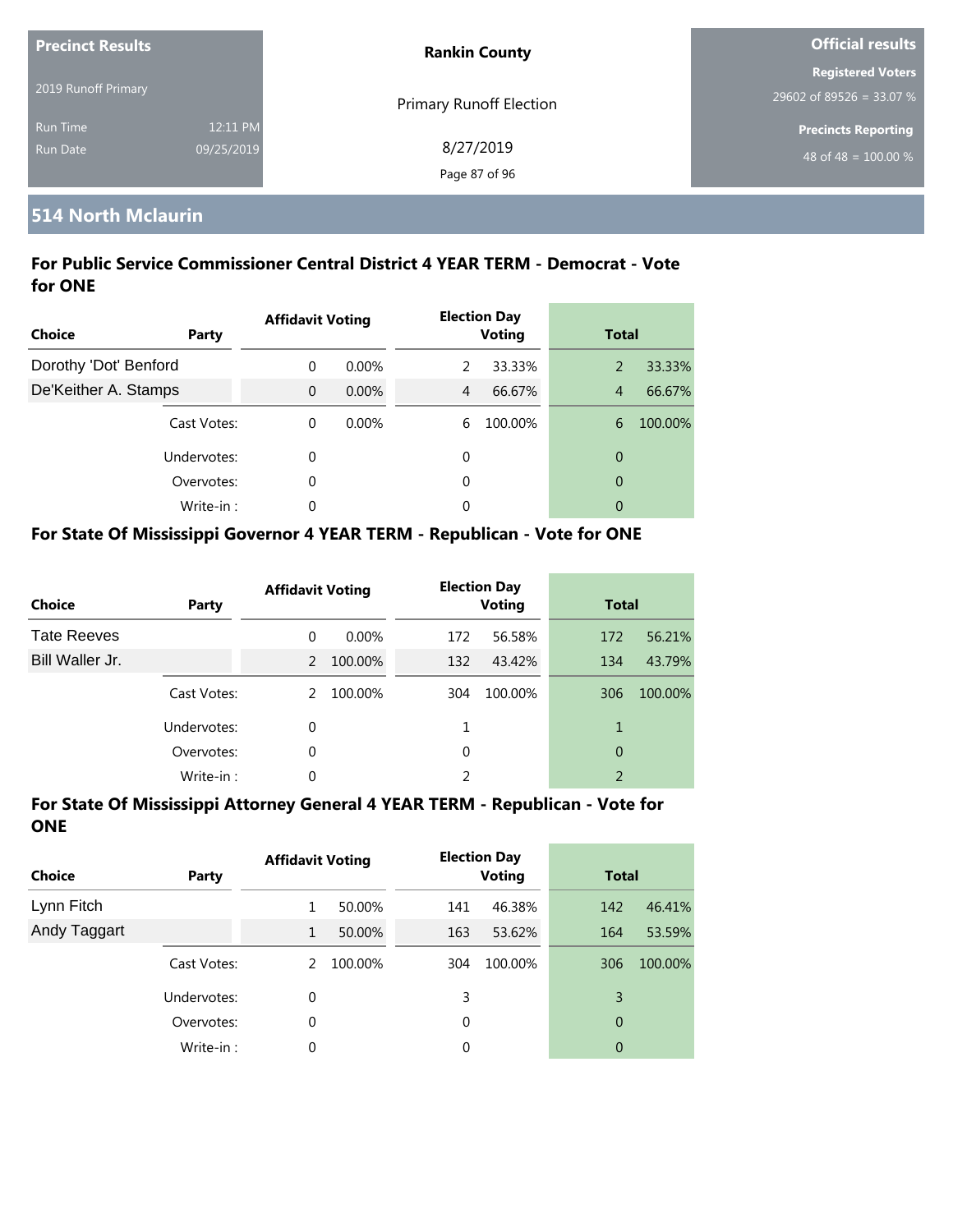| <b>Precinct Results</b> |            | <b>Rankin County</b>           | Official results                 |  |
|-------------------------|------------|--------------------------------|----------------------------------|--|
| 2019 Runoff Primary     |            |                                | <b>Registered Voters</b>         |  |
|                         |            | <b>Primary Runoff Election</b> | 29602 of 89526 = 33.07 %         |  |
| <b>Run Time</b>         | 12:11 PM   |                                | <b>Precincts Reporting</b>       |  |
| <b>Run Date</b>         | 09/25/2019 | 8/27/2019                      | 48 of 48 = $\overline{100.00\%}$ |  |
|                         |            | Page 88 of 96                  |                                  |  |

#### **514 North Mclaurin**

#### **For Rankin Tax Collector 4 YEAR TERM - Republican - Vote for ONE**

| Choice           | Party       | <b>Affidavit Voting</b> |         |     | <b>Election Day</b><br><b>Voting</b> |                | <b>Total</b> |  |
|------------------|-------------|-------------------------|---------|-----|--------------------------------------|----------------|--------------|--|
| Michelle Denham  |             | 1                       | 50.00%  | 164 | 56.36%                               | 165            | 56.31%       |  |
| Caroline Gilbert |             | 1                       | 50.00%  | 127 | 43.64%                               | 128            | 43.69%       |  |
|                  | Cast Votes: | $\mathcal{P}$           | 100.00% | 291 | 100.00%                              | 293            | 100.00%      |  |
|                  | Undervotes: | 0                       |         | 14  |                                      | 14             |              |  |
|                  | Overvotes:  | 0                       |         | 2   |                                      | $\overline{2}$ |              |  |
|                  | Write-in:   | $\Omega$                |         | 0   |                                      | 0              |              |  |

#### **For Justice Court Judge District 2 Justice Court Judge District 2 4 YEAR TERM - Republican - Vote for ONE**

| <b>Choice</b>          | Party       | <b>Affidavit Voting</b> |          |     | <b>Election Day</b><br><b>Voting</b> |          | <b>Total</b> |  |
|------------------------|-------------|-------------------------|----------|-----|--------------------------------------|----------|--------------|--|
| Bo Agnew               |             | $\Omega$                | $0.00\%$ | 116 | 52.49%                               | 116      | 52.02%       |  |
| <b>Tommy Whitfield</b> |             | $\mathcal{P}$           | 100.00%  | 105 | 47.51%                               | 107      | 47.98%       |  |
|                        | Cast Votes: | 2                       | 100.00%  | 221 | 100.00%                              | 223      | 100.00%      |  |
|                        | Undervotes: | $\Omega$                |          | 14  |                                      | 14       |              |  |
|                        | Overvotes:  | 0                       |          | 0   |                                      | $\theta$ |              |  |
|                        | Write-in:   | 0                       |          |     |                                      |          |              |  |

#### **For Constable District 1 Constable District 01 4 YEAR TERM - Republican - Vote for ONE**

| <b>Choice</b>  | Party       | <b>Affidavit Voting</b> |          | <b>Election Day</b><br><b>Voting</b> |         | <b>Total</b> |         |
|----------------|-------------|-------------------------|----------|--------------------------------------|---------|--------------|---------|
| Robert Hancock |             | 0                       | $0.00\%$ | 46                                   | 67.65%  | 46           | 67.65%  |
| Chip Taylor    |             | $\overline{0}$          | $0.00\%$ | 22                                   | 32.35%  | 22           | 32.35%  |
|                | Cast Votes: | 0                       | $0.00\%$ | 68                                   | 100.00% | 68           | 100.00% |
|                | Undervotes: | 0                       |          | 3                                    |         | 3            |         |
|                | Overvotes:  | 0                       |          | 0                                    |         | 0            |         |
|                | Write-in:   | 0                       |          | 0                                    |         | 0            |         |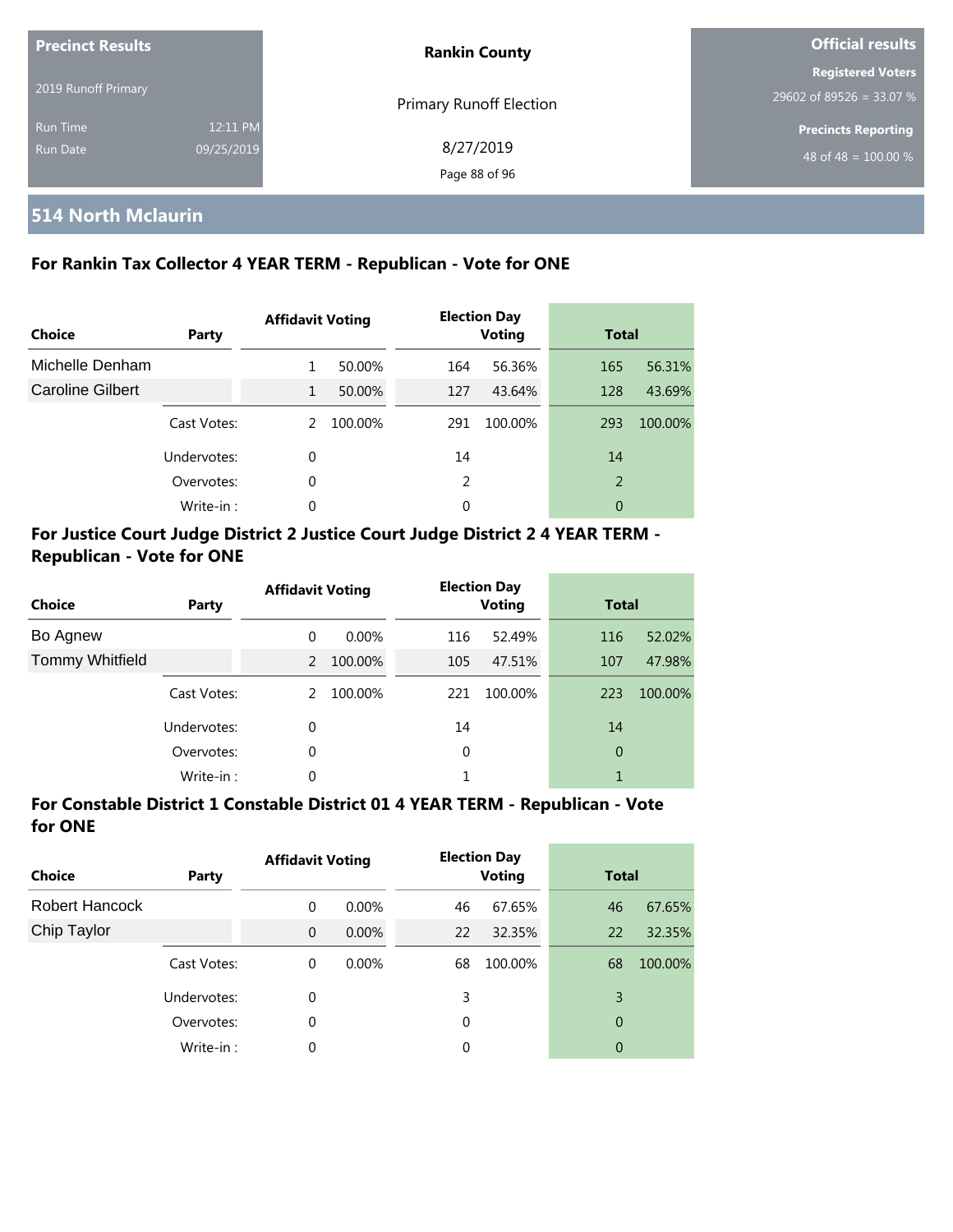| <b>Precinct Results</b> |            | <b>Rankin County</b>           | <b>Official results</b>    |  |
|-------------------------|------------|--------------------------------|----------------------------|--|
|                         |            |                                | <b>Registered Voters</b>   |  |
| 2019 Runoff Primary     |            | <b>Primary Runoff Election</b> | 29602 of 89526 = 33.07 %   |  |
| <b>Run Time</b>         | 12:11 PM   |                                | <b>Precincts Reporting</b> |  |
| Run Date                | 09/25/2019 | 8/27/2019                      | 48 of 48 = $100.00\%$      |  |
|                         |            | Page 89 of 96                  |                            |  |

#### **515 South Mclaurin**

#### **For Public Service Commissioner Central District 4 YEAR TERM - Democrat - Vote for ONE**

| <b>Choice</b>         | Party       | <b>Affidavit Voting</b> |          |    | <b>Election Day</b><br><b>Voting</b> | <b>Total</b>   |         |
|-----------------------|-------------|-------------------------|----------|----|--------------------------------------|----------------|---------|
| Dorothy 'Dot' Benford |             | $\Omega$                | $0.00\%$ | 4  | 30.77%                               | $\overline{4}$ | 30.77%  |
| De'Keither A. Stamps  |             | $\overline{0}$          | $0.00\%$ | 9  | 69.23%                               | 9              | 69.23%  |
|                       | Cast Votes: | $\Omega$                | $0.00\%$ | 13 | 100.00%                              | 13             | 100.00% |
|                       | Undervotes: | 0                       |          | 0  |                                      | 0              |         |
|                       | Overvotes:  | 0                       |          | 0  |                                      | $\overline{0}$ |         |
|                       | Write-in:   | 0                       |          | 0  |                                      | 0              |         |

#### **For State Of Mississippi Governor 4 YEAR TERM - Republican - Vote for ONE**

| <b>Choice</b>      | Party       | <b>Affidavit Voting</b> |          |     | <b>Election Day</b><br><b>Voting</b> | <b>Total</b>   |         |
|--------------------|-------------|-------------------------|----------|-----|--------------------------------------|----------------|---------|
| <b>Tate Reeves</b> |             | $\Omega$                | 0.00%    | 184 | 54.44%                               | 184            | 54.44%  |
| Bill Waller Jr.    |             | $\Omega$                | $0.00\%$ | 154 | 45.56%                               | 154            | 45.56%  |
|                    | Cast Votes: | $\Omega$                | $0.00\%$ | 338 | 100.00%                              | 338            | 100.00% |
|                    | Undervotes: | 0                       |          | 0   |                                      | 0              |         |
|                    | Overvotes:  | 0                       |          | 0   |                                      | $\overline{0}$ |         |
|                    | Write-in:   | 0                       |          | 0   |                                      | 0              |         |

| <b>Choice</b> | <b>Party</b> | <b>Affidavit Voting</b> |          |     | <b>Election Day</b><br><b>Voting</b> | <b>Total</b> |         |
|---------------|--------------|-------------------------|----------|-----|--------------------------------------|--------------|---------|
| Lynn Fitch    |              | 0                       | $0.00\%$ | 146 | 43.58%                               | 146          | 43.58%  |
| Andy Taggart  |              | $\overline{0}$          | $0.00\%$ | 189 | 56.42%                               | 189          | 56.42%  |
|               | Cast Votes:  | 0                       | $0.00\%$ | 335 | 100.00%                              | 335          | 100.00% |
|               | Undervotes:  | 0                       |          | 3   |                                      | 3            |         |
|               | Overvotes:   | 0                       |          | 0   |                                      | 0            |         |
|               | Write-in:    | 0                       |          | 0   |                                      | 0            |         |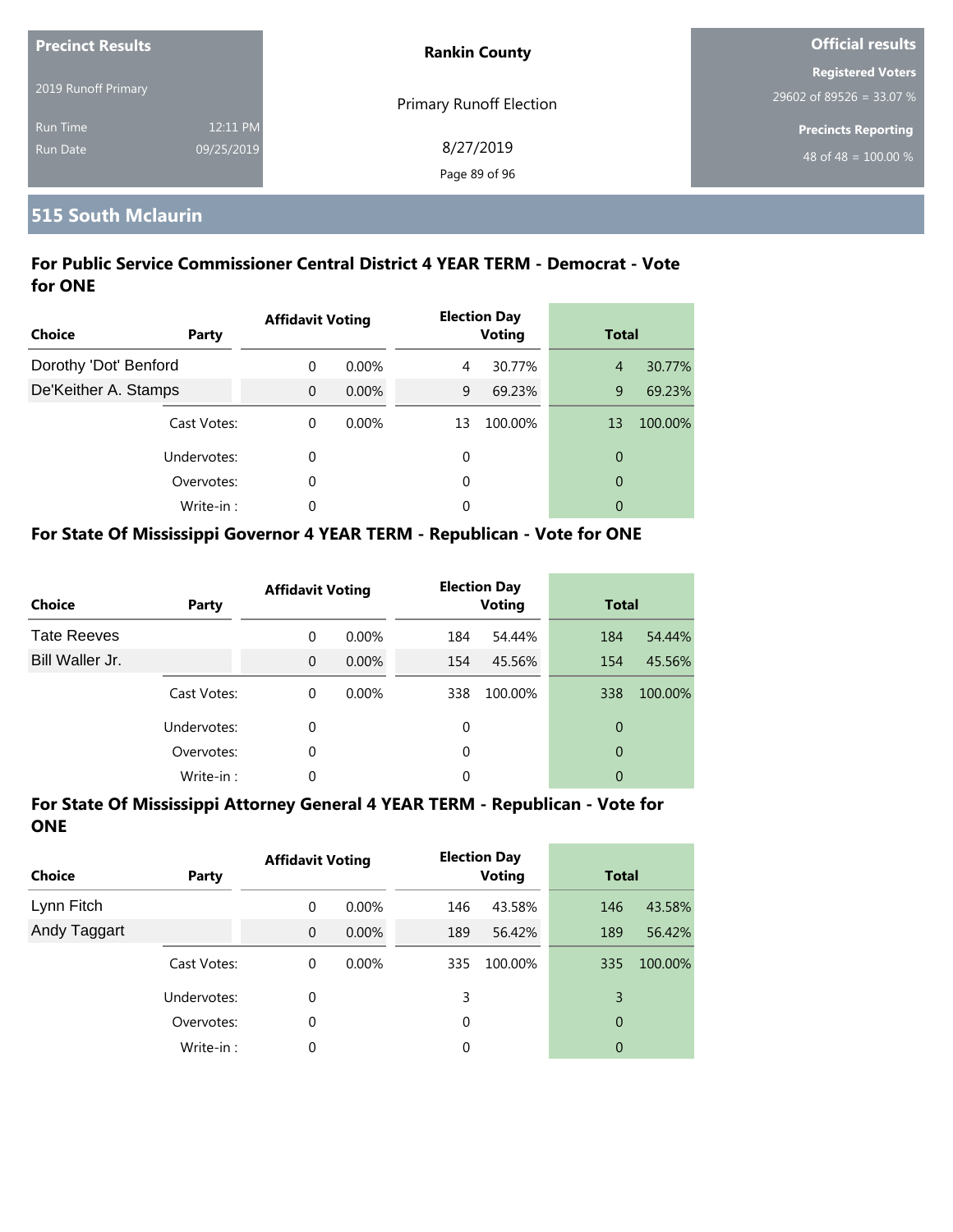| <b>Precinct Results</b> |            | <b>Rankin County</b>           | Official results                 |  |
|-------------------------|------------|--------------------------------|----------------------------------|--|
| 2019 Runoff Primary     |            |                                | <b>Registered Voters</b>         |  |
|                         |            | <b>Primary Runoff Election</b> | 29602 of 89526 = 33.07 %         |  |
| Run Time                | 12:11 PM   |                                | <b>Precincts Reporting</b>       |  |
| Run Date                | 09/25/2019 | 8/27/2019                      | 48 of 48 = $\overline{100.00\%}$ |  |
|                         |            | Page 90 of 96                  |                                  |  |

# **515 South Mclaurin**

# **For Rankin Tax Collector 4 YEAR TERM - Republican - Vote for ONE**

| Choice                  | Party       | <b>Affidavit Voting</b> |          |     | <b>Election Day</b><br><b>Voting</b> | <b>Total</b> |         |
|-------------------------|-------------|-------------------------|----------|-----|--------------------------------------|--------------|---------|
| Michelle Denham         |             | $\Omega$                | $0.00\%$ | 158 | 48.02%                               | 158          | 48.02%  |
| <b>Caroline Gilbert</b> |             | $\Omega$                | $0.00\%$ | 171 | 51.98%                               | 171          | 51.98%  |
|                         | Cast Votes: | $\Omega$                | $0.00\%$ | 329 | 100.00%                              | 329          | 100.00% |
|                         | Undervotes: | 0                       |          | 9   |                                      | 9            |         |
|                         | Overvotes:  | 0                       |          | 0   |                                      | 0            |         |
|                         | Write-in:   | 0                       |          | 0   |                                      | 0            |         |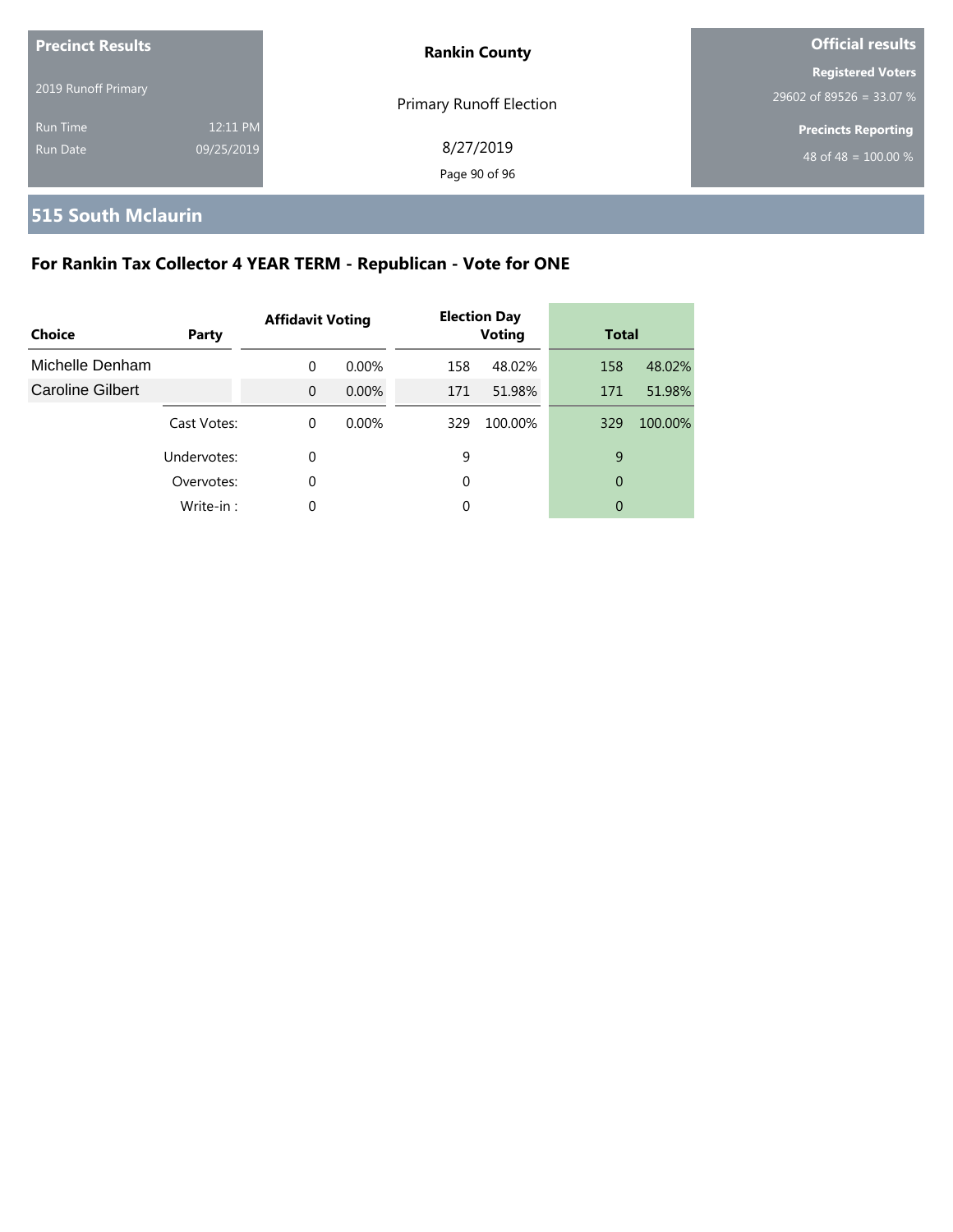| <b>Precinct Results</b> |            | <b>Rankin County</b>           | <b>Official results</b>                              |
|-------------------------|------------|--------------------------------|------------------------------------------------------|
| 2019 Runoff Primary     |            |                                | <b>Registered Voters</b><br>29602 of 89526 = 33.07 % |
| <b>Run Time</b>         | 12:11 PM   | <b>Primary Runoff Election</b> | <b>Precincts Reporting</b>                           |
| <b>Run Date</b>         | 09/25/2019 | 8/27/2019<br>Page 91 of 96     | 48 of 48 = $100.00\%$                                |

# **516 Springhill**

#### **For Public Service Commissioner Central District 4 YEAR TERM - Democrat - Vote for ONE**

| <b>Choice</b>         | <b>Party</b> | <b>Affidavit Voting</b> |          |    | <b>Election Day</b><br><b>Voting</b> | <b>Total</b>   |         |
|-----------------------|--------------|-------------------------|----------|----|--------------------------------------|----------------|---------|
| Dorothy 'Dot' Benford |              | $\Omega$                | $0.00\%$ | 4  | 28.57%                               | $\overline{4}$ | 28.57%  |
| De'Keither A. Stamps  |              | $\Omega$                | $0.00\%$ | 10 | 71.43%                               | 10             | 71.43%  |
|                       | Cast Votes:  | $\Omega$                | $0.00\%$ | 14 | 100.00%                              | 14             | 100.00% |
| Undervotes:           |              | 0                       |          | 0  |                                      | $\overline{0}$ |         |
|                       | Overvotes:   | 0                       |          | 0  |                                      | $\overline{0}$ |         |
|                       | Write-in:    | 0                       |          | 0  |                                      | 0              |         |

#### **For State Of Mississippi Governor 4 YEAR TERM - Republican - Vote for ONE**

| <b>Choice</b>      | Party       | <b>Affidavit Voting</b> |         |          | <b>Election Day</b><br><b>Voting</b> | <b>Total</b> |         |
|--------------------|-------------|-------------------------|---------|----------|--------------------------------------|--------------|---------|
| <b>Tate Reeves</b> |             |                         | 20.00%  | 276      | 45.39%                               | 277          | 45.19%  |
| Bill Waller Jr.    |             | 4                       | 80.00%  | 332      | 54.61%                               | 336          | 54.81%  |
|                    | Cast Votes: | 5.                      | 100.00% | 608      | 100.00%                              | 613          | 100.00% |
|                    | Undervotes: | $\Omega$                |         | 0        |                                      | 0            |         |
|                    | Overvotes:  | 0                       |         | $\Omega$ |                                      | 0            |         |
|                    | Write-in:   | 0                       |         | 0        |                                      | 0            |         |

| <b>Choice</b> | Party       | <b>Affidavit Voting</b> |         |          | <b>Election Day</b><br><b>Voting</b> | <b>Total</b>   |         |
|---------------|-------------|-------------------------|---------|----------|--------------------------------------|----------------|---------|
| Lynn Fitch    |             |                         | 20.00%  | 243      | 40.30%                               | 244            | 40.13%  |
| Andy Taggart  |             | 4                       | 80.00%  | 360      | 59.70%                               | 364            | 59.87%  |
|               | Cast Votes: | 5.                      | 100.00% | 603      | 100.00%                              | 608            | 100.00% |
|               | Undervotes: | 0                       |         | 5        |                                      | 5              |         |
|               | Overvotes:  | 0                       |         | $\Omega$ |                                      | $\theta$       |         |
|               | Write-in:   | 0                       |         | 0        |                                      | $\overline{0}$ |         |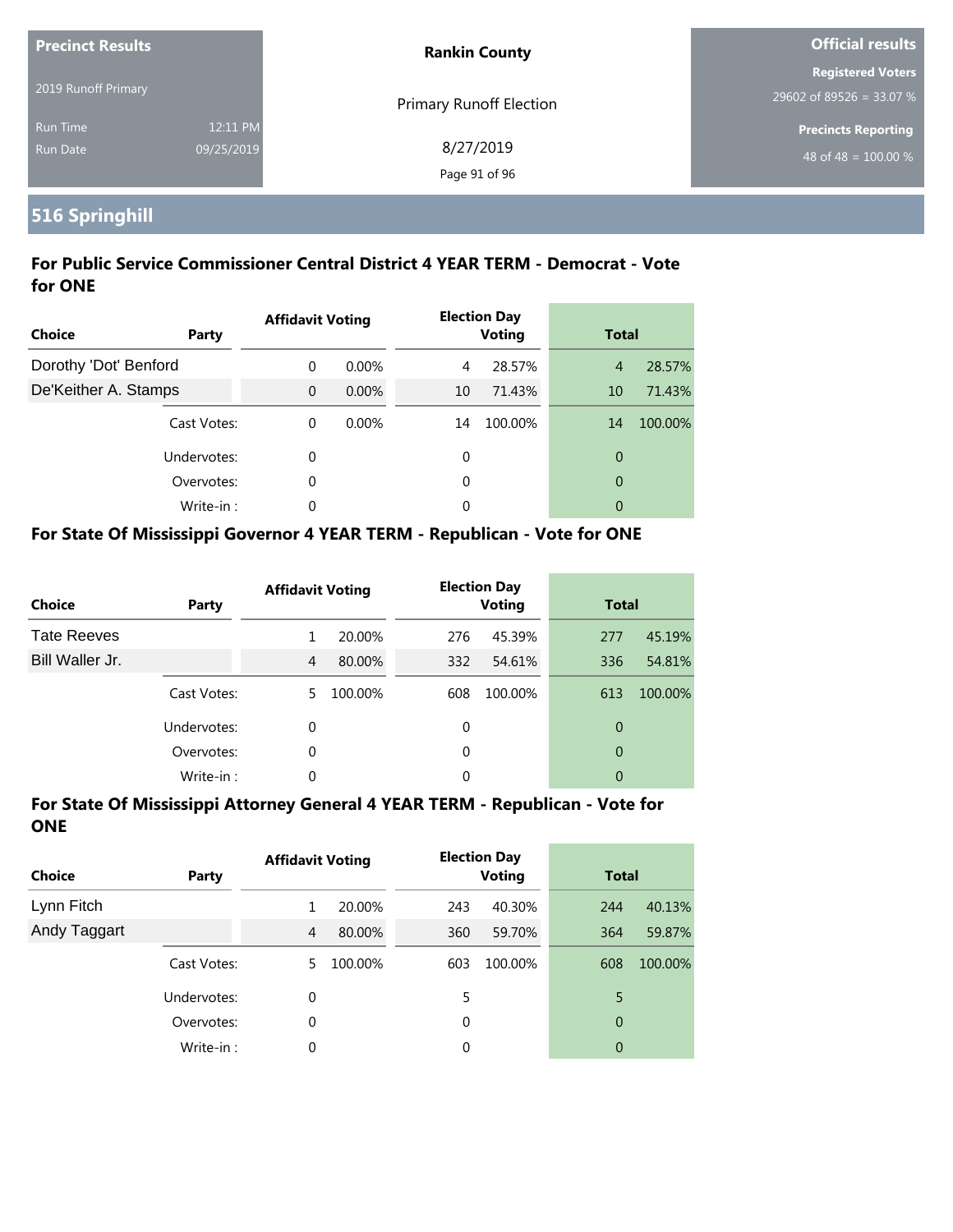| <b>Precinct Results</b> |            | <b>Rankin County</b>           | <b>Official results</b>    |
|-------------------------|------------|--------------------------------|----------------------------|
|                         |            |                                | <b>Registered Voters</b>   |
| 2019 Runoff Primary     |            | <b>Primary Runoff Election</b> | 29602 of 89526 = 33.07 %   |
| Run Time                | 12:11 PM   |                                | <b>Precincts Reporting</b> |
| Run Date                | 09/25/2019 | 8/27/2019                      | 48 of 48 = $100.00\%$      |
|                         |            | Page 92 of 96                  |                            |

# **516 Springhill**

# **For Rankin Tax Collector 4 YEAR TERM - Republican - Vote for ONE**

| Choice                  | Party       | <b>Affidavit Voting</b> |         |     | <b>Election Day</b><br><b>Voting</b> | <b>Total</b> |         |
|-------------------------|-------------|-------------------------|---------|-----|--------------------------------------|--------------|---------|
| Michelle Denham         |             | 3                       | 60.00%  | 242 | 41.37%                               | 245          | 41.53%  |
| <b>Caroline Gilbert</b> |             | 2                       | 40.00%  | 343 | 58.63%                               | 345          | 58.47%  |
|                         | Cast Votes: | 5.                      | 100.00% | 585 | 100.00%                              | 590          | 100.00% |
|                         | Undervotes: | 0                       |         | 23  |                                      | 23           |         |
|                         | Overvotes:  | 0                       |         | 0   |                                      | 0            |         |
|                         | Write-in:   | 0                       |         | 0   |                                      | 0            |         |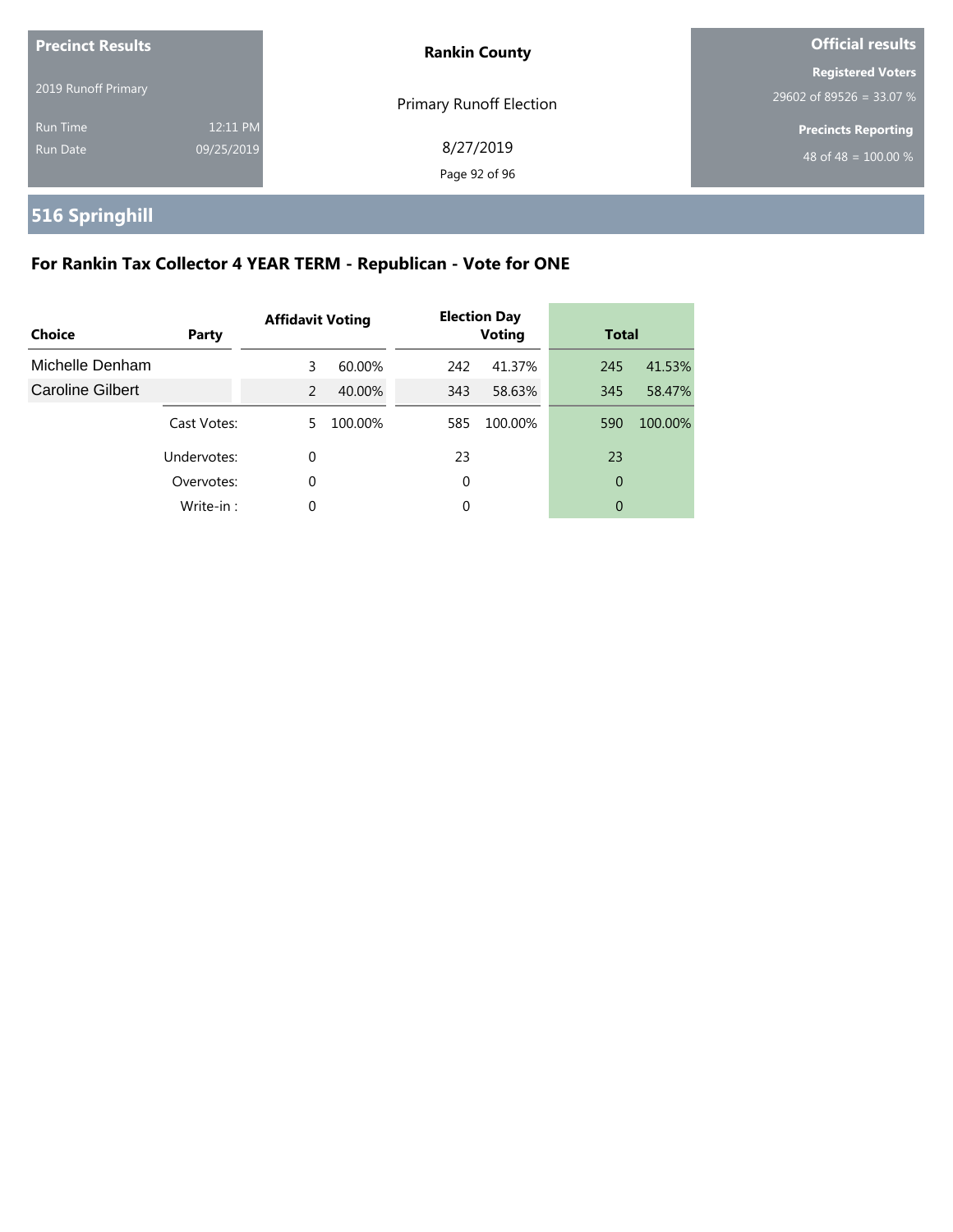| <b>Precinct Results</b> |            | <b>Rankin County</b>    | <b>Official results</b>          |
|-------------------------|------------|-------------------------|----------------------------------|
|                         |            |                         | <b>Registered Voters</b>         |
| 2019 Runoff Primary     |            | Primary Runoff Election | 29602 of 89526 = 33.07 %         |
| <b>Run Time</b>         | 12:11 PM   |                         | <b>Precincts Reporting</b>       |
| <b>Run Date</b>         | 09/25/2019 | 8/27/2019               | 48 of 48 = $\overline{100.00\%}$ |
|                         |            | Page 93 of 96           |                                  |

#### **520 South Pearson**

#### **For Public Service Commissioner Central District 4 YEAR TERM - Democrat - Vote for ONE**

| <b>Choice</b>         | Party       | <b>Affidavit Voting</b> |          |     | <b>Election Day</b><br><b>Voting</b> | <b>Total</b>   |         |
|-----------------------|-------------|-------------------------|----------|-----|--------------------------------------|----------------|---------|
| Dorothy 'Dot' Benford |             | $\Omega$                | $0.00\%$ | 33  | 25.58%                               | 33             | 25.58%  |
| De'Keither A. Stamps  |             | $\Omega$                | $0.00\%$ | 96  | 74.42%                               | 96             | 74.42%  |
|                       | Cast Votes: | $\Omega$                | $0.00\%$ | 129 | 100.00%                              | 129            | 100.00% |
|                       | Undervotes: | $\Omega$                |          | 0   |                                      | $\overline{0}$ |         |
|                       | Overvotes:  | $\Omega$                |          | 0   |                                      | $\overline{0}$ |         |
|                       | Write-in:   | $\Omega$                |          | 0   |                                      | 0              |         |

#### **For State Of Mississippi Governor 4 YEAR TERM - Republican - Vote for ONE**

| <b>Choice</b>      | Party       | <b>Affidavit Voting</b> |          |          | <b>Election Day</b><br><b>Voting</b> |    | <b>Total</b> |
|--------------------|-------------|-------------------------|----------|----------|--------------------------------------|----|--------------|
| <b>Tate Reeves</b> |             | $\Omega$                | 0.00%    | 58       | 68.24%                               | 58 | 68.24%       |
| Bill Waller Jr.    |             | $\Omega$                | $0.00\%$ | 27       | 31.76%                               | 27 | 31.76%       |
|                    | Cast Votes: | $\Omega$                | $0.00\%$ | 85       | 100.00%                              | 85 | 100.00%      |
|                    | Undervotes: | $\Omega$                |          | $\Omega$ |                                      | 0  |              |
|                    | Overvotes:  | 0                       |          | $\Omega$ |                                      | 0  |              |
|                    | Write-in:   | 0                       |          | 0        |                                      | 0  |              |

| <b>Choice</b> | Party       | <b>Affidavit Voting</b> |          |             | <b>Election Day</b><br><b>Voting</b> |    | <b>Total</b> |  |
|---------------|-------------|-------------------------|----------|-------------|--------------------------------------|----|--------------|--|
| Lynn Fitch    |             | 0                       | $0.00\%$ | 42          | 49.41%                               | 42 | 49.41%       |  |
| Andy Taggart  |             | $\mathbf{0}$            | $0.00\%$ | 43          | 50.59%                               | 43 | 50.59%       |  |
|               | Cast Votes: | 0                       | $0.00\%$ | 85          | 100.00%                              | 85 | 100.00%      |  |
|               | Undervotes: | 0                       |          | $\mathbf 0$ |                                      | 0  |              |  |
|               | Overvotes:  | 0                       |          | 0           |                                      | 0  |              |  |
|               | Write-in:   | 0                       |          | 0           |                                      | 0  |              |  |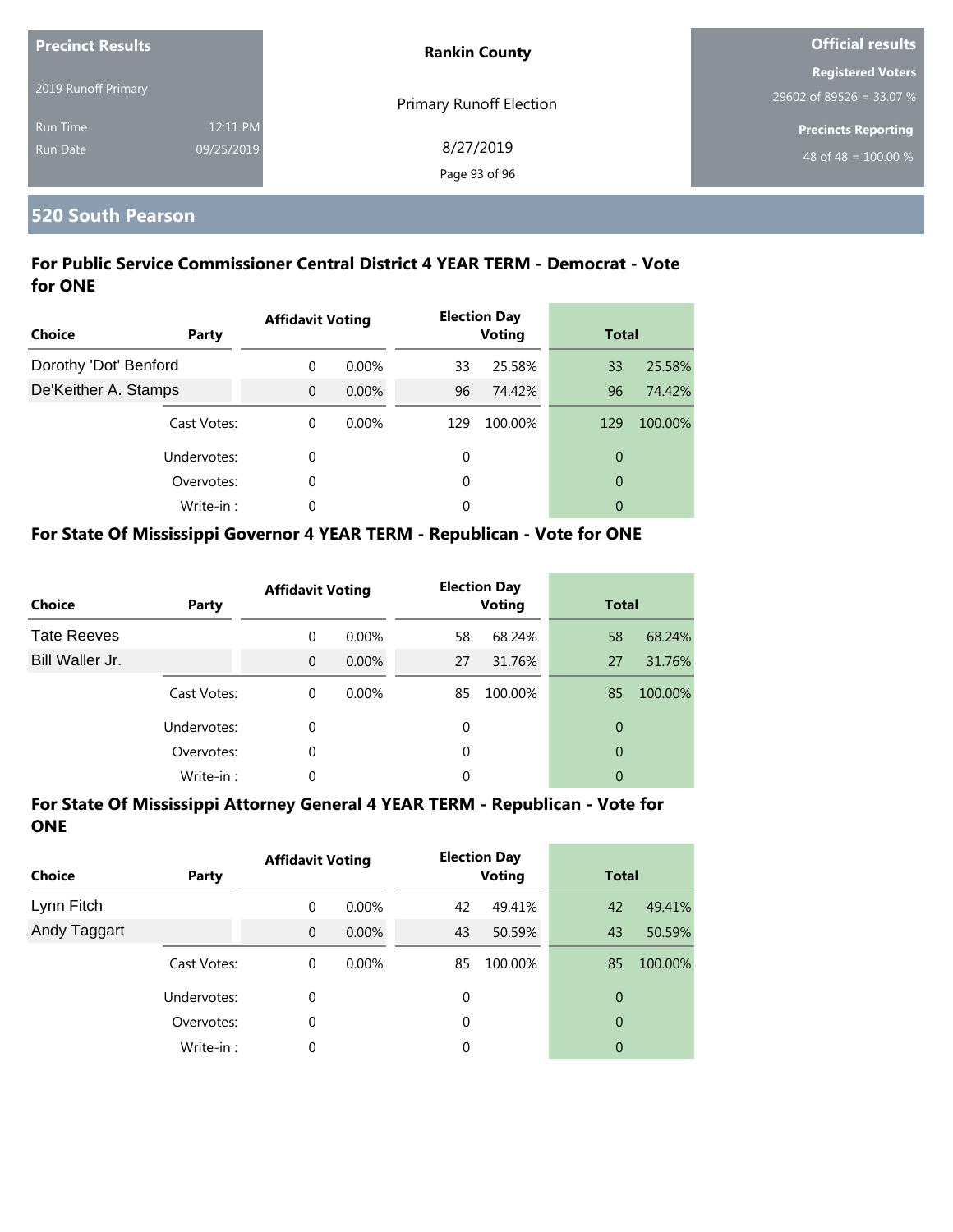| <b>Precinct Results</b> |            | <b>Rankin County</b>           | <b>Official results</b>    |  |
|-------------------------|------------|--------------------------------|----------------------------|--|
|                         |            |                                | <b>Registered Voters</b>   |  |
| 2019 Runoff Primary     |            | <b>Primary Runoff Election</b> | 29602 of 89526 = 33.07 %   |  |
| <b>Run Time</b>         | 12:11 PM   |                                | <b>Precincts Reporting</b> |  |
| Run Date                | 09/25/2019 | 8/27/2019                      | 48 of 48 = $100.00\%$      |  |
|                         |            | Page 94 of 96                  |                            |  |

# **520 South Pearson**

#### **For Rankin Tax Collector 4 YEAR TERM - Republican - Vote for ONE**

| <b>Choice</b>           | Party       | <b>Affidavit Voting</b> |          |               | <b>Election Day</b><br><b>Voting</b> |                          | <b>Total</b> |
|-------------------------|-------------|-------------------------|----------|---------------|--------------------------------------|--------------------------|--------------|
| Michelle Denham         |             | 0                       | $0.00\%$ | 38            | 45.78%                               | 38                       | 45.78%       |
| <b>Caroline Gilbert</b> |             | $\Omega$                | $0.00\%$ | 45            | 54.22%                               | 45                       | 54.22%       |
|                         | Cast Votes: | $\Omega$                | $0.00\%$ | 83            | 100.00%                              | 83                       | 100.00%      |
|                         | Undervotes: | 0                       |          | $\mathcal{P}$ |                                      | $\overline{\phantom{0}}$ |              |
|                         | Overvotes:  | 0                       |          | 0             |                                      | $\overline{0}$           |              |
|                         | Write-in:   | 0                       |          | 0             |                                      | 0                        |              |

#### **For Constable District 1 Constable District 01 4 YEAR TERM - Republican - Vote for ONE**

| <b>Choice</b>         | Party       | <b>Affidavit Voting</b> |          |    | <b>Election Day</b><br><b>Voting</b> |                | <b>Total</b> |
|-----------------------|-------------|-------------------------|----------|----|--------------------------------------|----------------|--------------|
| <b>Robert Hancock</b> |             | $\Omega$                | $0.00\%$ | 40 | 50.00%                               | 40             | 50.00%       |
| Chip Taylor           |             | $\Omega$                | $0.00\%$ | 40 | 50.00%                               | 40             | 50.00%       |
|                       | Cast Votes: | 0                       | $0.00\%$ | 80 | 100.00%                              | 80             | 100.00%      |
|                       | Undervotes: | $\Omega$                |          | 4  |                                      | $\overline{4}$ |              |
|                       | Overvotes:  | $\Omega$                |          | 0  |                                      | 0              |              |
|                       | Write-in:   | $\Omega$                |          | 0  |                                      | 0              |              |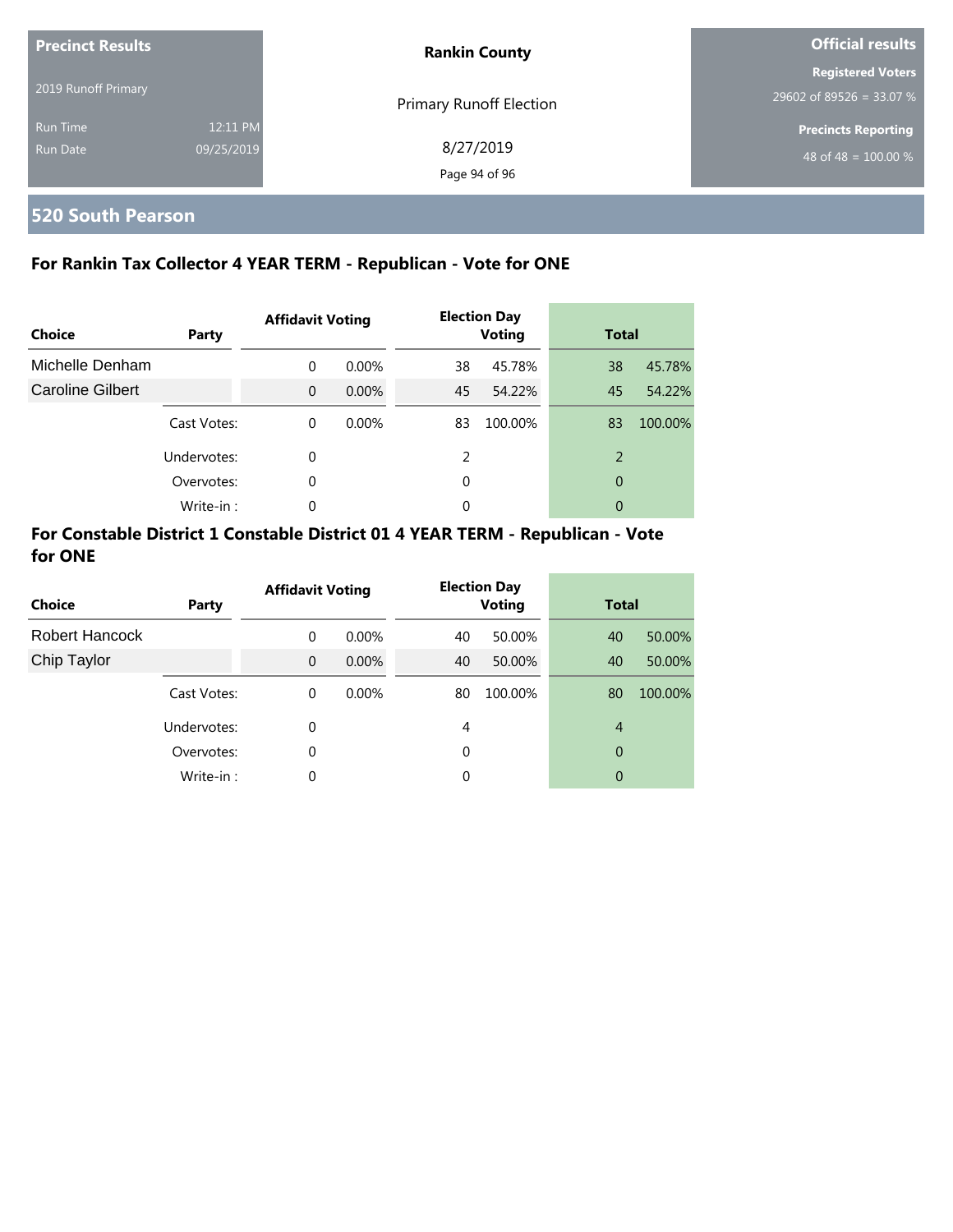| <b>Precinct Results</b> |            | <b>Rankin County</b>           | <b>Official results</b>          |  |
|-------------------------|------------|--------------------------------|----------------------------------|--|
|                         |            |                                | <b>Registered Voters</b>         |  |
| 2019 Runoff Primary     |            | <b>Primary Runoff Election</b> | 29602 of 89526 = 33.07 %         |  |
| Run Time                | 12:11 PM   |                                | <b>Precincts Reporting</b>       |  |
| Run Date                | 09/25/2019 | 8/27/2019                      | 48 of 48 = $\overline{100.00\%}$ |  |
|                         |            | Page 95 of 96                  |                                  |  |

# **523 City Hall**

#### **For Public Service Commissioner Central District 4 YEAR TERM - Democrat - Vote for ONE**

| Choice                | Party       | <b>Affidavit Voting</b> |          |    | <b>Election Day</b><br><b>Voting</b> | <b>Total</b>   |         |
|-----------------------|-------------|-------------------------|----------|----|--------------------------------------|----------------|---------|
| Dorothy 'Dot' Benford |             | $\Omega$                | $0.00\%$ | 11 | 42.31%                               | 11             | 42.31%  |
| De'Keither A. Stamps  |             | $\Omega$                | $0.00\%$ | 15 | 57.69%                               | 15             | 57.69%  |
|                       | Cast Votes: | $\theta$                | $0.00\%$ | 26 | 100.00%                              | 26             | 100.00% |
|                       | Undervotes: | 0                       |          | 0  |                                      | $\overline{0}$ |         |
|                       | Overvotes:  | 0                       |          | 0  |                                      | $\overline{0}$ |         |
|                       | Write-in:   | 0                       |          | 0  |                                      | 0              |         |

#### **For State Of Mississippi Governor 4 YEAR TERM - Republican - Vote for ONE**

| <b>Choice</b>      | Party       | <b>Affidavit Voting</b> |          |     | <b>Election Day</b><br><b>Voting</b> |                | <b>Total</b> |  |
|--------------------|-------------|-------------------------|----------|-----|--------------------------------------|----------------|--------------|--|
| <b>Tate Reeves</b> |             | $\Omega$                | 0.00%    | 221 | 51.76%                               | 221            | 51.76%       |  |
| Bill Waller Jr.    |             | $\Omega$                | $0.00\%$ | 206 | 48.24%                               | 206            | 48.24%       |  |
|                    | Cast Votes: | $\Omega$                | $0.00\%$ | 427 | 100.00%                              | 427            | 100.00%      |  |
|                    | Undervotes: | 0                       |          | 0   |                                      | 0              |              |  |
|                    | Overvotes:  | 0                       |          | 0   |                                      | $\overline{0}$ |              |  |
|                    | Write-in:   | 0                       |          |     |                                      |                |              |  |

| <b>Choice</b> | Party       | <b>Affidavit Voting</b> |          |     | <b>Election Day</b><br><b>Voting</b> |     | <b>Total</b> |  |
|---------------|-------------|-------------------------|----------|-----|--------------------------------------|-----|--------------|--|
| Lynn Fitch    |             | 0                       | $0.00\%$ | 200 | 46.95%                               | 200 | 46.95%       |  |
| Andy Taggart  |             | $\overline{0}$          | $0.00\%$ | 226 | 53.05%                               | 226 | 53.05%       |  |
|               | Cast Votes: | 0                       | $0.00\%$ | 426 | 100.00%                              | 426 | 100.00%      |  |
|               | Undervotes: | 0                       |          | 2   |                                      | 2   |              |  |
|               | Overvotes:  | 0                       |          | 0   |                                      | 0   |              |  |
|               | Write-in:   | 0                       |          | 0   |                                      | 0   |              |  |